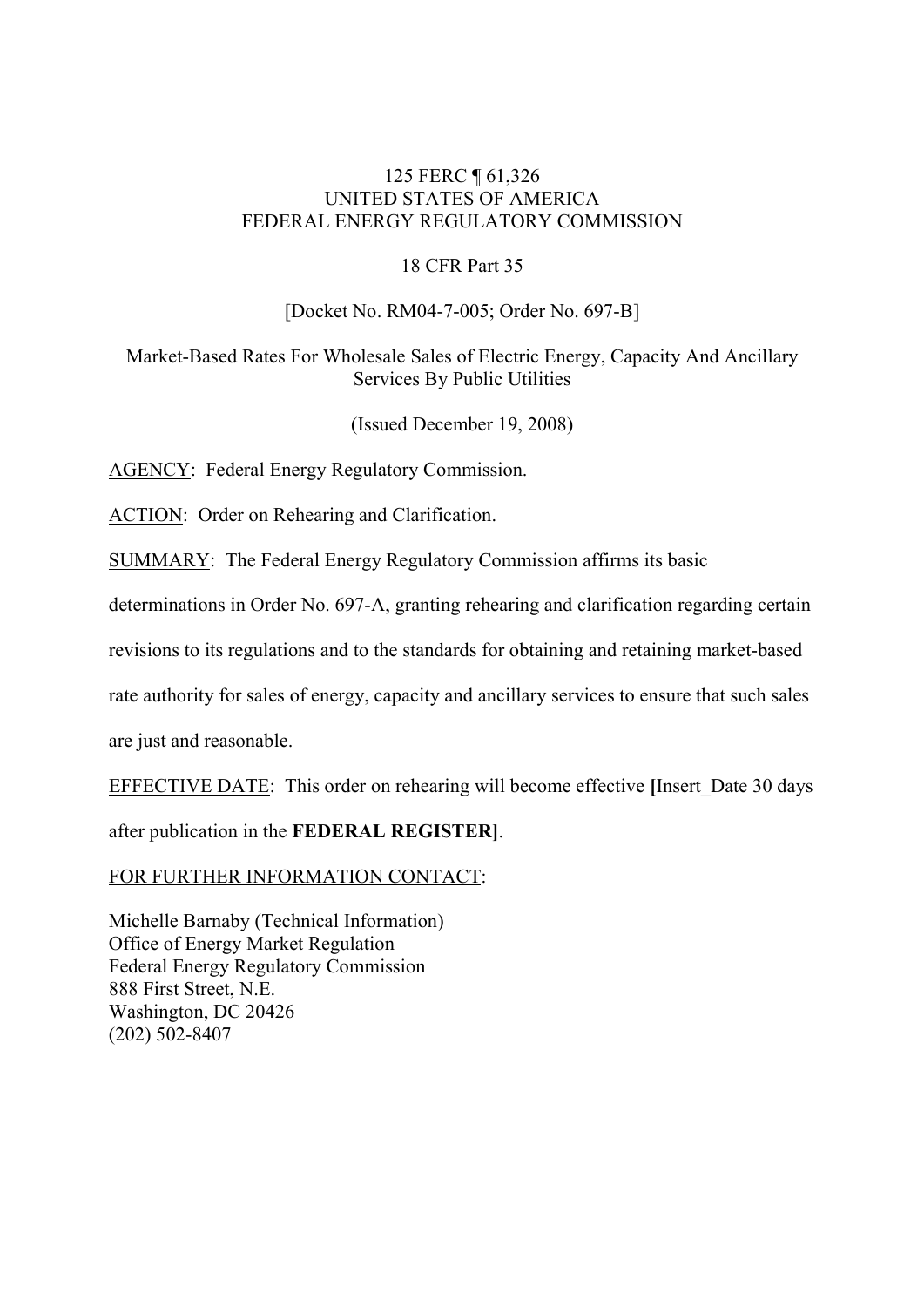Docket No. RM04-7-005 - 2 -

Paige Bullard (Legal Information) Office of the General Counsel Federal Energy Regulatory Commission 888 First Street, N.E. Washington, DC 20426  $(202) 502 - 6462$ 

SUPPLEMENTARY INFORMATION :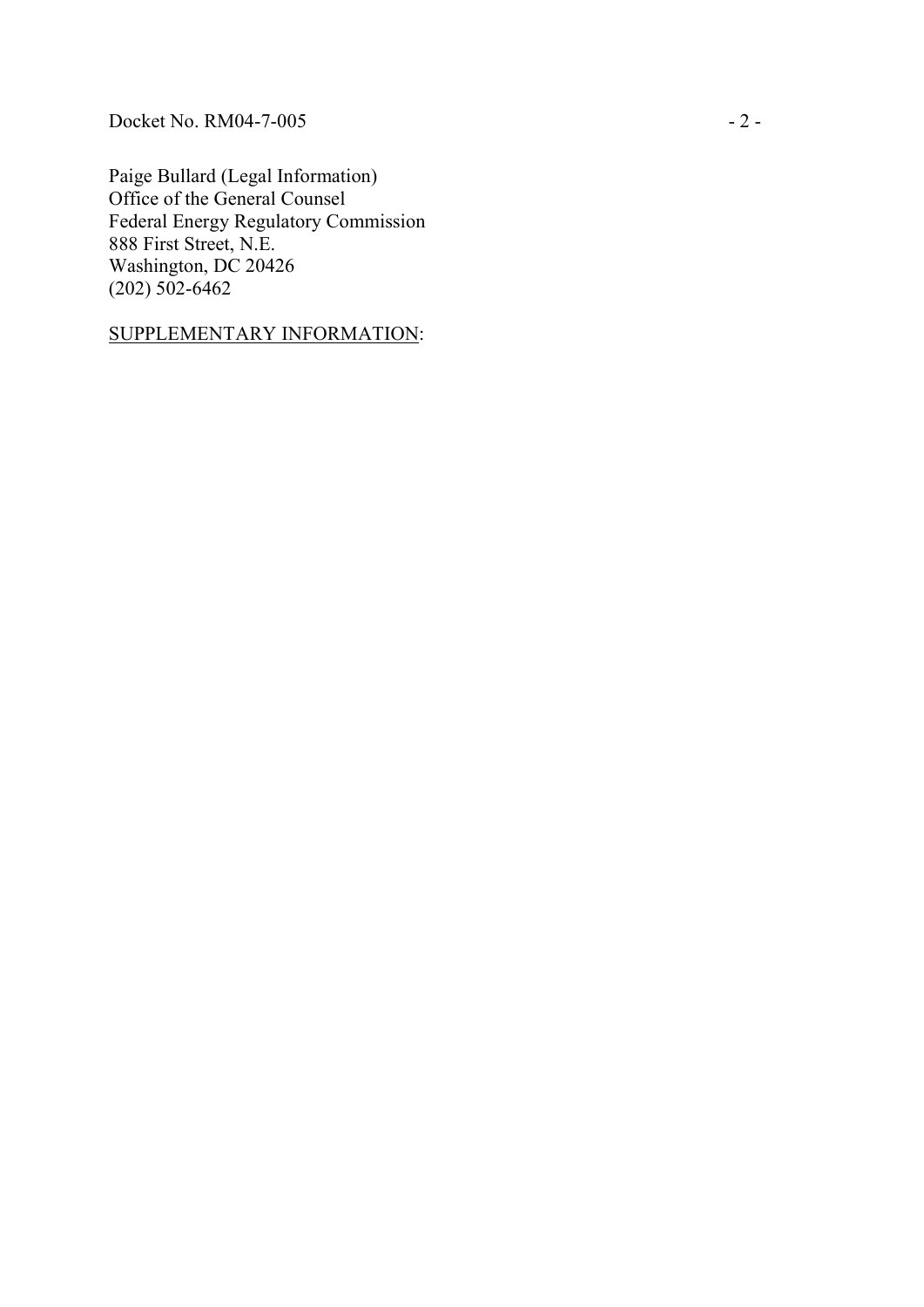## **TABLE OF CONTENTS**

|                                                                      | Paragraph Numbers |
|----------------------------------------------------------------------|-------------------|
|                                                                      |                   |
|                                                                      |                   |
|                                                                      |                   |
|                                                                      |                   |
| 2. Further Guidance Regarding Control and Commitment of Capacity 26. |                   |
|                                                                      |                   |
|                                                                      |                   |
|                                                                      |                   |
|                                                                      |                   |
|                                                                      |                   |
|                                                                      |                   |
|                                                                      |                   |
|                                                                      |                   |
|                                                                      |                   |
|                                                                      |                   |
|                                                                      |                   |
|                                                                      |                   |
|                                                                      |                   |
|                                                                      |                   |
|                                                                      |                   |
|                                                                      | 107.              |
|                                                                      |                   |

Regulatory Text

Appendix C to Order No. 697-B: Revised Tariff Language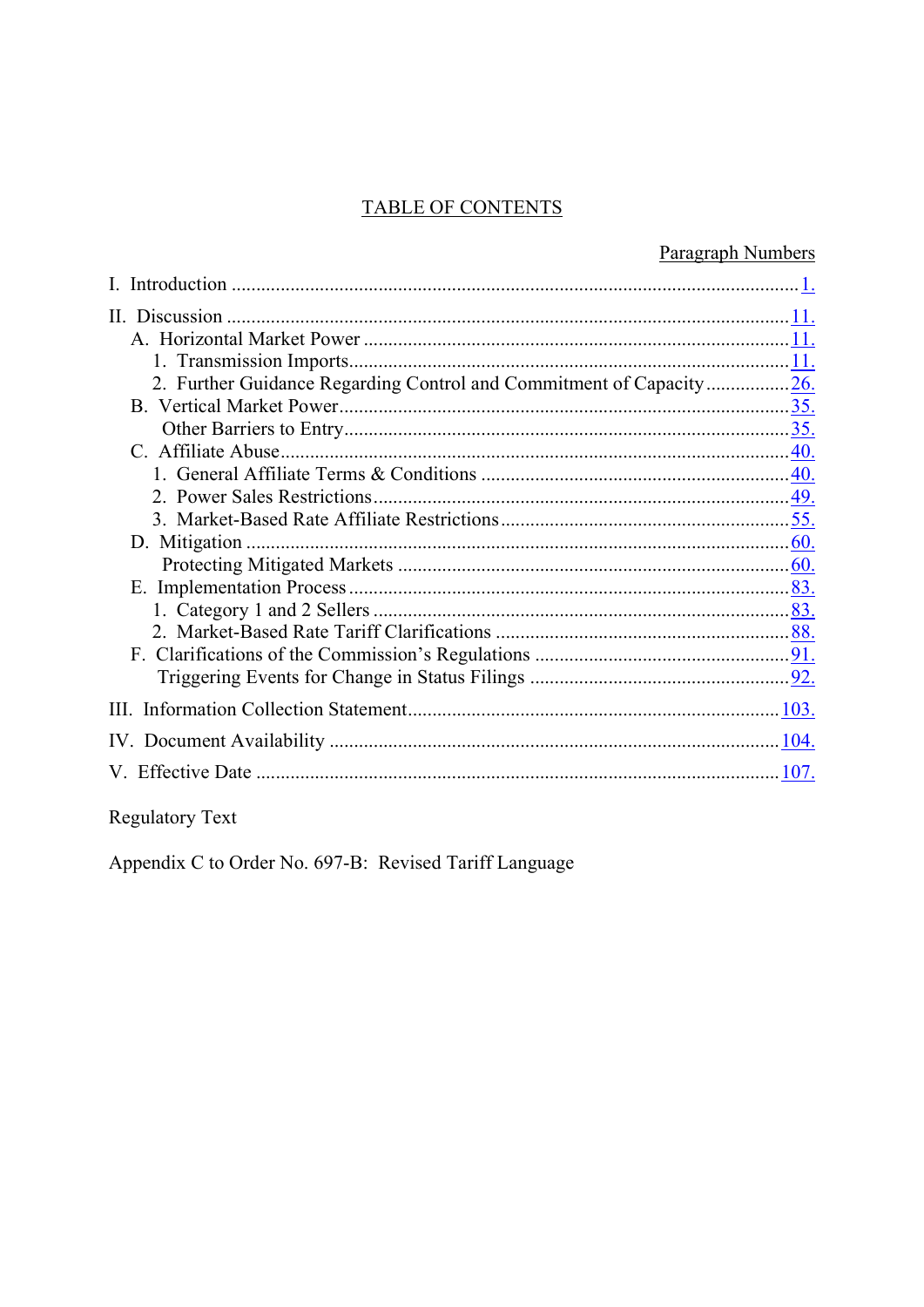## UNITED STATES OF AMERICA FEDERAL ENERGY REGULATORY COMMISSION

Before Commissioners: Joseph T. Kelliher, Chairman; Suedeen G. Kelly, Marc Spitzer, Philip D. Moeller, and Jon Wellinghoff.

Market-Based Rates For Wholesale Sales of Electric Energy, Capacity And Ancillary Services By Public **Utilities** Docket No. RM04-7-005

## ORDER NO. 697-B

## ORDER ON REHEARING AND CLARIFICATION

(Issued December 19, 2008)

## **I. Introduction**

-

1. On June 21, 2007, the Federal Energy Regulatory Commission (Commission)

issued Order No. 697,<sup>1</sup> codifying and, in certain respects, revising its standards for

obtaining and retaining market-based rates for public utilities. In order to accomplish this,

as well as streamline the administration of the market-based rate program, the

Commission modified its regulations at 18 CFR part 35, subpart H, governing market-

<sup>&</sup>lt;sup>1</sup> Market-Based Rates for Wholesale Sales of Electric Energy, Capacity and Ancillary Services by Public Utilities, Order No. 697, FERC Stats. & Regs. ¶ 31,252 (Order No. 697 or Final Rule), clarified, 121 FERC ¶ 61,260 (2007), order on reh'g, Order No. 697-A, 73 FR 25832 (May 7, 2008), FERC Stats. & Regs. ¶ 31,268 (2008); clarified, 124 FERC ¶ 61,055 (2008) (July 17 Clarification Order).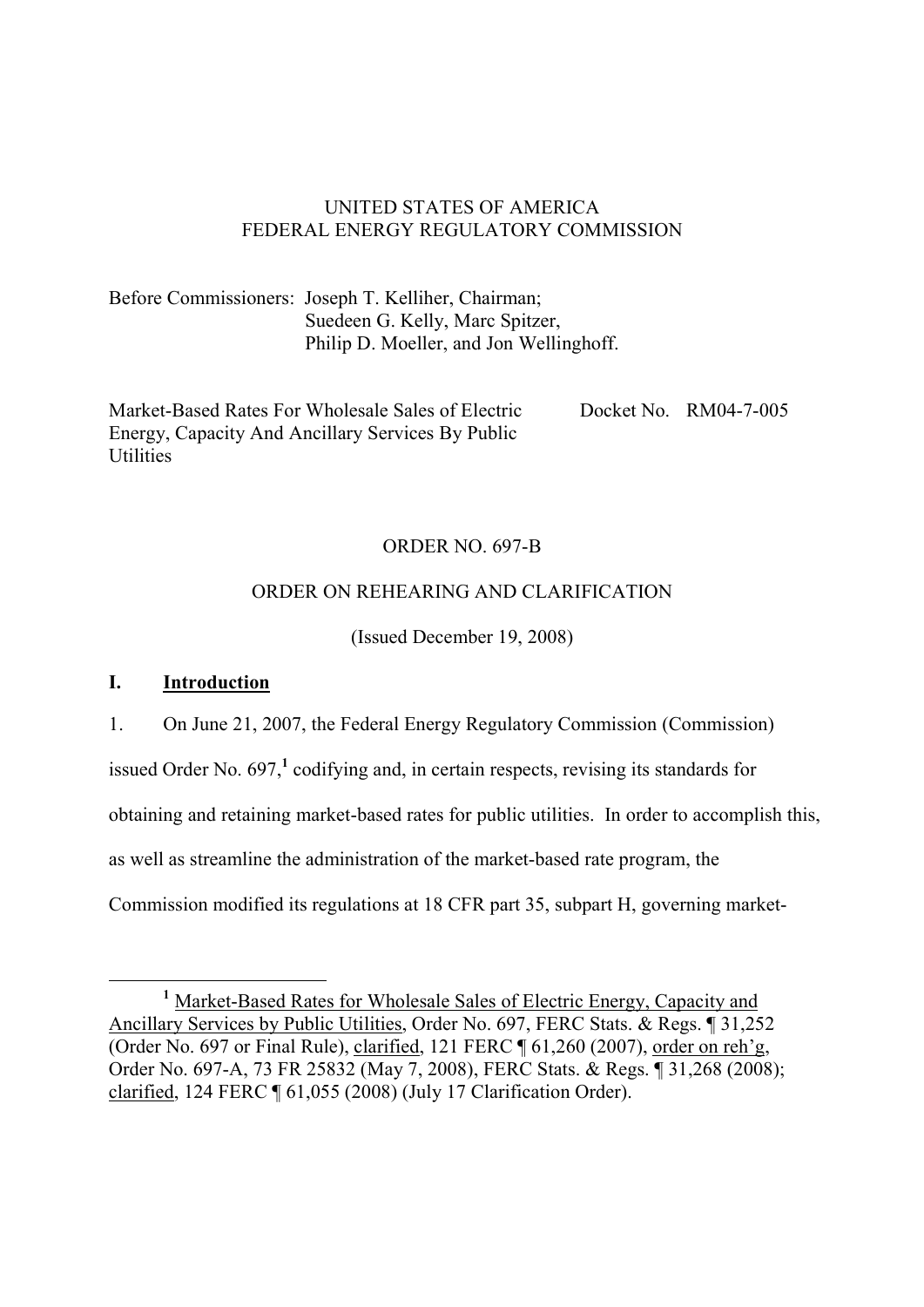#### Docket No. RM04-7-005 - 2 -

-

based rate authorization. The Commission explained that there are three major aspects of its market-based regulatory regime: (1) market power analyses of sellers and associated conditions and filing requirements; (2) market rules imposed on sellers that participate in Regional Transmission Organization (RTO) and Independent System Operator (ISO) organized markets; and (3) ongoing oversight and enforcement activities. The Final Rule focused on the first of the three features to ensure that market-based rates charged by public utilities are just and reasonable. Order No. 697 became effective on September 18, 2007.

2. The Commission issued an order clarifying four aspects of Order No. 697 on December 14, 2007.<sup>2</sup> Specifically, that order addressed: (1) the effective date for compliance with the requirements of Order No. 697; (2) which entities are required to file updated market power analyses for the Commission's regional review; (3) the data required for horizontal market power analyses; and (4) what constitute "seller-specific terms and conditions" that sellers may list in their market-based rate tariffs in addition to the standard provisions listed in Appendix C to Order No. 697. The Commission also extended the deadline for sellers to file the first set of regional triennial studies that were

<sup>&</sup>lt;sup>2</sup> Market-Based Rates for Wholesale Sales of Electric Energy, Capacity and Ancillary Services by Public Utilities, 72 FR 72239 (Dec. 20, 2007), 121 FERC ¶ 61,260 (2007) (December 14 Clarification Order).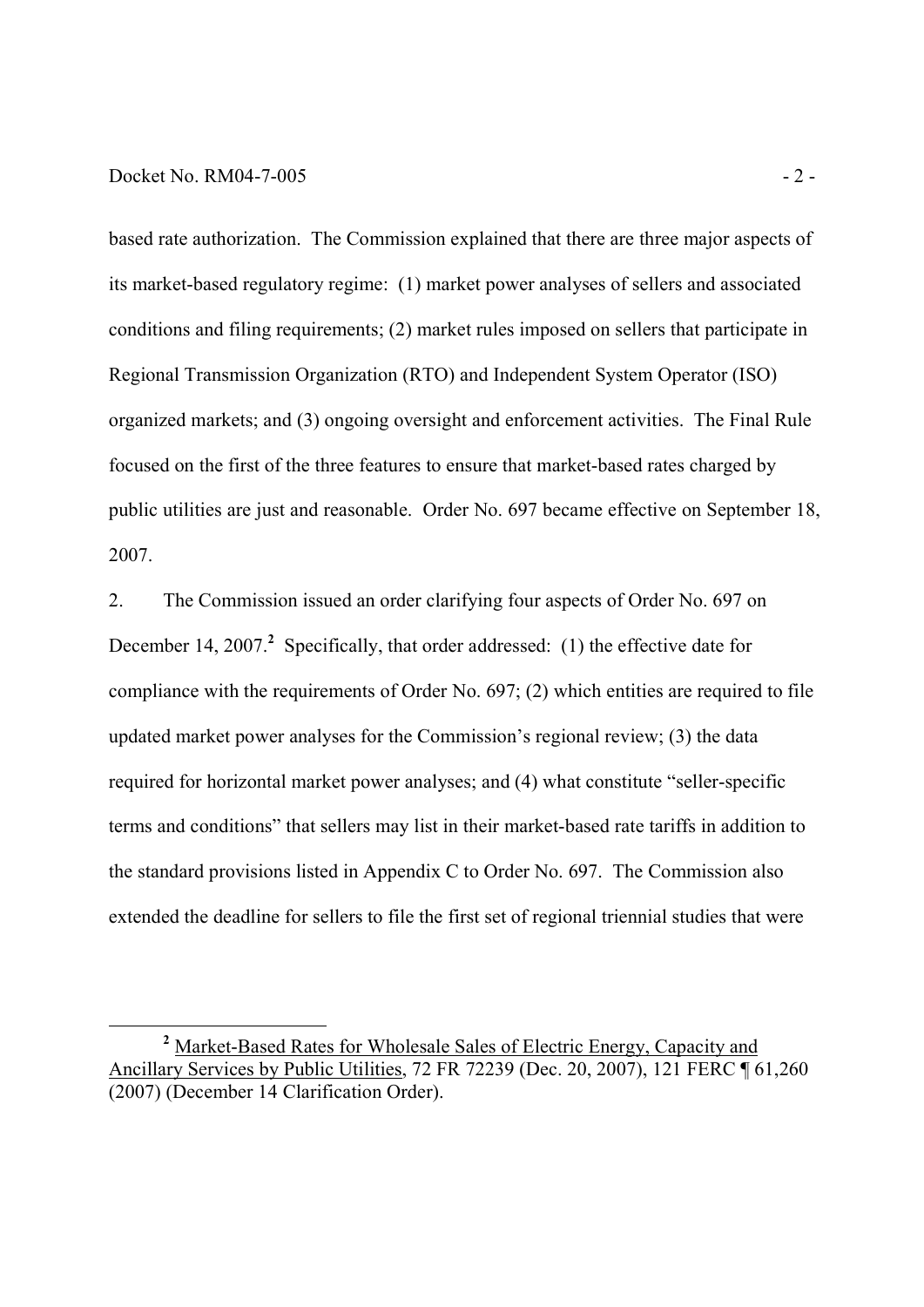-

directed in Order No. 697 from December 2007 to 30 days after the date of issuance of the December 14 Clarification Order.

3. On April 21, 2008, the Commission issued Order No. 697-A,**<sup>3</sup>** in which it responded to a number of requests for rehearing and clarification of Order No. 697. In most respects, the Commission reaffirmed its determinations made in Order No. 697 and denied rehearing of the issues raised. However, with respect to several issues, the Commission granted rehearing or provided clarification.

4. On July 17, 2008, the Commission issued an order clarifying certain aspects of Order No. 697-A related to the allocation of simultaneous transmission import capability for purposes of performing the indicative screens.<sup>4</sup> Specifically, that order granted the requests for rehearing with regard to footnote 208 of Order No. 697-A and clarified that in performing the indicative screen analysis, market-based rate sellers may allocate the simultaneous import limit capability on a pro rata basis (after accounting for the seller's

<sup>&</sup>lt;sup>3</sup> Market-Based Rates for Wholesale Sales of Electric Energy, Capacity and Ancillary Services by Public Utilities, Order No. 697-A, 73 FR 25832 (May 7, 2008), FERC Stats. & Regs. ¶ 31,268 (2008) (Order No. 697-A).

<sup>&</sup>lt;sup>4</sup> Market-Based Rates for Wholesale Sales of Electric Energy, Capacity and Ancillary Services by Public Utilities, 124 FERC ¶ 61,055 (2008) (July 17 Clarification Order).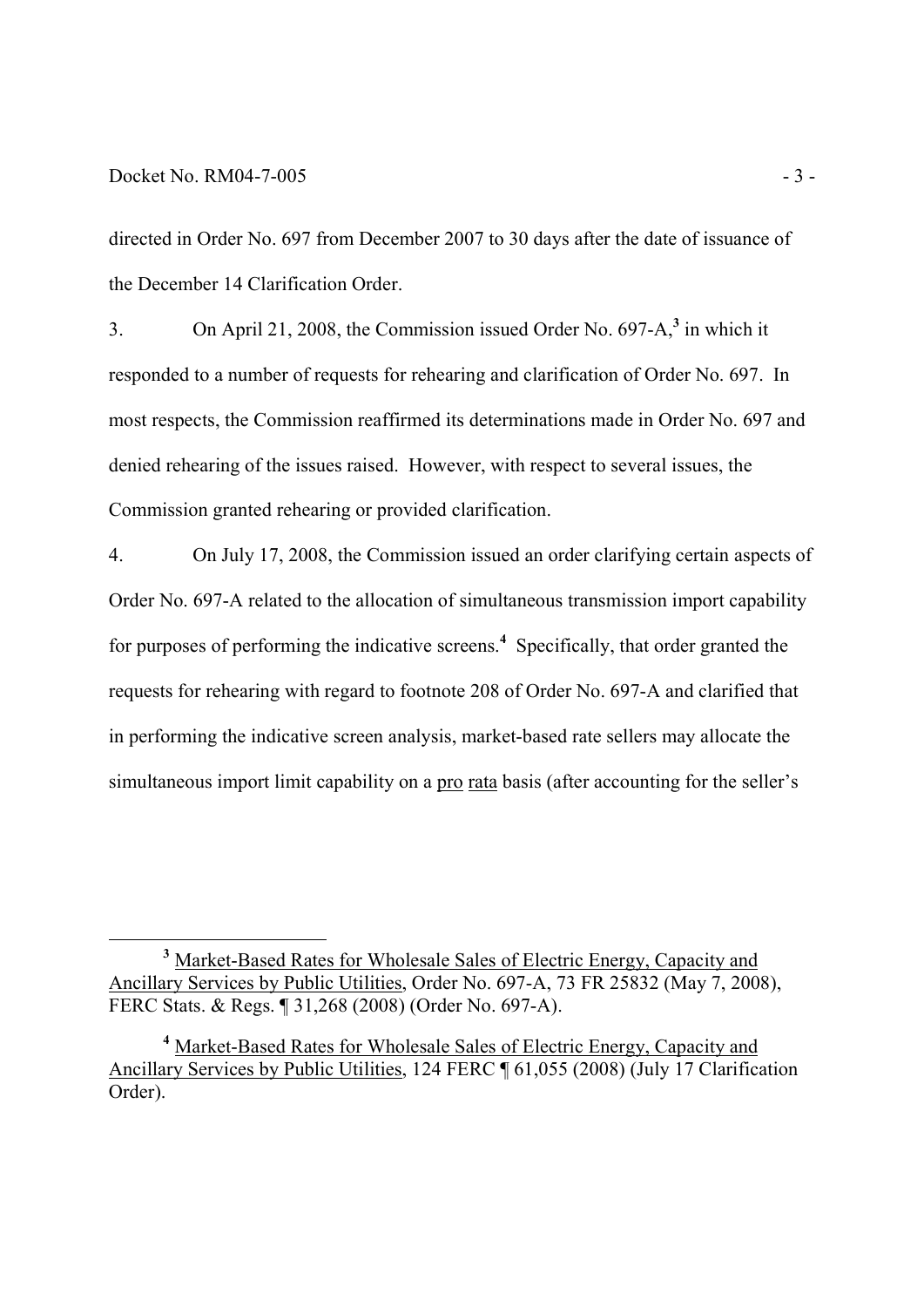#### $Docket No. RM04-7-005$   $-4-$

firm transmission rights) based on the relative shares of the seller's (and its affiliates') and competing suppliers' uncommitted generation capacity in first-tier markets.**<sup>5</sup>**

5. In this order, the Commission responds to a number of requests for rehearing and clarification of Order No. 697-A.

6. For example, in response to requests for clarification concerning allocation of simultaneous transmission import limit capacity when conducting the indicative screens used in the horizontal market power analysis, the Commission clarifies and reaffirms that it will require applicants to allocate their seasonal and longer transmission reservations to themselves from the calculated simultaneous transmission import limit only up to the uncommitted first-tier generation capacity owned, operated or controlled by the seller and its affiliates. With regard to the request that it clarify that the term "month" in paragraph 144 of Order No. 697-A means "calendar month," the Commission clarifies that the term "month" may be defined as a calendar month, consisting of 28 to 31 days, and is not limited to a 28 day period.

7. In response to a request for clarification that the Commission will not rely on representations as to control of generation assets made by sellers absent a "letter of concurrence" from the party alleged to control the generation asset, the Commission clarifies that it will require a seller making an affirmative statement as to whether a

**5** Id. P 5.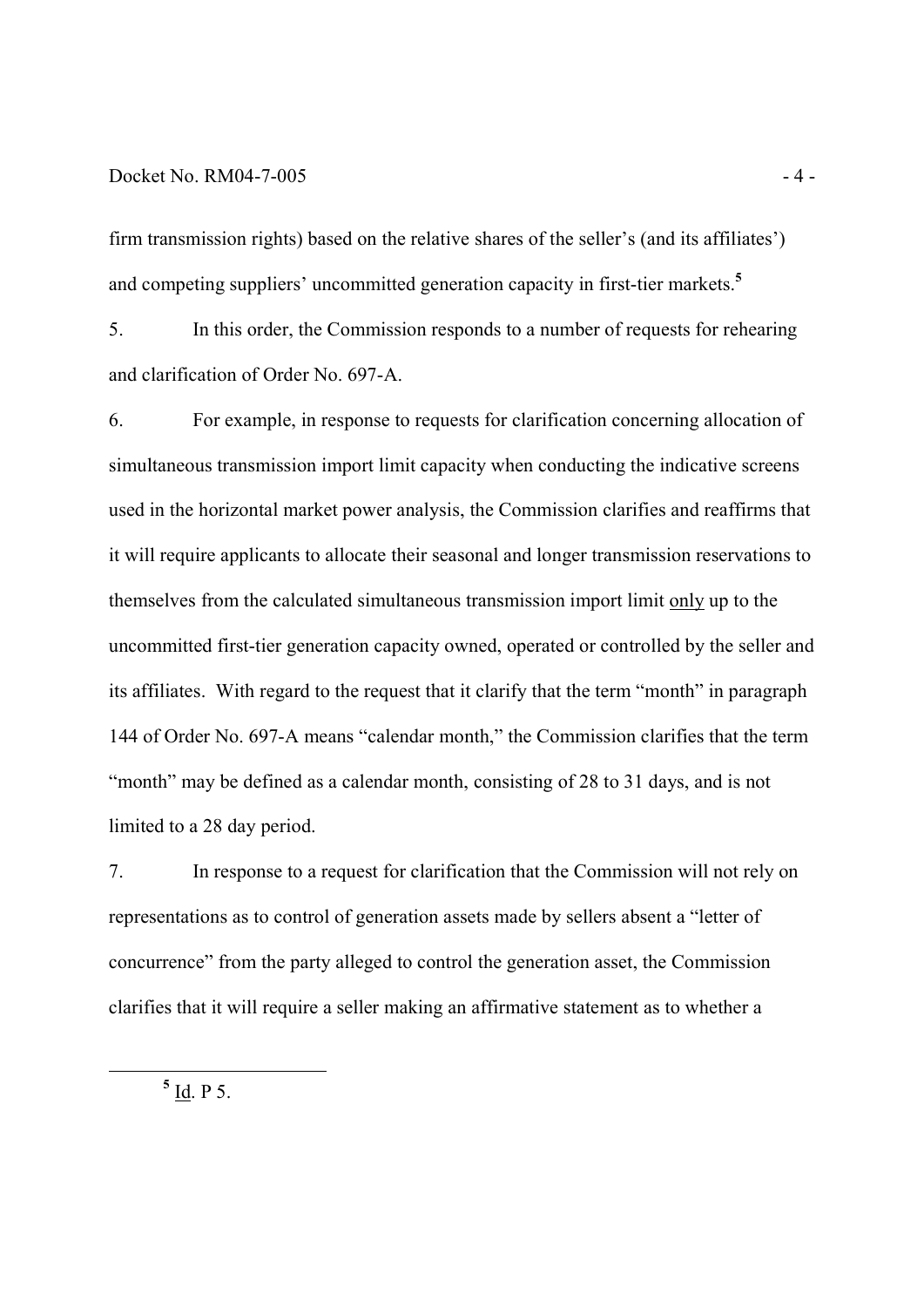#### $Docket No. RM04-7-005$   $-5-$

contractual arrangement transfers control to seek a "letter of concurrence" from other affected parties identifying the degree to which each party controls a facility, and to submit these letters with its filing. The Commission also reiterates that the owner of a facility is presumed to have control of the facility unless such control has been transferred to another party by virtue of a contractual agreement.

8. With regard to the definition of "inputs to electric power production" as it relates to sites for new generation development, the Commission denies the request that it clarify that only sites for which necessary permitting for a generation plant has been completed and/or sites on which construction for a generation plant has begun apply under the definition of "inputs to electric power production" in  $\S 35.36(a)(4)$  of the Commission's regulations.

9. The Commission revises the definition of "affiliate" in  $\S 35.36(a)(9)$  of its regulations to delete the separate definition for exempt wholesale generators (EWGs), explaining that use of the same definition for EWGs as for non-EWG utilities is appropriate and that the definition adopted in Order No. 697-A for non-EWG utilities will not affect the substance of the Commission's analysis for market power issues.

10. The Commission provides a number of other clarifications with regard to, among others, pricing of sales of non-power goods and services and the tariff provision governing sales at the metered boundary.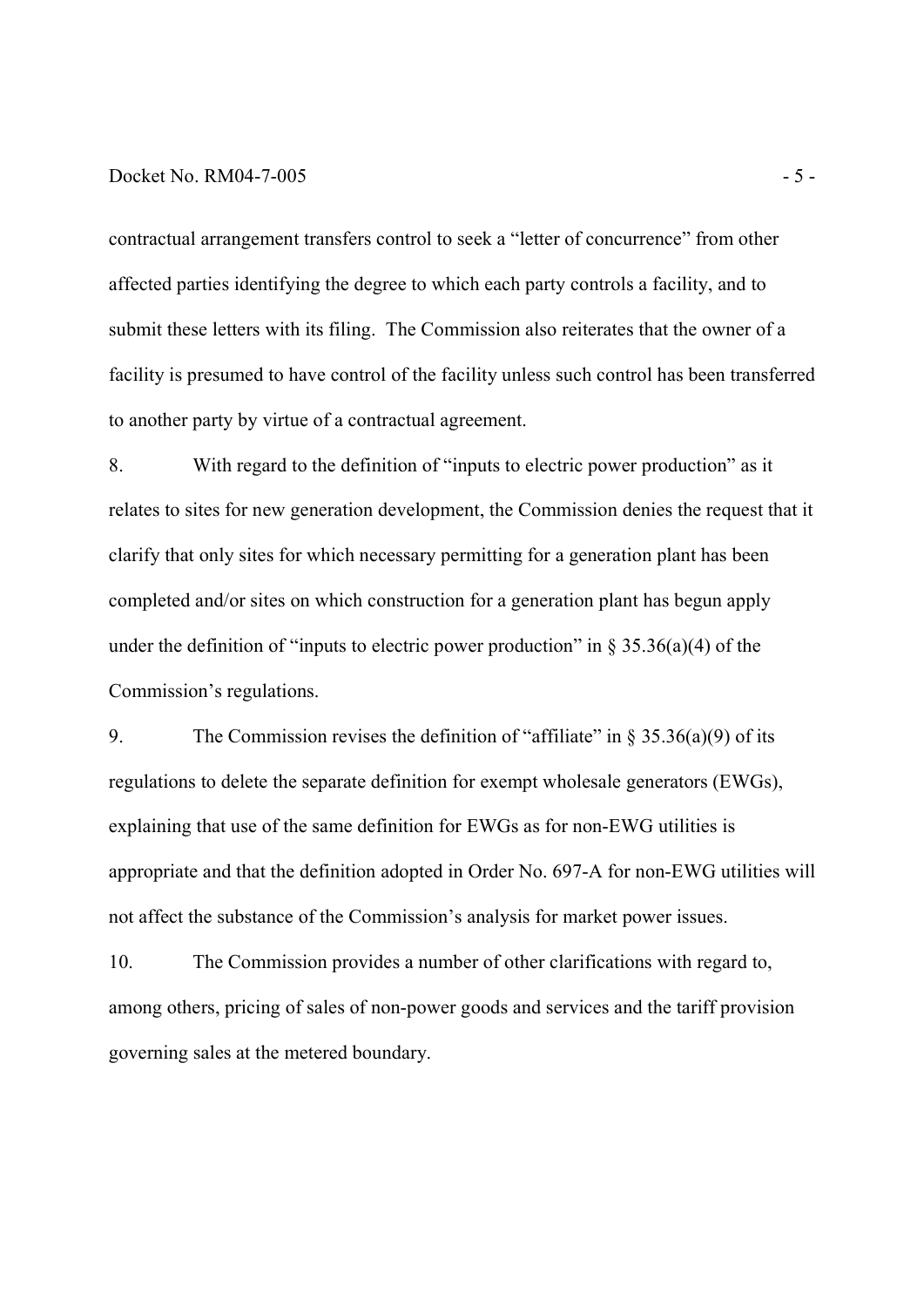#### **II. Discussion**

### **A. Horizontal Market Power**

#### **1. Transmission Imports**

#### **Background**

11. In Order No. 697, the Commission adopted the proposal to continue to measure limits on the amount of capacity that can be imported into a relevant market based on the results of a simultaneous transmission import limit study.**<sup>6</sup>** Thus, a seller that owns transmission will be required to conduct simultaneous transmission import limit studies for its home balancing authority area and each of its directly-interconnected first-tier balancing authority areas consistent with the requirements set forth in the April 14 Order,<sup>7</sup> as clarified in **Pinnacle West Capital Corp.**<sup>8</sup> The Commission commented that "the SIL [simultaneous transmission import limit] study is 'intended to provide a reasonable simulation of historical conditions' and is not 'a theoretical maximum import capability or best import case scenario.'"**<sup>9</sup>** To determine the amount of transfer capability under the simultaneous transmission import limit study, the Commission stated that

**8** 110 FERC ¶ 61,127 (2005).

-

<sup>9</sup> Order No. 697, FERC Stats. & Regs. ¶ 31,252 at P 354 (internal citations omitted).

**<sup>6</sup>** Order No. 697, FERC Stats. & Regs. ¶ 31,252 at P 354.

<sup>&</sup>lt;sup>7</sup> AEP Power Marketing, Inc., 107 FERC ¶ 61,018, at P 95 (April 14 Order), on reh'g,  $108$  FERC  $\P(61, 026, \text{ at } P45 (2004)$  (July  $8^{\degree}$ Order).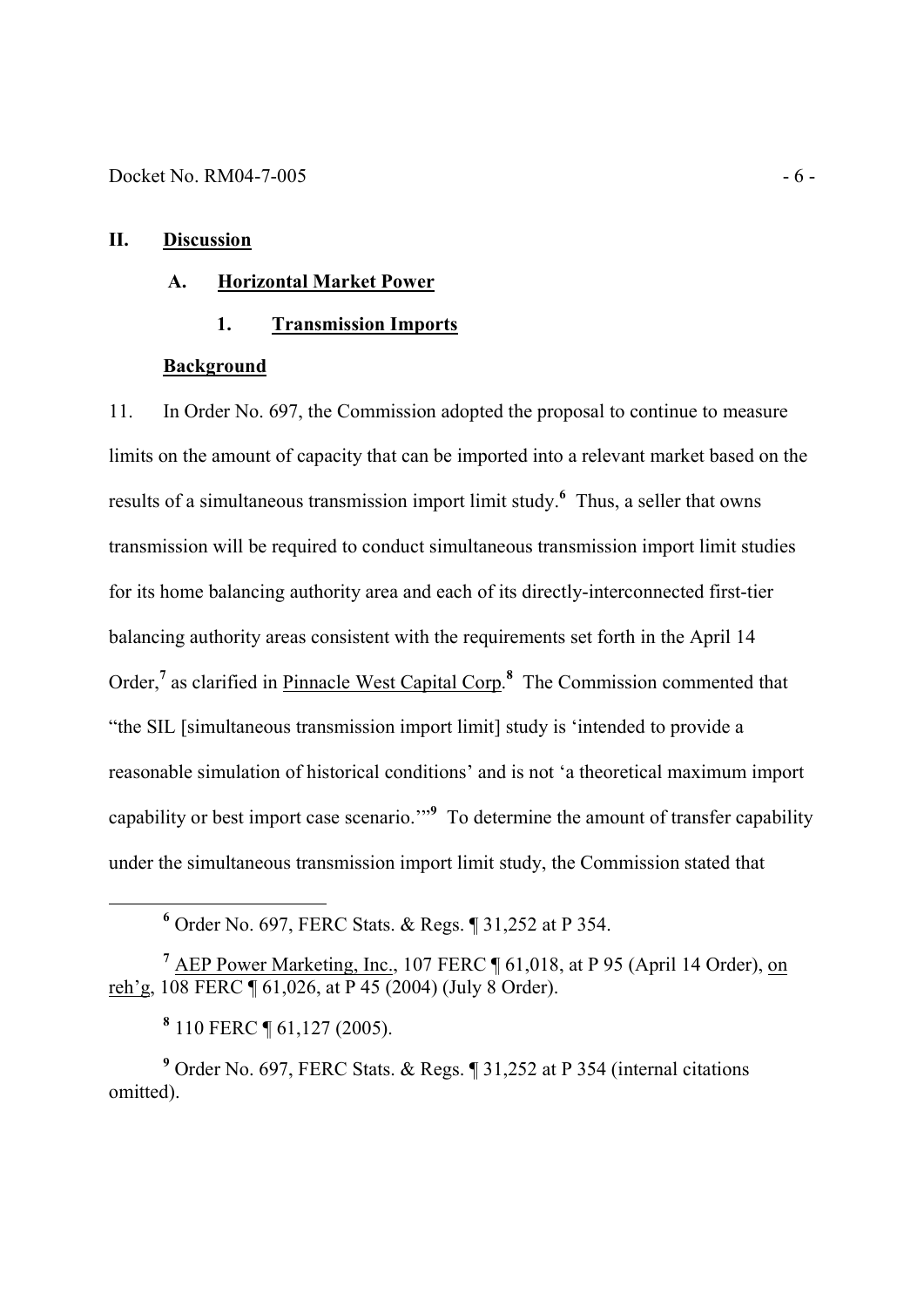#### Docket No. RM04-7-005 - 7 -

historical operating conditions and practices of the applicable transmission provider should be used and the analysis should reasonably reflect the transmission provider's Open Access Same-Time Information System operating practices. The Commission also stated that it will continue to allow sensitivity studies, but the sensitivity studies must be filed in addition to, not in lieu of, a simultaneous transmission import limit study.**<sup>10</sup>**

12. On rehearing in Order No. 697-A, the Commission clarified that for the reasons described in Order No. 697,**<sup>11</sup>** applicants are not required to address short-term firm reservations in the market power screens. The Commission explained that the Commission's Electric Quarterly Report Data Dictionary defines monthly as more than 168 consecutive hours up to one month, and seasonal as greater than one month and less than 365 consecutive days.**<sup>12</sup>** The Commission also explained that twenty-eight days fits within the definition of a month, and is a reasonable limit to separate short-term reservations from long-term reservations for purposes of the generation market power screens. Further, the Commission stated that since the market power screens are conducted for four seasonal periods, and they are designed to model historical conditions during the four seasonal peak periods, the screens must account for transmission

**<sup>10</sup>** Id. P 355.

-

**<sup>11</sup>** Order No. 697-A, FERC Stats. & Regs. ¶ 31,268 at P 144 (citing Order No. 697, FERC Stats. & Regs. ¶ 31,252 at P 368).

**<sup>12</sup>** Order Adopting Electric Quarterly Report Data Dictionary, Order No. 2001-G, 120 FERC ¶ 61,270, at P 35 (2007).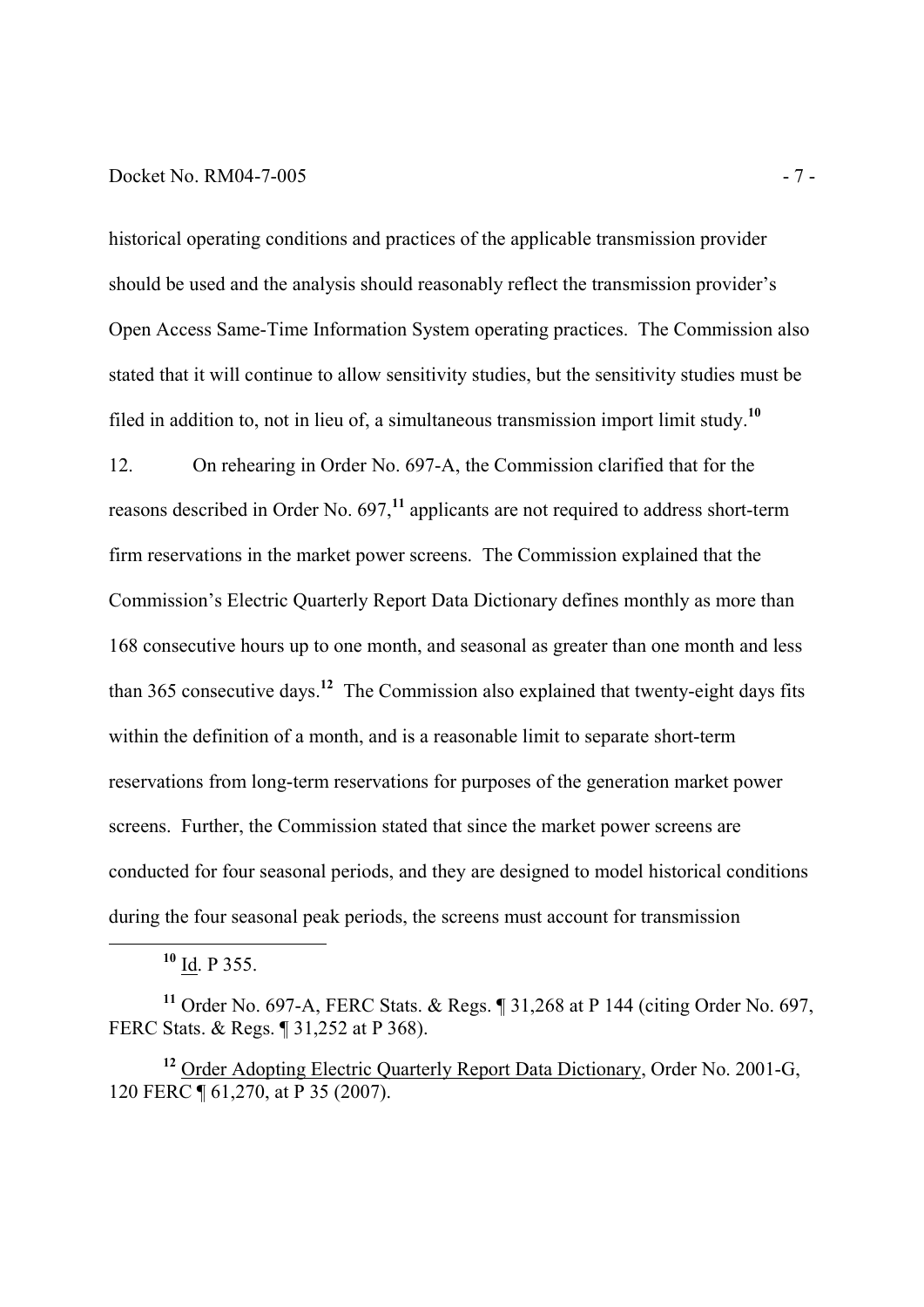#### Docket No. RM04-7-005 - 8 -

reservations typical for each season. The Commission explained that it is not practical to require applicants to provide data on every transmission reservation, yet the Commission cannot ignore the impact of transmission reservations on the potential for market power. It concluded that requiring applicants to account for reservations greater than one month in duration strikes a balance between allowing the screens to reasonably model historical conditions without requiring unreasonable amounts of information from applicants. Therefore, the Commission stated that it will require applicants to allocate their seasonal and longer transmission reservations to themselves from the calculated simultaneous transmission import limit, where seasonal reservations are greater than one month and less than 365 consecutive days in duration, as defined in the Commission's Electric Quarterly Report Data Dictionary.**<sup>13</sup>**

13. In addition, the Commission stated that it would allow sellers to use load shift methodology to calculate the simultaneous import limit while scaling their load beyond the historical peak load, provided they submit adequate support and justification for the scaling factor used in their load shift methodology and how the resulting simultaneous transmission import limit number compares had the company used a generation shift methodology.**<sup>14</sup>**

**<sup>13</sup>** Order No. 697-A, FERC Stats. & Regs. ¶ 31,268 at P 144.

**<sup>14</sup>** Id. P 145.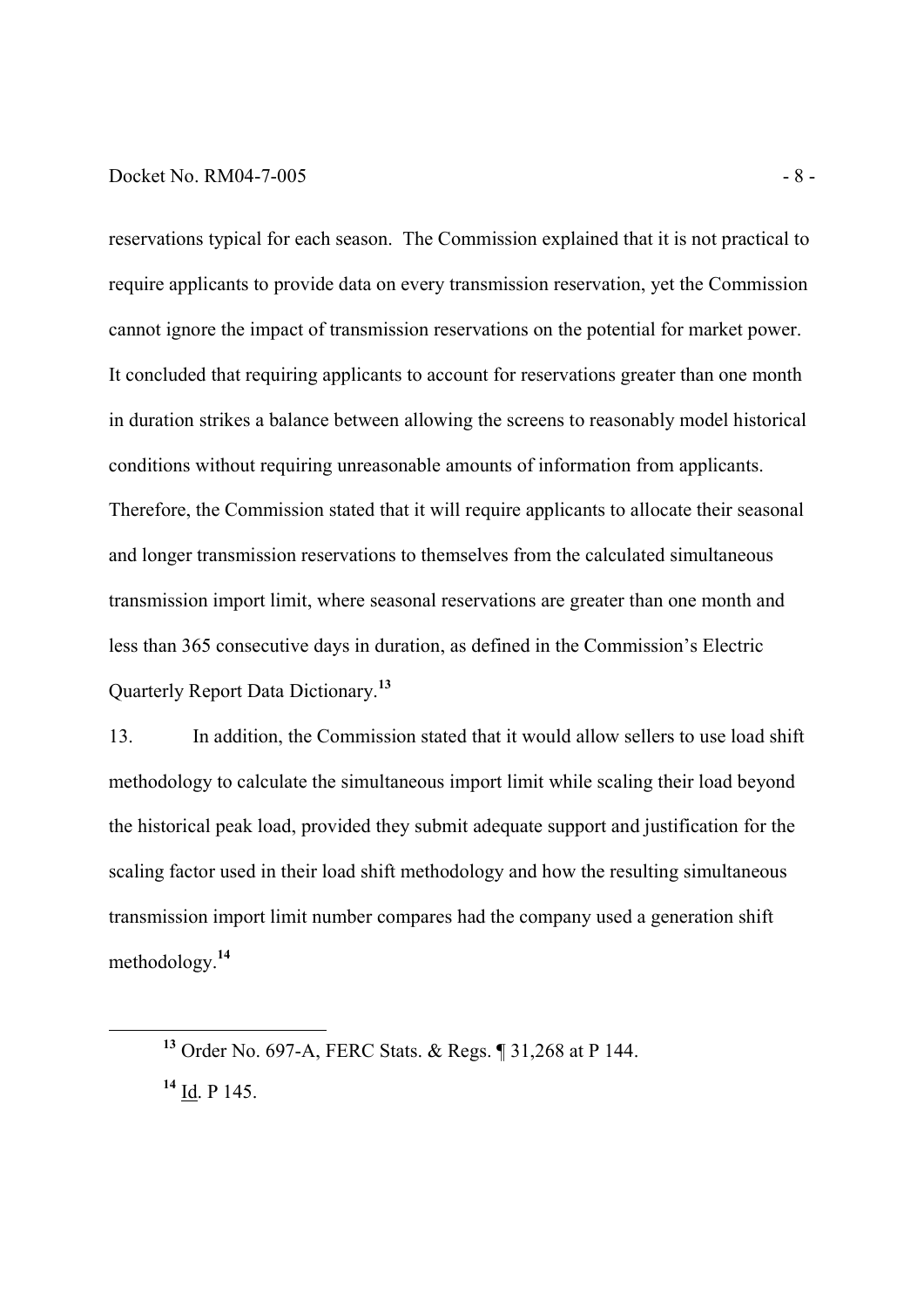### **Requests for Rehearing**

#### **a. Allocation of Transmission Reservations**

14. Southern Company Services, Inc.**<sup>15</sup>** and E.ON U.S., on behalf of its subsidiaries, PacifiCorp and Public Service Company of New Mexico (collectively, E.ON) request that the Commission clarify or revise its discussion in paragraph 144 of Order No. 697-A concerning the allocation of simultaneous transmission import limit capacity when conducting the indicative screens. E.ON argues that, as currently written, Order No. 697-A could be interpreted to result in no simultaneous transmission import limit capacity being allocated to competing generation, resulting in grossly overstated market shares for a seller in its home or first-tier balancing authority areas.<sup>16</sup> E.ON contends that the Commission's statement that "we will require applicants to allocate their seasonal and longer transmission reservations to themselves from the calculated simultaneous transmission import limit, where seasonal reservations are greater than one month and less than 365 days in duration, as defined in the Commission's EQR [Electric Quarterly Report] Data Dictionary" may be interpreted to mean that, when conducting the indicative screens, simultaneous transmission import limit capacity is to be allocated

**<sup>15</sup>** Southern Company Services, Inc. filed its request for clarification or rehearing acting as agent for Alabama Power Company, Georgia Power Company, Gulf Power Company, Mississippi Power Company and Southern Companies Power Company (collectively, Southern Companies).

**<sup>16</sup>** E.ON Rehearing Request at 5.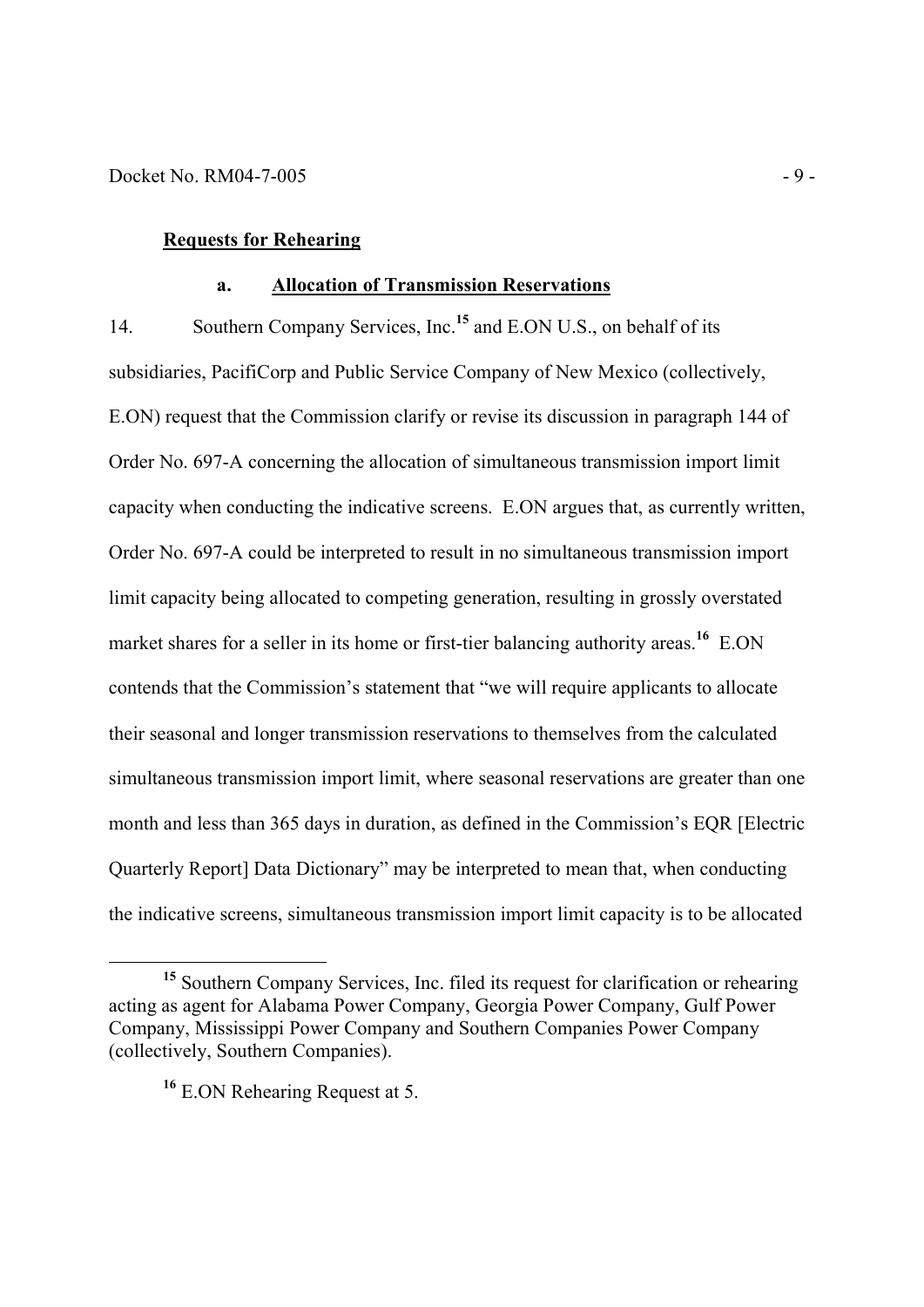#### Docket No. RM04-7-005 - 10 -

-

first to an applicant up to the applicant's long-term firm point-to-point transmission rights into the subject balancing authority area, regardless of whether the seller has uncommitted capacity at the point of receipt of a transmission reservation that could actually be imported using the transmission reservation.**<sup>17</sup>**

15. E.ON argues that considering only transmission reservations and ignoring remote uncommitted capacity results in a situation where the indicative screens effectively assume that a seller has uncommitted capacity to import even when it has none. It argues that this assumption results in competing, importable capacity being "squeezed out" and thus being assumed unable to compete in the market at issue. Further, E.ON states that the approach indicated by paragraph 144 is a material change from the approach to simultaneous transmission import limit capacity allocation directed in the April 14 Order and the July 8 Order**<sup>18</sup>** because it appears to ignore uncommitted capacity entirely. In addition, E.ON contends that the approach to simultaneous transmission import limit capacity allocation indicated by paragraph 144 is unfounded when the realities of energy markets and utility practices are considered. According to E.ON, paragraph 144 assumes that a seller has generating capacity at the point of receipt of the firm transmission path and that the seller has preemptive rights to use it, thus precluding

**<sup>17</sup>** Id. at 8 (quoting Order No. 697-A, FERC Stats. & Regs. ¶ 31,268 at P 144).

**<sup>18</sup>** Id. at 9 (citing April 14 Order, 107 FERC ¶ 61,018 at P 95, order on reh'g, July 8 Order, 108 FERC ¶ 61,026 at P 45).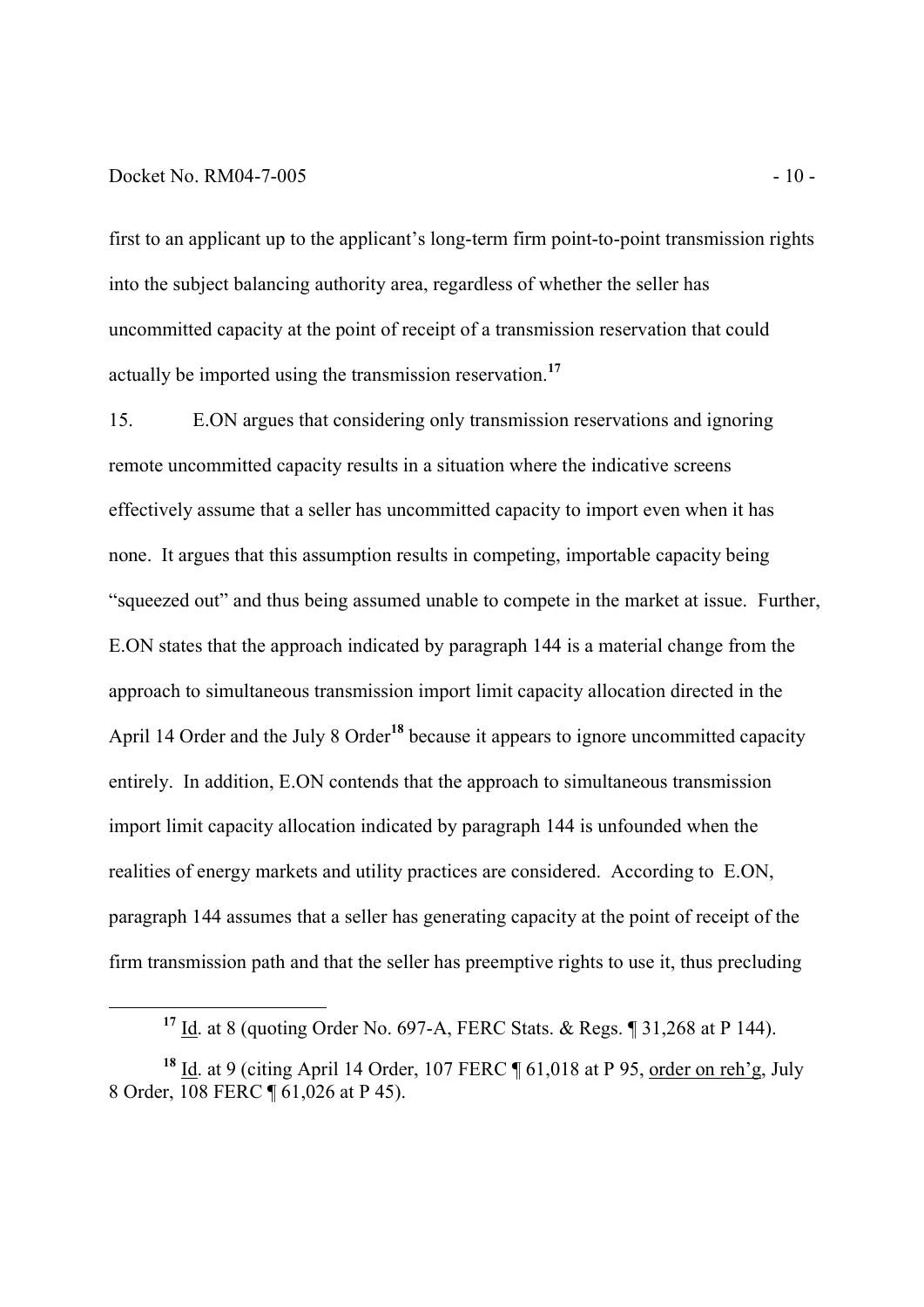#### Docket No. RM04-7-005 - 11 -

competing sellers from using that transmission. It states that the Commission's statement in paragraph 143 that "[a]n applicant's firm transmission reservations represent transmission that is not available to competing suppliers" seems to echo this view.**<sup>19</sup>**

16. E.ON argues that many vertically integrated utilities with native load obligations hold long-term firm transmission rights to bring power home in quantities that exceed the quantity of the remote generation they own. E.ON states that these firm transmission import rights are used to support native load and ensure that native load is supplied reliably and in a cost-effective manner, often by using the uncommitted generation of others. E.ON therefore argues that use of these transmission rights facilitates the importation of competing uncommitted generation.**<sup>20</sup>** Further, E.ON argues that under current Commission policy and the pro forma Open Access Transmission Tariff (OATT), the transmission capability under firm transmission reservations not scheduled by a specific day-ahead deadline is released to the market at large, on a nondiscriminatory basis, after that deadline is passed. **<sup>21</sup>** Thus, E.ON concludes that insofar as

**<sup>20</sup>** Id.

**<sup>19</sup>** Id. at 10 (citing Order No. 697-A, FERC Stats. & Regs. ¶ 31,268 at P 143).

**<sup>21</sup>** Id. (citing Promoting Wholesale Competition Through Open Access Non-Discriminatory Transmission Services by Public Utilities; Recovery of Stranded Costs by Public Utilities and Transmitting Utilities, Order No. 888, FERC Stats. & Regs. ¶ 31,036 (1996), order on reh'g, Order No. 888-A, FERC Stats. & Regs. ¶ 31,048, order on reh'g, Order No. 888-B, 81 FERC ¶ 61,248 (1997), order on reh'g, Order No. 888-C, 82 FERC ¶ 61,046 (1998), aff'd in relevant part sub nom. Transmission Access Policy Study Group (continued)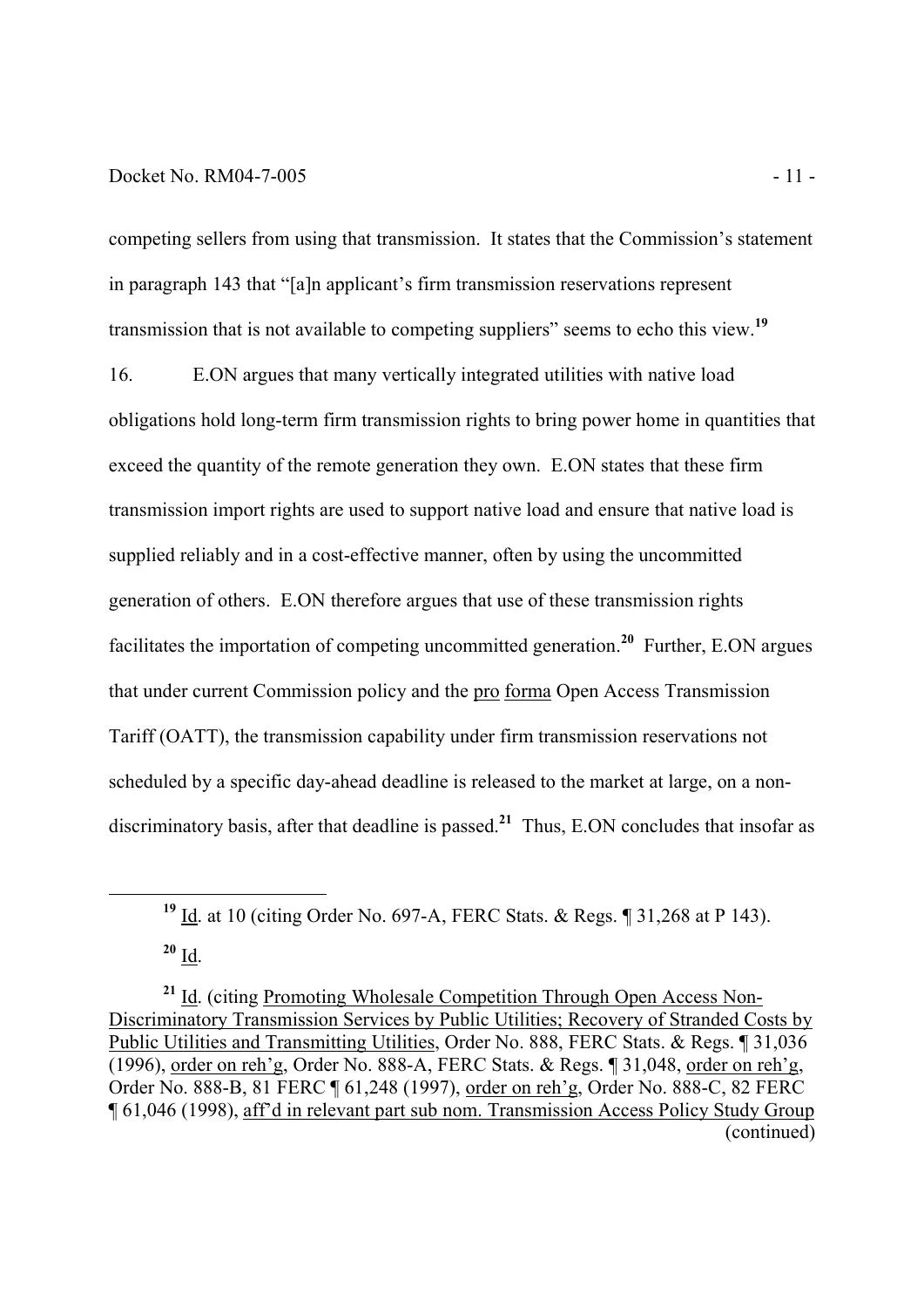#### Docket No. RM04-7-005 - 12 -

the Commission's indicative screens measure spot, as opposed to, forward generation market power, it would be unreasonable for the Commission to assume that firm transmission reservations in excess of the applicant's remote uncommitted capacity are not available to competing generation.**<sup>22</sup>**

17. E.ON therefore requests that the Commission clarify, or find on rehearing, that in conducting the indicative screens, simultaneous transmission import limit capacity will be allocated first to an applicant only up to the lesser of the applicant's: (1) remote generation in the balancing authority area that contains the point of receipt of the transmission right at issue; or (2) firm transmission rights of 28 days or longer in duration. E.ON argues that if the Commission does not issue such clarification or finding, it should clarify that simultaneous transmission import limit capacity will be allocated first to an applicant only up to the amount of firm transmission rights one year or greater in duration. Further, E.ON asserts that regardless of the Commission's action on the requested clarifications, the Commission should clarify that any applicant may seek to demonstrate in its filing that the allocation of simultaneous transmission import limit capacity to it

**<sup>22</sup>** Id. at 11.

v. FERC, 225 F.3d 667 (D.C. Cir. 2000), aff'd sub nom. New York v. FERC, 535 U.S. 1 (2002); Preventing Undue Discrimination and Preference in Transmission Service, Order No. 890, FERC Stats. & Regs. ¶ 31,241 (2007), order on reh'g, Order No. 890-A, 73 FR 2984 (Jan. 16, 2008), FERC Stats & Regs. ¶ 31,261 (2007), *order on reh'g,* Order No. 890-B, 123 FERC ¶61,299 (2008)).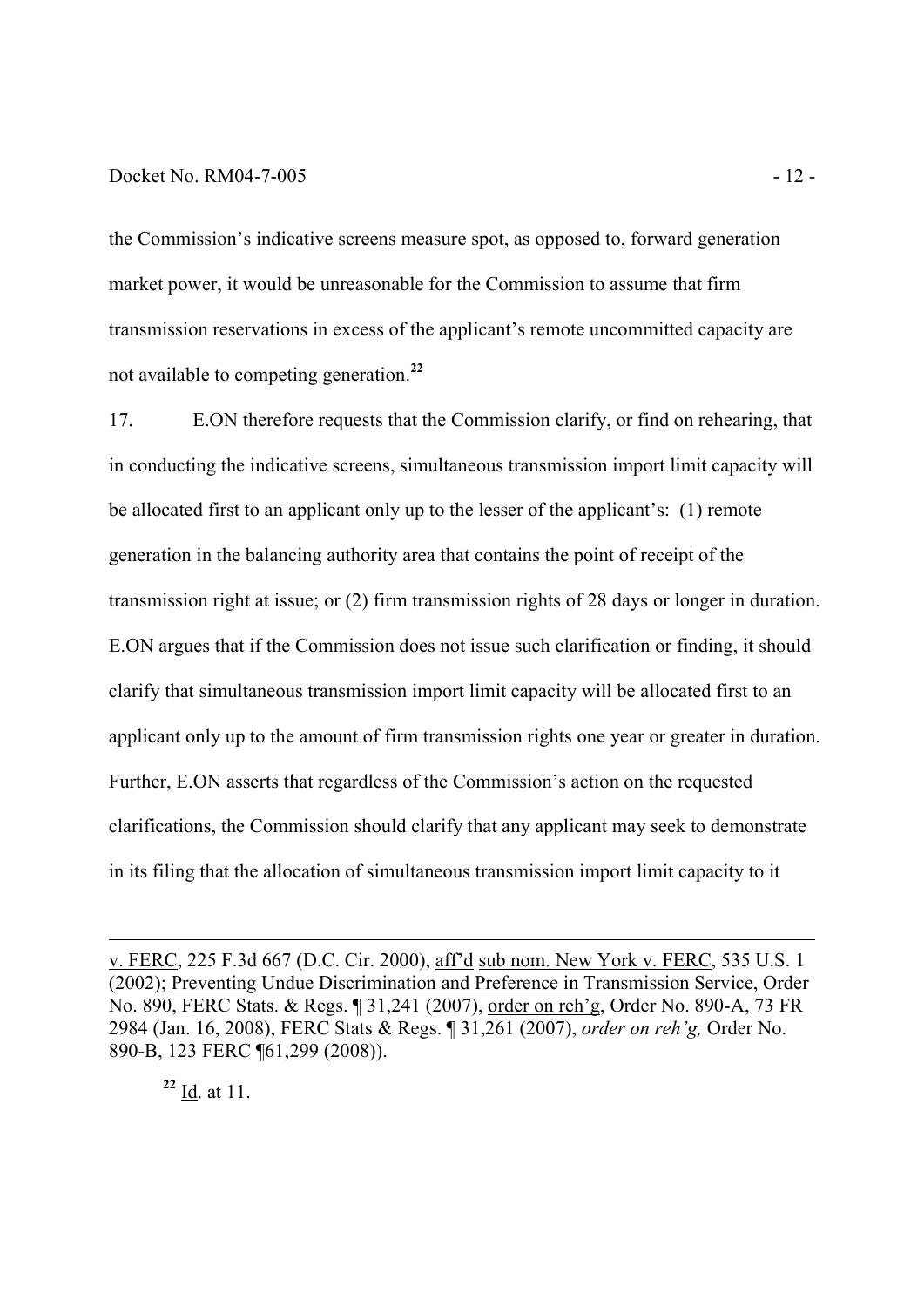#### Docket No. RM04-7-005 - 13 -

overstates the amount of power that it actually imports (or understates the competing importable generation) and that an alternative approach to allocating simultaneous transmission import limit capacity is more accurate. **23**

18. Similarly, Southern Companies state that paragraph 144 contains language that might be construed as intent by the Commission to dispense with its consideration of whether a transmission reservation of an applicant must be tied to a remote generation resource in order to be reflected in the simultaneous transmission import limit calculation. Southern Companies argue that, historically, this factor was significant in the simultaneous transmission import limit calculation process. They explain that under the process set forth in the July 8 Order, only the portion of an applicant's uncommitted remote generation capacity with firm or network reservations was modeled in base case and subtracted from available simultaneous transmission import capability, and the remaining simultaneous transmission import limit capacity was allocated proportionally among applicants and other suppliers based on relative proportions of uncommitted capacity in areas that are first-tier to the area under study.**<sup>24</sup>**

19. Southern Companies assert that in Order No. 697, the Commission appeared to alter this regime by reducing the minimum period for which an accounting of

**<sup>23</sup>** Id.

**<sup>24</sup>** Southern Companies Rehearing Request at 11-12 (citing April 14 Order, 107 FERC ¶ 61,018, order on reh'g, July 8 Order, 108 FERC ¶ 61,026 at P 45).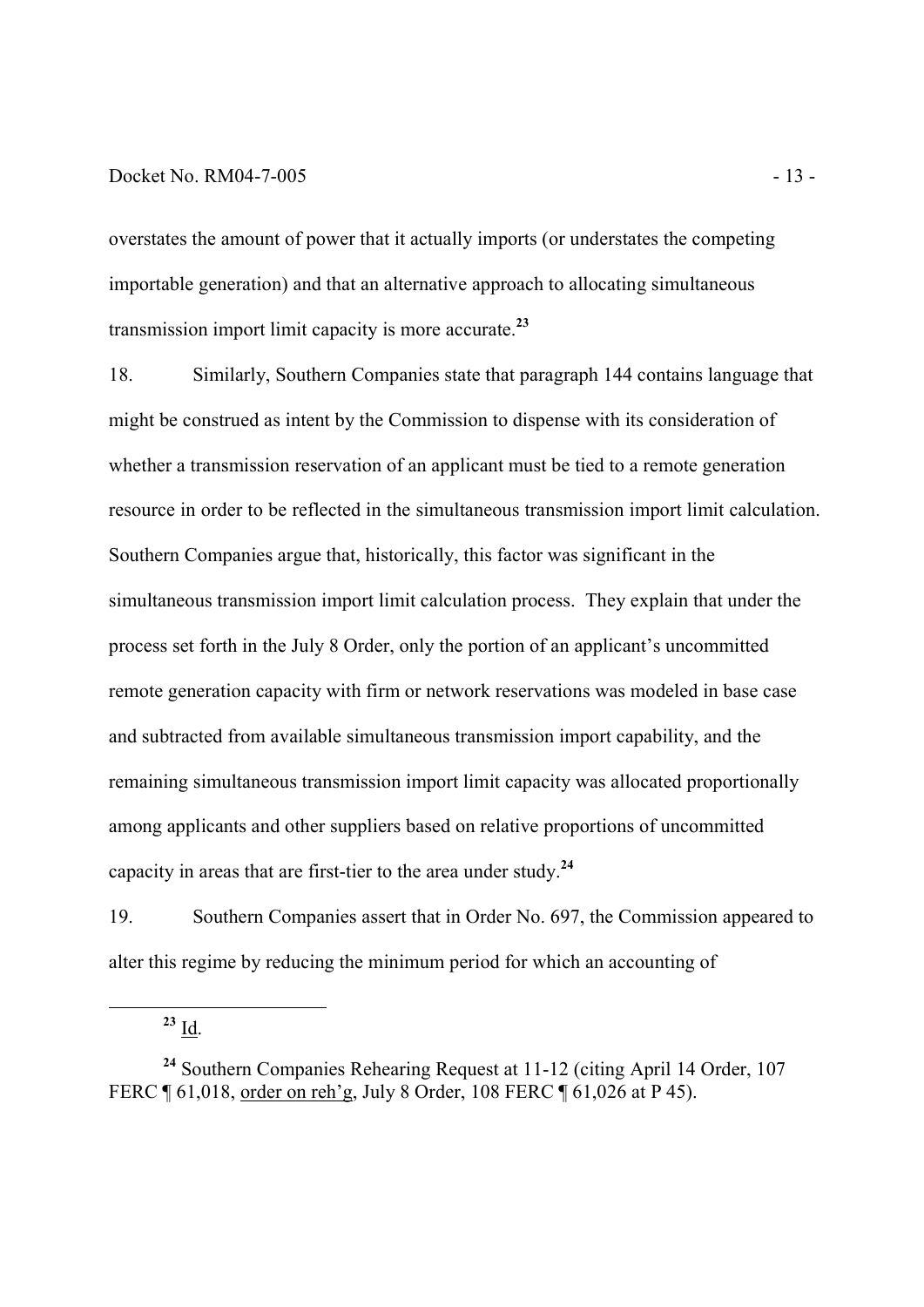#### Docket No. RM04-7-005 - 14 -

reservations was required, and therefore expanding the pool of such reservations to be accounted for.**<sup>25</sup>** Southern Companies also contend that Order No. 697 remains unclear as to whether the Commission intends to change the procedure of the July 8 Order with respect to the importance of a generating resource linked to seasonal and long-term transmission reservations.**<sup>26</sup>** In addition, Southern Companies state that they do not believe the Commission intended to make such a change since this change would: (1) inject additional inconsistency insofar as the Commission has affirmed the July 8 Order and its simultaneous transmission import limit calculation methods elsewhere in Order Nos. 697 and 697-A; and (2) reduce the relevance the Commission has placed on factspecific determinations, as opposed to generic presumptions, regarding the requisite amount of control that justifies assigning a given amount of generation capacity to the applicant.**<sup>27</sup>** For purposes of the indicative screens, Southern Companies argue that it is wrong to presume that such reservations would be used to effect delivery of the applicant's uncommitted generation, as opposed to effecting delivery of the purchase of

-

<sup>27</sup> Id. at 13. In this regard, Southern Companies notes that that the Commission has struck in Order Nos. 697 and 697-A "the appropriate balance on respecting representations of control, agreeing to rely on representations made by sellers regarding control, while requiring sellers to 'seek a 'letter of concurrence' from other affected parties identifying the degree to which each party controls a facility and submit these letters with its filing.'" Id. at n.15 (citing Order No. 697, FERC Stats. & Regs. ¶ 31,252 at P 187; Order No. 697-A, FERC Stats. & Regs. ¶ 31,268 at P 150).

**<sup>25</sup>** Id. at 12 (citing Order No. 697 at P 368).

**<sup>26</sup>** Id.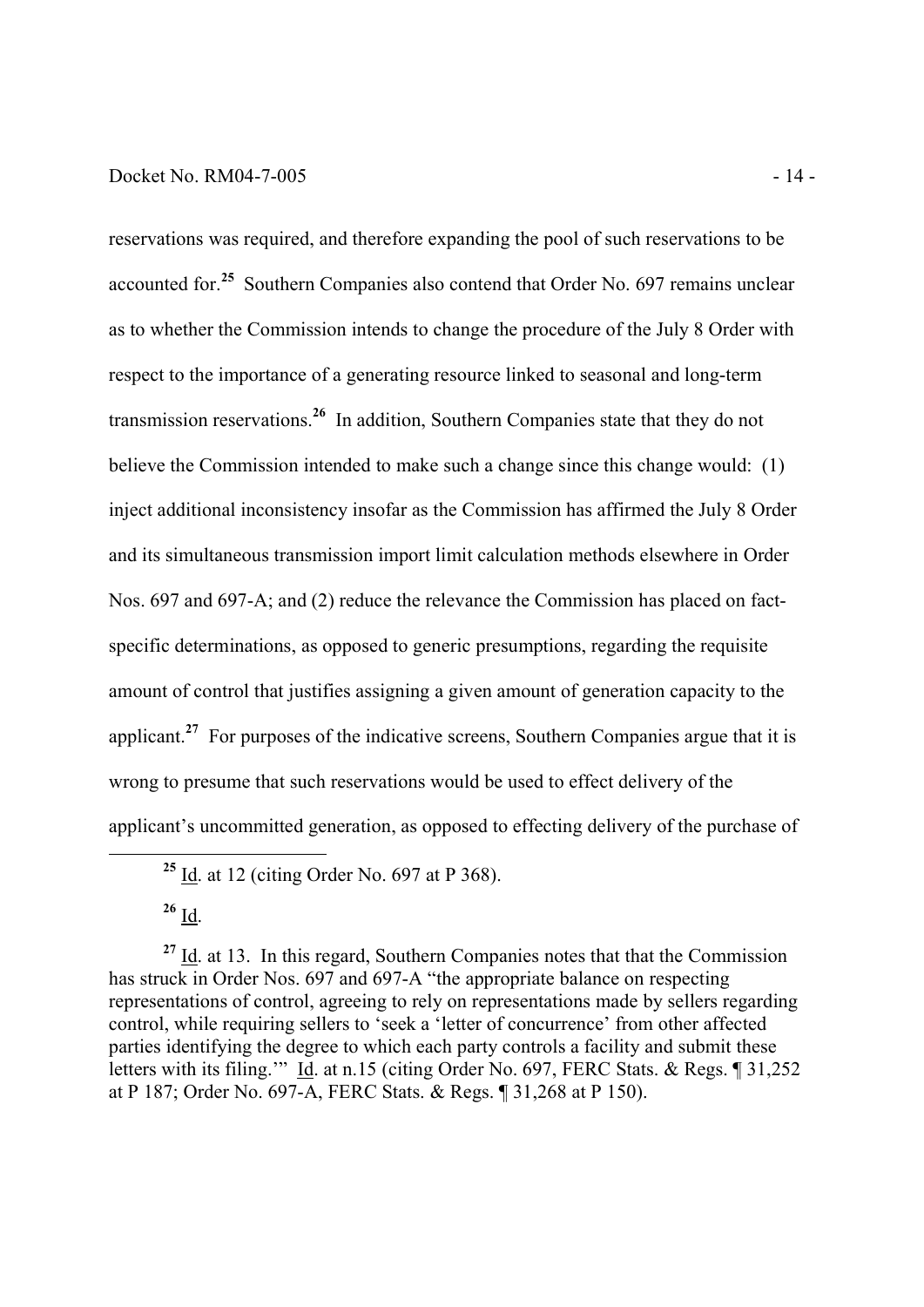#### Docket No. RM04-7-005 - 15 -

short-term capacity from a third party. Southern Companies state that transmission service that is unscheduled is released by the transmission provider for purchase by others on a non-firm basis. Therefore, Southern Companies request that the Commission clarify that it did not intend to overrule or otherwise alter the procedures set forth in the July 8 Order regarding the significance of generating capacity being linked to a firm or network reservation. Southern Companies request that the Commission clarify that applicants preparing simultaneous transmission import limit analyses and accounting for seasonal and long-term transmission reservations should only account for those seasonal and long-term transmission reservations that possess a linked generating resource, then, for any simultaneous transmission import limit capability that is not linked to remote generating resources, applicants are to apply the traditional pro rata principles, as set forth in the July 8 Order and affirmed in Order No. 697.**<sup>28</sup>**

#### **b. Definition of "month"**

20. Edison Electric Institute (EEI), Southern Companies and E.ON each request that the Commission clarify that the term "month" in paragraph 144 means "calendar month" which can range in length from 28 to 31 days, not merely 28 days.<sup>29</sup> EEI states

**<sup>28</sup>** Id. at 14.

**<sup>29</sup>** EEI Rehearing Request at 15-16; Southern Companies Rehearing Request at 14- 15. E.ON supports EEI's request concerning this issue, incorporates it by reference, and asks the Commission to grant the clarification requested by EEI on this issue. E.ON Rehearing Request at 2.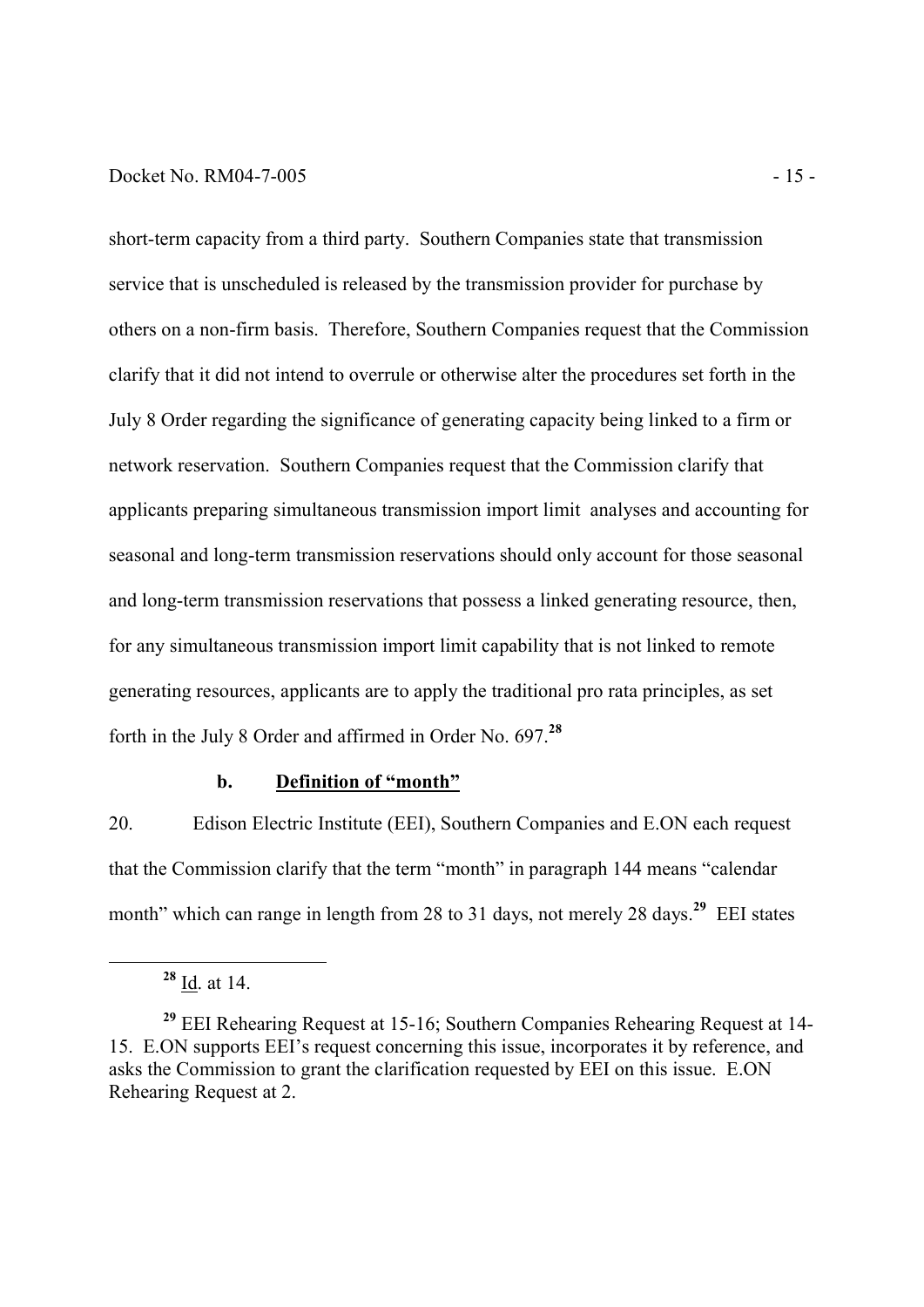#### Docket No. RM04-7-005 - 16 -

that at paragraph 144 of Order No. 697-A, the Commission states that it "'will require applicants to allocate their seasonal and longer transmission reservations to themselves from the calculated SIL [simultaneous transmission import limit], where seasonal reservations are greater than one month and less than 365 consecutive days in duration, as defined in the Commission's EQR [Electric Quarterly Report] Data Dictionary.'"**<sup>30</sup>** EEI supports this clarification, and states that it concurs, consistent with the conclusion of the Commission, that striking the balance at reservations greater than one month and less than 365 days will permit the reasonable modeling of "'historical conditions without requiring unreasonable amounts of information from applicants.'"**<sup>31</sup>** However, EEI requests clarification of the statement in paragraph 144 that "'[t]wenty-eight days fits within the definition of a month, and is a reasonable limit to separate short-term reservations from long-term reservations for purposes of the generation market power screens."<sup>32</sup>

21. Specifically, EEI argues that to allow consistent use of the terminology, the Commission should clarify that it does not intend by its "'[t]wenty-eight days'" statement to undo the clarification set out in paragraph 144, that short-term reservations are up to

**<sup>30</sup>** EEI Rehearing Request at 15 (quoting Order No. 697-A, FERC Stats. & Regs. ¶ 31,268 at P 144).

**<sup>31</sup>** Id.

 $32 \underline{\text{Id}}$ .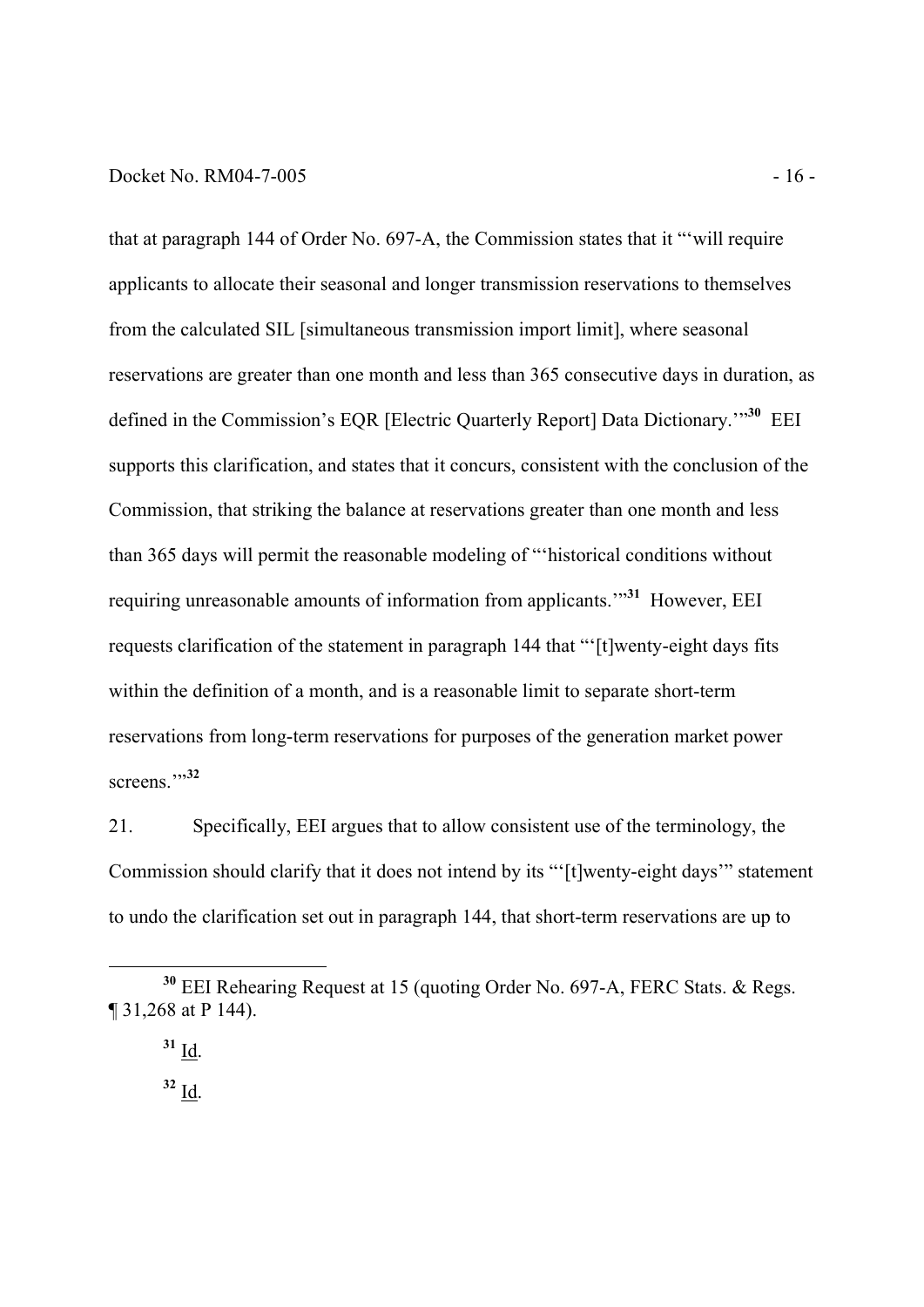#### Docket No. RM04-7-005 - 17 -

-

one month, and long-term reservations are greater than one month. Southern Companies similarly argue that the presence of the "'[t]wenty-eight days…'" statement offers the potential for confusion because taken in isolation and without the full context of the Commission's express clarifications in paragraph 144, this statement might be represented by some as a reiteration by the Commission of its statements in Order No. 697, and that such an interpretation would create dueling and irreconcilable directions in the same paragraph.**<sup>33</sup>** EEI states that the Commission expressly indicates in paragraph 144 that the term "month" means a calendar month (which varies in length from 28 to 31 days), through its reference to the Commission's definition in the Commission's Electric Quarterly Report Data Dictionary. Both Southern Companies and EEI note that the Electric Quarterly Report Data Dictionary nowhere indicates the term "month" is capped at 28 days. They state that the Electric Quarterly Report Data Dictionary defines the term "Monthly" as greater than 168 consecutive hours and less than or equal to one month, and the term "Seasonal" as greater than one month and less than 365 consecutive days. EEI notes that for both of these definitions, "month" is left undefined, and thus presumably at its accepted meaning of calendar month.**<sup>34</sup>**

<sup>&</sup>lt;sup>33</sup> Southern Companies at 15 (citing General Chemical Corp. v. U.S., 817 F.2d 844, 857 (D.C. Cir. 1987)).

**<sup>34</sup>** EEI Rehearing Request at 16; Southern Companies Rehearing Request at 15 (citing Order Adopting EQR Data Dictionary, Order No. 2001-G, 120 FERC ¶ 61,270, at P 35 (2007)).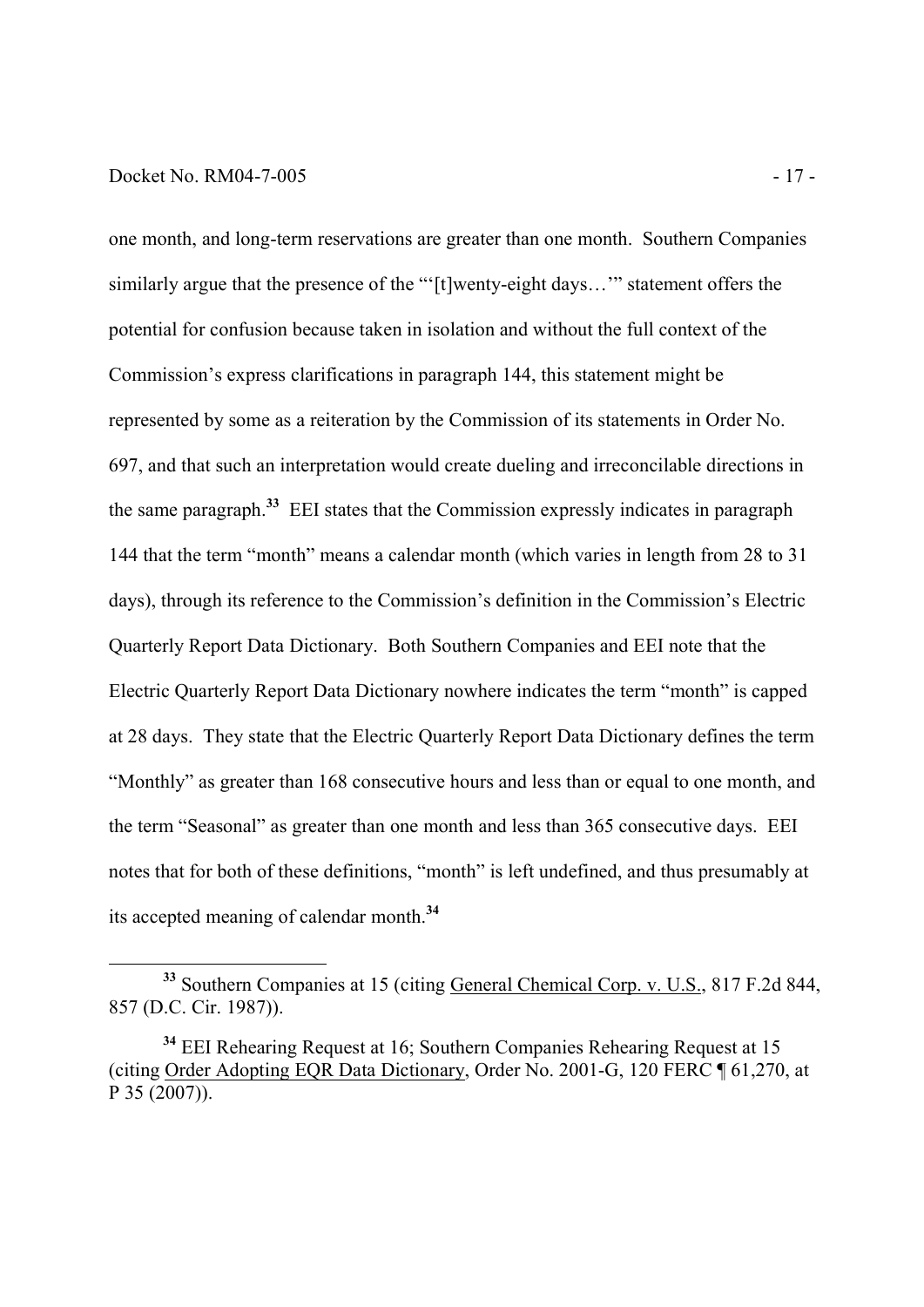#### **Commission Determination**

22. In response to Southern Companies' and E.ON's comments regarding allocation of simultaneous transmission import limit capacity when conducting the indicative screens, we clarify that the Commission's statement in paragraph 144 of Order No. 697-A is not intended to revise its approach to the simultaneous transmission import limit allocation, as suggested in the rehearing requests of Southern Companies and E.ON. We therefore clarify and reaffirm that we will require applicants to allocate their seasonal and longer transmission reservations to themselves from the calculated simultaneous transmission import limit only up to the uncommitted first-tier generation capacity owned, operated or controlled by the seller (and its affiliates).

23. Further, as the Commission clarified in the July 17 Clarification Order,**<sup>35</sup>** to determine the respective shares of uncommitted generation capacity to be used in performing the market power analysis, a seller should determine the amount of firm transmission capacity**<sup>36</sup>** the seller has into the study area and assume that any seller's uncommitted first-tier generation capacity fully utilizes the seller's firm transmission rights. Then, to the extent the seller has remaining uncommitted first-tier generation

**<sup>35</sup>** 124 FERC ¶ 61,055 at P 31-32.

-

**<sup>36</sup>** See, e.g., Order No. 697, FERC Stats. & Regs. ¶ 31,252 at P 368. "Firm transmission capacity" includes network and firm point-to-point.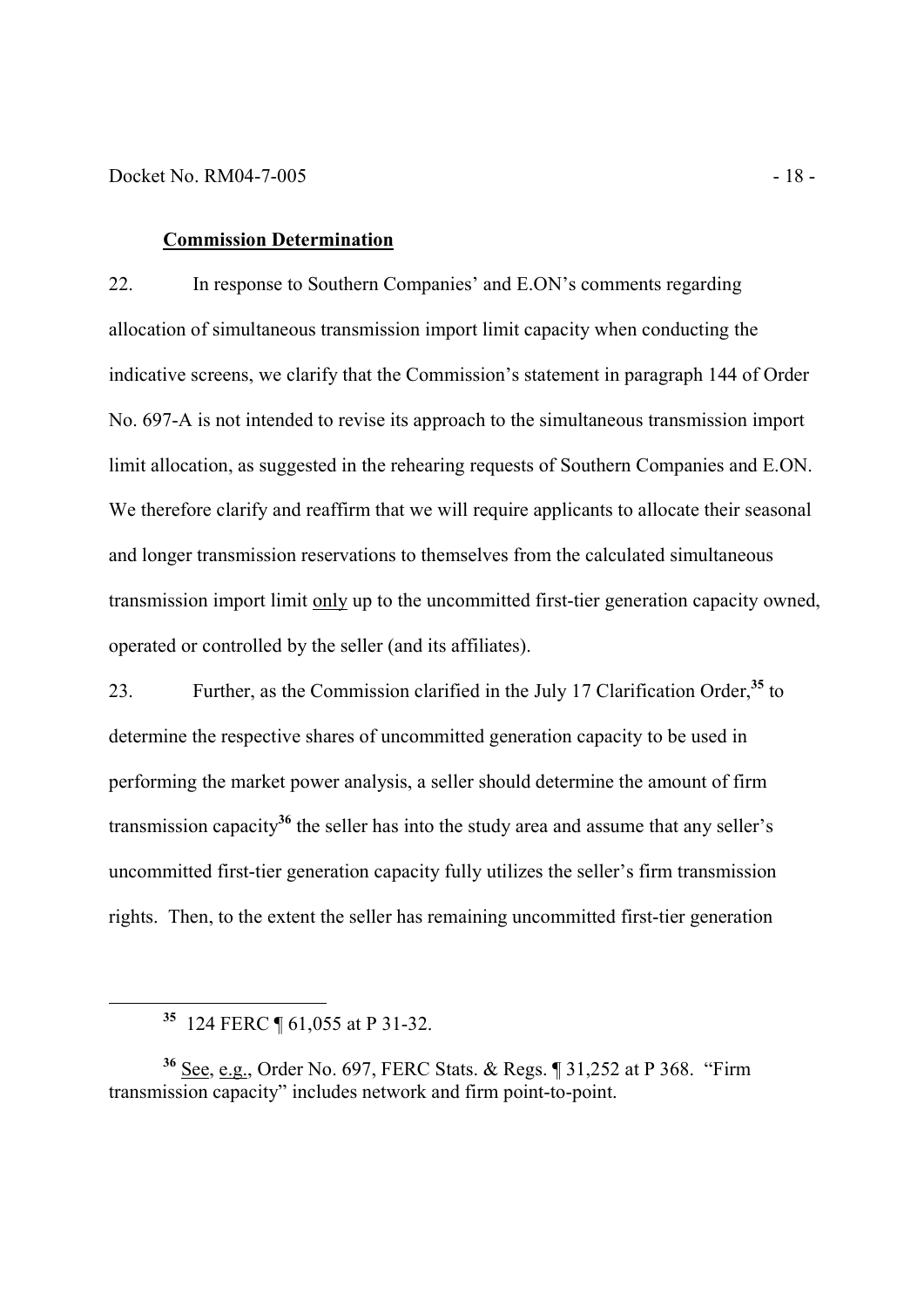#### Docket No. RM04-7-005 - 19 -

-

capacity,**<sup>37</sup>** the remaining simultaneous transmission import limit capability is allocated on a pro rata basis to import the remaining uncommitted first-tier generation capacity of both the seller and competing suppliers.

24. With regard to E.ON's request that the Commission clarify that any applicant may seek to demonstrate in its filing that the allocation of simultaneous transmission import limit capacity to it overstates the amount of power that it actually imports (or understates the competing importable generation) and that an alternative approach to allocating simultaneous transmission import limit capacity is more accurate, we reiterate that, as we stated in the Final Rule and in Order No. 697-A, applicants may submit additional sensitivity studies, including a more thorough import study as part of the delivered price test. However, we reaffirm that any such sensitivity studies must be filed in addition to, and not in lieu of, a simultaneous transmission import limit capacity study.**<sup>38</sup>** As we explained in the Final Rule, sensitivity studies are intended to provide the seller with the ability to modify inputs to the simultaneous transmission import limit study such as generation dispatch, demand scaling, the addition of new transmission and

<sup>&</sup>lt;sup>37</sup> In performing the indicative screens, to the extent the seller does not have any uncommitted generation capacity in the first-tier markets or its uncommitted generation capacity in the first-tier markets is fully accounted for through recognition of the seller's firm transmission rights, no simultaneous import limit capability allocation is needed between the seller and competing suppliers.

**<sup>38</sup>** Order No. 697-A, FERC Stats. & Regs. ¶ 31,268 at P 146; Order No. 697, FERC Stats. & Regs. ¶ 31,252 at P 355.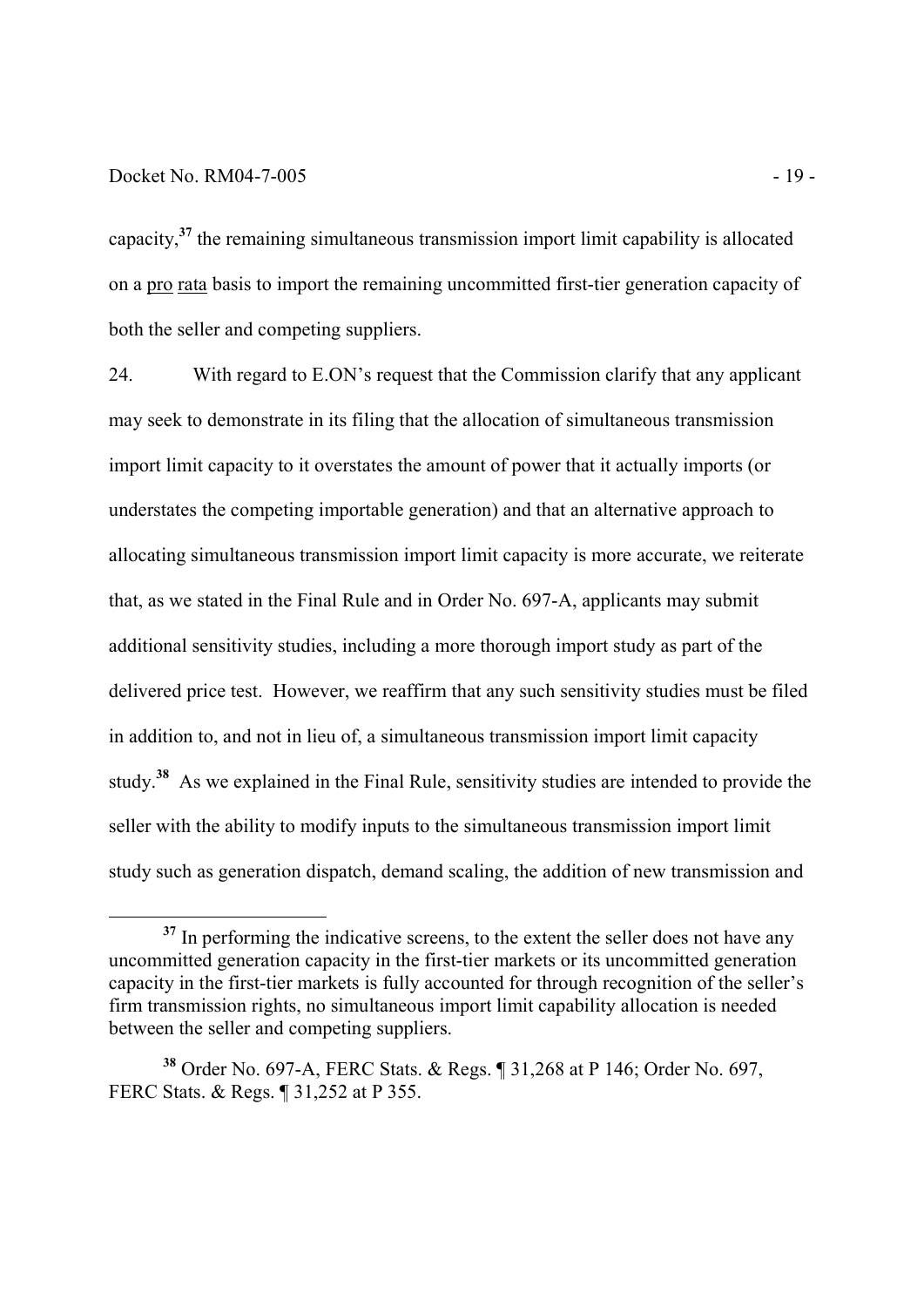-

generation facilities (and the retirement of facilities), major outages, and demand response. **39**

25. With regard to the request of EEI, Southern Companies and E.ON that we clarify that the term "month" in paragraph 144 of Order No. 697-A means "calendar month," we clarify that the term "month" may be defined as a calendar month, consisting of 28 to 31 days, and is not limited to a 28-day period. We did not intend to undo the clarification that short-term reservations are up to one month, and long-term reservations are greater than one month by stating in Order No. 697-A at paragraph 144 that "twentyeight days fits within the definition of a month, and is a reasonable limit to separate shortterm reservations from long-term reservations for purposes of the generation market power screens."**<sup>40</sup>** With regard to Southern Companies' argument that the presence of the "twenty-eight days" statement offers the potential for confusion, we reaffirm our finding that applicants are not required to address short-term firm reservations in the market power screens, and we reiterate that "we will require applicants to allocate their seasonal and longer transmission reservations to themselves from the calculated SIL [simultaneous transmission import limit], where seasonal reservations are greater than one month and

**<sup>39</sup>** Order No. 697, FERC Stats. & Regs. ¶ 31,252 at P 355.

**<sup>40</sup>** Order No. 697-A, FERC Stats. & Regs. ¶ 31,268 at P 144.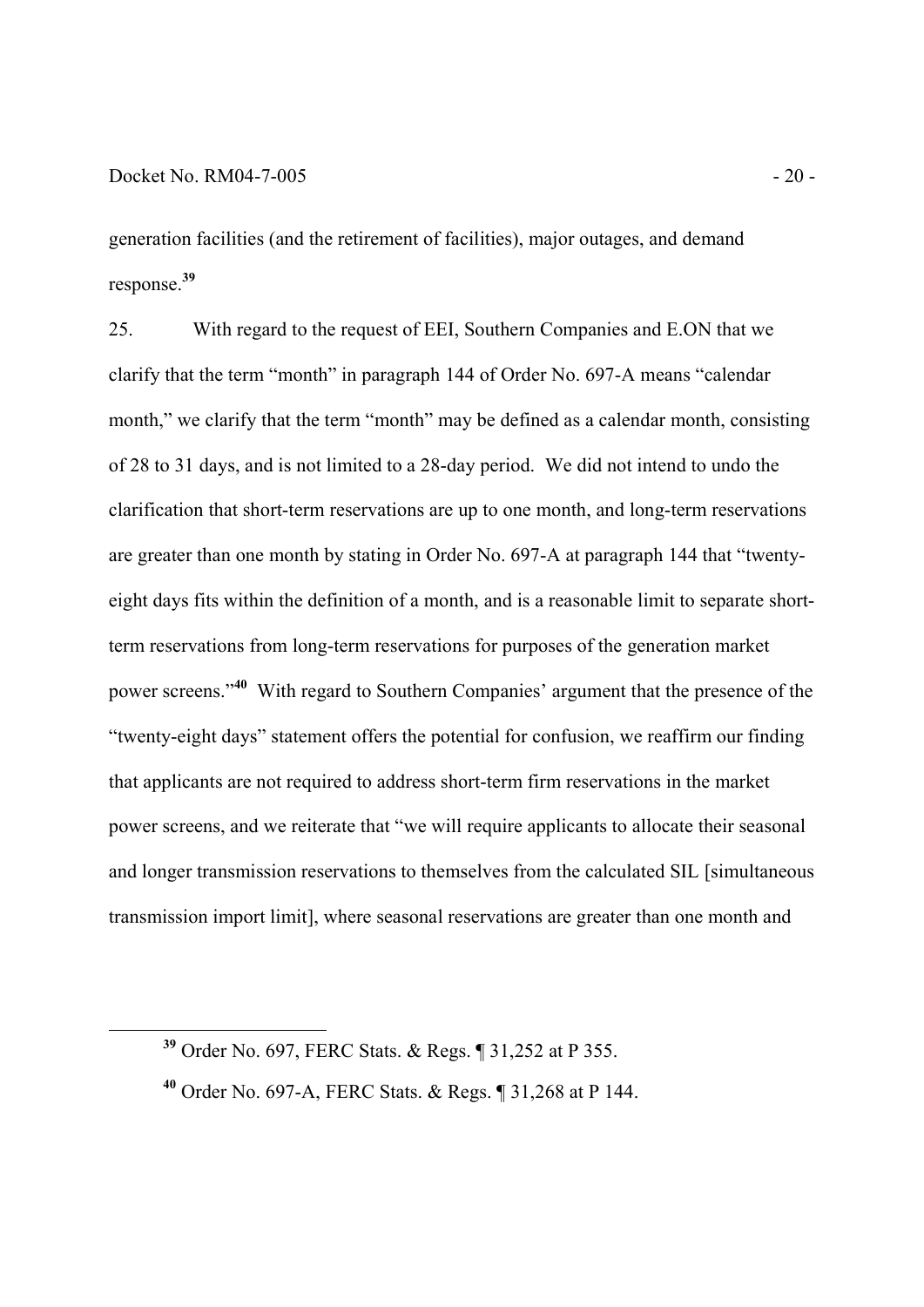less than 365 days consecutive days in duration, as defined in the Commission's EQR [Electric Quarterly Report] Data Dictionary."**<sup>41</sup>**

# **2. Further Guidance Regarding Control and Commitment of Capacity Background**

26. In Order No. 697, the Commission concluded that the determination of control is appropriately based on a review of the totality of circumstances on a fact-specific basis. The Commission explained that no single factor or factors necessarily results in control. It further explained that the electric industry remains a dynamic, developing industry, and no bright-line standard will encompass all relevant factors and possibilities that may occur now or in the future. The Commission stated that if a seller has control over certain capacity such that the seller can affect the ability of the capacity to reach the relevant market, then that capacity should be attributed to the seller when performing the generation market power screens.**<sup>42</sup>**

27. The Commission determined that the circumstances or combination of circumstances that convey control vary depending on the attributes of the contract, the market and the market participants. Therefore, it concluded that it would be inappropriate to make a generic finding or generic presumption of control, but rather that

**<sup>41</sup>** Id.

**<sup>42</sup>** Order No. 697, FERC Stats. & Regs. ¶ 31,252 at P 174.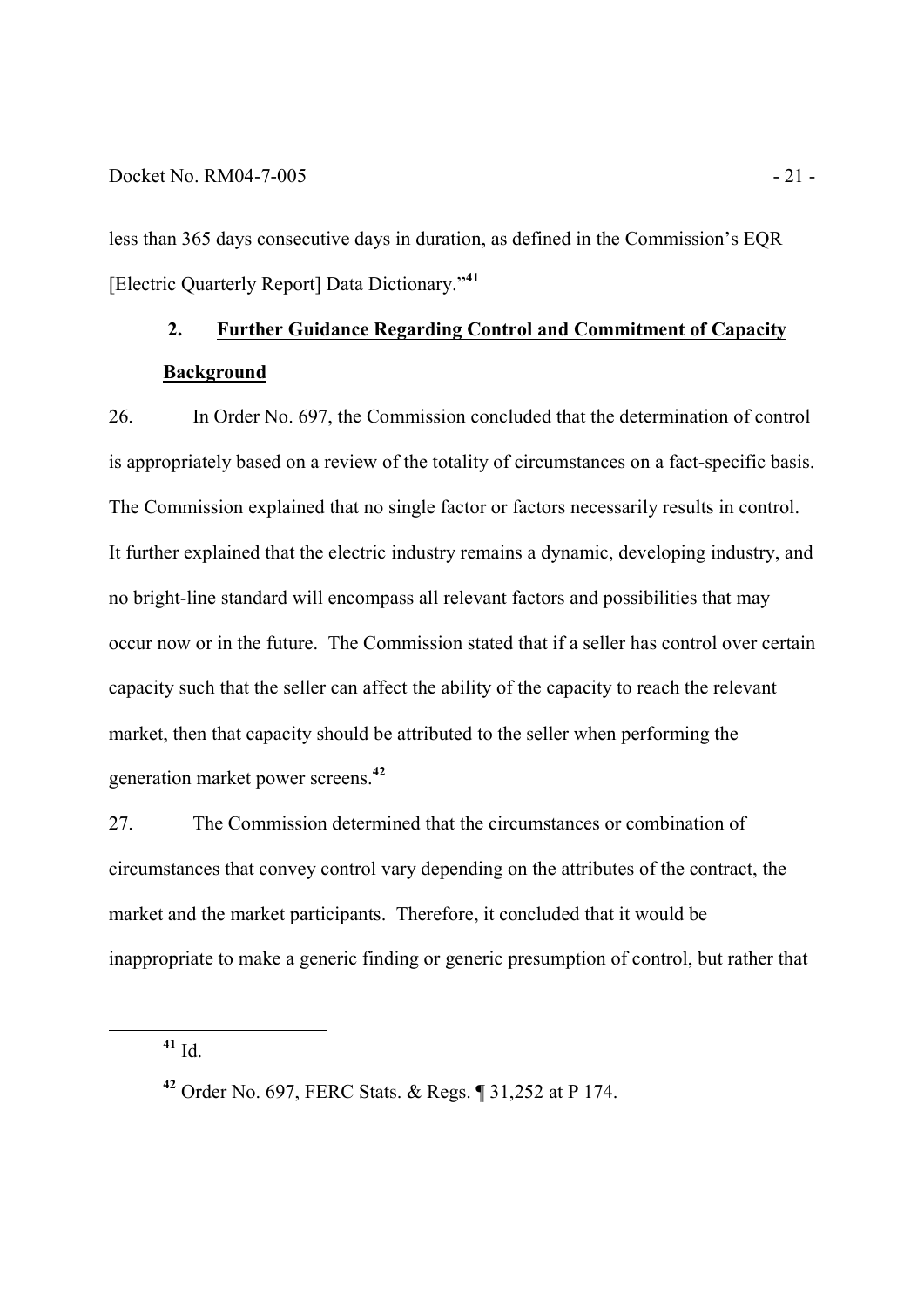#### Docket No. RM04-7-005 - 22 -

it is appropriate to continue making determinations of control on a fact-specific basis.**<sup>43</sup>** The Commission explained, however, that it will continue its historical approach of relying on a set of principles or guidelines to determine what constitutes control. Thus, the Commission stated that it continues to consider the totality of circumstances and attach the presumption of control when an entity can affect the ability of capacity to reach the market. It explained that its guiding principle is that an entity controls the facilities when it controls the decision-making over sales of electric energy, including discretion as to how and when power generated by these facilities will be sold. **44**

28. The Commission also declined to adopt commenters' suggestions that it require all relevant contracts to be filed for review and determination by the Commission as to which entity controls a particular asset (e.g., with an initial application, updated market power analysis, or change in status filing). While the Commission noted that under section 205 of the FPA, the Commission may require any contracts that affect or relate to jurisdictional rates or services to be filed, the Commission explained that it uses a rule of reason with respect to the scope of contracts that must be filed and does not require as a matter of routine that all such contracts be submitted to the Commission for review. The Commission's historical practice has been to place on the filing party the

**<sup>43</sup>** Id. P 175.

**<sup>44</sup>** Id. P 176.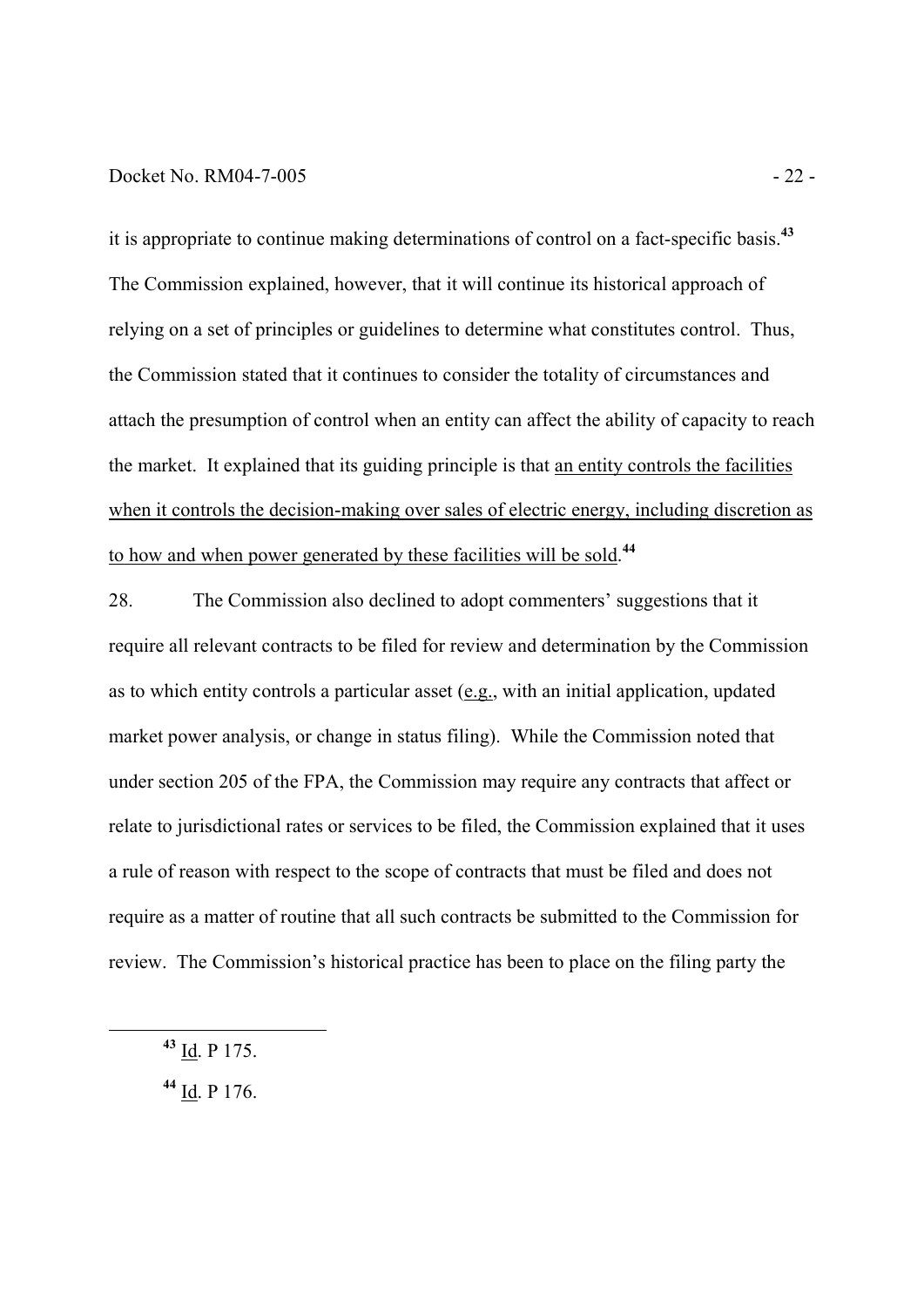#### Docket No. RM04-7-005 - 23 -

burden of determining which entity controls an asset. Therefore, the Commission required a seller to make an affirmative statement as to whether a contractual arrangement transfers control and to identify the party or parties it believes control(s) the generation facility. However, the Commission explained that it retains the right at its discretion to request the seller to submit a copy of the underlying agreement(s) and any relevant supporting documentation.

29. The Commission also explained in Order No. 697 that it understands that affected parties may hold differing views as to the extent to which control is held by the parties. Thus, the Commission stated that it will also require that a seller making such an affirmative statement seek a "letter of concurrence" from other affected parties identifying the degree to which each party controls a facility and submit these letters with its filing. Absent agreement between the parties involved, or where the Commission has additional concerns despite such agreement, the Commission will request additional information which may include, but not be limited to, any applicable contract so that it can make a determination as to which seller or sellers have control.**<sup>45</sup>**

30. In Order No. 697-A, the Commission determined that, given the increased level of investment in the electric utility industry as a result of the Energy Policy Act of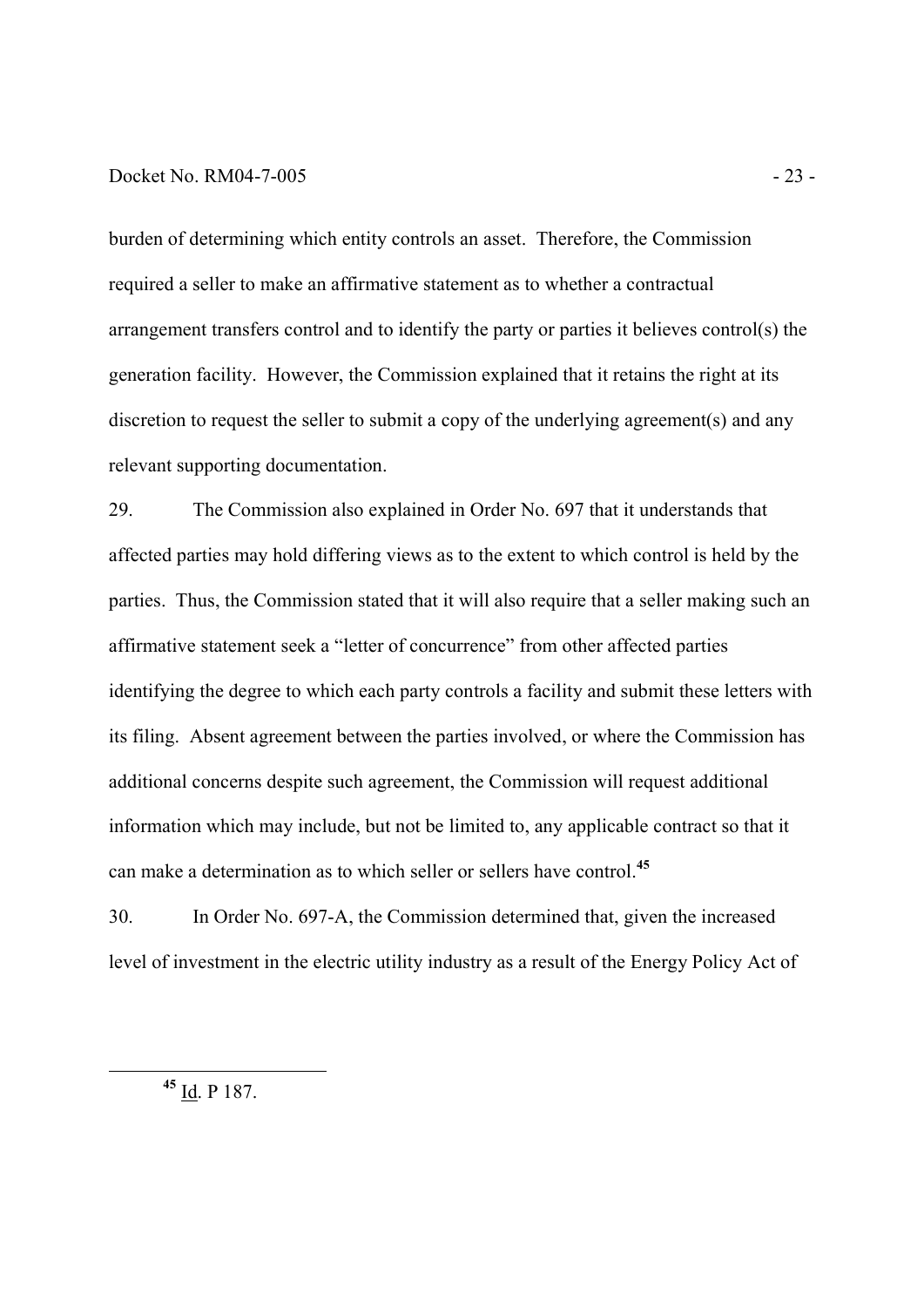#### Docket No. RM04-7-005 - 24 -

2005 (EPAct 2005)**<sup>46</sup>** and its implementing rules and regulations, it was necessary to provide further guidance with respect to the representations that a seller should make regarding which entity controls a particular asset. The Commission stated that an increasing number of investors are acquiring interests in assets that may be relevant to a seller's market-based rate authority, and explained that it will continue to place on the filing party the burden of determining which entity controls an asset. The Commission stated that it will rely on the seller's representations regarding control, absent extenuating circumstances. In order to provide further guidance to the industry, the Commission reiterated that the seller, in advising the Commission of its determinations of control, should specifically state whether a contractual arrangement transfers control and should identify the party or parties it believes control(s) the generation facility. The Commission stated that in doing so, the seller should make its representation in light of its discussion in Order No. 697 and cite to that order as the basis for which it has made its determination.**<sup>47</sup>**

#### **Requests for Rehearing**

**<sup>46</sup>** Energy Policy Act of 2005, Pub. L. No. 109-58, 119 Stat. 594 (2005).

**<sup>47</sup>** Order No. 697-A, FERC Stats. & Regs. ¶ 31,268 at P 150.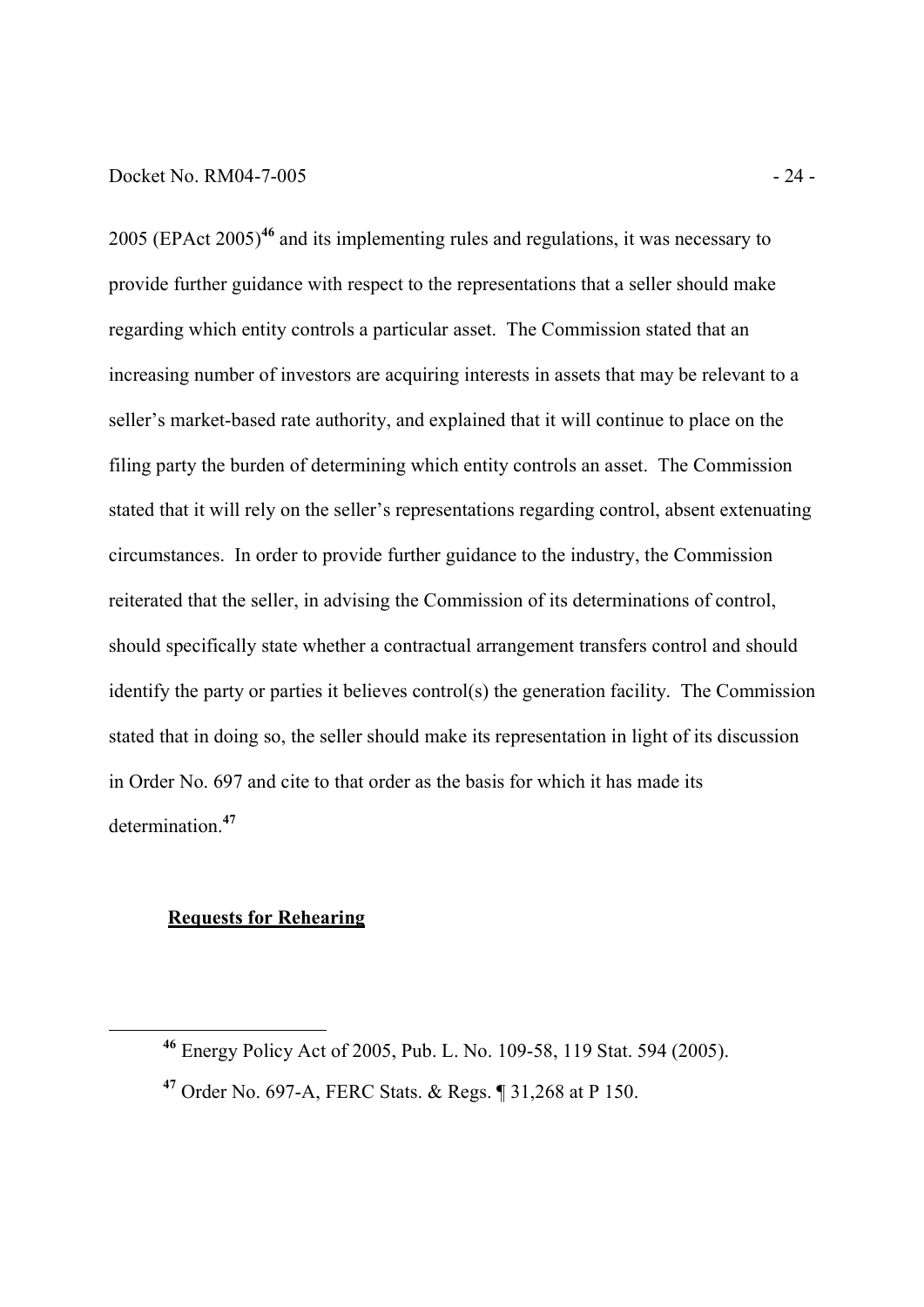#### Docket No. RM04-7-005 - 25 -

-

31. SoCal Edison requests that the Commission clarify that it will not rely on representations as to control of generation assets made by sellers absent a letter of concurrence from the party alleged to control the generation asset. SoCal Edison asserts that Order No. 697-A at paragraph 150 is not clear with regard to this issue, and that the Commission should make clear that its reference to "our discussion in Order No. 697" means that "'the owner of a facility is presumed to have control of the facility unless such control has been transferred to another party by virtue of a contractual agreement'" and that the Commission will only rely on the seller's assertion of a lack of control if a letter of concurrence is submitted by the seller in accordance with paragraph 187 of Order No. 697-A.**<sup>48</sup>** It argues that if the Commission does not provide the requested clarification, the Commission erred in stating in paragraph 150 that it will rely on the assertion of a seller that another entity controls a generating asset owned by the seller, if that assertion is not supported by a letter of concurrence from the other entity.**<sup>49</sup>**

32. SoCal Edison explains that under the market power screens, the more generation a seller "controls," the greater the possibility of failing one or more screens. It states that in Order No. 697, the Commission recognized that "'affected parties may hold differing views as to the extent to which control [over generation] is held by the

**<sup>48</sup>** SoCal Edison Rehearing Request at 3 (quoting Order No. 697, FERC Stats. & Regs. ¶ 31,252 at P 183).

**<sup>49</sup>** Id. at 1 (citing Order No. 697-A, FERC Stats. & Regs. ¶ 31,268 at P 150).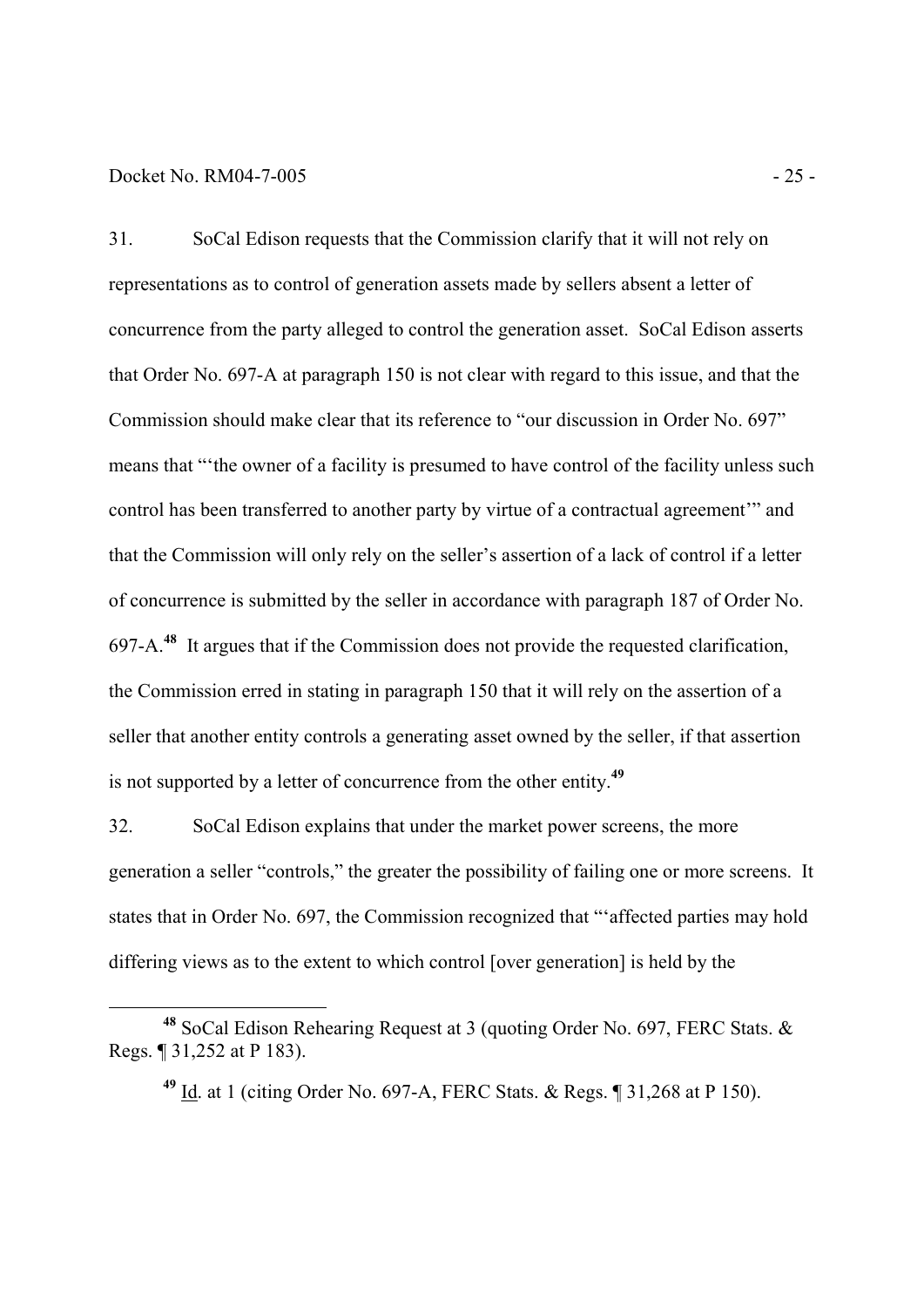#### Docket No. RM04-7-005 - 26 -

parties."<sup>50</sup> It also states that the Commission required that any seller making an affirmative statement of control seek a "'letter of concurrence'" from other affected parties identifying the degree to which each party controls a facility and submit such letters with its filing. According to SoCal Edison, this approach is logical if the seller is trying to disclaim control over a generating facility because sellers have the incentive to claim that they lack control. However, SoCal Edison argues that in the absence of a letter of concurrence, the Commission should not assume that the seller lacks control of any particular generating asset identified in its Asset Appendix.**<sup>51</sup>** Specifically, it argues that reliance on an assertion of a seller that it lacks control of a generation asset that it owns, absent a letter of concurrence from the other entity, is arbitrary and capricious and irrational, given that it is in the seller's best interest for purposes of a market powerrelated filing to control as few generation assets as possible.**<sup>52</sup>**

33. Thus, SoCal Edison asserts that to the extent a seller represents that it controls generating assets, the Commission can rely on such representations, but, if the seller believes that another entity controls a generating asset, the seller should be required to

**<sup>51</sup>** Id.

**<sup>50</sup>** Id. at 2 (quoting Order No. 697, FERC Stats. & Regs. ¶ 31,252 at P 187).

**<sup>52</sup>** Id. (citing Motor Vehicle Mfrs. Ass'n of U.S. v. State Farm Mut. Auto. Ins. Co., 463 U.S. 29, 43 (1983)).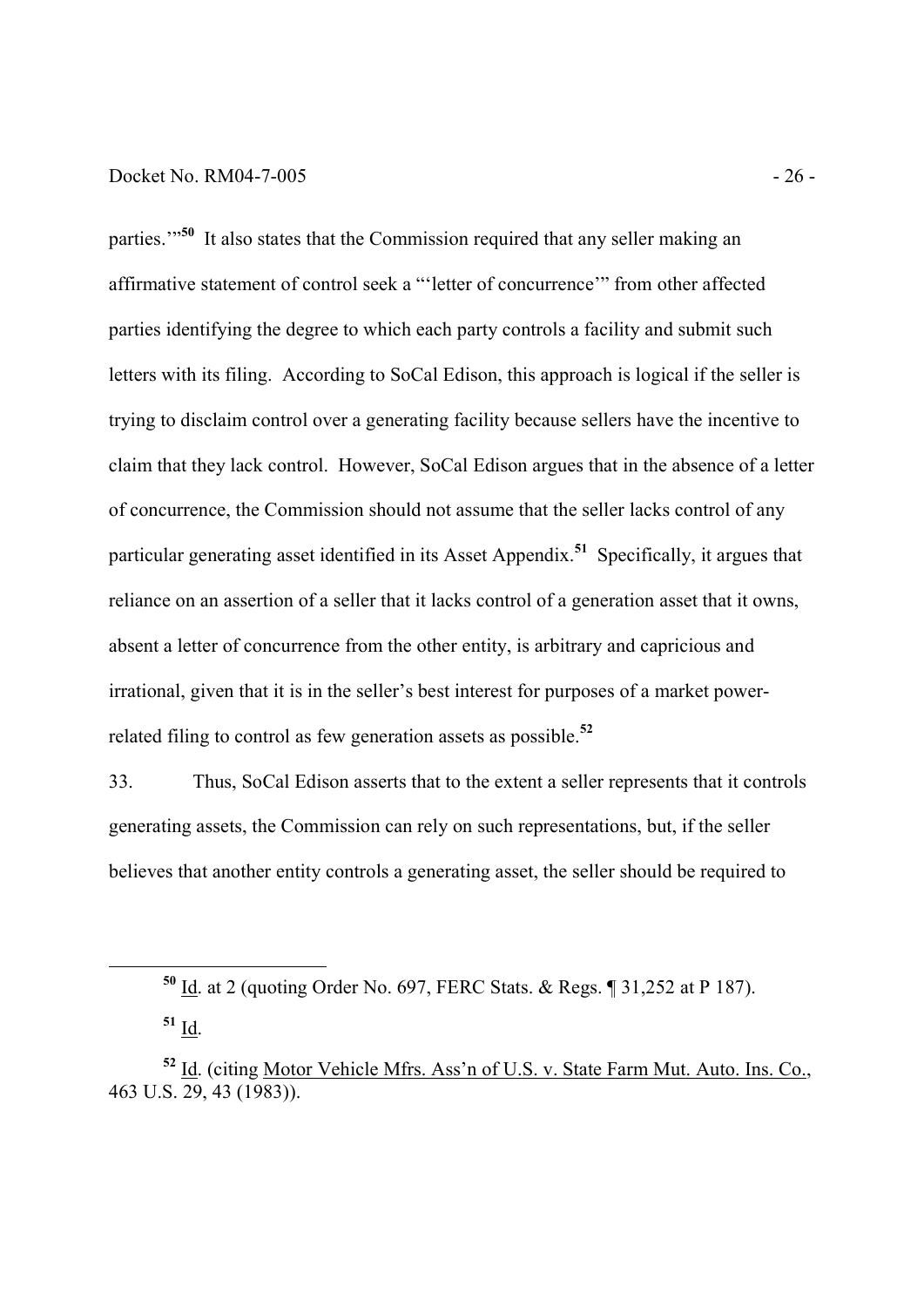#### Docket No. RM04-7-005 - 27 -

provide a letter of concurrence. Absent such letters, SoCal Edison argues that the Commission should just assume the seller controls any assets that it owns.**<sup>53</sup>**

#### **Commission Determination**

34. We will grant the clarification requested by SoCal Edison. As we stated in Order No. 697, we will require a seller, who is making an affirmative statement that a contractual arrangement transfers control, to seek a "letter of concurrence" from other affected parties identifying the degree to which each party controls a facility and submit these letters with its filing.**<sup>54</sup>** Further, we reiterate that the owner of a facility is presumed to have control of the facility unless such control has been transferred to another party by virtue of a contractual agreement**<sup>55</sup>** and that the Commission will only rely on the seller's assertion of a lack of control of a generating facility that it owns if a letter of concurrence from other affected parties is submitted by the seller with its filing in accordance with paragraph 187 of Order No. 697. Absent agreement between the parties involved, or where the Commission has additional concerns despite such agreement, the Commission will request additional information which may include, but not be limited to, any

-

**<sup>55</sup>** Id. P 183.

**<sup>53</sup>** Id. at 4.

**<sup>54</sup>** Order No. 697, FERC Stats. & Regs. ¶ 31,252 at P 187.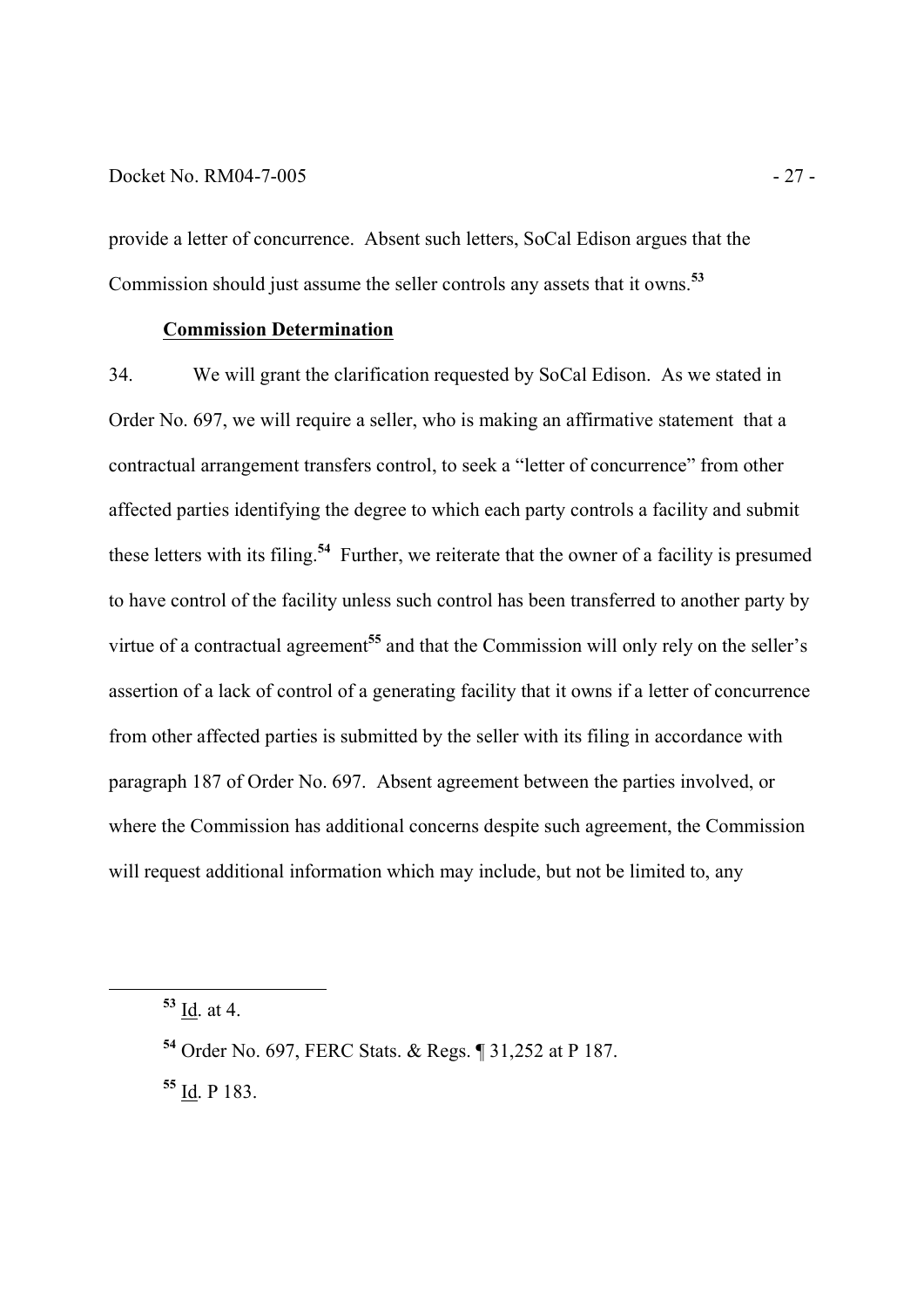applicable contract so that we can make a determination as to which seller or sellers have control.**<sup>56</sup>**

## **B. Vertical Market Power Other Barriers to Entry**

#### **Background**

35. Order No. 697 adopted the NOPR proposal to consider a seller's ability to erect other barriers to entry as part of the vertical market power analysis, but modified the requirements when addressing other barriers to entry. **<sup>57</sup>** It also provided clarification regarding the information that a seller must provide with respect to other barriers to entry (including which inputs to electric power production the Commission will consider as other barriers to entry) and modified the proposed regulatory text in that regard.**<sup>58</sup>**

36. On rehearing, the Commission clarified that it was not its intent for the term "inputs to electric power production" to encompass every instance of a seller entering into a coal supply contract with a coal vendor in the ordinary course of business. The Commission clarified that Order No. 697 encompasses physical coal sources and ownership of or control over who may access transportation of coal via barges and railcar

-

**<sup>58</sup>** Id. P 440.

**<sup>56</sup>** Id. P 187.

**<sup>57</sup>** Order No. 697 FERC Stats. & Regs. ¶ 31,252 at P 440.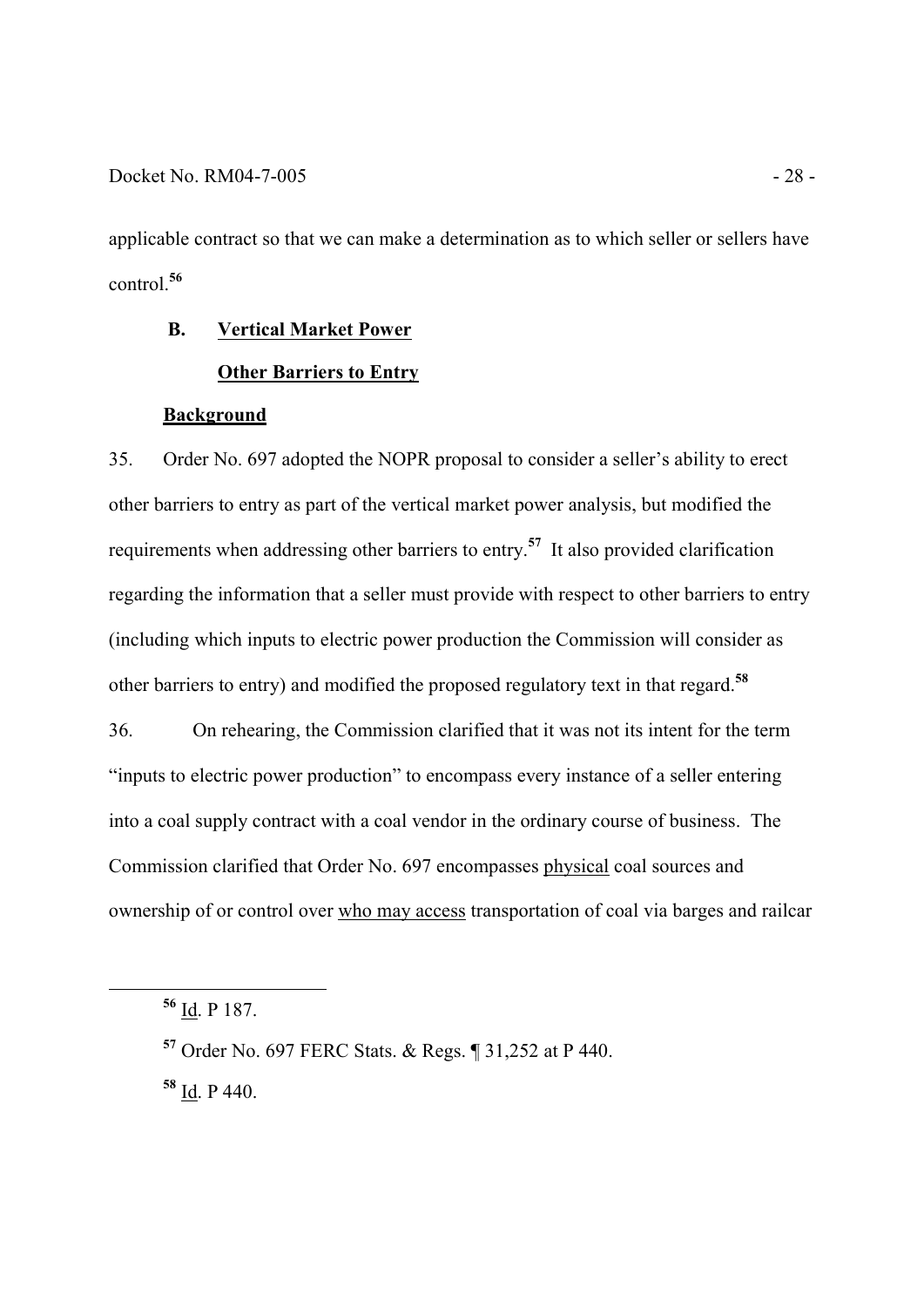#### Docket No. RM04-7-005 - 29 -

trains.**<sup>59</sup>** Thus, the Commission revised its definition of "inputs to electric power production" in § 35.36(a)(4) as follows: "intrastate natural gas transportation, intrastate natural gas storage or distribution facilities; sites for new generation capacity development; physical coal supply sources and ownership of or control over who may access transportation of coal supplies."**<sup>60</sup>**

#### **Requests for Rehearing**

-

37. The Electric Power Supply Association (EPSA) requests that the Commission clarify its definition of "inputs to electric power production" as it relates to sites for new generation capacity development.**<sup>61</sup>** EPSA points out that in response to a request by Southern Companies, Order No. 697-A clarifies that the reference to coal-related inputs extends only to ownership of or control over who may access transportation of coal via barges and railcar trains and was not intended "'to encompass every instance of a seller entering into a coal supply contract with a coal vendor in the ordinary course of business."<sup>62</sup> EPSA argues that consistent with the clarification granted with respect to coal-related inputs to generation, the Commission should clarify the "sites for new

**<sup>59</sup>** Order No. 697-A, FERC Stats. & Regs. ¶ 31,268 at P 176 (emphasis in original). **<sup>60</sup>** Id.

**<sup>61</sup>** EPSA Rehearing Request at 30 (citing 18 CFR § 35.36(a)(4), 35.42(a)(1), (2) (2008)).

**<sup>62</sup>** Id. at 31 (citing Order No. 697, FERC Stats. & Regs. ¶ 31,252 at P 176).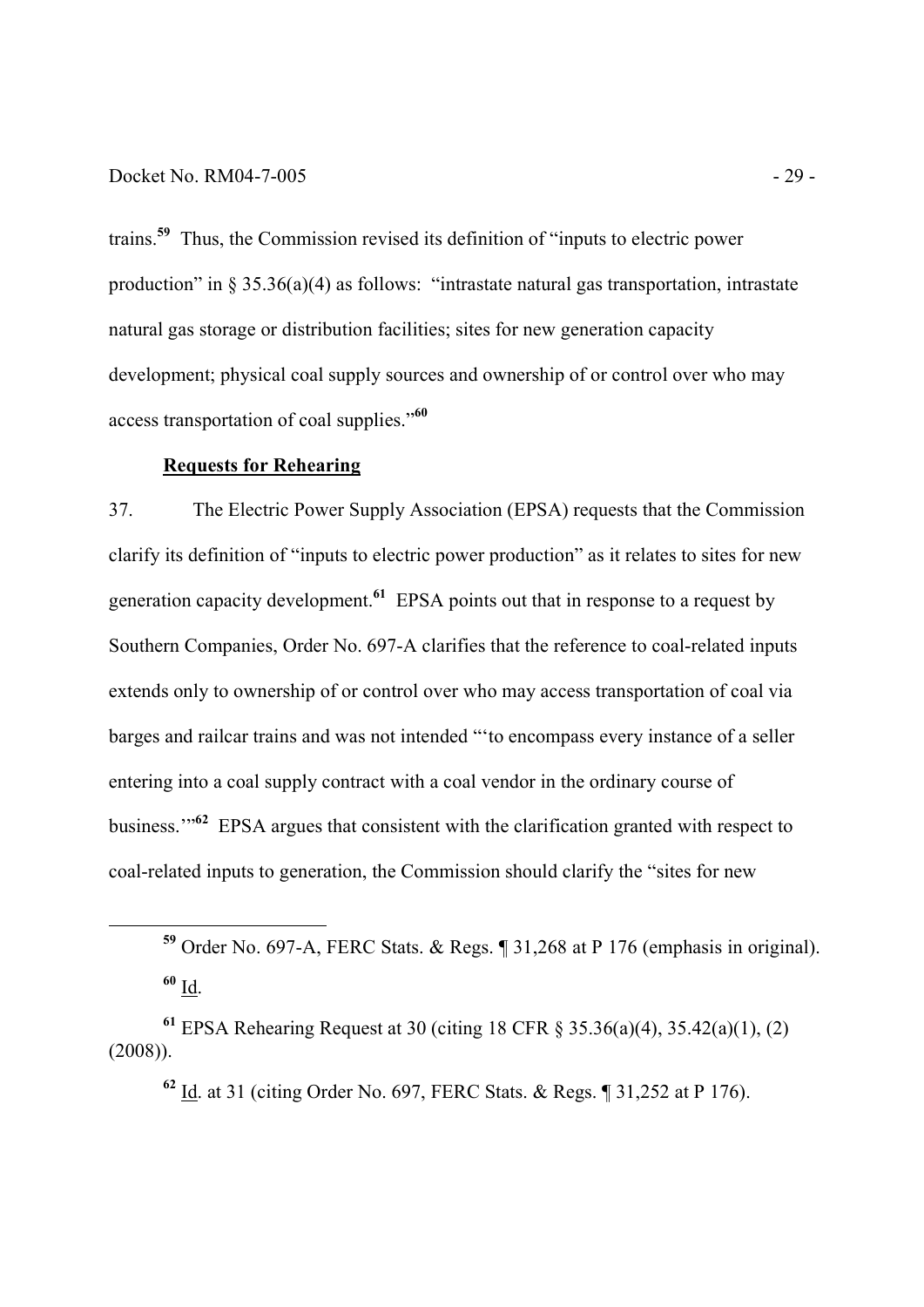#### Docket No. RM04-7-005 - 30 -

generation capacity development" clause of the definition of "inputs to power production" in order to ensure that a market-based rate seller is not required to file notifications of change in status every time it or one of its affiliates acquires land. Specifically, EPSA argues that market-based rate sellers and their affiliates regularly acquire land for any number of purposes, including a wide range of purposes unrelated, or only indirectly related, to the development of new generation. It contends that it is difficult to see what useful regulatory purpose is served by notifying the Commission of the acquisition of a piece of land when no steps have been taken to put that land to use as a site for generation.**<sup>63</sup>** Thus, EPSA requests clarification that the term "sites for new generation capacity development" means only sites with respect to which permits for new generation have been obtained or where construction of new generation is underway, and that this term does not encompass other land that could potentially be used for generation. EPSA argues that granting such clarification will prevent the Commission from being inundated with notifications of change in status relating to acquisitions of land, while ensuring that it still receives notices relating to changes in control over actual sites for generation development.

**<sup>63</sup>** Id.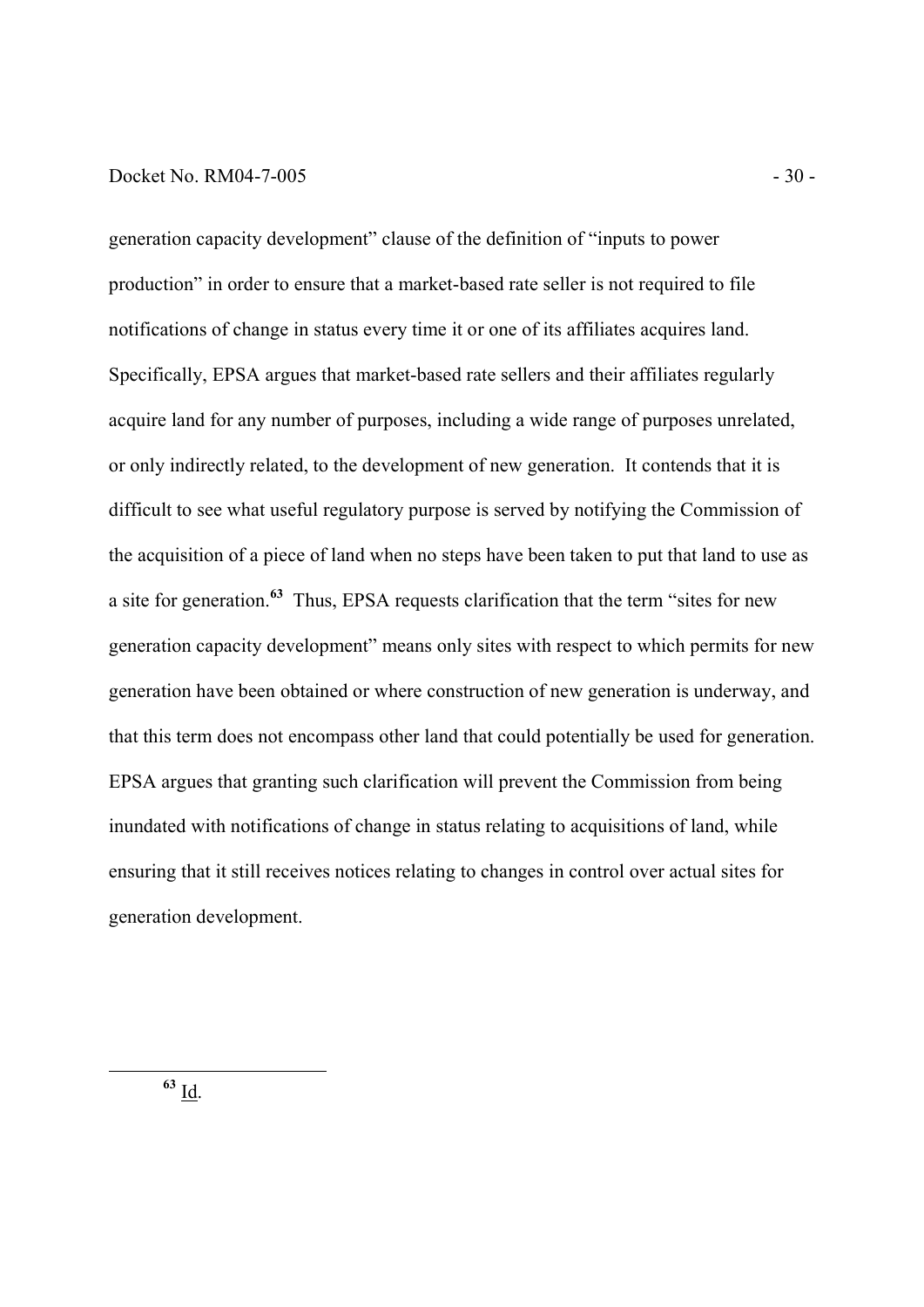-

#### **Commission Determination**

38. We appreciate the concerns raised by EPSA that market-based rate sellers regularly acquire land for many purposes unrelated to developing new generation and that the term "sites for new generation capacity development" should not be construed so broadly as to require unnecessary notifications of change in status relating to acquisitions of land to be filed. However, we are concerned that EPSA's proposed clarification would define "sites for new generation capacity development" too narrowly. In particular, we disagree with EPSA's proposal that the term "sites for new generation capacity development" should mean only sites with respect to which permits for new generation have been obtained or where construction of new generation is underway, and should not encompass land that could potentially be used for generation. We believe that "sites for new generation capacity development" should be construed to include ownership of land that could potentially be used for generation, not just sites for which permits for new generation have been obtained or where construction of new generation is underway. However, we clarify that "sites for new generation capacity development" does not include land that cannot be used for generation capacity development.**<sup>64</sup>** Therefore, we deny EPSA's request that we clarify that the term "sites for new generation capacity

**<sup>64</sup>** If a seller has acquired land but is explicitly prohibited from using that land for generation capacity development (for example, because of zoning requirements), it need not notify the Commission of the acquisition of that land.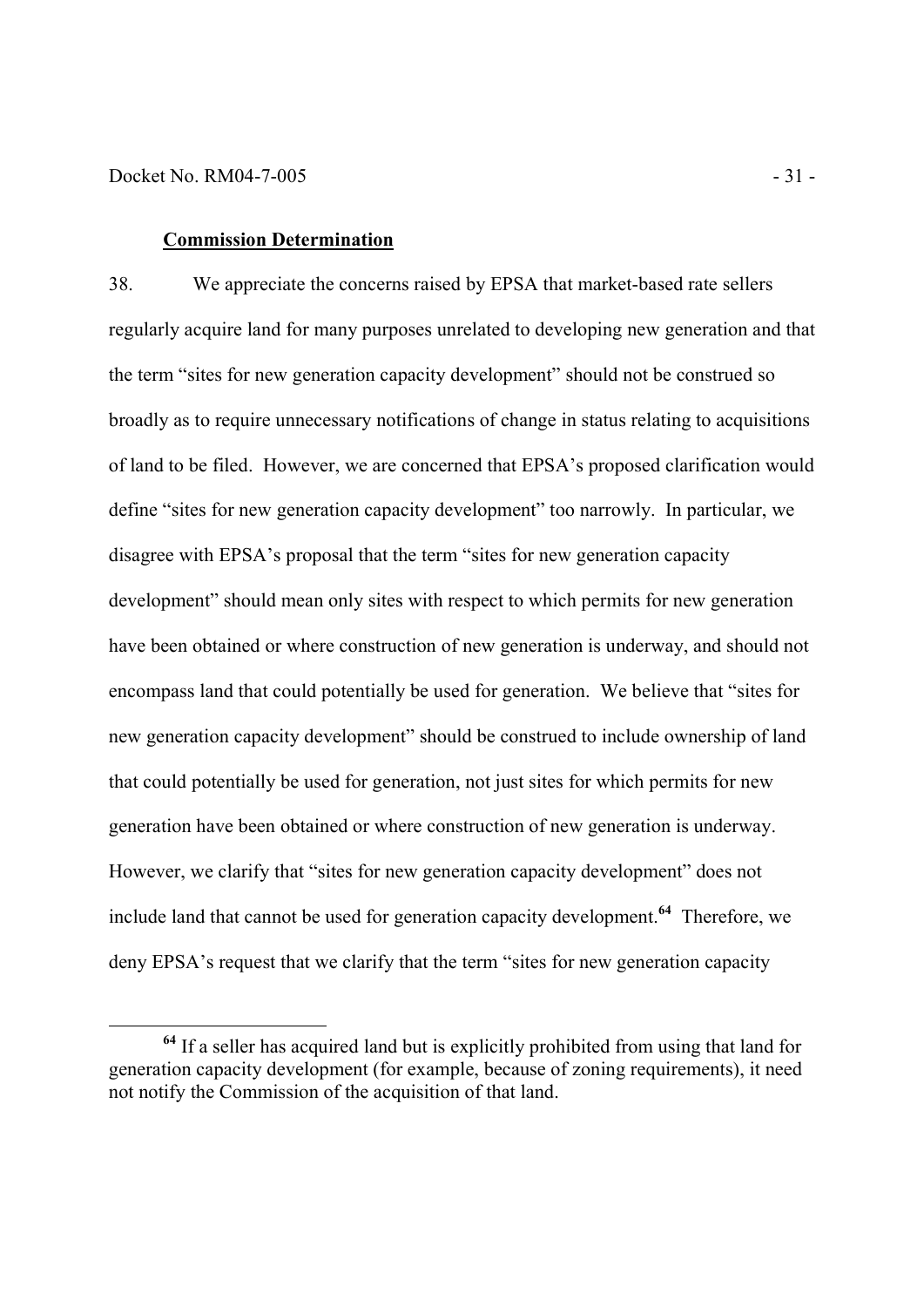#### Docket No. RM04-7-005 - 32 -

development" means only sites with respect to which permits for new generation have been obtained or where construction of new generation is underway.

39. In addition, in order to incorporate the clarification provided in Order No. 697- A that it was not the intent for the term "inputs to electric power production" to encompass every instance of a seller entering into a coal supply contract with a coal vendor in the ordinary course of business and the corresponding change to the regulatory text in § 35.36(a)(4), <sup>65</sup> we will revise § 35.37(e)(3) to read as follows: "Physical coal supply sources and ownership or control over who may access transportation of coal supplies."

### **C. Affiliate Abuse**

# **1. General Affiliate Terms & Conditions Affiliate Definition**

#### **Background**

-

40. In Order No. 697-A, the Commission clarified that the term "affiliate" for purposes of Order No. 697 and the affiliate restrictions adopted in § 35.39 of our regulations is defined as that term is used in the regulations adopted in the Affiliate Transactions Final Rule.**<sup>66</sup>** The Commission stated that it was taking this action in light

**<sup>65</sup>** Order No. 697-A, FERC Stats. & Regs. ¶ 31,268 at P 176

**<sup>66</sup>** Cross-Subsidization Restrictions on Affiliate Transaction, Order No. 707, 73 FR 11013 (Feb. 29, 2008), FERC Stats. & Regs. ¶ 31,264 (Feb. 21, 2008) (Affiliate Transactions Final Rule), order on rehearing, Order No. 707-A, 73 FR 43072 (July 24, (continued)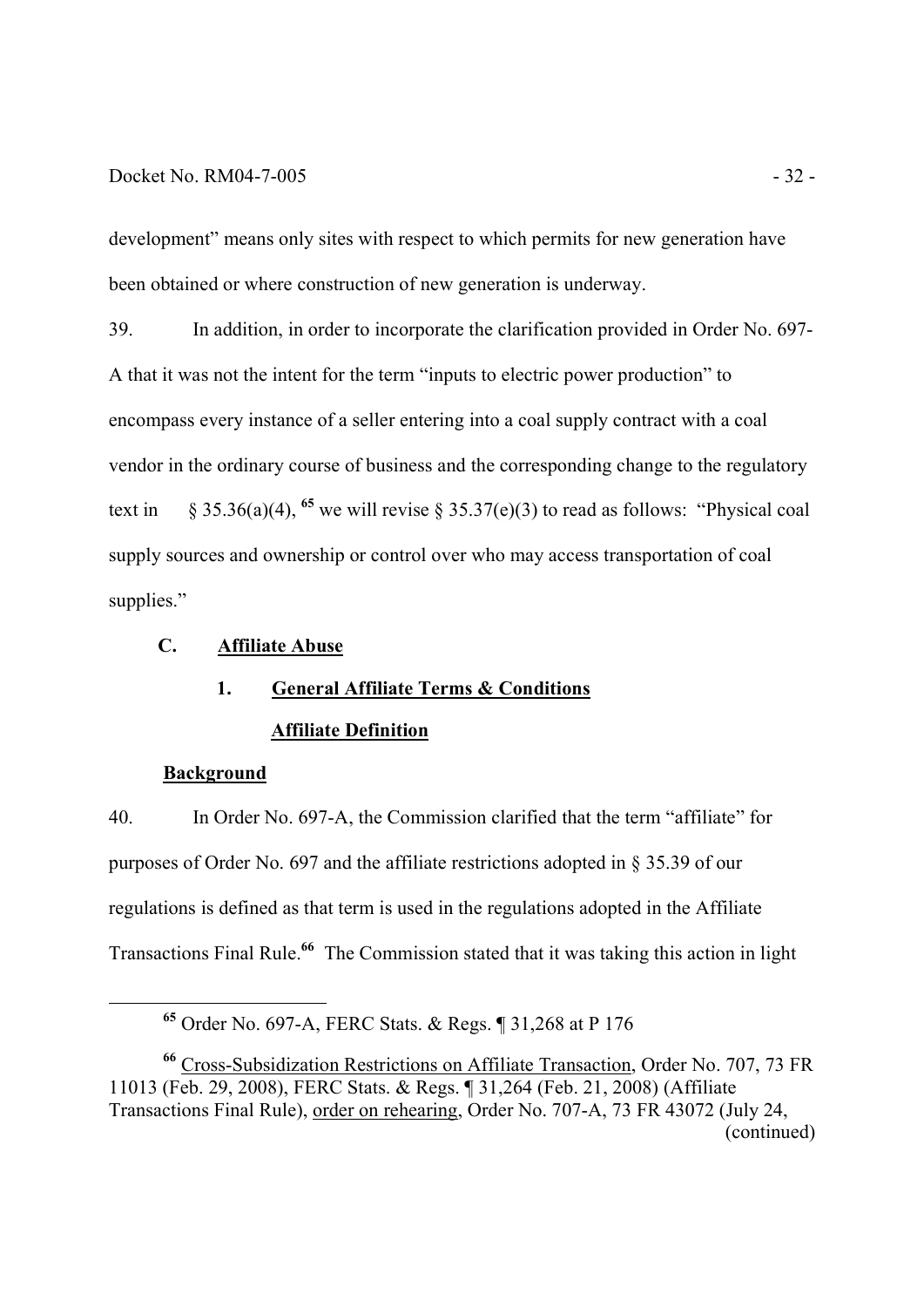#### Docket No. RM04-7-005 - 33 -

-

of its goal to have a more consistent definition of affiliate for purposes of both EWGs and non-EWGs to the extent possible, as well as to strengthen the Commission's ability to ensure that customers are protected.

41. The Commission explained that in the Affiliate Transactions Final Rule, it considered the use of the term affiliate in the context of the Affiliate Transactions NOPR, the Commission's Standards of Conduct for Transmission Providers, and other precedent.**<sup>67</sup>** In particular, the Commission considered its order in the 1995 Morgan Stanley case, in which it adopted distinct definitions of affiliate for EWGs and non-EWGs. The Commission noted there that section 214 of the Federal Power Act (FPA) required use of the Public Utility Holding Company Act of 1935 (PUHCA 1935) definition of affiliate to determine whether an electric utility is an affiliate of an EWG for purposes of evaluating EWG rates for wholesale sales of electric energy. The Commission thus stated in Morgan Stanley that the PUHCA 1935 definition of affiliate would apply to EWGs for matters arising under Part II of the FPA.<sup>68</sup> For all other public utilities, the Commission adopted a definition that in essence treats all companies under the common control of another company, as well as that controlling company, as

2008), FERC Stats. & Regs. ¶ 31,272 (2008) (Affiliate Transactions Final Rule Rehearing).

**<sup>67</sup>** Order No. 697-A, FERC Stats. & Regs. ¶ 31,268 at P 182 (citing Morgan Stanley Capital Group, Inc., 72 FERC ¶ 61,082, at 61,436-37 (1995) (Morgan Stanley)).

**<sup>68</sup>** Morgan Stanley, 72 FERC ¶ 61,082 at 61,436-37.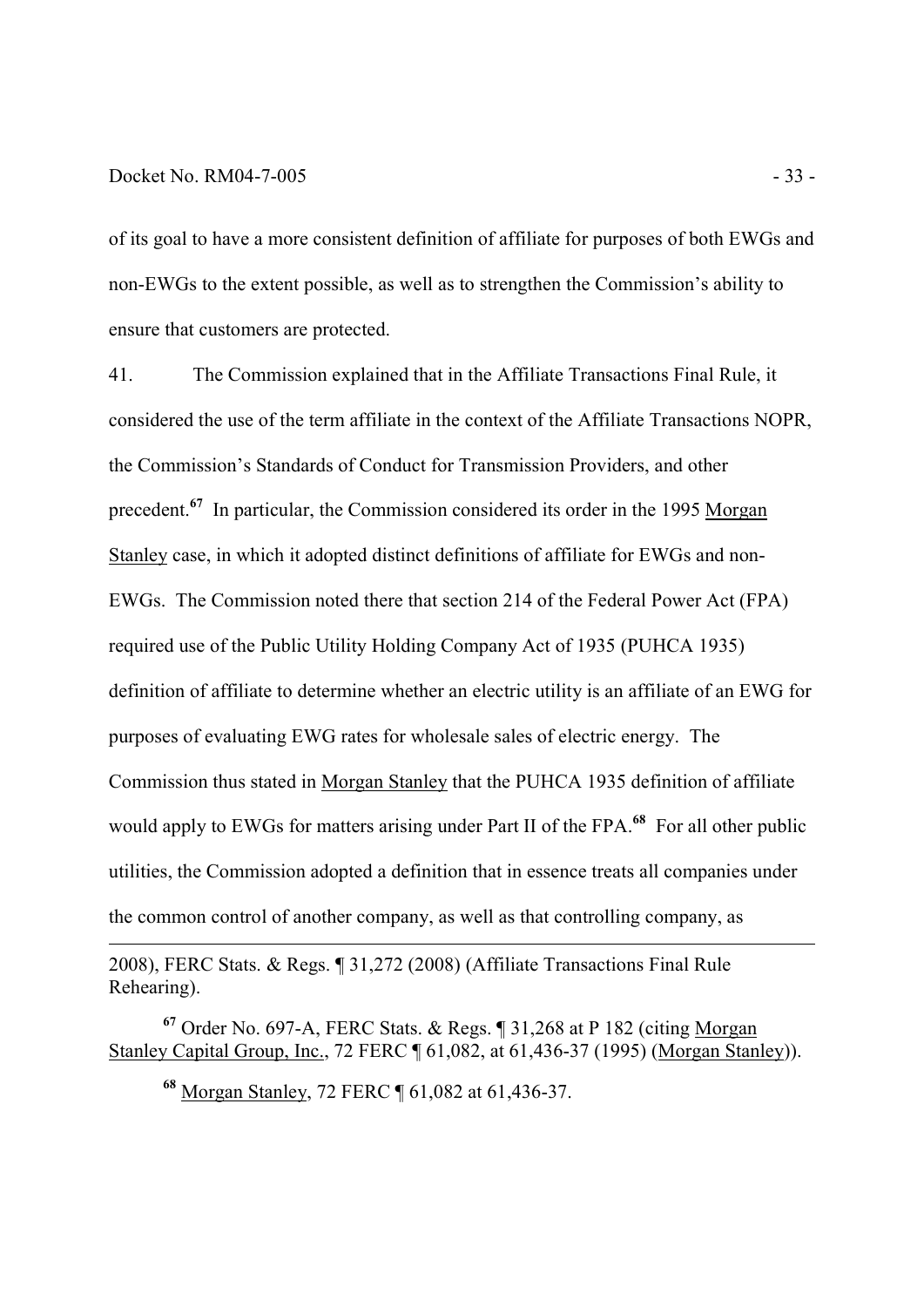affiliates. The Commission also stated in Morgan Stanley that a ten percent or greater voting interest creates a rebuttable presumption of control.**<sup>69</sup>** After reviewing the precedent established in Morgan Stanley, the Commission in the Affiliate Transactions Final Rule also reviewed FPA section 214 as revised by EPAct 2005 as well as the affiliate definitions contained in both PUHCA 1935**<sup>70</sup>** and the Public Utility Holding Company Act of 2005 (PUHCA 2005).**<sup>71</sup>**

**<sup>70</sup>** 15 U.S.C. 79a et seq.

-

**<sup>71</sup>** EPAct 2005 at 1261 et seq. Prior to its amendment by the Energy Policy Act of 2005, section 214 of the FPA, 16 U.S.C. 824m, read as follows:

No rate or charge received by an exempt wholesale generator for the sale of electric energy shall be lawful under section 824d of this title if, after notice and opportunity for hearing, the Commission finds that such rate or charge results from the receipt of any undue preference or advantage from an electric utility which is an associate company or an affiliate of the exempt wholesale generator. For purposes of this section, the terms "associate company" and "affiliate" shall have the same meaning as provided in section 2(a) of the Public Utility Holding Company Act of 1935.

EPAct 2005 amended section 214 of the FPA by substituting the reference to the PUHCA 1935 definition of affiliate with a reference to the PUHCA 2005 definition. PUHCA 2005 defines an affiliate of a specified company as any company in which the specified company has a five percent or greater voting interest. Thus, as revised by EPAct 2005, the only EWG affiliate sales that are subject to FPA section 214 are sales by an EWG to a company in which it owns a five percent or greater voting interest.

**<sup>69</sup>** Id*.* The Commission did this by adopting the definition of an affiliate found in its Standards of Conduct for Interstate Pipelines.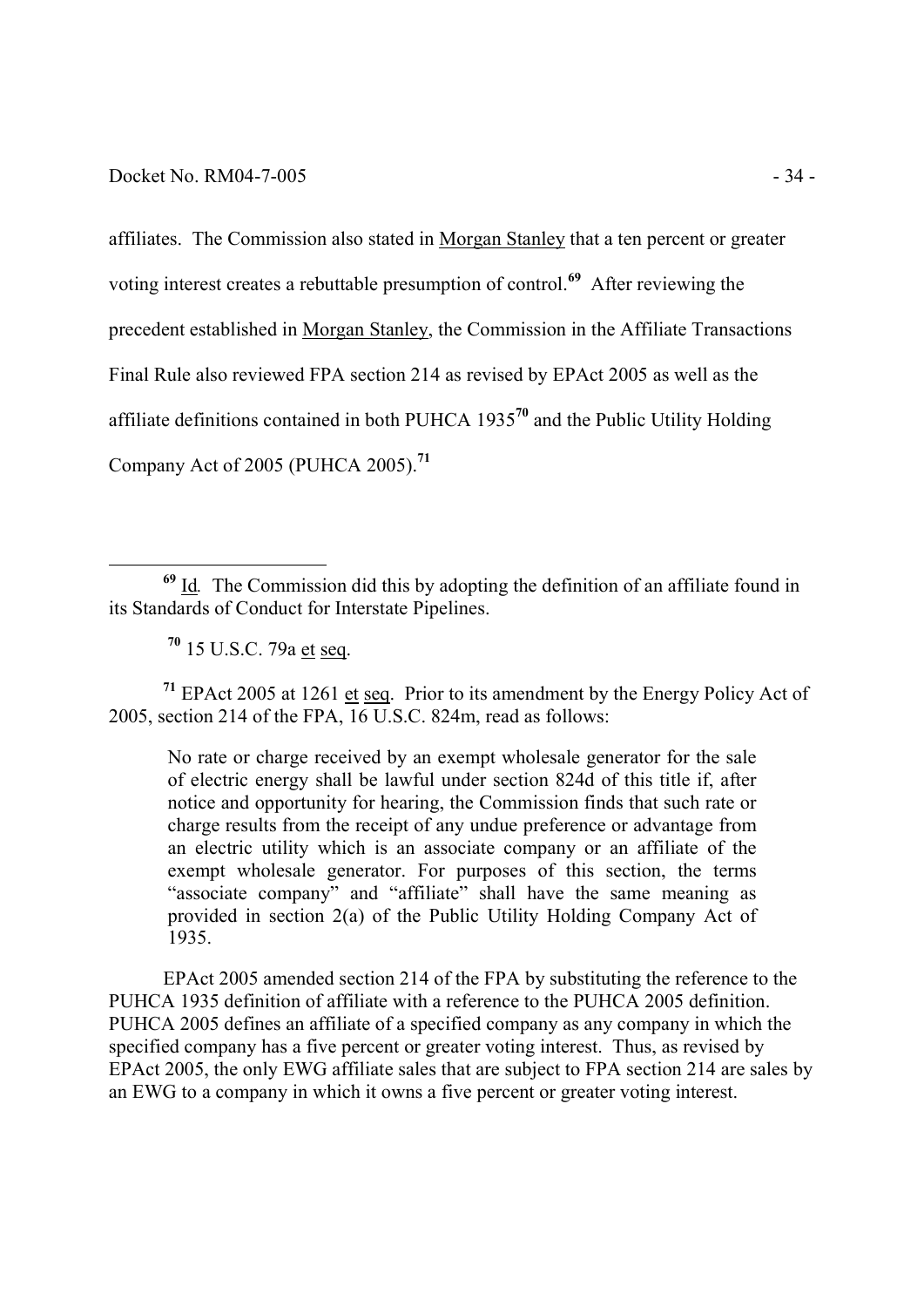## Docket No. RM04-7-005 - 35 -

-

42. In Order No. 697-A, the Commission explained that after taking into account these differing definitions, and recognizing the need to provide greater clarity and consistency in its rules, the Commission found in the Affiliate Transactions Final Rule that it was important to try to adopt a more consistent definition in its various rules and also one that is sufficiently broad to allow the Commission to protect customers adequately.**<sup>72</sup>** The Commission explained that on this basis, the definition of affiliate as adopted in the Affiliate Transactions Final Rule explicitly incorporated the PUHCA 1935 definition of an affiliate for EWGs, which uses a five percent voting interest threshold, rather than incorporate it by reference, as previously had been done. The definition in the Affiliate Transactions Final Rule also adopted a parallel definition of affiliate for non-EWGs, but with adjustments to reflect the ten percent voting interest threshold for non-EWGs that was utilized up to that time and to eliminate certain language not applicable or necessary in the context of the FPA. The Commission in Order No. 697-A then adopted in this rule the same definition of "affiliate" that it had adopted in the Affiliate Transactions Final Rule. The Commission therefore codified the definition of affiliate in its market-based rate regulations at § 35.36.

**<sup>72</sup>** Order No. 697-A, FERC Stats. & Regs. ¶ 31,268 at P 182.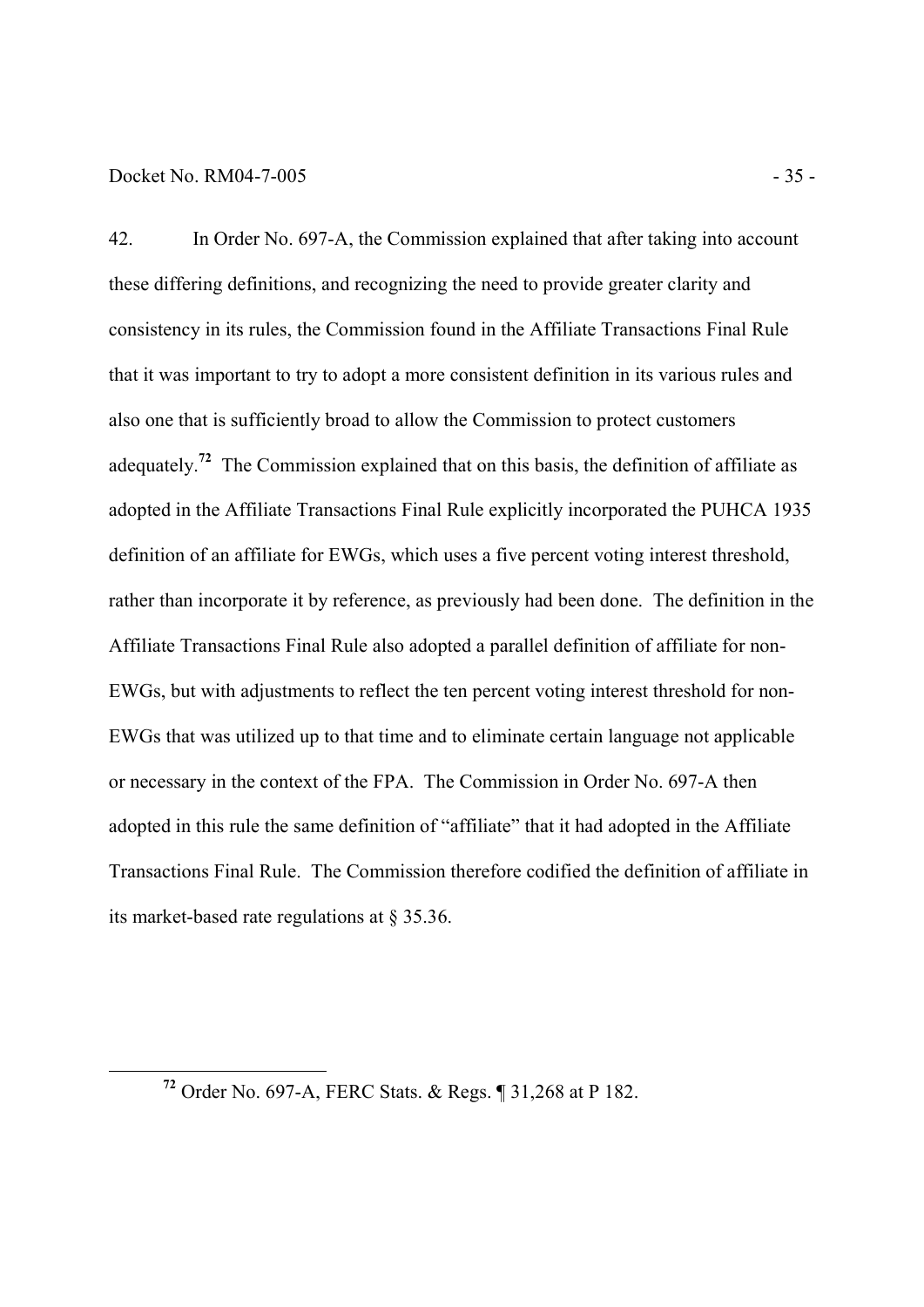-

## **Requests for Rehearing and Order Requesting Supplemental Comments<sup>73</sup>**

43. EPSA, the Mirant Entities (Mirant),**<sup>74</sup>** and Reliant Energy, Inc. (Reliant) argue on rehearing that the Commission erred in adopting a separate "affiliate" definition for EWGs.**<sup>75</sup>**

44. In response to the legal and policy arguments petitioners raised on rehearing in opposition to a separate definition of affiliate for EWGs, the Commission issued an order requesting supplemental comments on the definition of "affiliate" adopted in Order No. 697-A and codified in § 35.36(a)(9) of the Commission's regulations.**<sup>76</sup>** In the Order Requesting Supplemental Comments, the Commission explained that having again analyzed FPA section 214, and irrespective of any Commission precedent to the contrary, a reasonable interpretation of FPA section 214 is that it does **not** require the Commission to use a five percent threshold affiliate test for EWGs for all purposes under Part II of the

**<sup>74</sup>** The Mirant Entities are Mirant California, LLC, Mirant Delta, LLC, Mirant Potrero, LLC, Mirant Canal, LLC, Mirant Kendal, LLC, Mirant Bowline, LLC, Mirant Lovett, LLC, Mirant Chalk Point, LLC, Mirant Mid-Atlantic, LLC, Mirant Potomac River, LLC, and Mirant Energy Trading, LLC.

**<sup>75</sup>** EPSA Rehearing Request at 5 (citing Order No. 697, FERC Stats. & Regs. ¶ 31,252 at P 182-83); Mirant Rehearing Request at 6-7; Reliant Rehearing Request at 2- 3. These rehearing requests are addressed in greater detail in the Order Requesting Supplemental Comments.

**<sup>76</sup>**Order Requesting Supplemental Comments, 124 FERC ¶ 61,213.

**<sup>73</sup>** Market-Based Rates For Wholesale Sales of Electric Energy, Capacity and Ancillary Services by Public Utilities, 73 FR 51744 (Sept. 5, 2008), 124 FERC ¶ 61,213 (2008) (Order Requesting Supplemental Comments).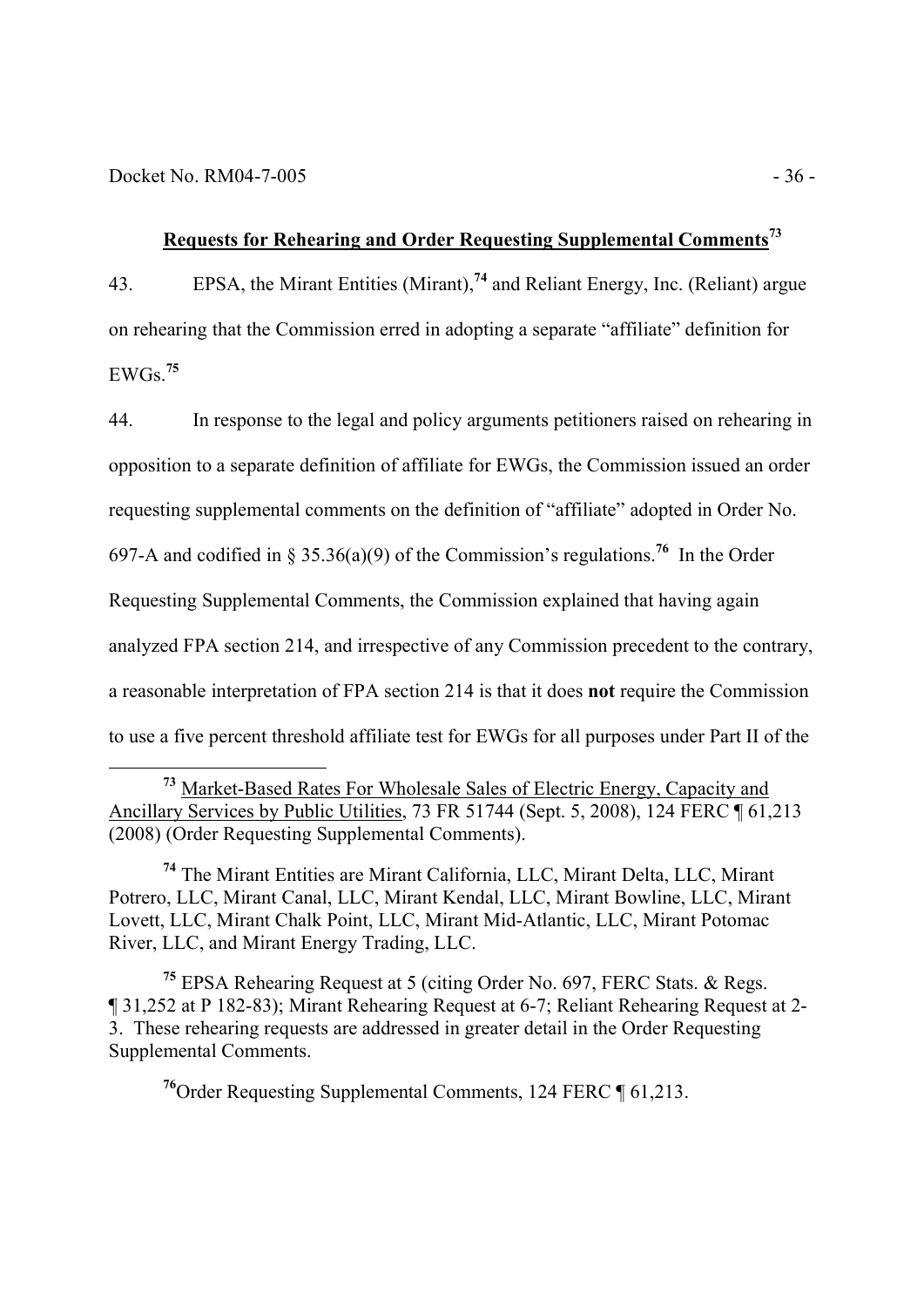## Docket No. RM04-7-005 - 37 -

FPA, and in particular for purposes of analyzing market concentration and market power.<sup>77</sup> The Commission also found the arguments in support of a single definition of affiliate, applicable to both EWGs and non-EWGs, to be persuasive. Therefore, upon reconsideration, the Commission stated that using the same definition for EWGs as for non-EWGs is appropriate and that the definition the Commission adopted in Order No. 697-A for non-EWG utilities would not affect the substance of the Commission's analysis of market power issues. The Commission explained that this definition is based on the structure of the PUHCA 1935 definition, but modified in several ways, including use of a ten percent threshold instead of five percent.**<sup>78</sup>**

45. Therefore, in the Order Requesting Supplemental Comments, the Commission stated that it intends to revise the definition of affiliate in  $\S$  35.36(a)(9) of its regulations to delete the separate definition for EWGs and to revise the non-EWG part of the definition to delete the phrase "other than an exempt wholesale generator."**<sup>79</sup>** The Commission stated that before taking final action in response to the rehearing comments,

**<sup>77</sup>** Section 214 uses a five percent affiliate threshold with respect to determining whether the jurisdictional rates of an EWG are the result of a preference or advantage of an affiliate of the EWG. While an analysis of market power relates to an EWG's rates, it does not involve the specific issue of whether an EWG has received an undue preference or advantage with respect to a particular wholesale sale. See id. n.23.

**<sup>78</sup>** Order Requesting Supplemental Comments, 124 FERC ¶ 61,213 at P 11.

**<sup>79</sup>** Id. P 12.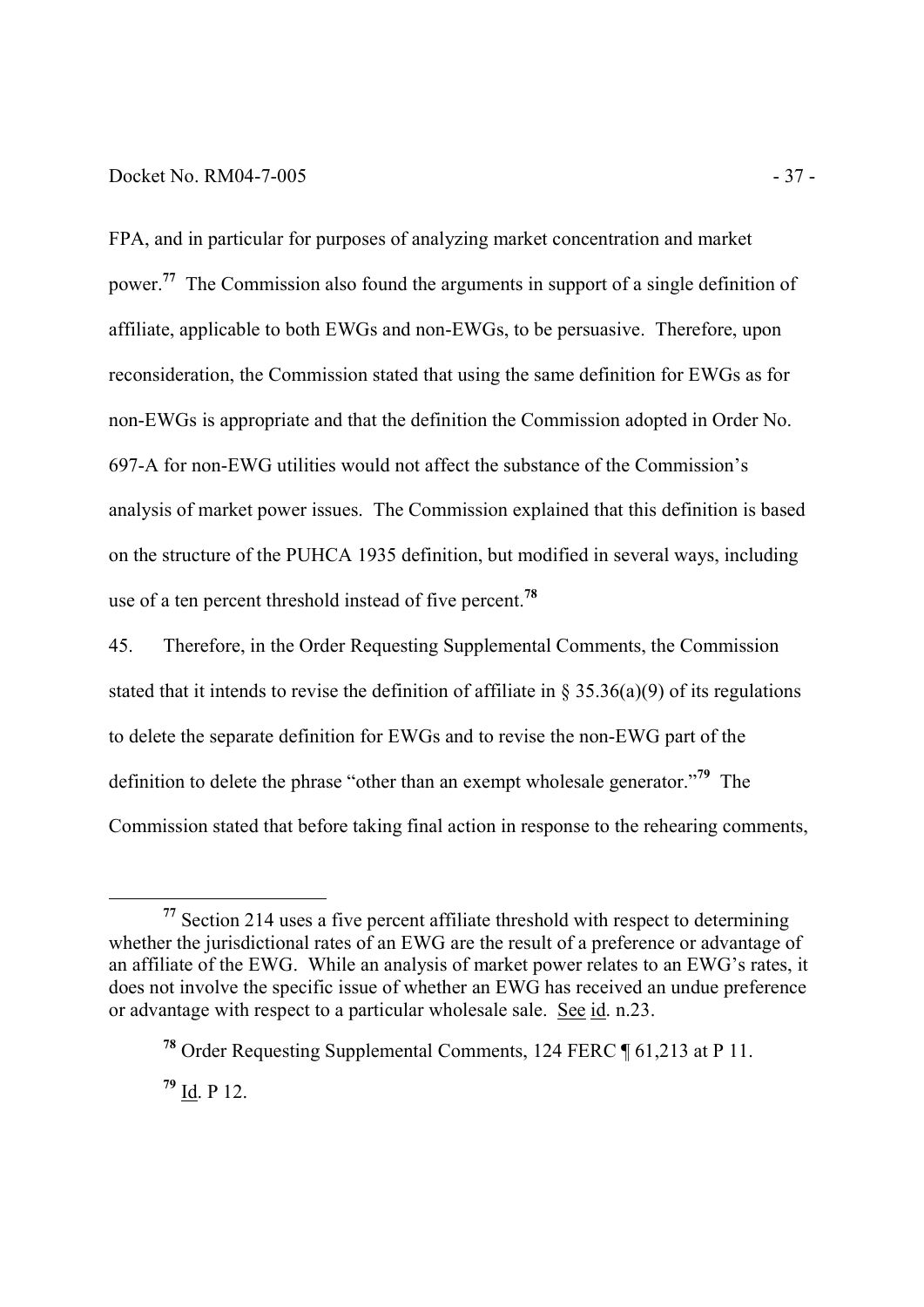## Docket No. RM04-7-005 - 38 -

however, it would seek supplemental comments on the proposed revised definition of affiliate in § 35.36(a)(9).

## **Comments**

46. EPSA and the Edison Electric Institute (EEI) submitted comments in response to the Order Requesting Supplemental Comments. EPSA "applauds" the Commission's proposal to delete the separate definition of affiliate for EWGs and to make all entities subject to the ten percent threshold, and urges the Commission to move forward as proposed in the Order Requesting Supplemental Comments.**<sup>80</sup>** However, EPSA also requests that the Commission "make clear that codifying a technical definition of 'affiliate' is without prejudice to the Commission's providing guidance on 'control' and 'affiliation' in both case-specific and generic proceedings."**<sup>81</sup>** In this regard, EPSA notes that its recently-submitted petition for guidance on "control" and "affiliation" issues relating to investments in publicly-traded companies addresses common control and reporting issues that are separate from the issue in this proceeding on the technical definition of affiliate for purposes of the Commission's market-based rate regulations.**<sup>82</sup>** EPSA's supplemental comments also reiterate EPSA's argument that a separate

**<sup>80</sup>** EPSA October 20, 2008 Supplemental Comments at 2.

**<sup>81</sup>** Id.

**<sup>82</sup>** Id. at n.5 (citing EPSA September 2, 2008 Petition for Guidance, Docket No. EL08-87-000).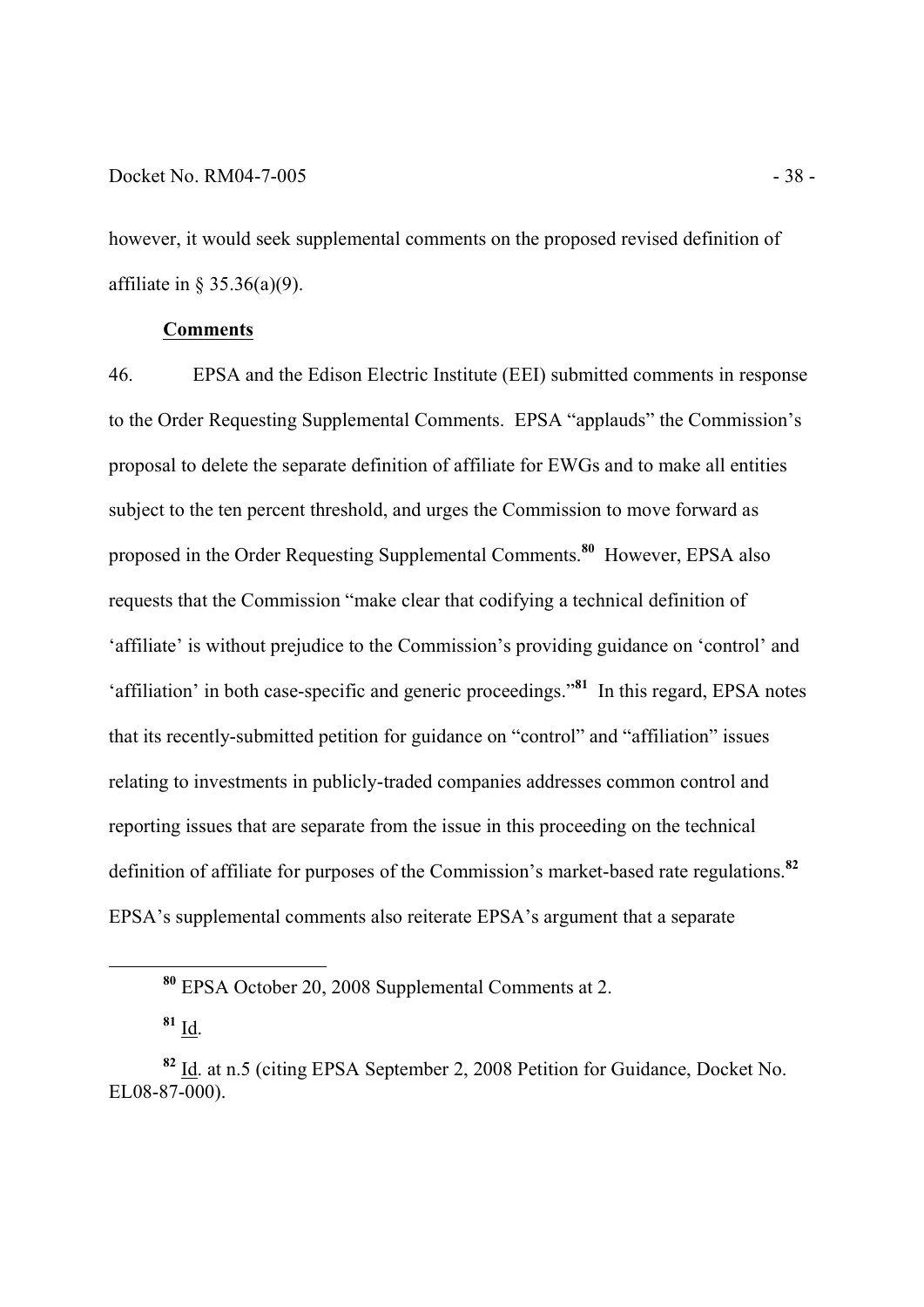## Docket No. RM04-7-005 - 39 -

definition of affiliate for EWGs and non-EWGs is not required by the FPA.**<sup>83</sup>** EPSA further argues that a separate definition of affiliate for EWGs puts EWGs at an unfair disadvantage in determining market power under the Commission's market-based rate program since use of a five percent ownership threshold for EWGs imposes substantially greater burdens on EWGs for no useful regulatory purpose. **84**

47. In its supplemental comments, EEI states that it supports the proposed change in the Order Requesting Supplemental Comments, and agrees with the Commission's reasoning that section 214 of the FPA does not require use of a five percent threshold for EWGs for all purposes under the FPA.**<sup>85</sup>** EEI further states that the Affiliate Transactions Final Rule fully addresses the requirement in FPA section 214 that the Commission ensure that the rates received by an EWG do not result from the receipt of any undue preference or advantage from an electric utility which is an associate company or an affiliate of the EWG. Thus, EEI concludes that there is no need to import the five percent threshold to market concentration and market power analyses under the market-based rate regulations. EEI also states that there is an advantage in terms of fairness and

**<sup>83</sup>** Id. at 3.

**<sup>84</sup>** Id. at 3-4.

**<sup>85</sup>** EEI October 20, 2008 Supplemental Comments at 2.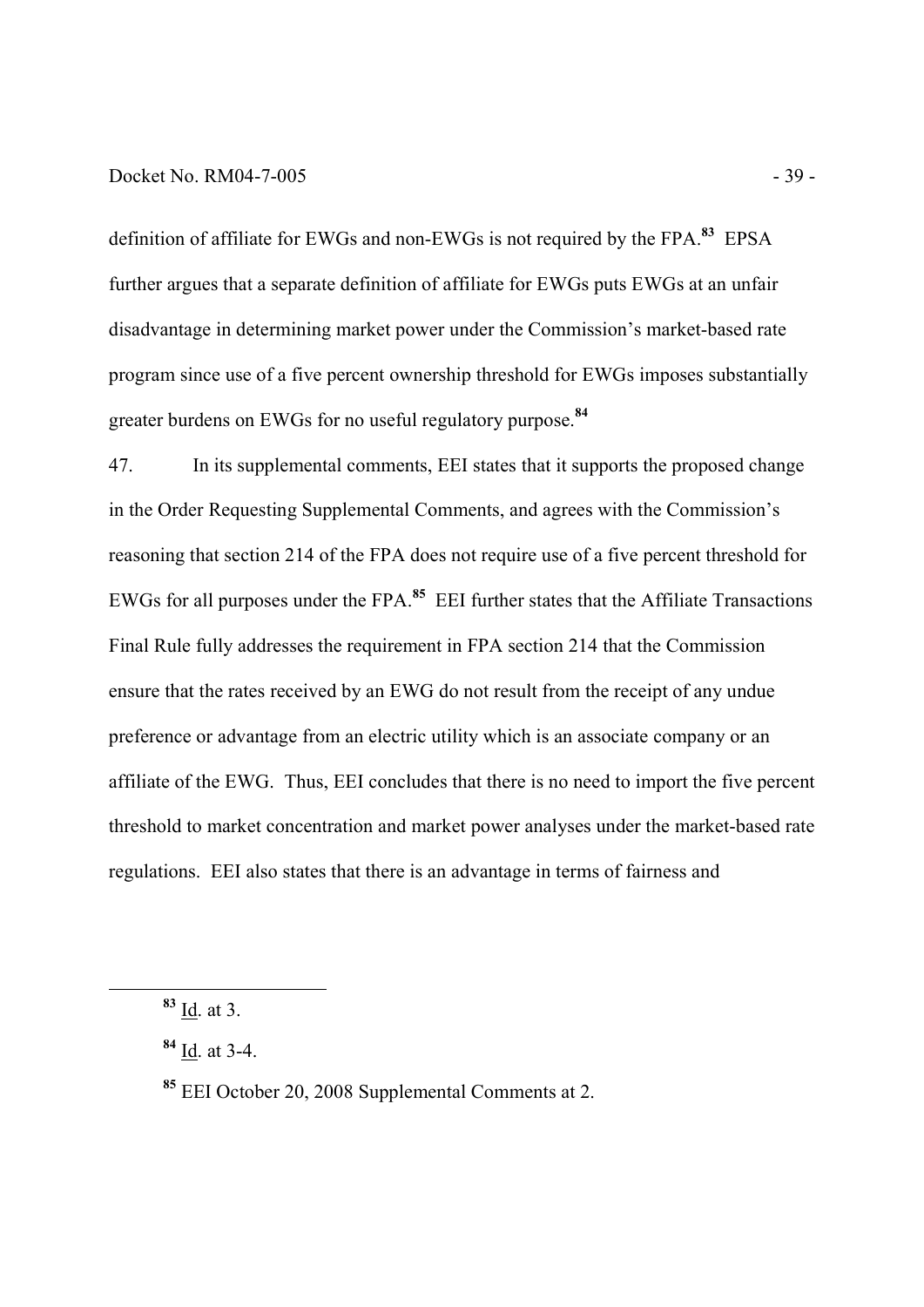consistency to using the same ten percent threshold for both EWGs and non-EWGs in the market-based rate regulations.**<sup>86</sup>**

# **Commission Determination**

48. As proposed in the Order Requesting Supplemental Comments, and for the reasons discussed therein and described above,**<sup>87</sup>** the Commission will revise the definition of affiliate in § 35.36(a)(9) of its regulations to delete the separate definition for EWGs and to revise the non-EWG part of the definition to delete the phrase "other than an exempt wholesale generator." Specifically, the definition of affiliate in  $\delta$ 35.36(a)(9) is being revised to provide that an affiliate of a specified company means: (a) Any person that directly or indirectly owns, controls, or holds with power to vote, 10 percent or more of the outstanding voting securities of the specified company; (b) Any company 10 percent or more of whose outstanding voting securities are owned, controlled, or held with power to vote, directly or indirectly, by the specified company; (c) Any person or class of persons that the Commission determines, after appropriate notice and opportunity for hearing, to stand in such relation to the specified company that there is liable to be an absence of arm's-length bargaining in transactions between them as to make it necessary or appropriate in the public interest or for the protection of

**<sup>86</sup>** Id. at 3.

**<sup>87</sup>** See supra P 43-44.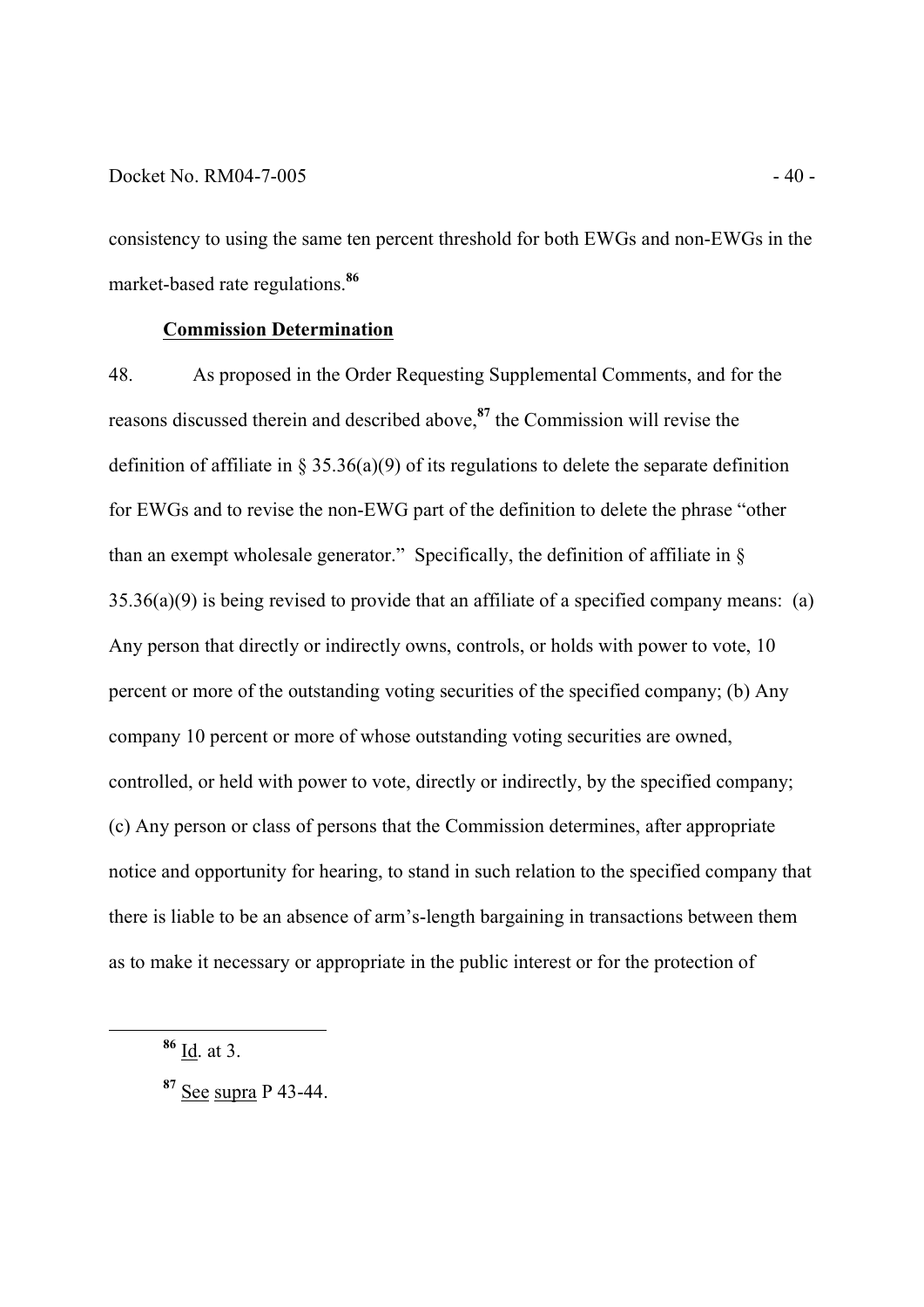## Docket No. RM04-7-005 - 41

investors or consumers that the person be treated as an affiliate; and (d) Any person that is under common control with the specified company. For purposes of paragraph (a)(9), owning, controlling or holding with power to vote, less than 10 percent of the outstanding voting securities of a specified company creates a rebuttable presumption of lack of control. This revision to the definition of affiliate in  $\S 35.36(a)(9)$  of the market-based rate regulations does not preclude the Commission from providing guidance on control and affiliation in both case-specific and generic proceedings. We note that the issue of what constitutes control for FPA section 203 purposes and market-based rate purposes is the subject of a petition for guidance filed by EPSA in Docket No. PL09-3-000. This is an issue of significance to the industry that the Commission intends to address in a separate docket, following consideration of EPSA's petition in Docket No. PL09-3-000.

# **2. Power Sales Restrictions**

### **Sales of Non-Power Goods and Services**

# **Background**

49. In Order No. 697, the Commission held that sales of non-power goods or services by a franchised public utility with captive customers to a market-regulated power sales affiliate are to be at the higher of cost or market price, unless otherwise authorized by the Commission. The Commission also codified the requirement that sales of any non-power goods or services by a market-regulated power sales affiliate to an affiliated franchised public utility with captive customers will not be at a price above market,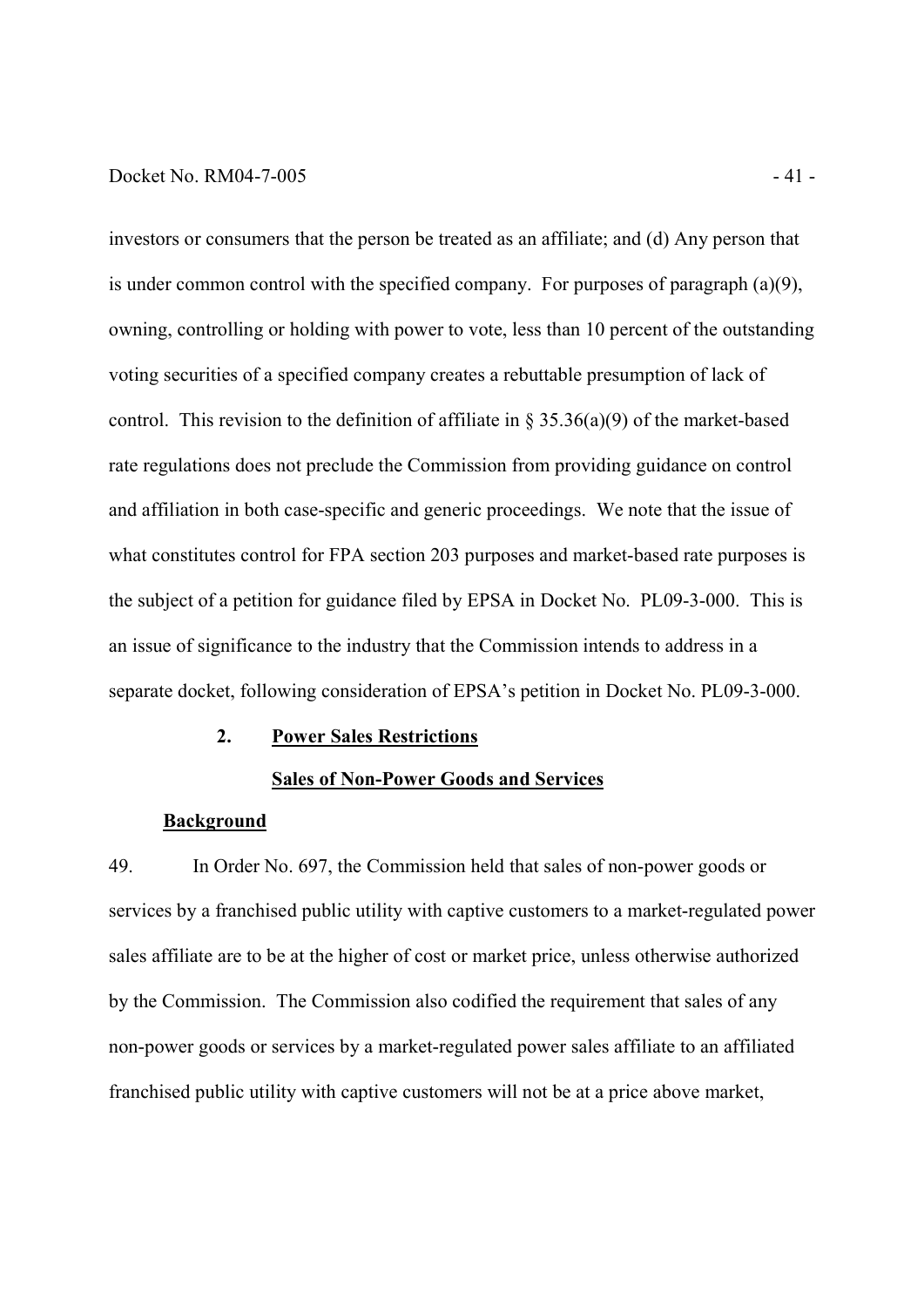## Docket No. RM04-7-005 - 42 -

unless otherwise authorized by the Commission. The Commission explained that this requirement protects a utility's captive customers against inappropriate crosssubsidization of market-regulated power sales affiliates by ensuring that the utility with captive customers does not pay too much for goods and services that the utility receives from a market-regulated power sales affiliate.**<sup>88</sup>**

# **Requests for Rehearing**

-

50. FP&L sought limited clarification or, in the alternative, reconsideration of Order No. 697 on the issue of pricing of non-power goods and services provided for affiliates by either franchised public utilities or their market-regulated power sales affiliates when those services are comparable to shared services provided by a centralized service company.**<sup>89</sup>**

51. FP&L requests clarification that when a franchised public utility provides its market-regulated power sales affiliates with non-power goods or services, or a marketregulated power sales affiliate provides its affiliated franchised public utility with nonpower goods and services, and those services are comparable to those provided by a centralized service company, then those non-power goods and services may be provided

**<sup>88</sup>** Order No. 697, FERC Stats. & Regs. ¶ 31,252 at P 597.

**<sup>89</sup>** FP&L March 24, 2008 Request for Clarification.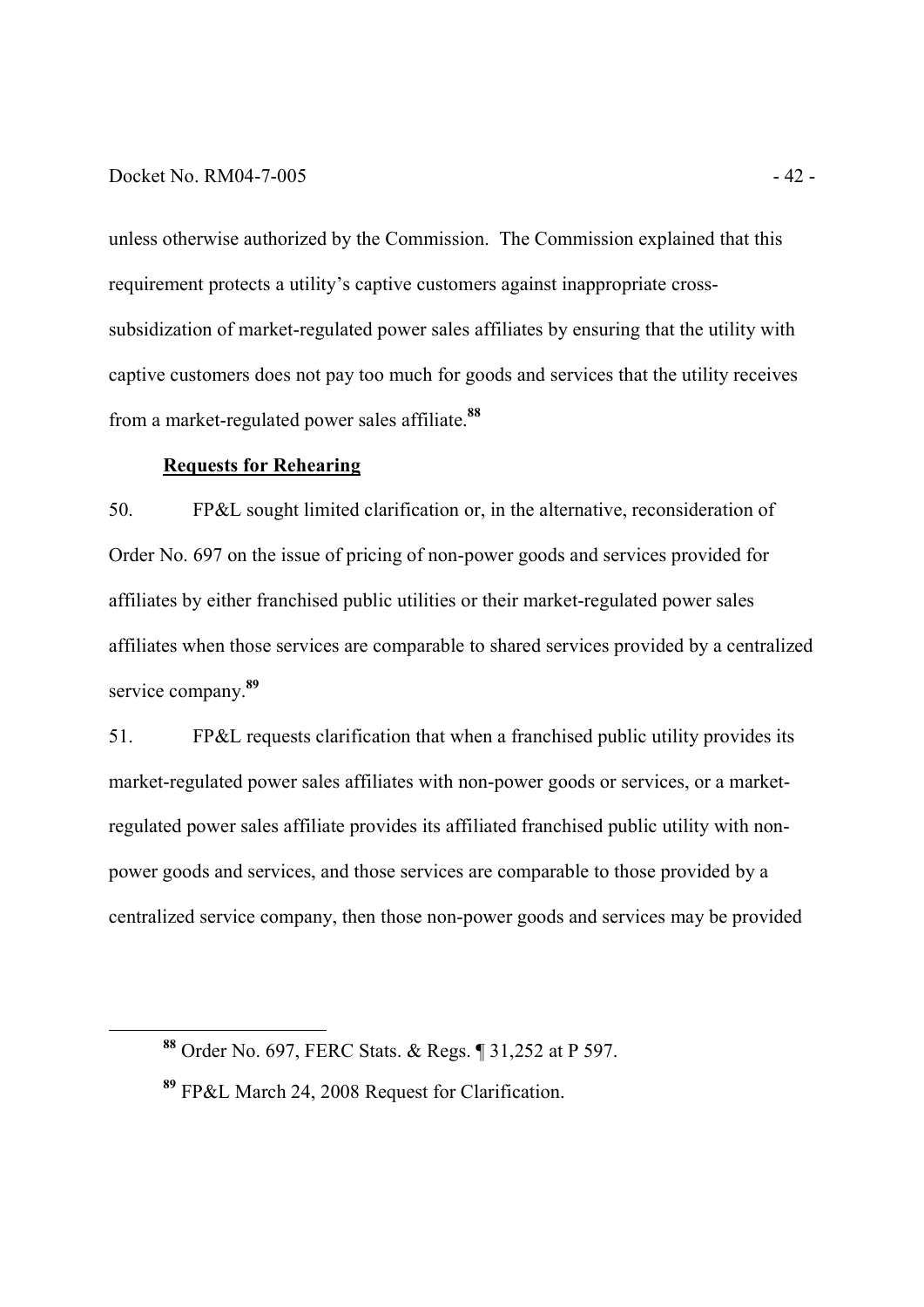## Docket No. RM04-7-005 - 43

at fully-loaded cost as a reasonable proxy for market price.**<sup>90</sup>** FP&L also requests that the Commission clarify that the grandfathering provision in the Affiliate Transactions Final Rule (which provides that the pricing rules adopted therein are prospective only)<sup>91</sup> also applies with respect to the requirements of Order No. 697 where existing inter-affiliate transactions involving non-power goods and services are comparable to those provided by a centralized service company.

# **Commission Determination**

52. In Order No. 697-A, the Commission explained that issues similar to those raised here by FP&L also were raised on rehearing of the Affiliate Transactions Final Rule, which applies the same standards for the pricing of non-power goods and services as Order No. 697. The Commission stated that to ensure consistency in its approach to pricing of non-power goods and services between both rulemaking proceedings, the Commission would address FP&L's arguments concerning Order No. 697 in a supplemental order.**<sup>92</sup>** We address below the arguments raised by FP&L in its March 24, 2008 request for clarification.

**<sup>90</sup>** Id. at 4.

**<sup>91</sup>** Id. at 13 (citing Affiliate Transactions Final Rule, FERC Stats. & Regs. ¶ 31,264 at P 85).

<sup>&</sup>lt;sup>92</sup> The Commission noted that it need not address all issues raised in a proceeding at one time. Order No. 697-A, FERC Stats. & Regs. ¶ 31,268 at P 222 (citing Mobil Oil Exploration & Producing Southeast, Inc. v. United Distribution Companies, 498 U.S. 211 (continued)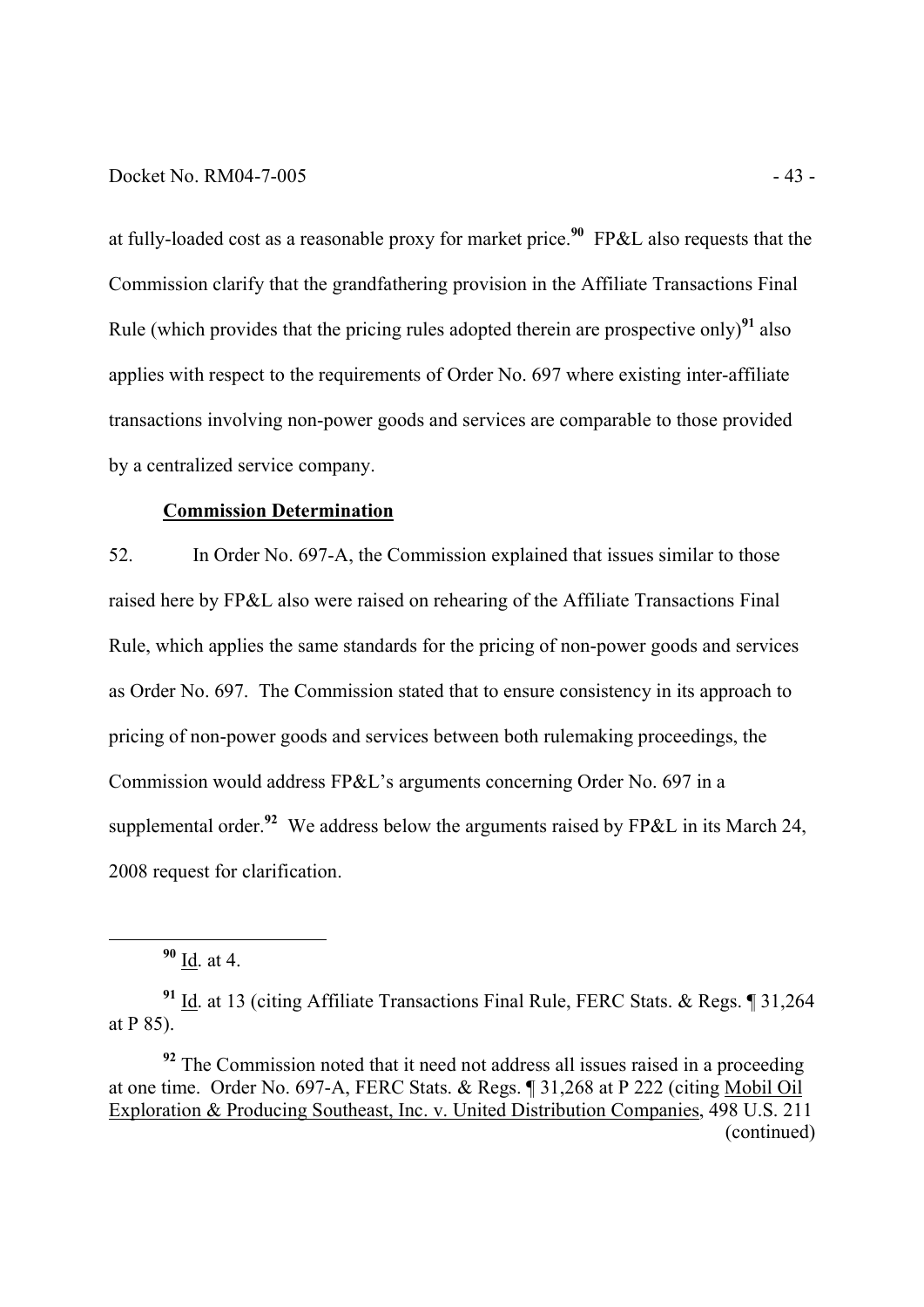## Docket No. RM04-7-005 - 44 -

53. We deny FP&L's request for clarification that fully-loaded cost is a reasonable proxy for market price. On rehearing of the Affiliate Transactions Final Rule, the Commission found the arguments in favor of permitting companies within a single-state holding company system that does not have a centralized service company to provide each other general administrative and management services to be persuasive, and therefore revised its rules to permit affiliates within a single-state holding company system, as defined by Commission rules, that do not have a centralized service company, to provide "at cost" to other affiliates in the system the kinds of services typically provided by centralized service companies and the goods to support those services.**<sup>93</sup>** In light of its determination to permit companies within a single state holding company system that do not have a centralized service company to provide each other general administrative and management services at cost, the Commission explained that there was no need to grant FP&L's request for clarification that non-power goods and services may be provided at fully-loaded cost as a reasonable proxy for market price.**<sup>94</sup>** It also explained that "making fully-loaded cost a proxy for market price unnecessarily clouds

**<sup>94</sup>** Id. P 24-31.

<sup>(1991) (</sup>holding that an agency enjoys broad discretion in determining procedurally how best to handle related yet discrete issues)); Colorado Office of Consumer Counsel v. FERC, 490 U.S. 954 (D.C. Cir. 2007) (holding that the Commission need not revisit all elements of a tariff upon finding one aspect to be unjust and unreasonable).

**<sup>93</sup>** Affiliate Transactions Final Rule Rehearing, FERC Stats. & Regs. ¶ 31,272 at P 23.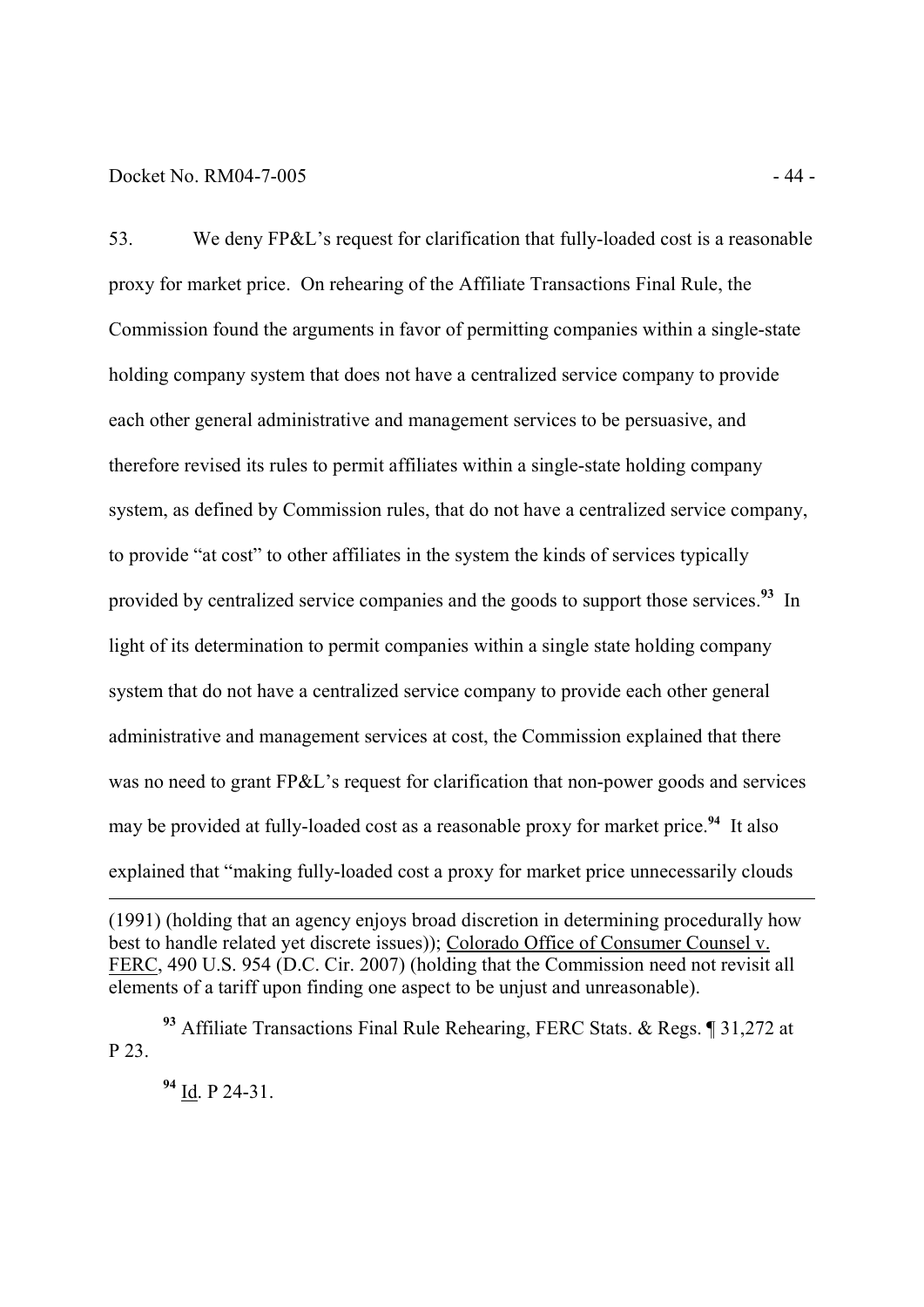## Docket No. RM04-7-005 - 45

the distinction between at-cost and market pricing embodied in [the Commission's] rules."**<sup>95</sup>** Thus, consistent with our determination in the Affiliate Transactions Final Rule Rehearing, we will deny FP&L's request for clarification in the instant proceeding that fully-loaded cost is a reasonable proxy for market price.

54. With regard to FP&L's argument that the Commission should make clear that the grandfathering language in the Affiliate Transactions Final Rule also applies with respect to the requirements of Order No. 697 where existing inter-affiliate transactions involving non-power goods and services are comparable to those provided by a centralized service company,**<sup>96</sup>** we note that the Commission previously addressed and rejected this argument. In the Commission's order granting an extension of time in the Affiliate Transactions rulemaking proceeding,**<sup>97</sup>** the Commission explained "[o]ur 'grandfathering' of preexisting contracts, agreements and arrangements was only for purposes of compliance of [the Affiliate Transactions Final Rule]. To the extent public utilities were required to comply with the same or similar pricing restrictions pursuant to a merger order or in conjunction with a market-based rate authorization, our action to make Order No. 707 compliance prospective only did not change any such obligations

**<sup>95</sup>** Id. P 31.

-

**<sup>96</sup>** FP&L March 24, 2008 Request for Clarification at 13-14.

**<sup>97</sup>** Cross-Subsidization Restrictions on Affiliate Transactions, 122 FERC ¶ 61,280, at n.5 (2008).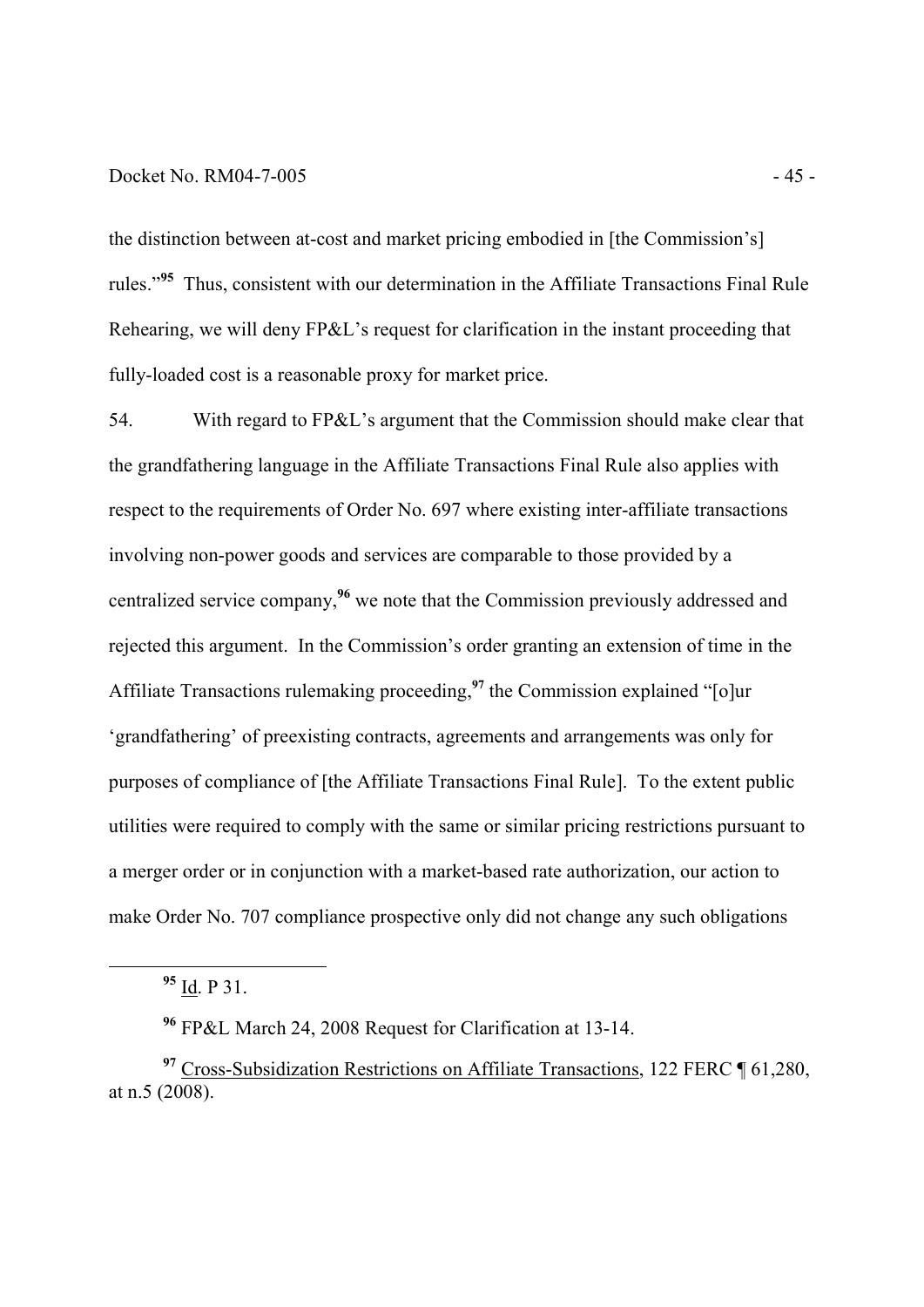### Docket No. RM04-7-005 - 46 -

under other orders or rules. That is, pricing restrictions imposed pursuant to a merger order, a market-based rate authorization order or the Commission's market-based rate rules are not within the scope of [the Affiliate Transactions Final Rule] and, consequently, the [Affiliate Transactions Final Rule] grandfathering provision does not relieve a public utility of its obligations under other orders and rules with respect to contracts, agreements or arrangements entered into prior to March 31, 2008."**<sup>98</sup>**

## **3. Market-Based Rate Affiliate Restrictions**

# **Risk Management Employees Under the No-Conduit Rule**

#### **Background**

-

55. In Order No. 697, with regard to the independent functioning requirement in the affiliate restrictions, the Commission adopted a "no-conduit rule" that prohibits a franchised public utility with captive customers and a market-regulated power sales affiliate from using anyone, including asset managers, as a conduit to circumvent the affiliate restrictions.**<sup>99</sup>** Otherwise, Order No. 697 did not specifically address the sharing of risk management employees.

56. On rehearing of Order No. 697, the Commission determined that "risk management personnel do not fall within the scope of the independent functioning rule,

**<sup>98</sup>** Id. at n.5. See also Affiliate Transactions Final Rule Rehearing, FERC Stats. & Regs. ¶ 31,272 at P 78.

**<sup>99</sup>** Order No. 697, FERC Stats. & Regs. ¶ 31,252 at P 561 (codified at 18 CFR  $35.39(g)$ ).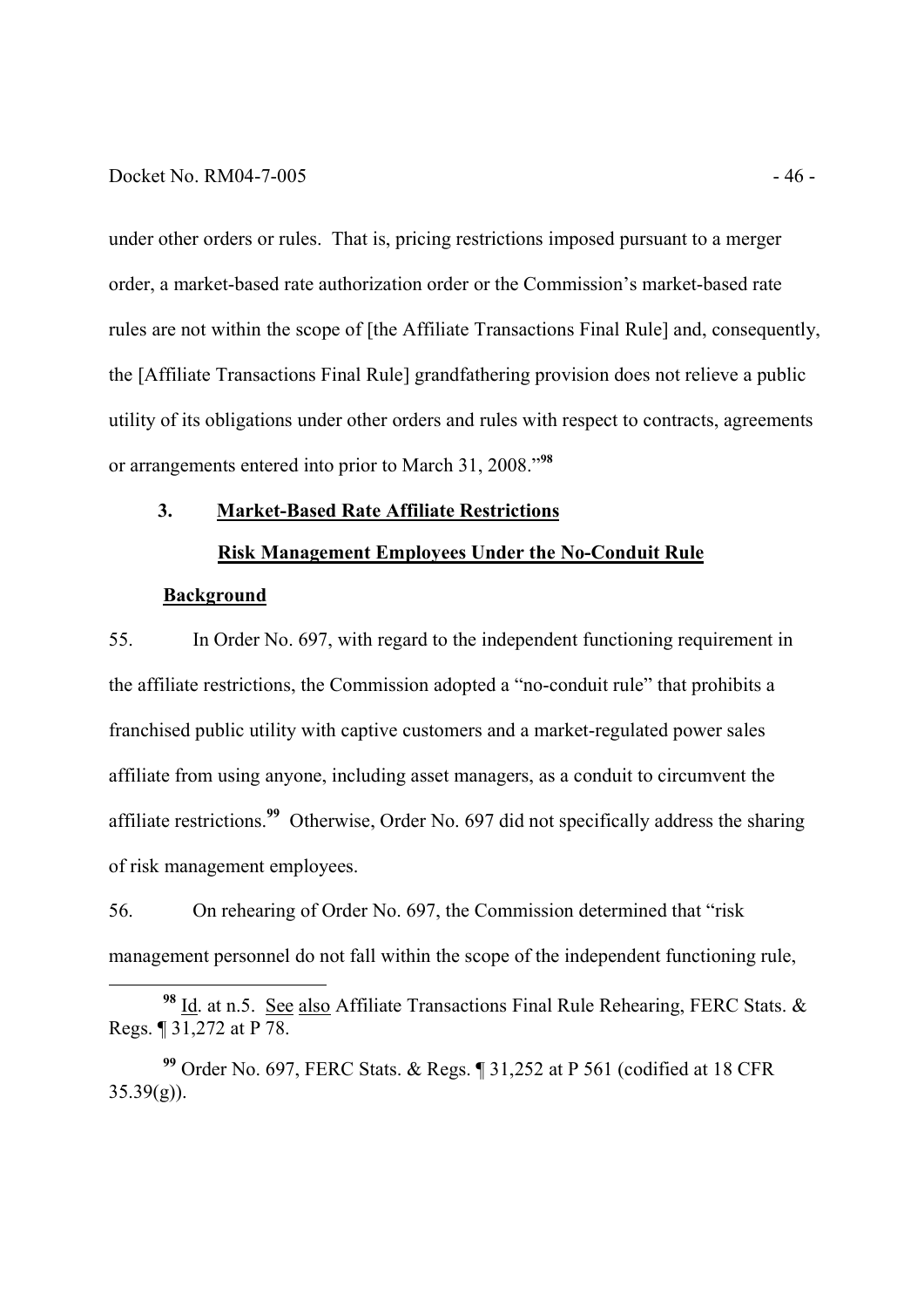## Docket No. RM04-7-005 - 47 -

-

so long as they are acting in their roles as risk management personnel rather than as marketing function employees, as defined in the standards of conduct. Of course, such risk management employees remain subject to the no-conduit rule and may not pass market information to marketing function employees." **100**

# **Requests for Rehearing**

57. EEI stated that the Commission's clarification with regard to risk management personnel is consistent with the Commission's focus in the Commission's evolving standards of conduct on clarifying that personnel who are neither transmission function nor marketing function employees are primarily governed by the no-conduit rule. However, EEI states that the regulatory text of Order No. 697, in the affiliate restrictions provisions at 18 CFR 35.39(c), does not reflect this clarification or fully reflect the evolution of the standards of conduct. It further states that Order No. 697-A does not modify the regulatory text to reflect these changes.

58. Therefore, EEI encourages the Commission to amend the regulatory text at 18 CFR 35.39(c) to reflect that all employees who are neither transmission nor wholesale marketing function employees are not within the scope of the independent functioning rule, but remain subject to the no-conduit rule. EEI argues that this change would

**<sup>100</sup>** Order No. 697-A, FERC Stats. & Regs. ¶ 31,268 at P 256 (citing Standards of Conduct for Transmission Providers, Notice of Proposed Rulemaking, 73 FR 16228 (March, 27, 2008), FERC Stats. & Regs. ¶ 32,630 (March 21, 2008).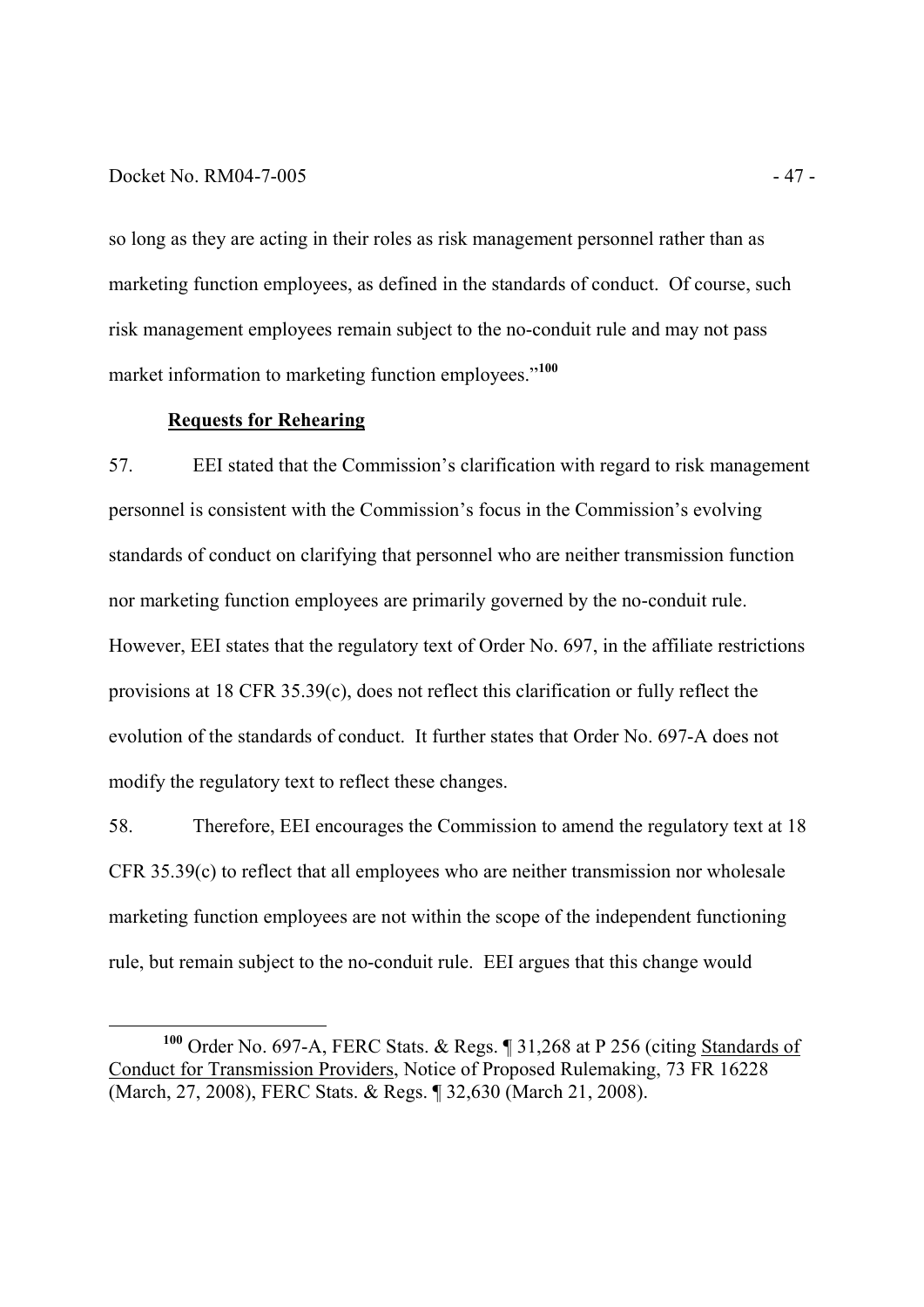## Docket No. RM04-7-005 - 48 -

conform regulations under Orders No. 697 and 697-A to the Commission's current approach in the standards of conduct, moving away from the corporate separation approach to the functional approach, while recognizing the need for shared employees. Further, EEI asserts that this approach would be consistent with the Commission's statement in Order No. 697 that "the requirements and exceptions in the affiliate restrictions should follow those requirements and exceptions codified in the standards of conduct, where applicable."**<sup>101</sup>**

## **Commission Determination**

-

59. As EEI notes, the Commission clarified in Order No. 697-A that risk management personnel do not fall within the scope of the independent functioning rule so long as they are acting in their roles as risk management personnel rather than as marketing function employees, as defined in the standards of conduct. As an initial matter, in response to EEI's request for rehearing, we believe that clarification of the statement in Order No. 697-A would be helpful. In particular, the reference in Order No. 697-A to "marketing function employees as defined in the standards of conduct" may have been misleading because the affiliate restrictions address franchised public utilities with captive customers and market-regulated power sales affiliates, not "marketing" function employees as defined in the standards of conduct." Accordingly the clarification

**<sup>101</sup>** Id. (quoting Order No. 697, FERC Stats. & Regs. ¶ 31,252 at P 550).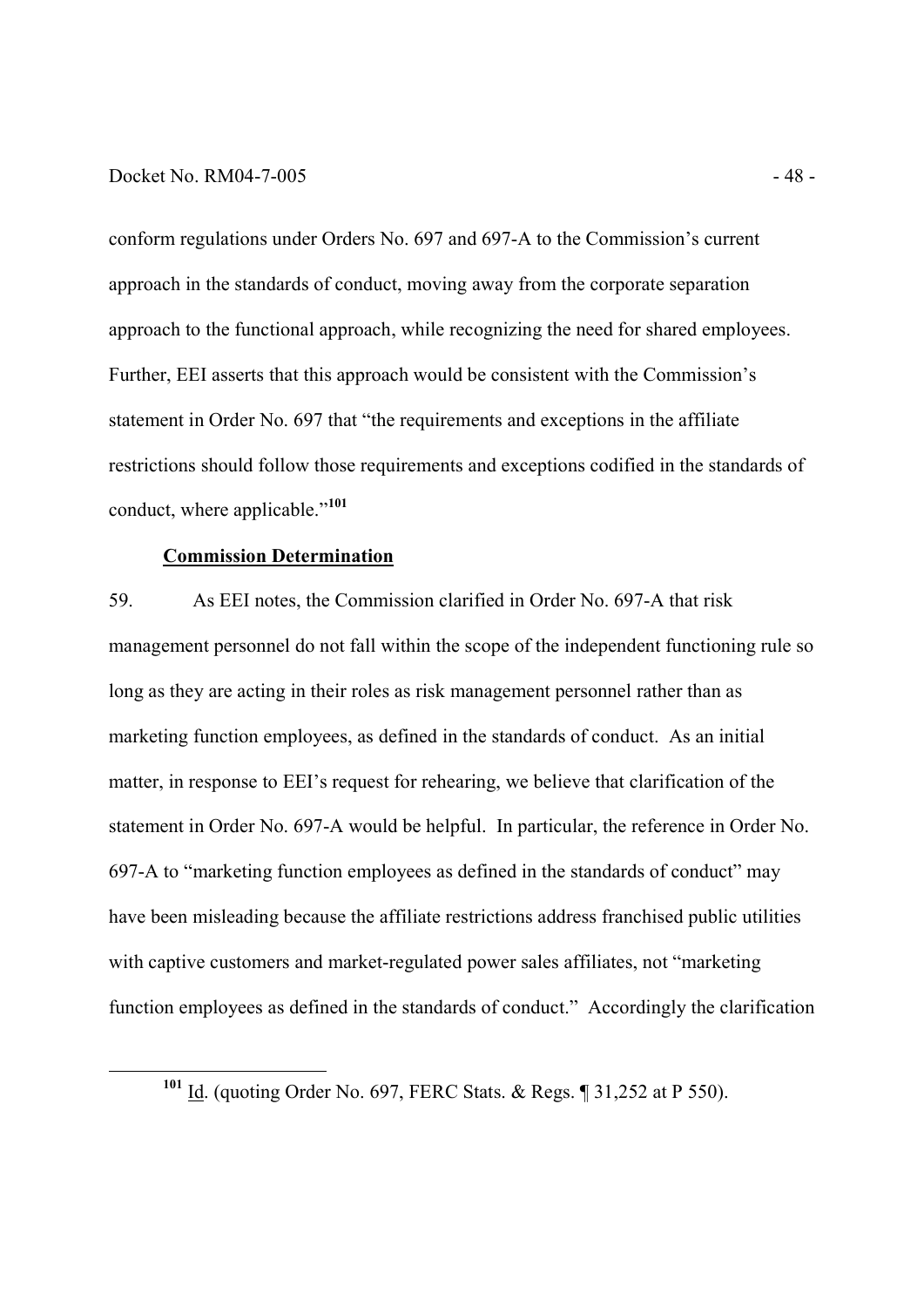### Docket No. RM04-7-005 - 49 -

in Order No. 697-A should not have included the reference to marketing function employees. When the Commission stated that risk management personnel do not fall within the scope of the independent functioning rule so long as they are acting in their roles as risk management personnel, the intent was that a franchised public utility with captive customers and its market-regulated power sales affiliates should be permitted to share risk management personnel subject to the no conduit rule. In other words, risk management personnel may perform risk management activities on behalf of both a franchised public utility with captive customers and its market-regulated power sales affiliates. However, risk management personnel are prohibited from acting as a conduit for disclosing market information subject to the information sharing prohibition in section 35.39(d)(1). With this clarification, we do not believe that it is necessary to amend the regulatory text at 18 CFR 35.39(c) as requested by EEI.

## **D. Mitigation**

# **Protecting Mitigated Markets**

# **Sales at the Metered Boundary**

# **Background**

60. In Order No. 697, the Commission stated that it would continue to apply mitigation to all sales in the balancing authority area in which a seller is found, or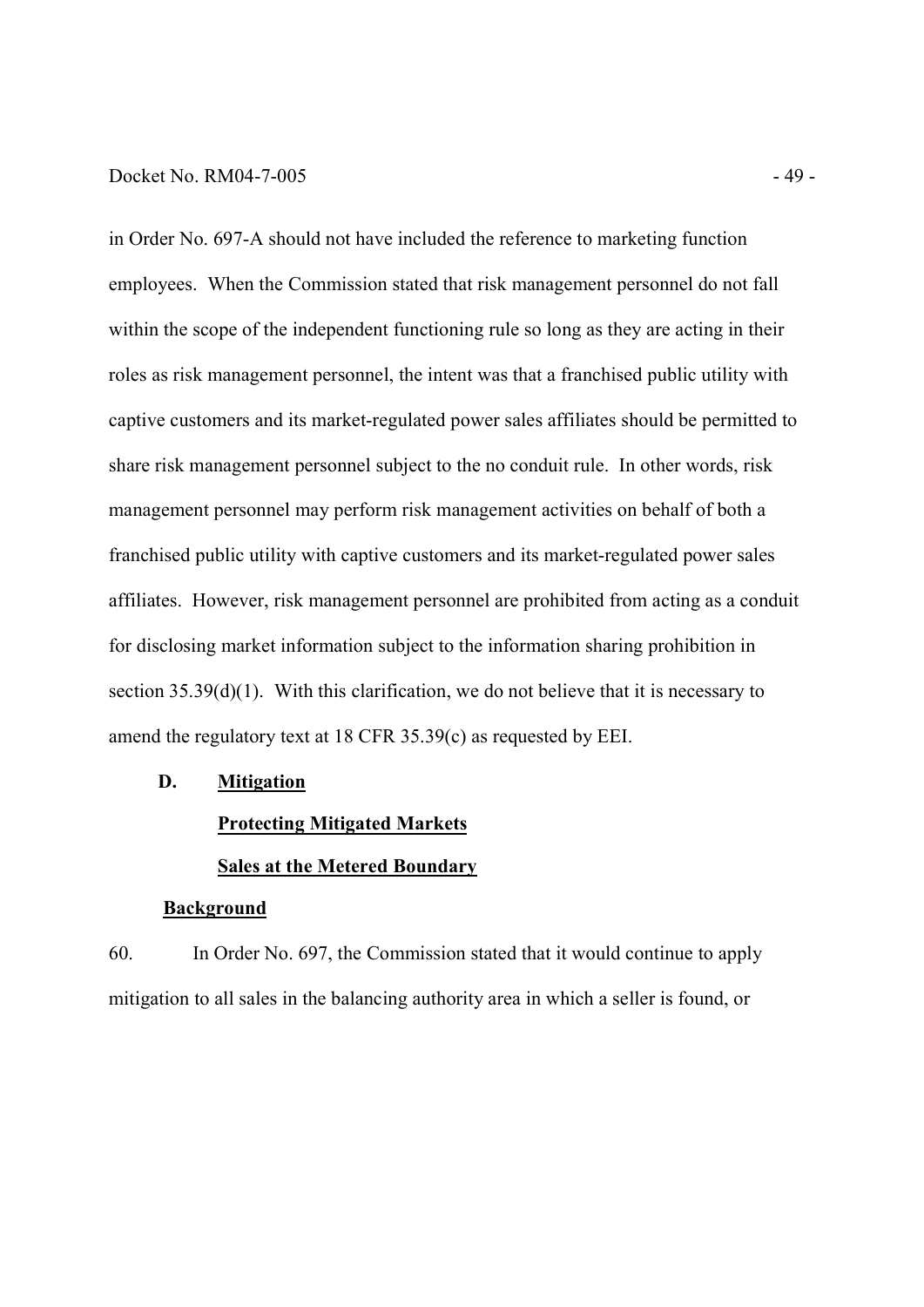## Docket No. RM04-7-005 - 50 -

presumed, to have market power.**<sup>102</sup>** However, the Commission said it would allow mitigated sellers to make market-based rate sales at the metered boundary between a balancing authority area in which a seller is found, or presumed, to have market power and a balancing authority area in which the seller has market-based rate authority, under certain circumstances.**<sup>103</sup>** The Commission also adopted a requirement that mitigated sellers wishing to make market-based rate sales at the metered boundary between a balancing authority area in which the seller was found, or presumed, to have market power and a balancing authority area in which the seller has market-based rate authority maintain sufficient documentation and use a specific tariff provision for such sales.**<sup>104</sup>**

61. On rehearing in Order No. 697-A, the Commission revised the tariff language governing market-based rate sales at the metered boundary to conform with the discussion in the December 14 Clarification Order regarding use of the term "mitigated market." The Commission stated that, as explained in the December 14 Clarification

**<sup>104</sup>** Id. P 830.

**<sup>102</sup>** Although the Commission used the term "mitigated market" in Order No. 697, the Commission later determined that "balancing authority area in which a seller is found, or presumed, to have market power" is a more accurate way to describe the area in which a seller is mitigated. December 14 Clarification Order, 121 FERC ¶ 61,260 at P 7 & n.10.

**<sup>103</sup>** Order No. 697, FERC Stats. & Regs. ¶ 31,252 at P 817 (citing North American Electric Reliability Corporation, Glossary of Terms Used in Reliability Standards at 2 (2007), available at ftp://www.nerc.com/pub/sys/all\_updl/standards/rs/Glossary\_02May07.pdf)).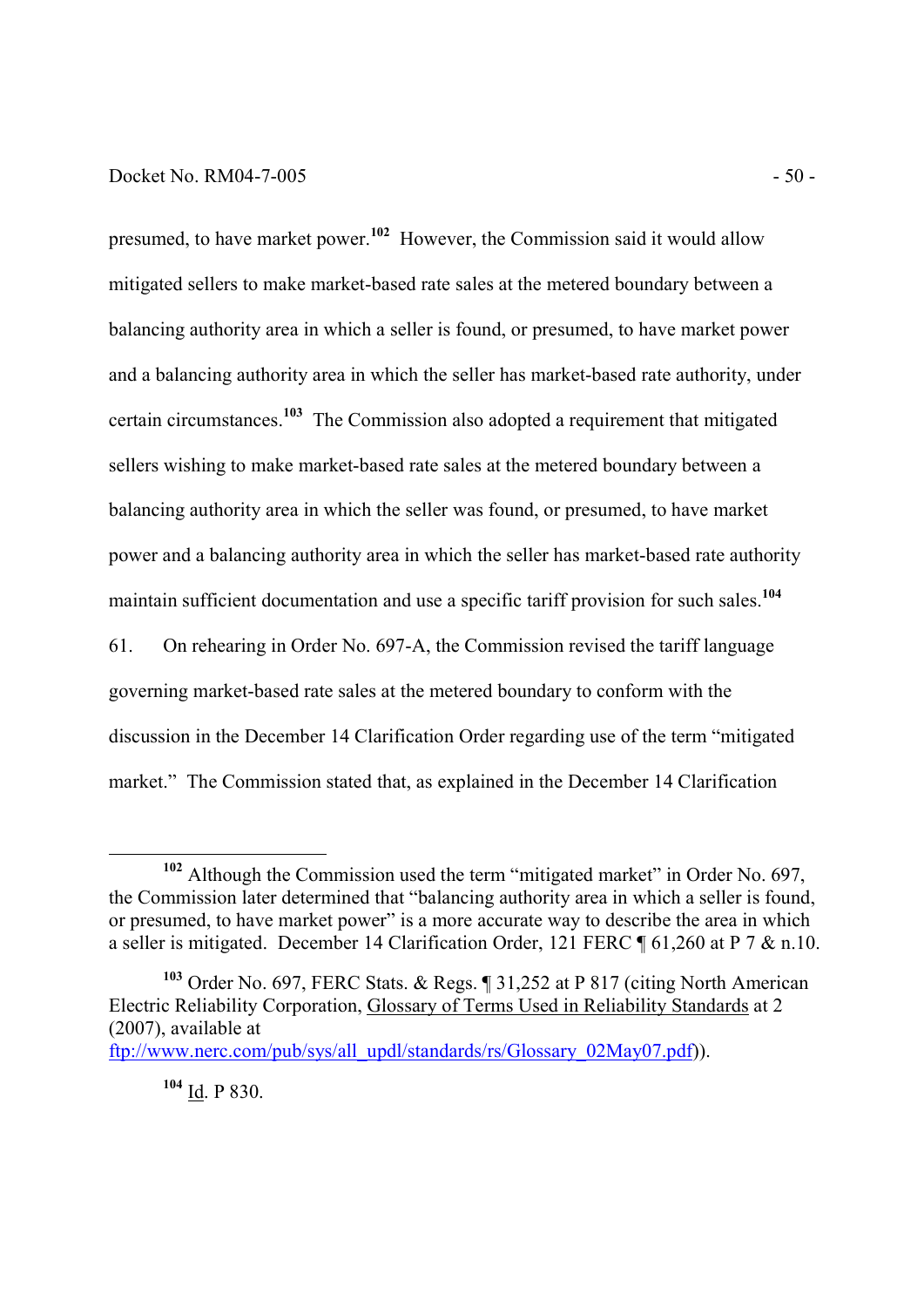### Docket No. RM04-7-005 - 51 -

Order, "balancing authority area in which a seller is found, or presumed, to have market power" is a more accurate way to describe the area in which a seller is mitigated.**<sup>105</sup>**

62. In addition, after considering comments regarding the difficulty of determining and documenting intent, the Commission decided in Order No. 697-A to eliminate the intent element of the tariff provision, which stated that "any power sold hereunder is not intended to serve load in the seller's mitigated market." Because the Commission eliminated the seller's intent requirement, it modified the tariff provision to require that "the mitigated seller and its affiliates do not sell the same power back into the balancing authority area where the seller is mitigated."**<sup>106</sup>** In this regard, the Commission noted that "[t]o provide additional regulatory certainty for mitigated sellers, the Commission clarified that once the power has been sold at the metered boundary at market-based rates, the mitigated seller and its affiliates may not sell that same power back into the mitigated balancing authority area, whether at cost-based or market-based rates."**<sup>107</sup>** The Commission also stated that because it was eliminating the intent requirement, it need not address issues raised regarding documentation necessary to demonstrate the mitigated seller's intent.

**<sup>105</sup>** Order No. 697-A, FERC Stats. & Regs. ¶ 31,268 at P 333.

**<sup>106</sup>** Id. P 334.

**<sup>107</sup>** Id. at n.464.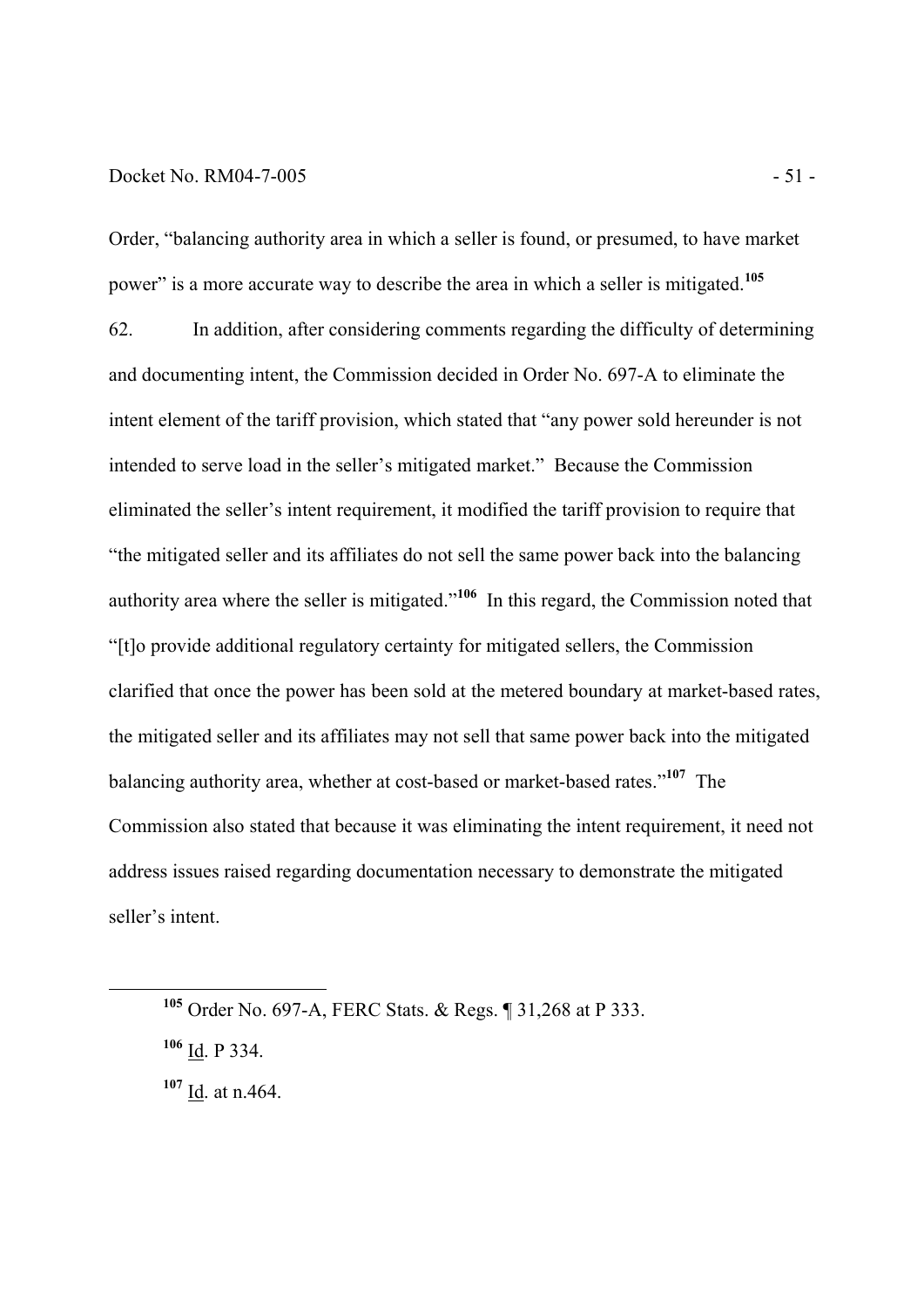## Docket No. RM04-7-005 - 52 -

63. Further, in response to a request for clarification submitted by Pinnacle, the Commission clarified that mitigated sellers and their affiliates are prohibited from selling power at market-based rates in the balancing authority area in which a seller is found, or presumed, to have market power.**<sup>108</sup>** Accordingly, the Commission clarified that an affiliate of a mitigated seller is prohibited from selling power that was purchased at a market-based rate at the metered boundary back into the balancing authority area in which the seller has been found, or presumed, to have market power. The Commission stated that to the extent that the mitigated seller or its affiliates believe that it is not practical to track such power, they can either choose to make no market-based rate sales at the metered boundary or limit such sales to sales to end users of the power, thereby eliminating the danger that they will violate their tariff by re-selling the power back into a balancing authority in which they are mitigated.**<sup>109</sup>**

# **Requests for Rehearing**

64. In response to the Commission's modification of the condition on sales of market-based power at the border between a mitigated market and unmitigated market to state that "'the Seller and its affiliates [may] not sell the same power back into the

**<sup>108</sup>** Id. P 335.

**<sup>109</sup>** Id. P 336.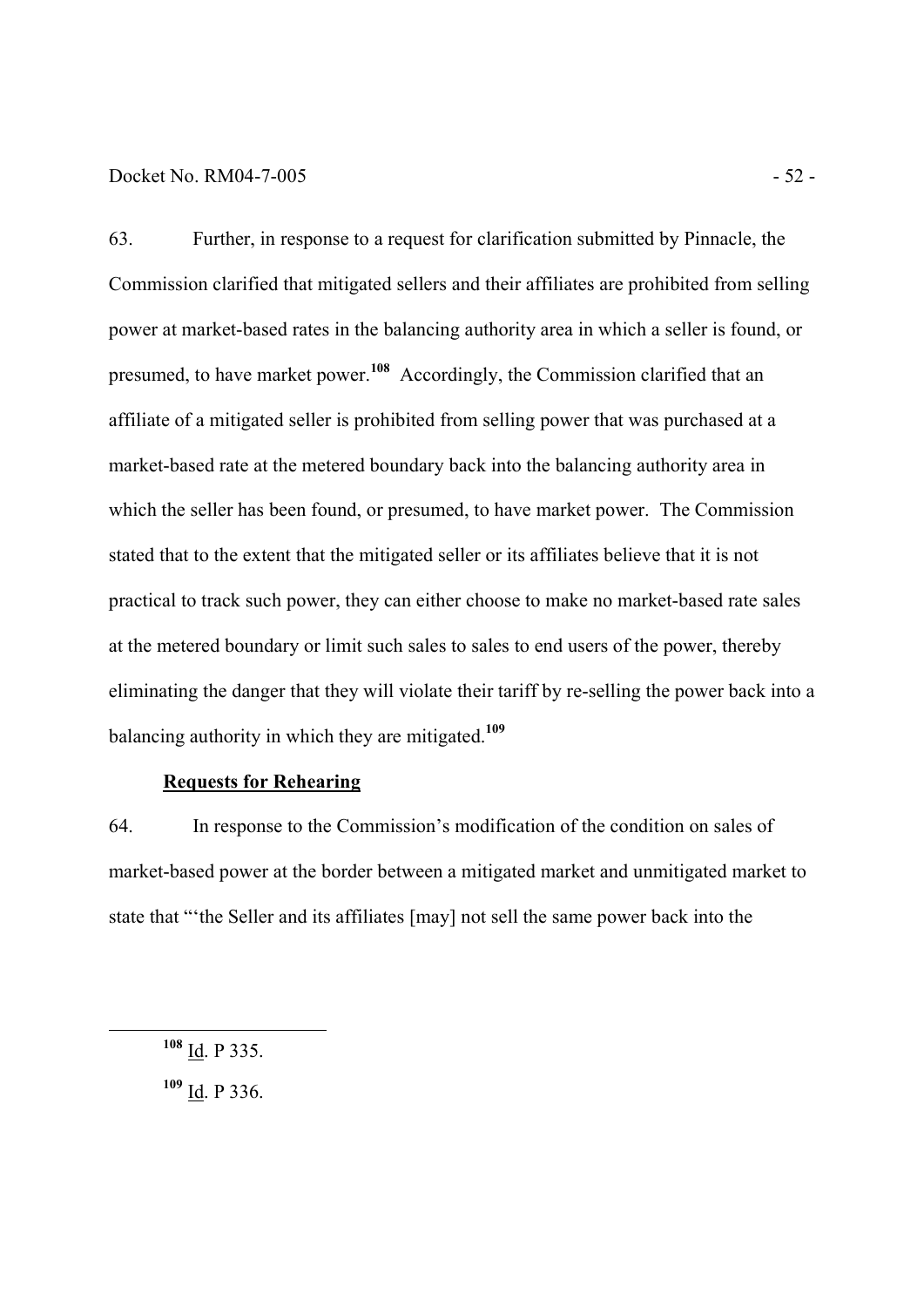## Docket No. RM04-7-005 - 53 -

-

balancing authority area where the seller is mitigated,'"**<sup>110</sup>** E.ON argues that the Commission should delete this condition imposed on border sales or clarify (1) what is meant by the term "same power" and (2) that neither a seller nor its affiliate will be found in violation of this condition if the affiliate did not know that it was the "same power" being sold into the mitigated market.

65. E.ON states that use of the term "same power" causes confusion, as it is unclear what practical need exists for the condition generally.**<sup>111</sup>** E.ON submits that the condition is unnecessary insofar as where a given seller is prohibited from selling marketbased power into a given market, it is almost certain that any affiliate of that seller is also prohibited from making such sales, except under an agreement that predates the mitigation for that market (a grandfathered agreement).**<sup>112</sup>** E.ON argues that in the limited case of such an agreement, the "same power" condition need not apply because sales under such a grandfathered agreement are permitted to continue after a finding of market power by the seller and its affiliates because the agreement was not tainted by market power and/or the buyer is protected from the exercise of market power. E.ON

**<sup>112</sup>** Id. at 12 (citing MidAmerican Energy Co., 123 FERC ¶ 61,013, at P 37 (2008)).

**<sup>110</sup>** E.ON Rehearing Request at 11 (quoting Order No. 697-A, FERC Stats. & Regs. ¶ 31,268 at P 339).

**<sup>111</sup>** Id. at 4 (citing Paralyzed Veterans of Amer. v. D.C. Arena L.P., 117 F.3d 579, 584 (D.C. Cir. 1997), cert. denied sub nom Abe Pollin, et al. v. Paralyzed Veterans of Amer., 523 U.S. 1003 (1998)).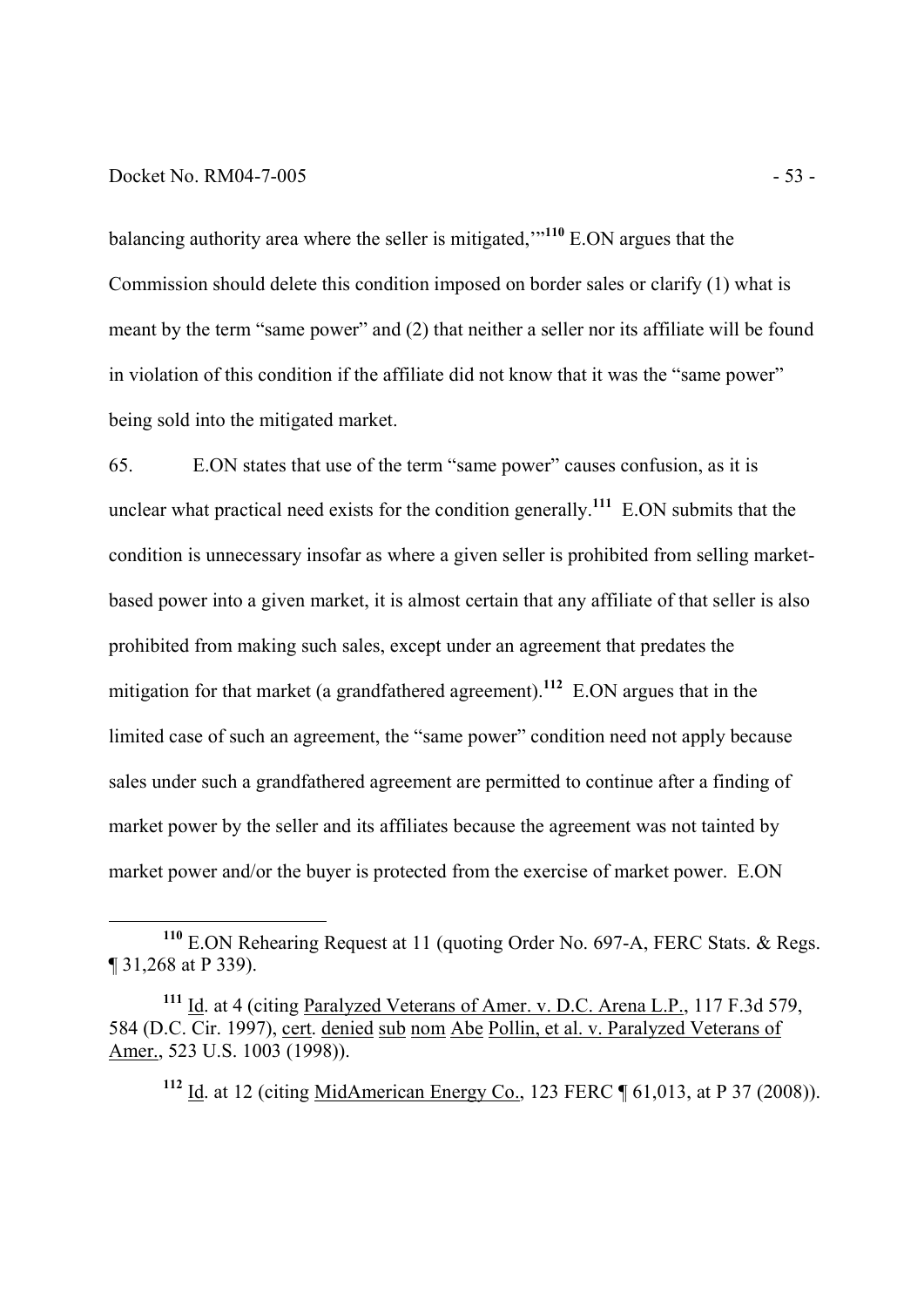## Docket No. RM04-7-005 - 54 -

asserts that under these circumstances, there is no reason not to allow the "same power" sold by a mitigated seller to be resold into the mitigated market by an affiliate under such a grandfathered agreement.**<sup>113</sup>**

66. Further, E.ON argues that the term "same power" is facially ambiguous and impossible to define or apply in a practical manner. E.ON submits that power cannot be "'color coded'" so that a buyer knows exactly the source of the power received. E.ON states that where one single transmission tag indicates a change of specific transfers of possession of a block of power among several parties, it may be reasonable to assume the power sold and resold is the "same power." However, E.ON argues that beyond this limited situation, it is unclear what the Commission would consider to be the "same power." It asks whether it is the same power if Party A sells 100 MW to Party B at Bus X, and Party B, who is not affiliated with Party A and using a different transmission tag, wheels 100 MW to Bus Y and then sells 100 MW at Bus Y to Party C, who is an affiliate of Party A. E.ON also argues that Party A and Party C would have no meaningful ability to avoid dealing in the "same power" short of very unreasonable steps. It asserts that Party A and Party C could both cease making border sales, or Party A and Party C could require Party B to tell Party A and/or Party C that they are linked in the sale by Party B in order to avoid this risk. According to E.ON, such an obligation is not assumed by parties

 $113 \underline{Id}$ .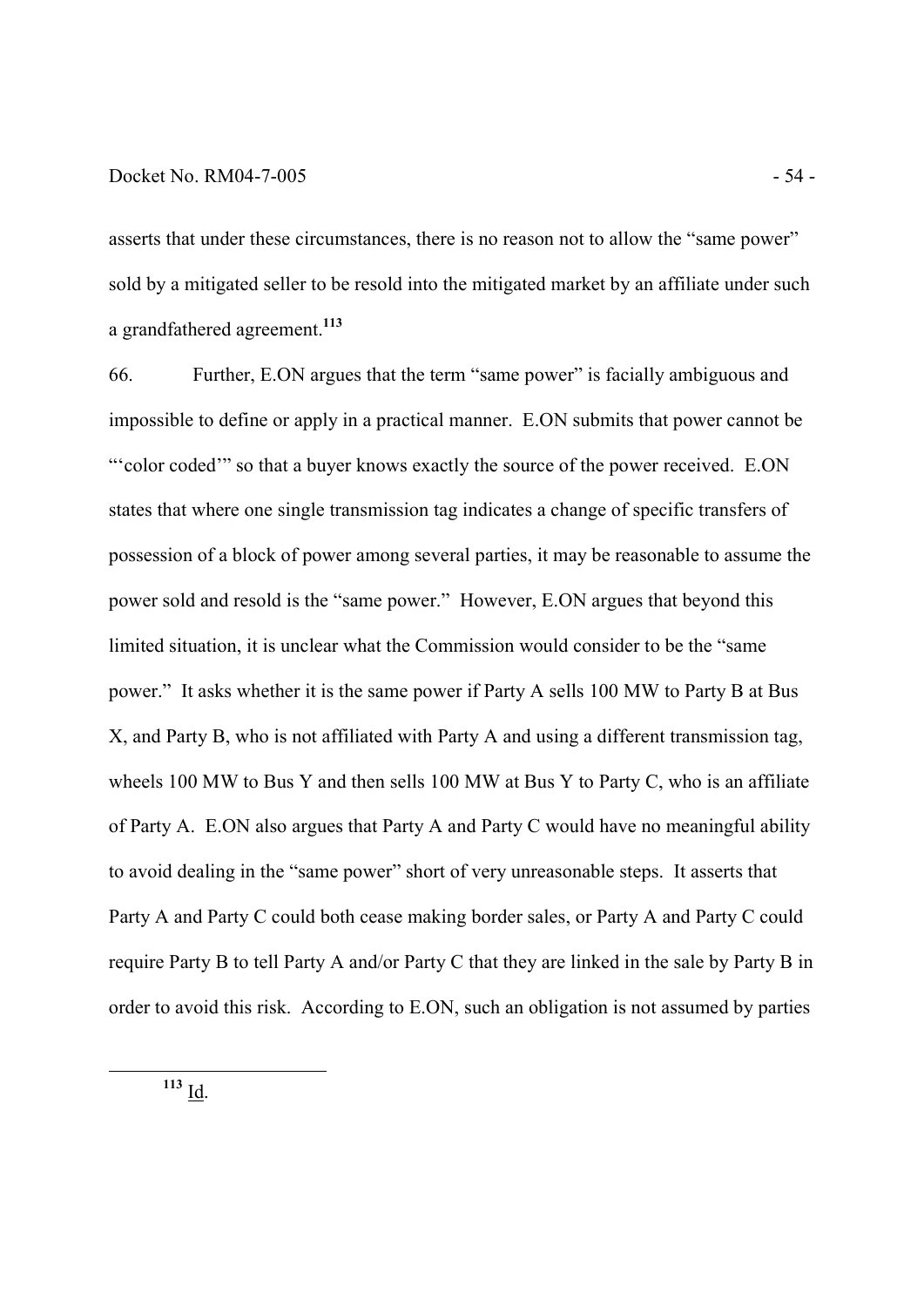## Docket No. RM04-7-005 - 55 -

in any current structure of power sales transactions, and it would not be a burden the Commission should expect Party B to be willing to undertake.**<sup>114</sup>**

67. E.ON also contends that sellers of power often do not know the ultimate fate of power sold, and that a seller does not normally concern itself with the buyer's ultimate plans for the power, particularly once the seller's risk of loss and title has been transferred to the buyer. It submits that it is not normal industry practice for a seller of power to seek assurances or commitments from a buyer about what the buyer intends to do with the power, and that such activities could raise antitrust or other anticompetitive concerns. **<sup>115</sup>** Further, it argues that the Commission should not assume each seller is aware of all sales and purchases of power at the same location in the same hour by its affiliates because the affiliate restriction regulations promulgated by the Commission prevent any kind of sharing of "'market information'" between a "'franchised public utility'" and its "'market-regulated power sales affiliate.'"**<sup>116</sup>** E.ON therefore contends that two affiliates could theoretically deal in the "same power" without having any intent to do so.

68. Pinnacle argues that the Commission should clarify that resales of mitigated border purchases are not permanently banned from reentering the mitigated area.

**<sup>114</sup>** Id. at 14.

**<sup>115</sup>** Id. at 13.

**<sup>116</sup>** Id. at 13-14 (quoting 18 CFR § 35.36 et seq.).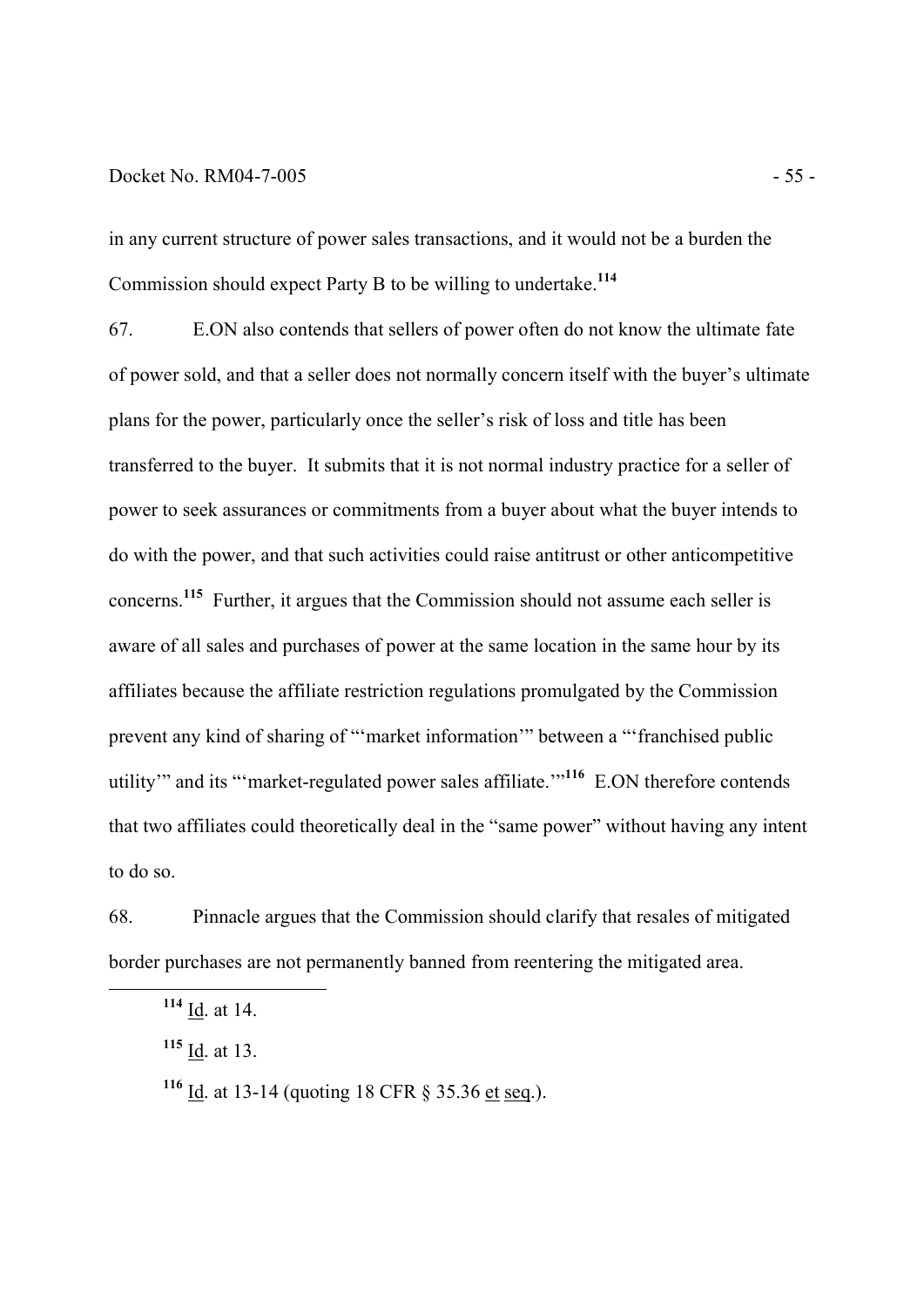## Docket No. RM04-7-005 - 56 -

-

Specifically, Pinnacle argues that the Commission's statement that "an affiliate of a mitigated seller is prohibited from selling power that was purchased at a market-based rate at the metered boundary back into the balancing authority area in which the seller has been found, or presumed, to have market power" is inaccurate as phrased.**<sup>117</sup>** Pinnacle asserts that this statement appears to presume that power purchased at market-based rates from any party cannot be resold at cost-based rates. Pinnacle states that it is not aware of any prohibition against purchasing at market-based rates and re-selling that same power at cost-based rates as long as affiliates are not in the chain of sale. Further, Pinnacle argues that virtually all purchases by a mitigated seller in its mitigated area will be purchased at market-based rates, and states that if the Commission's statement were true, it would preclude mitigated sellers from ever purchasing power from any party at the metered boundary of its mitigated area to serve wholesale load in the mitigated area at cost-based rates.**<sup>118</sup>**

69. In addition, Pinnacle argues that although the Commission's statement that "[t]o the extent that the mitigated seller or its affiliates believe that it is not practical to track such power, they can either choose to make no market-based rate sales at the metered boundary or limit such sales to sales to end users of the power, thereby

**<sup>117</sup>** Id. at 4 (quoting Order No. 697-A, FERC Stats. & Regs. ¶ 31,268 at P 335). **<sup>118</sup>** Id.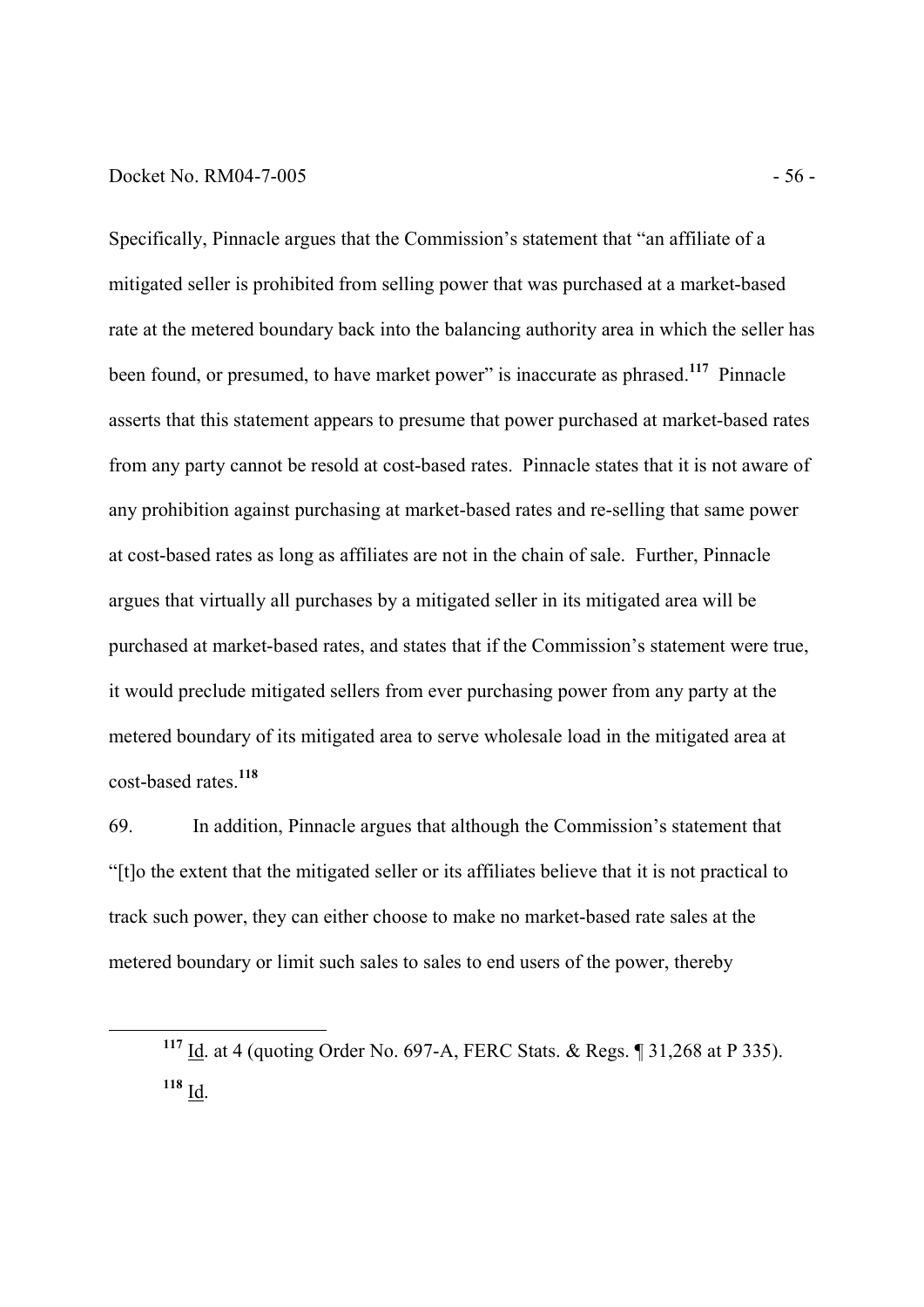## Docket No. RM04-7-005 - 57 -

-

eliminating the danger that they will violate their tariff by re-selling the power back into a balancing authority in which they are mitigated" eases documentation requirements for real-time sales, Pinnacle is concerned that such a requirement will reduce liquidity in the market by precluding longer term market-based rate sales at the metered boundaries of mitigated sellers.**<sup>119</sup>** Pinnacle states that any long-term sales made, particularly to marketers, may change hands multiple times. It also argues that tracking power back to the original seller, and original point of purchase, to guarantee that none of the energy it is purchasing was originally part of the long-term sale made by its affiliate to the marketer will be nearly impossible on a real-time basis when a mitigated seller is trying to make a short-term purchase. Therefore, Pinnacle argues that the mitigated seller would effectively be precluded from making anything other than real-time sales to a marketer on the slim chance that some of that power might come back into the control area on a short-term basis in a subsequent purchase. **120**

70. Further, Pinnacle states that even without the intent requirement, a seller in a long-term sale in many cases would only be able to track the path of the power through NERC tags after the power is delivered, since for a longer term sale, a tag is not created at the time the transaction is executed. Pinnacle states that it believes that counterparties

**<sup>119</sup>** Id. (quoting Order No. 697-A, FERC Stats. & Regs. ¶ 31,268 at P 336).  $120 \underline{Id}$ . at 5.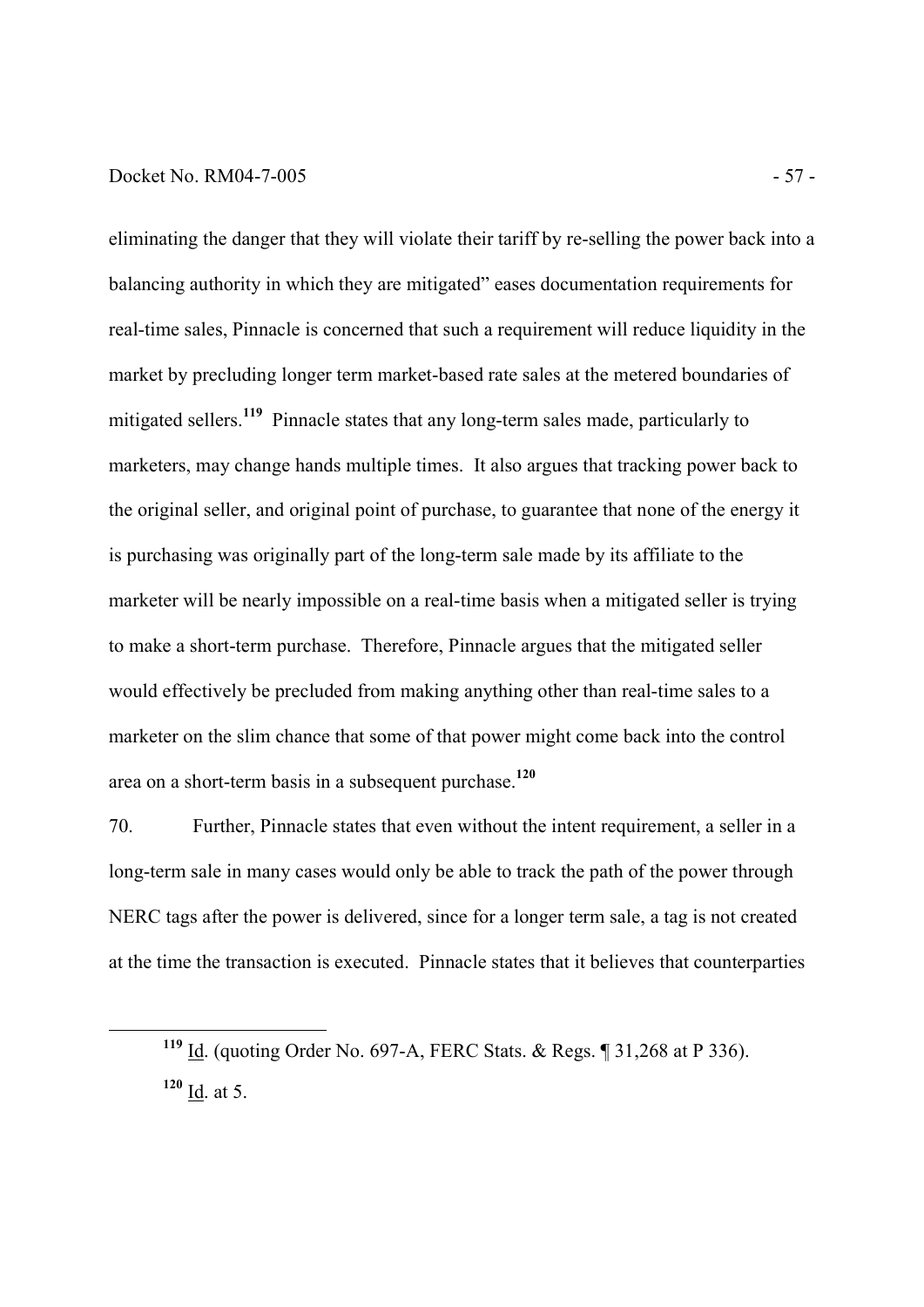## Docket No. RM04-7-005 - 58 -

will likely not agree to limitations on where the power can sink on term deals, particularly as neither Order No. 697 nor Order No. 697-A require contractual limits. Pinnacle explains that an example that illustrates this situation occurs "if APS sold power at Pinnacle Peak (a border of the Phoenix Valley Load Pocket, the Pinnacle West Companies' mitigated area) for a year to a marketer, and then later, on a day during the season mitigated for [Pinnacle], APS's affiliate purchased power from the same marketer to serve load in the Phoenix Valley Load Pocket, this transaction would violate the regulations as currently written, even though there was no intent to bring the power back into the mitigated area at the time of the sale."**<sup>121</sup>**

71. Pinnacle explains that since there is no way to predict when the power is going to be needed in the mitigated area and from whom it may be purchased, the only way to ensure that this scenario does not occur inadvertently is for mitigated sellers to make no market-based rate sales at their mitigated borders for anything other than real-time sales. Pinnacle states that otherwise, all of the mitigated affiliates (including the initial border seller) would be precluded from purchasing power anywhere to serve load in their mitigated areas because they could not be sure that the power was not originally a market-based border sale.<sup>122</sup> According to Pinnacle, even sales to serve load outside the

**<sup>121</sup>** Id. at 6.

**<sup>122</sup>** Id.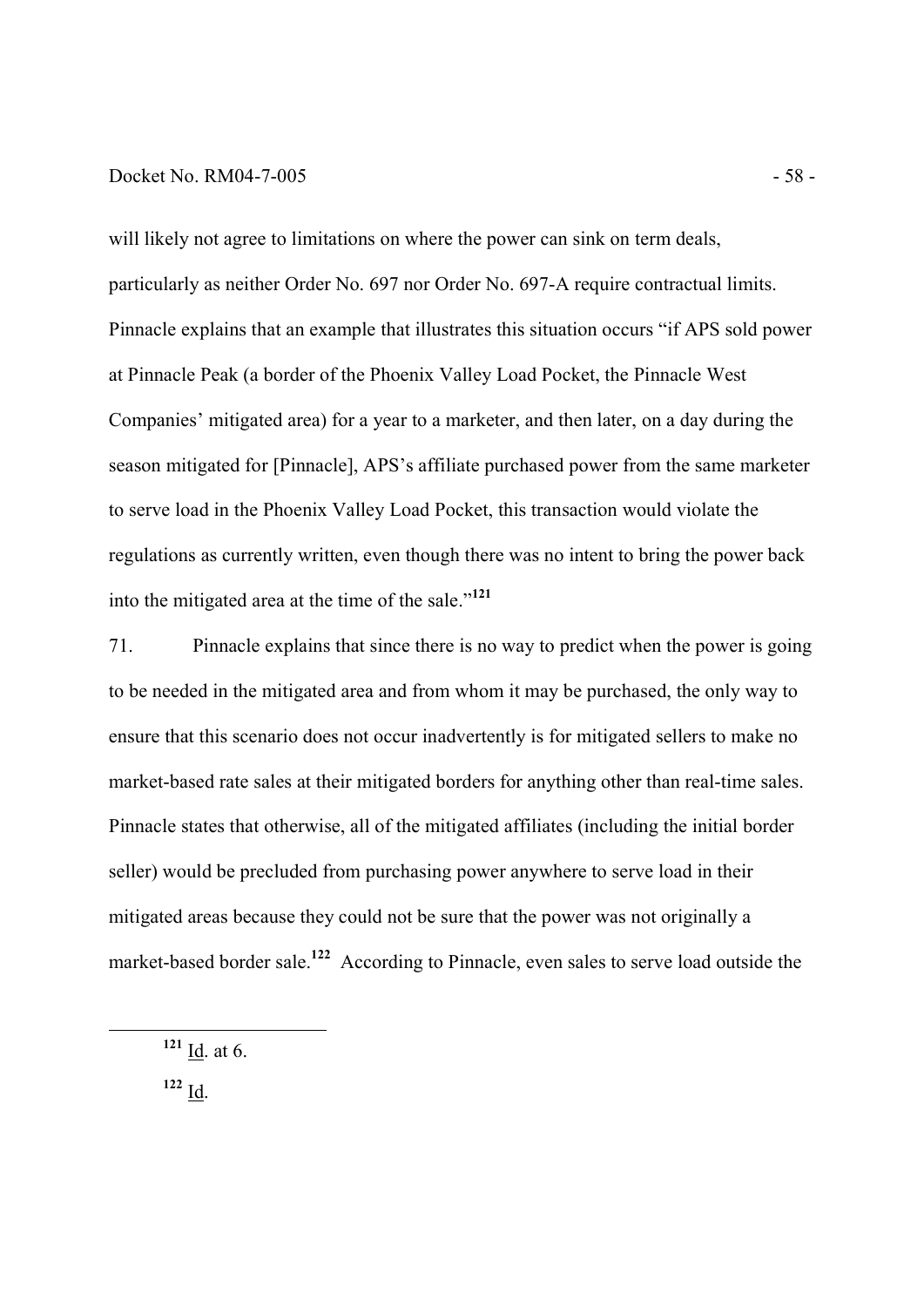## Docket No. RM04-7-005 - 59 -

-

mitigated area are not guaranteed to remain out of the mitigated area since load may decrease or transmission problems getting the power to the purchaser's load may require the purchaser to sell the power back to the mitigated seller or an affiliate, resulting in its possible return to the mitigated area. On this basis, Pinnacle asks the Commission to clarify that if a sale is made at a metered boundary point and there is no contemporaneous arrangement with the counter-party to return the power to the mitigated market area, then there is no ongoing requirement to track the power to ensure that it never reenters the mitigated market through an incidental sale.

72. Pinnacle also submits that the Commission erred by providing default tariff language that defines the mitigated area to be a seller's balancing authority area. Pinnacle argues that the Commission should clarify that the default tariff language for metered boundary sales is at the boundary of the mitigated area. Pinnacle argues that not all mitigated sellers are mitigated in an entire balancing authority area, and that in the case of the Pinnacle West Companies, the Commission has determined that the mitigation is limited to the Phoenix Valley Load Pocket (a small portion of the APS Balancing Authority Area) during the summer months only.**<sup>123</sup>** Pinnacle requests that the Commission clarify that the tariff provision is meant to encompass only the mitigated area of each seller, and requests that the Commission revise this language to state that

**<sup>123</sup>** Id. at 3 (Pinnacle West Capital Corp., 120 FERC ¶ 61,153, at P 38 (2007), order on compliance filing and clarification, 122 FERC ¶ 61,035 (2008)).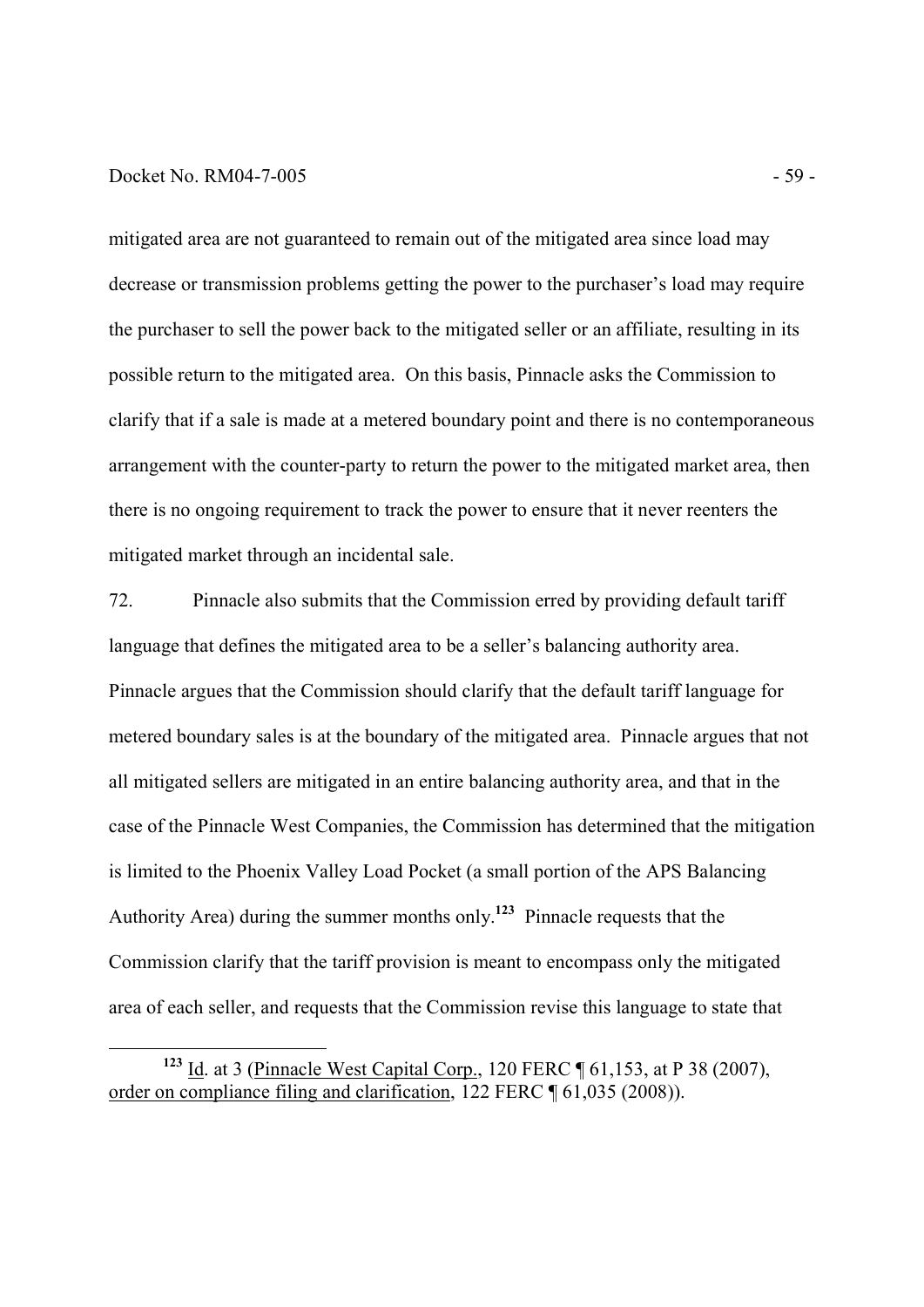## $Docket No. RM04-7-005$  - 60 -

"'the mitigated seller and its affiliate do not sell the power back into the seller's mitigated market.'" If the Commission declines to make this revision, Pinnacle seeks rehearing of the requirement, arguing that restrictions on sales should be limited to the more focused mitigated area defined for mitigated companies when the mitigation is for less than an entire balancing authority area.**<sup>124</sup>**

73. Wisconsin Electric states that it has a Commission-approved market-based rate tariff that permits it to make wholesale sales at or beyond the metered boundary of the Wisconsin-Upper Michigan System (WUMS) region, and that provides that the WUMS restriction does not apply to Wisconsin Electric's transactions in the Midwest ISO energy market. It requests that the Commission clarify, or in the alternative, grant rehearing of Order No. 697-A to make clear that Order No. 697-A does not modify the terms of Wisconsin Electric's market-based rate tariff or the manner in which wholesale sales are conducted in the Midwest ISO energy market. Specifically, Wisconsin Electric argues that the Commission should make clear that Wisconsin Electric remains able to sell energy into the Midwest ISO energy market without "at or beyond the metered boundary" restrictions or requirements to obtain transmission to effectuate the transaction. 74. In addition, Wisconsin Electric argues that the Commission should make clear that, for bilateral energy and capacity transactions that are not covered by the Midwest

 $124 \underline{Id}$ .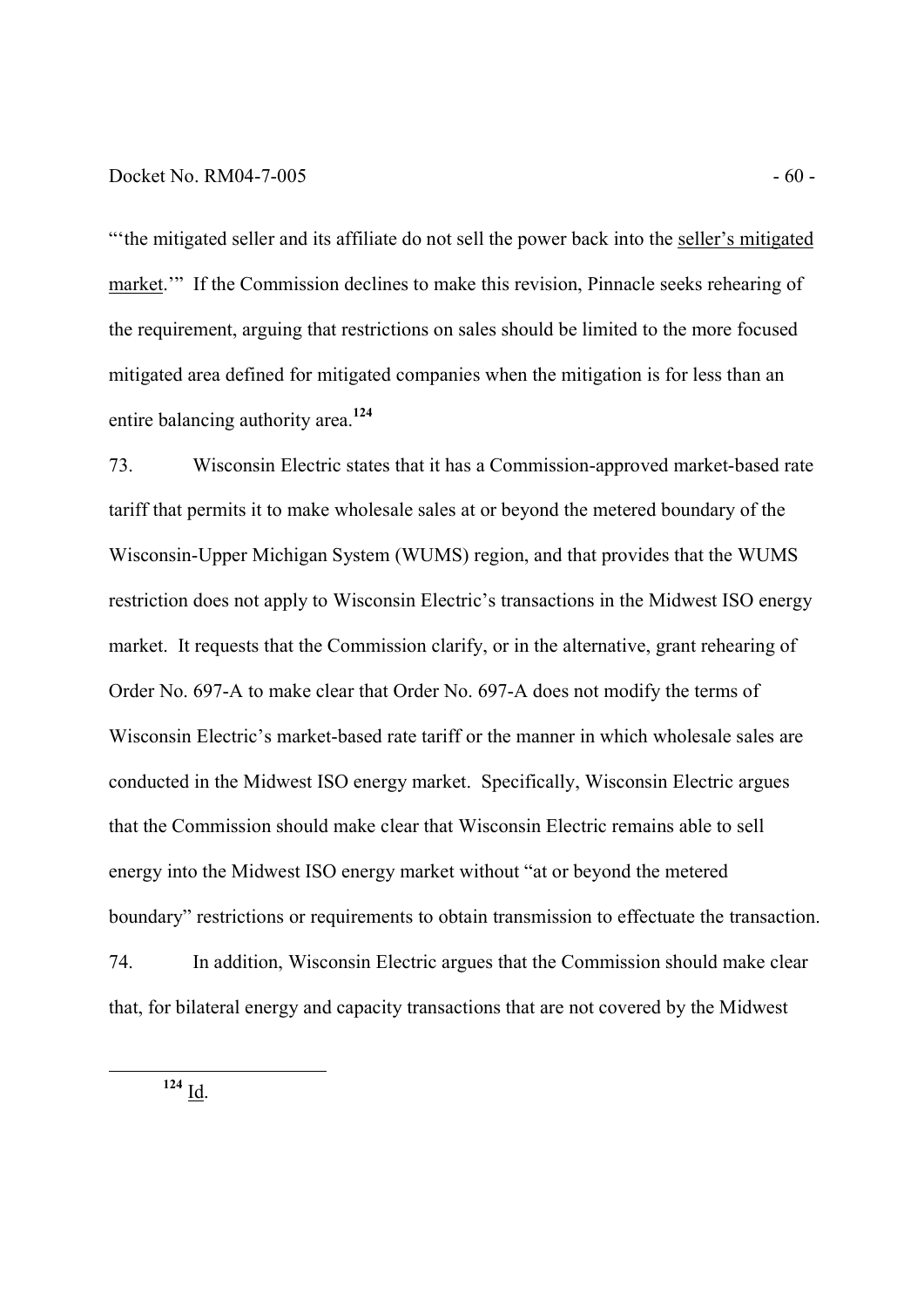## Docket No. RM04-7-005 - 61 -

ISO tariff, Wisconsin Electric, as a mitigated seller subject to an "at or beyond the metered boundary" limitation, or the purchaser may use network transmission service to effectuate the sale at or beyond the metered boundary if allowable. Wisconsin Electric argues that while network service is normally used to serve load rather than make offsystem sales,<sup>125</sup> the Commission should permit network service to be used in this instance. It submits that mitigated sellers will be unable to compete if they are forced to bear the costs of point-to-point transmission service to transmit the power to the metered boundary, and further asserts that the requirement to bear such transmission costs will render useless the ability to make sales at the metered boundary, because the point-topoint transmission costs layered on top of the energy and capacity costs would likely render the sale uneconomic. Wisconsin Electric therefore concludes that wholesale customers in balancing authority areas in which the mitigated seller is authorized to make market-based sales will be left with fewer purchase options.**<sup>126</sup>**

75. Finally, Wisconsin Electric argues that the Commission should clarify that the metered boundary will not be the entire Midwest ISO footprint after the Midwest ISO ancillary services market becomes operational. In particular, it states that when the ancillary services market becomes operational, the Midwest ISO region will become a

**<sup>125</sup>** Id. at 5 (citing In re SCANA Corp., 118 FERC ¶ 61,028 (2007)).

**<sup>126</sup>** Id.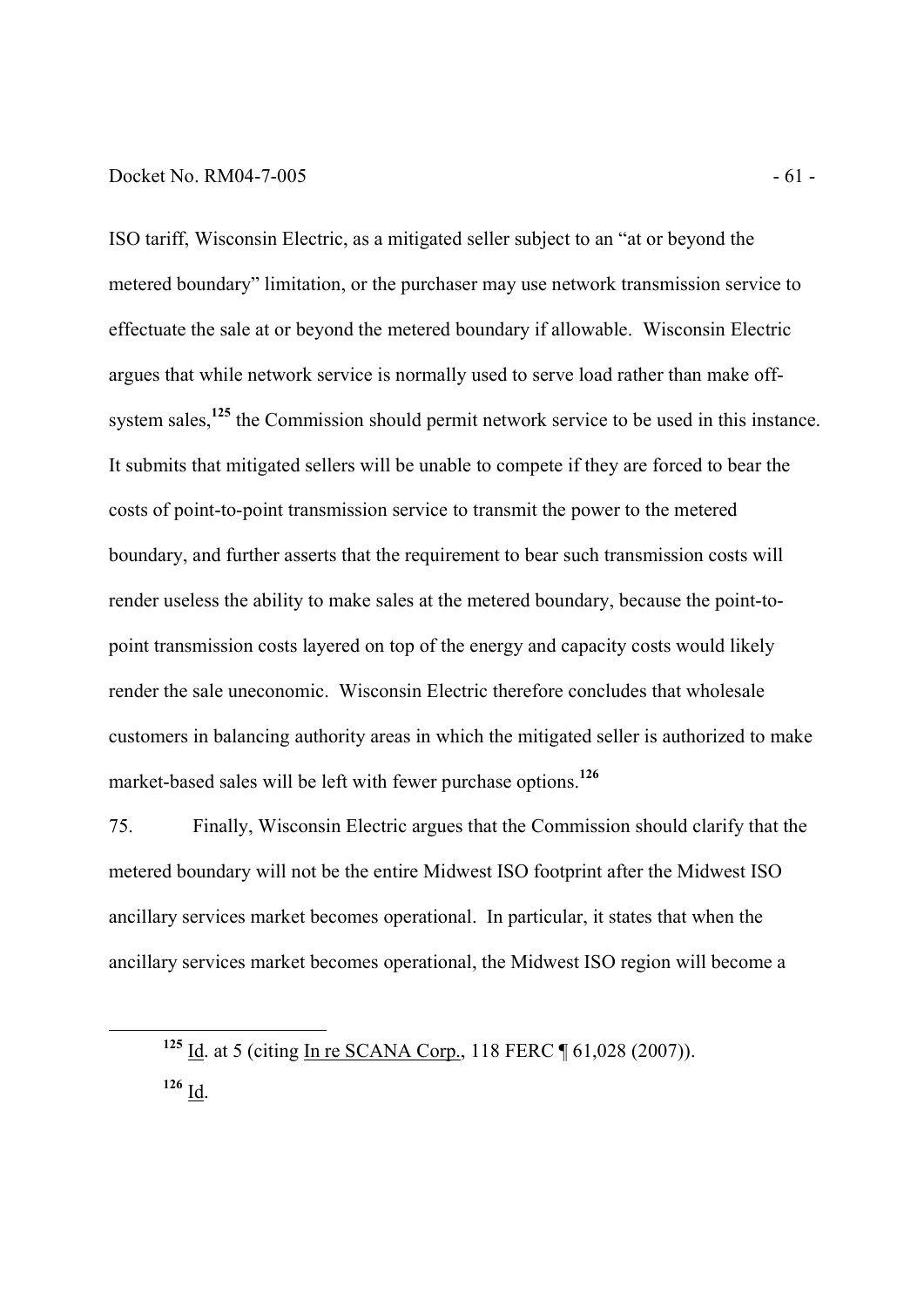## Docket No. RM04-7-005 - 62 -

single balancing authority area, with the former balancing authorities becoming "local balancing authorities." Thus, Wisconsin Electric concludes that the WUMS region will consist of a combination of "local balancing authority areas" within the Midwest ISO balancing authority area, rather than the current combination of balancing authority areas. Wisconsin Electric states that it lacks authority to make certain bilateral market-based rate sales within the WUMS region and is authorized to make such sales at or beyond the metered boundary between WUMS and neighboring regions.**<sup>127</sup>** It argues that commencement of operations under the ancillary services market will have no effect on Wisconsin Electric's market power, and that the Commission should make clear that the same geographic boundaries will continue to apply with respect to Wisconsin Electric's market-based rate authority after the ancillary services market becomes operational so that following commencement of operations under the ancillary services market, Wisconsin Electric will still be permitted to make bilateral market-based sales at or beyond the metered boundary between WUMS and neighboring regions, and to make market-based sales within the Midwest ISO energy market.**<sup>128</sup>**

# **Commission Determination**

<sup>&</sup>lt;sup>127</sup> Id. at 6 (citing Wisconsin Elec. Power Co., Docket No. ER98-855-009, (Apr. 18, 2008) (unpublished letter order).

 $128$  <u>Id</u>. at 6-7.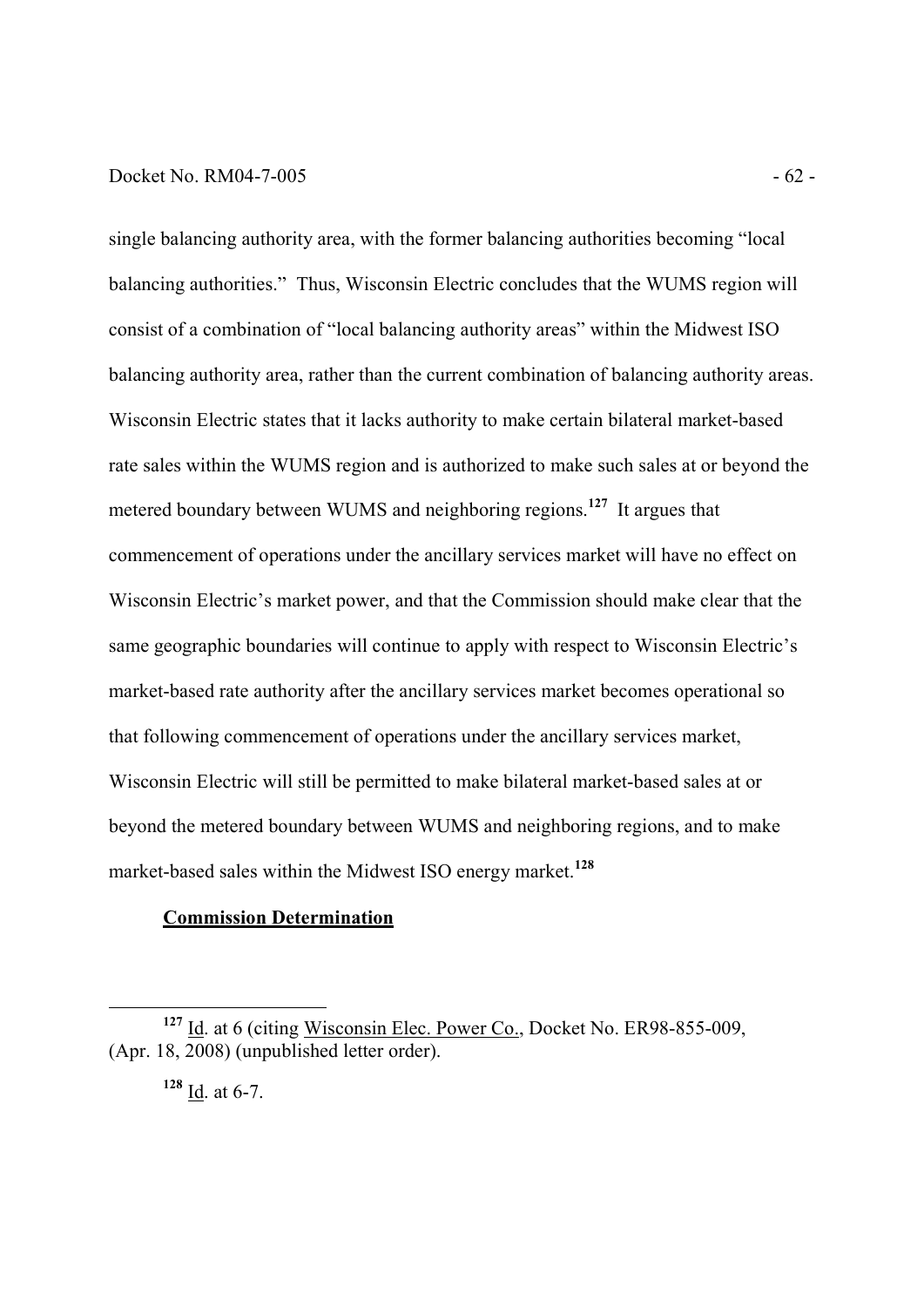### Docket No. RM04-7-005 - 63 -

76. We appreciate E.ON's concerns regarding the difficulty of defining the term "same power." For this reason, we will revise the tariff provision for market-based rate sales at the metered boundary, which incorporated the provision that the "Seller and its affiliates do not sell the same power back into the balancing authority area where the seller is mitigated," to state that "if the Seller wants to sell at the metered boundary of a mitigated balancing authority area at market-based rates, then neither it nor its affiliates can sell into that mitigated balancing authority area from the outside." A seller that includes this provision in its market-based rate tariff should update its tariff with the revised provision the next time that it files revised tariff sheets, a triennial review, or a change in status report.

77. With regard to the requests of E.ON and Pinnacle that the Commission clarify that neither a seller nor its affiliate will be found in violation of this tariff provision if the seller's affiliate did not know that it was the "same power" being sold into the mitigated market, as explained above, we are revising the tariff provision for sales at the metered boundary to remove the language stating "the mitigated seller and its affiliates do not sell the same power back into the balancing authority area where the seller is mitigated" and replacing it with "if the Seller wants to sell at the metered boundary of a mitigated balancing authority area at market-based rates, then neither it nor its affiliates can sell into that mitigated balancing authority areas from the outside." We note that this revised tariff language will prevent a mitigated seller making market-based rate sales at the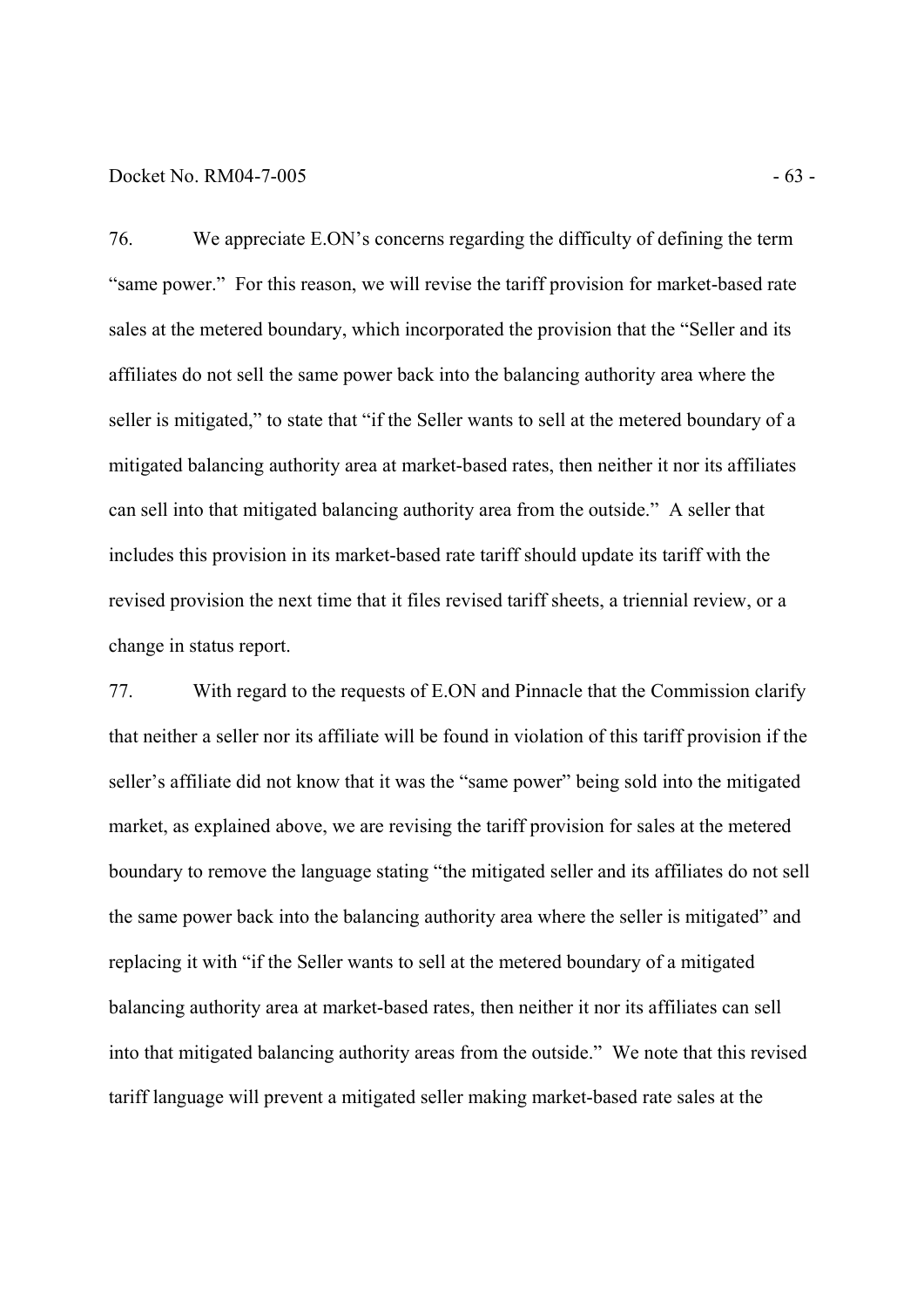## Docket No. RM04-7-005 - 64 -

metered boundary from selling power into the mitigated market through its affiliates. In other words, sellers may choose to make no market-based rate sales at the metered boundary, or to limit such sales to sales to end users of the power, thereby eliminating the danger they will violate their tariff by re-selling power back into a balancing authority in which they are mitigated.<sup>129</sup> In Order No. 697-A, in response to Pinnacle's request for clarification of Order No. 697, the Commission clarified that "a series of transactions involving what Pinnacle describes as a 'coincidental sale' that may result in an affiliate re-selling power back into the balancing authority area in which the seller has been found, or presumed to have market power are prohibited by Order No. 697. This is because mitigated sellers and their affiliates are prohibited from selling power at market-based rates in the balancing authority area in which a seller is found, or presumed, to have market power.<sup>"130</sup> Order No. 697-A therefore clarified that an affiliate of a mitigated seller is prohibited from selling power that was purchased at a market-based rate at the metered boundary back into the balancing authority area in which the seller has been found, or presumed, to have market power.**<sup>131</sup>** To provide additional regulatory certainty for mitigated sellers, the Commission clarified that "once the power has been sold at the metered boundary at market-based rates, the mitigated seller and its affiliates may not sell

**<sup>129</sup>** Order No. 697-A, FERC Stats. & Regs. ¶ 31,268 at P 336.

**<sup>130</sup>** Id. P 335.

 $131 \underline{Id}$ .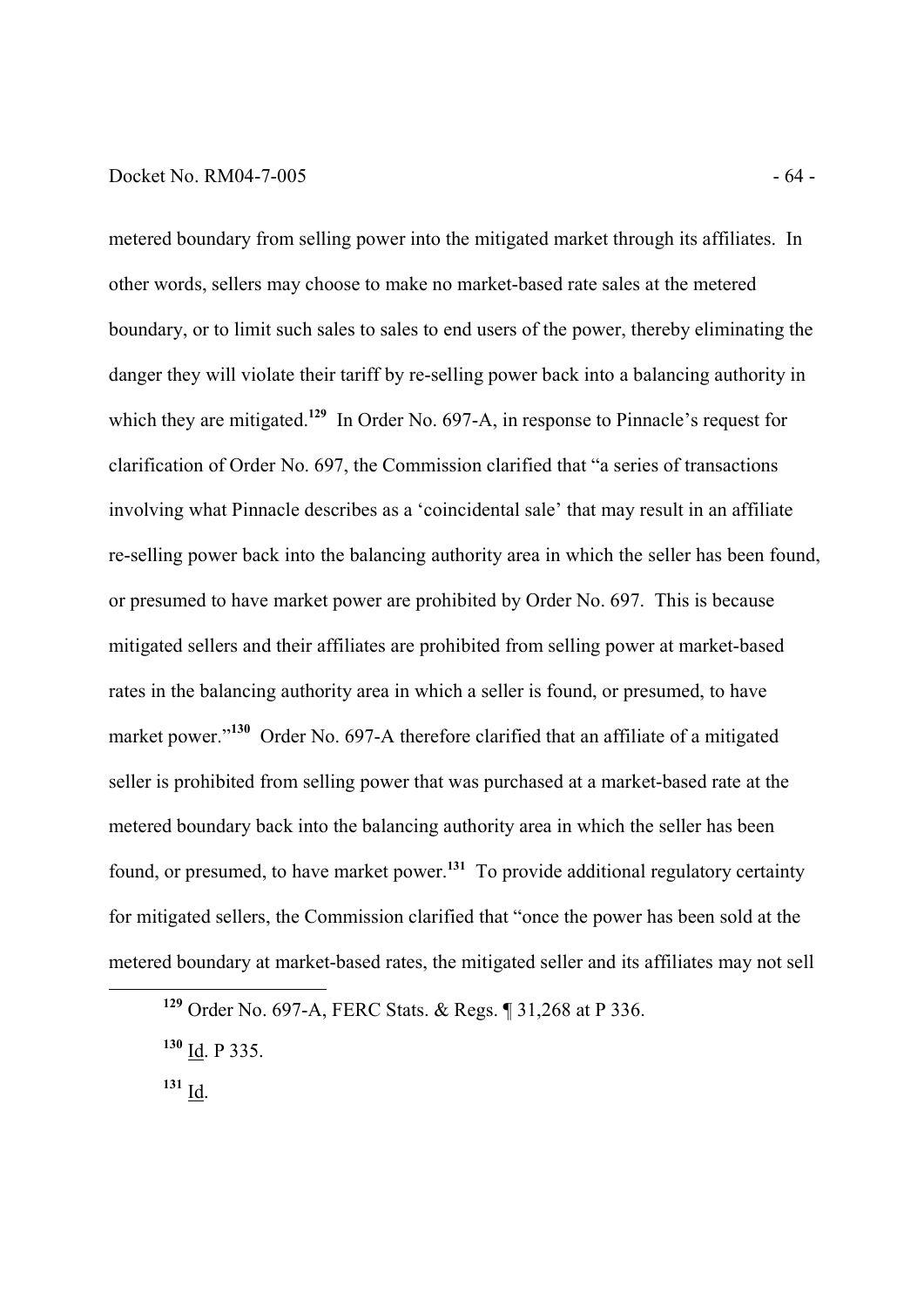-

that same power back into the mitigated balancing authority area, whether at cost-based or market-based rates."**<sup>132</sup>**

78. With regard to Pinnacle's assertion that the Commission's statement at paragraph 335 of Order No. 697-A that "an affiliate of a mitigated seller is prohibited from selling power that was purchased at a market-based rate at the metered boundary back into the balancing authority area in which the seller has been found, or presumed, to have market power" appears to presume that power purchased at market-based rates from any party cannot be resold at cost-based rates, we clarify that entities that are **not** affiliated with the seller may sell power back into the mitigated market.

79. With regard to Pinnacle's request that we clarify that the tariff language for sales of power at market-based rates at the metered boundary is meant to encompass only the mitigated area of each seller, we note that we have granted Pinnacle's request to permit it to revise its tariff language for metered boundary sales to replace "balancing authority area where the seller is mitigated" with "seller's mitigated market."**<sup>133</sup>** However, we permitted Pinnacle to revise its tariff language in this regard because it is not mitigated in an entire balancing authority area; rather Pinnacle is mitigated in the Phoenix Valley Load Pocket, a small portion of the APS balancing authority area, during the

**<sup>132</sup>** Order No. 697-A, FERC Stats. & Regs. ¶ 31,268 at n.464.

**<sup>133</sup>** Arizona Public Service Co., Docket No. EL08-1104-000, at 1 (July 3, 2008) (unpublished letter order).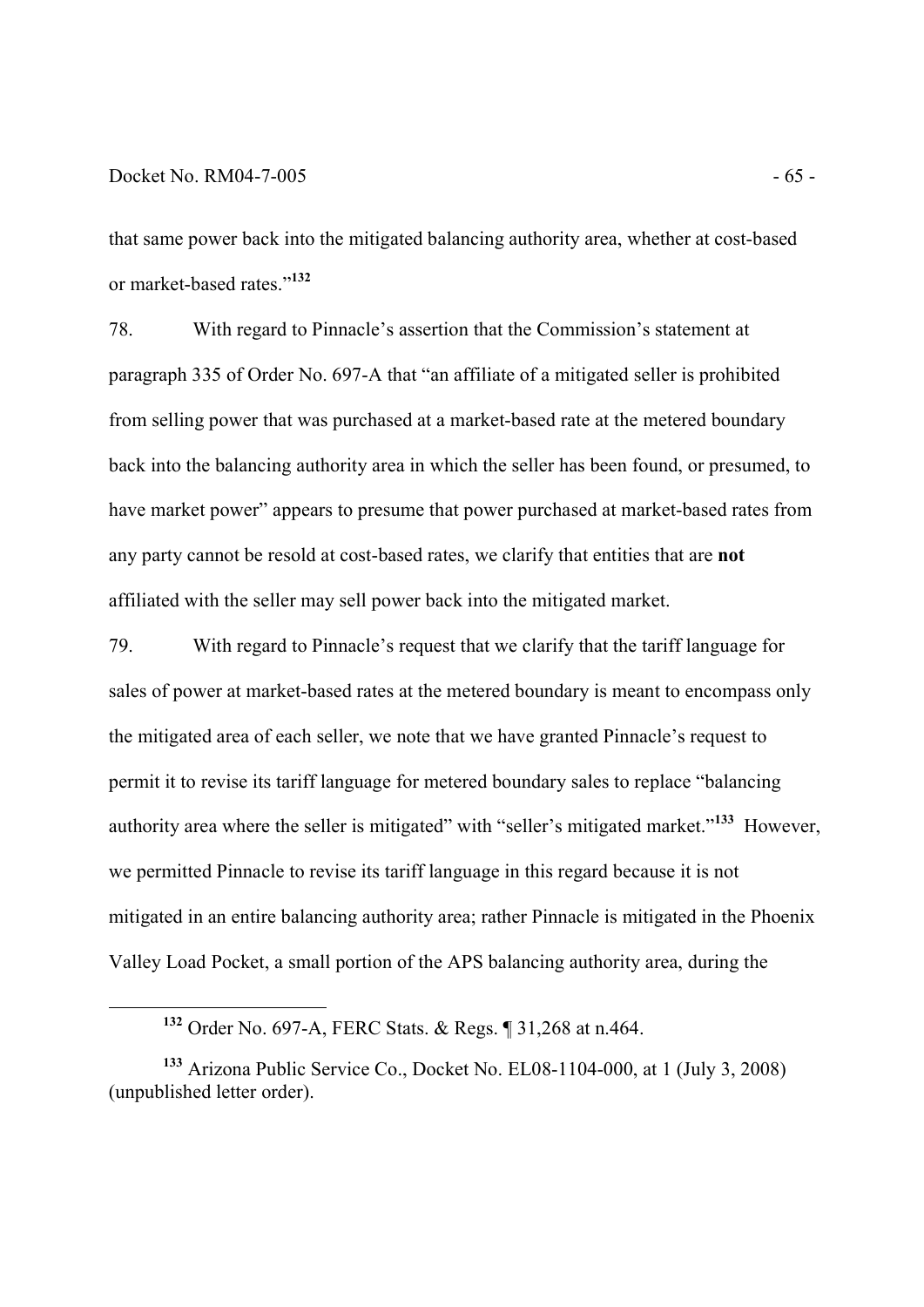## Docket No. RM04-7-005 - 66 -

-

summer months only. We will permit such tariff revisions only on a case-by-case basis. Thus, other mitigated sellers seeking to modify their tariffs in this regard must submit a filing at the Commission pursuant to section 205 of the FPA, and should explain why they should be permitted to revise their tariff language for sales of power at market-based rates at the metered boundary.

80. With regard to Wisconsin Electric's arguments on rehearing, we grant Wisconsin Electric's request for clarification that Order No. 697-A did not modify the terms of Wisconsin Electric's market-based rate tariff (which allowed Wisconsin Electric to sell energy into the Midwest ISO energy market without "at or beyond the metered boundary" restrictions) or the manner in which wholesale sales are conducted in the Midwest ISO energy market.<sup>134</sup> We further note that, subsequent to the filing of its rehearing request in this proceeding, the Commission accepted a tariff filing by Wisconsin Electric that removed from its market-based rate tariff the provision prohibiting Wisconsin Electric from making bilateral market-based rate sales in WUMS.**<sup>135</sup>**

<sup>&</sup>lt;sup>134</sup> Wisconsin Electric Power Co., 110 FERC ¶ 61,340, reh'g denied, 111 FERC ¶ 61,361 (2005).

**<sup>135</sup>** Wisconsin Electric Power Company, Docket No. ER08-1176-000 (Aug. 22, 2008) (unpublished letter order).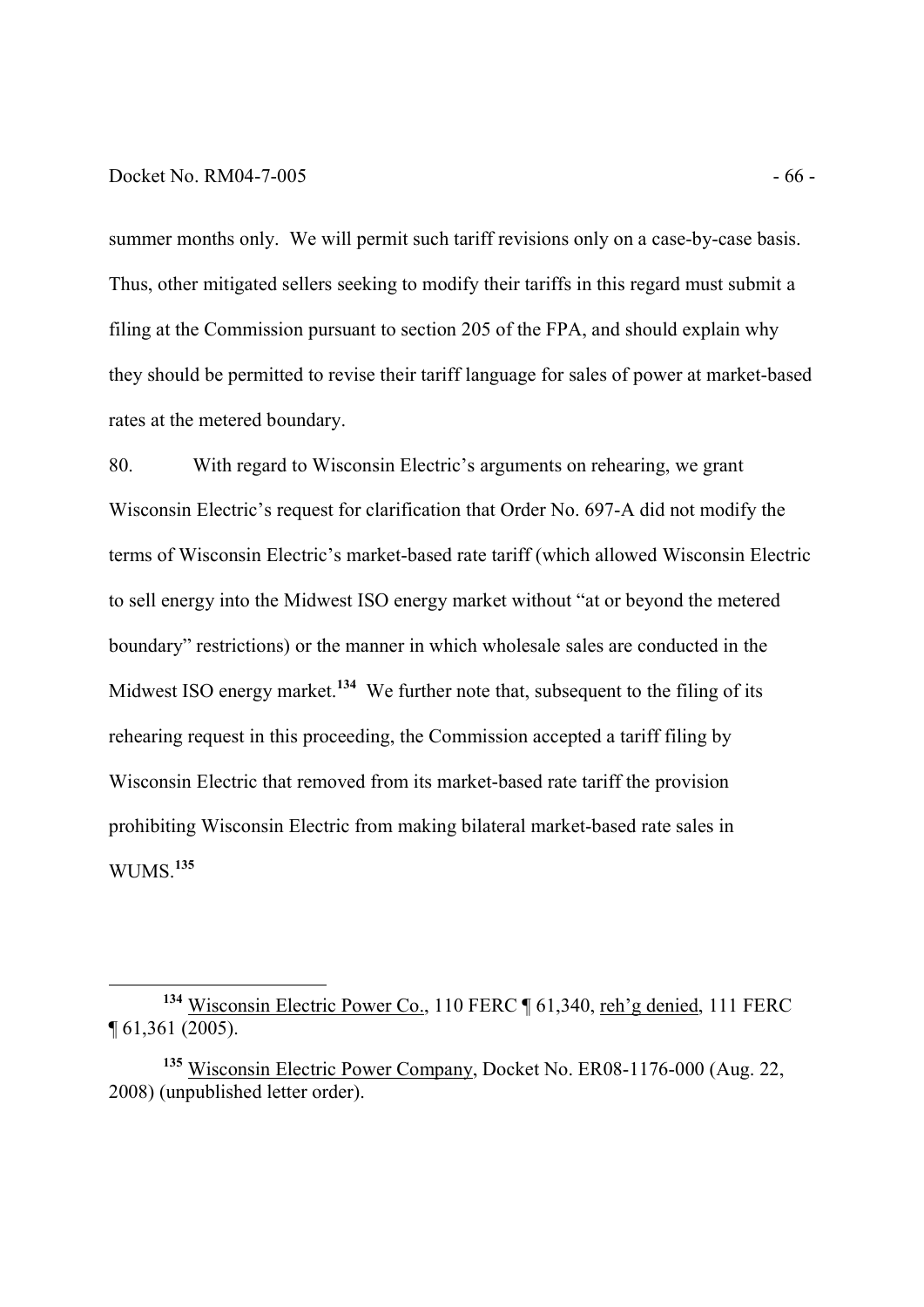## Docket No. RM04-7-005 - 67 -

81. With regard to Wisconsin Electric's request for clarification that the same geographic boundaries will continue to apply with respect to Wisconsin Electric's market-based rate authority after the Midwest ISO ancillary services market becomes operational, so that following commencement of operations under the Midwest ISO ancillary services market Wisconsin Electric will still be permitted to make bilateral market-based sales at or beyond the metered boundary between WUMS and neighboring regions and to make market-based sales within the Midwest ISO energy market, we find that this request for clarification is moot. As explained above, the Commission accepted Wisconsin Electric's filing removing the tariff restriction prohibiting it from making market-based rate sales in WUMS.<sup>136</sup> Thus, Wisconsin Electric is no longer subject to a limitation that bilateral sales at market-based rates must be made at the metered boundary between WUMS and neighboring regions. Similarly, Wisconsin Electric's request for clarification that, for bilateral energy and capacity transactions that are not covered by the Midwest ISO tariff, Wisconsin Electric, as a mitigated seller subject to an "at or beyond the metered boundary" limitation, or the purchaser may use network transmission service to effectuate the sale at or beyond the metered boundary if allowable is also moot in light of the removal of the WUMS restriction in Wisconsin Electric's tariff.

**<sup>136</sup>** Id.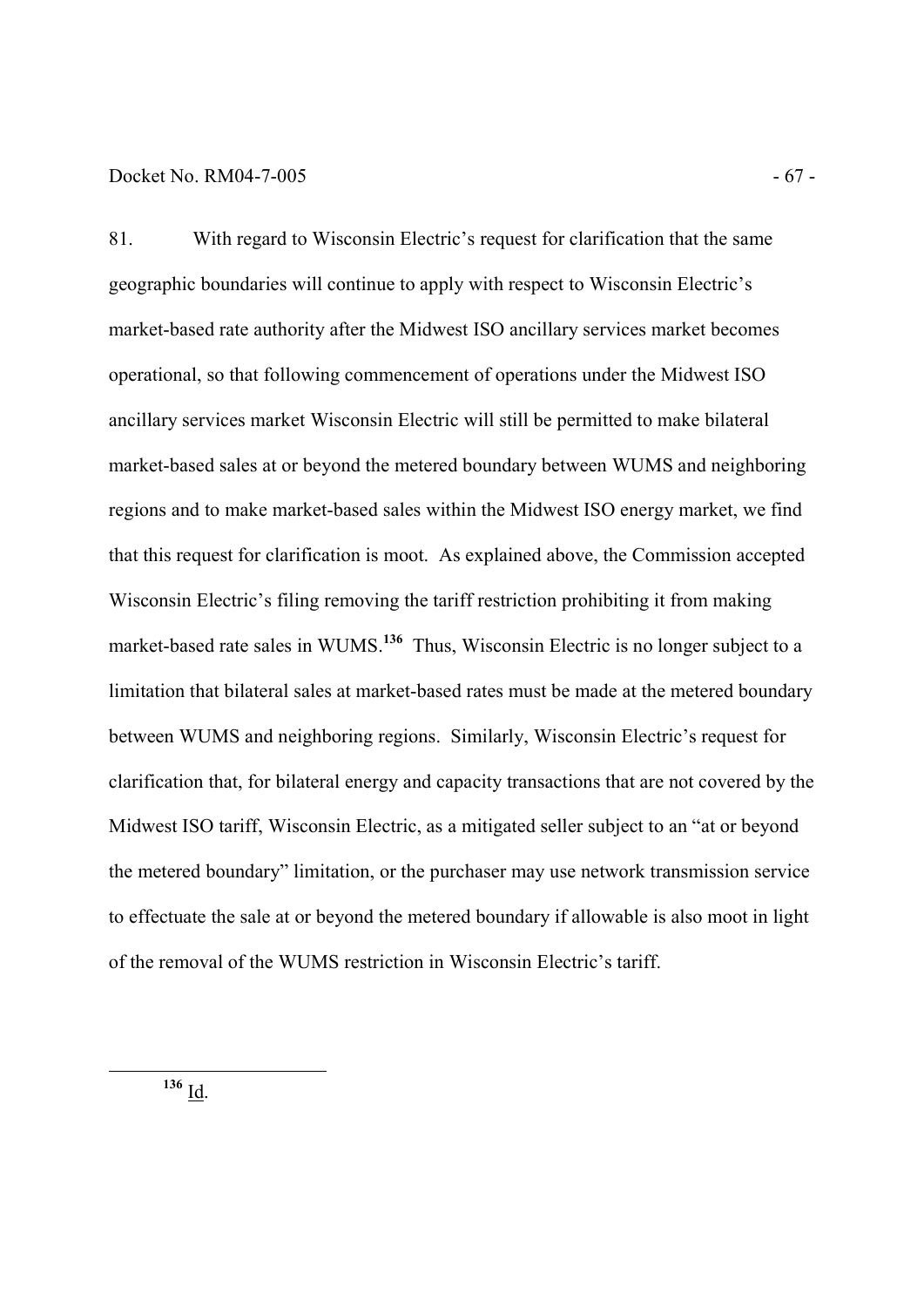### Docket No. RM04-7-005 - 68 -

82. To the extent that Wisconsin Electric is also asking on rehearing that the Commission clarify that any mitigated seller with authority to make sales at the metered boundary may use its network transmission service (as opposed to point-to-point service) to transport the electric energy to or beyond the metered boundary to the extent that transmission service is necessary to engage in wholesale sales at or beyond the metered boundary, we will deny that request. The Commission rejected a similar argument by Oklahoma Gas & Electric (OG&E) in Order No. 697-A, and Wisconsin Electric has failed to persuade us on rehearing that our determination in that regard was in error. Similar to the arguments raised by Wisconsin Electric, OG&E claimed that a mitigated seller's ability to compete will be undermined if it attempts to transact with a purchaser willing to use the purchaser's existing network transmission service. OG&E complained that because a mitigated seller must incur transmission costs to deliver the power in this scenario to the metered boundary rather than simply to a generator bus in the balancing authority area in which a seller is found, or presumed, to have market power, the mitigated seller would be unable to bid on a "power only" basis and would be forced to pay an additional transmission cost that is redundant due to the purchaser's ability to use its network service if the mitigated seller could sell at the generator bus. In response to these arguments, the Commission found that OG&E's concern regarding mitigation undermining a seller's ability to compete fails to appreciate that mitigated sellers are prohibited from making sales at a generator bus in that particular balancing authority area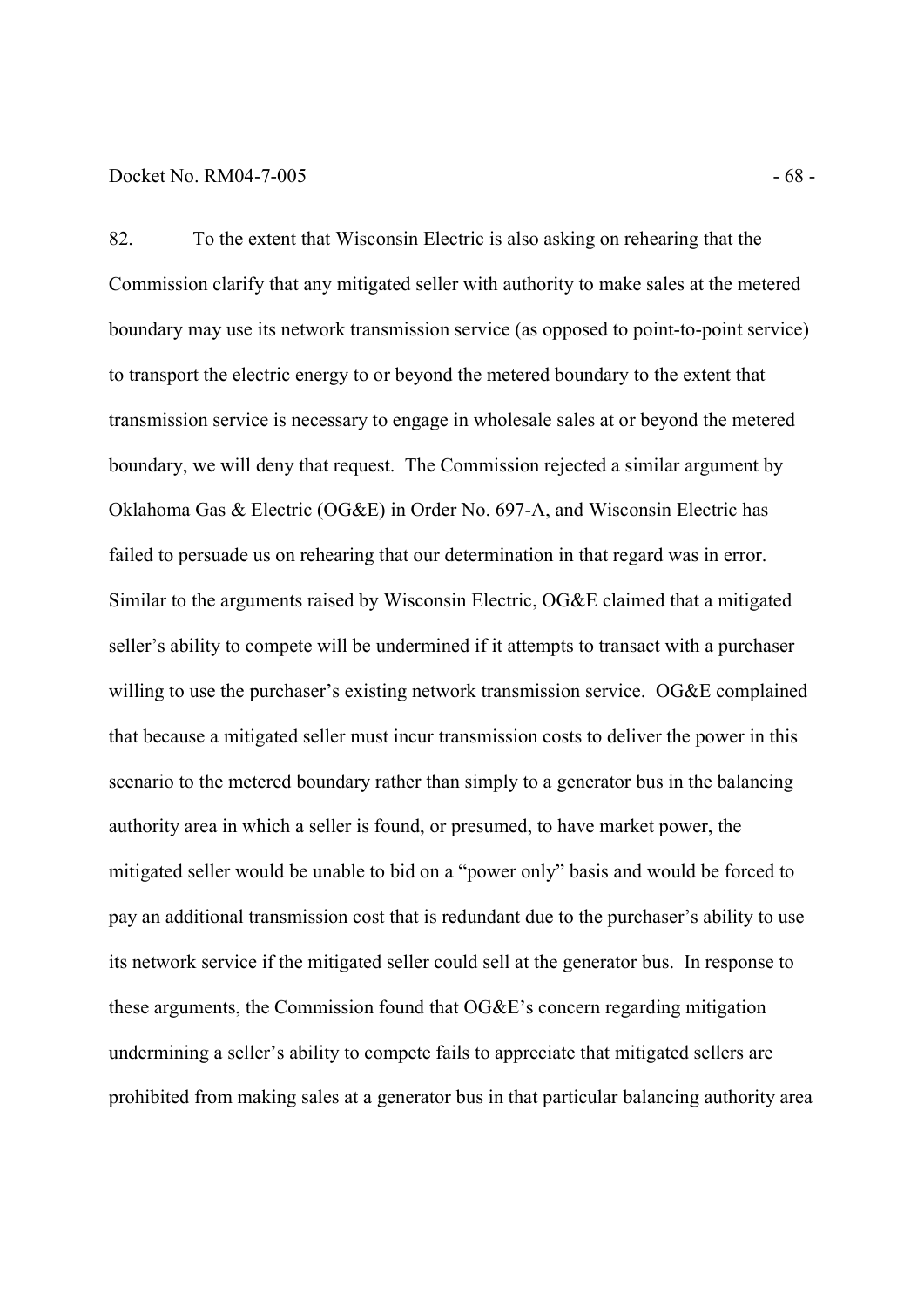## Docket No. RM04-7-005 - 69 -

because they have been shown to have, or conceded, market power in that market area. The Commission stated that OG&E had failed to adequately address how the Commission could effectively monitor sales at generator bus locations to ensure that improper sales are not being made in the balancing authority area in which a seller is found, or presumed, to have market power. In this regard, the Commission reiterated that commenters in the rulemaking proceeding had noted the complex administrative problems that would be associated with trying to monitor compliance with such a policy.**<sup>137</sup>** The Commission explained that mitigated sellers thus lose the privilege of market-based rate sales at generator bus locations within a balancing authority area in which a seller is found or presumed to have market power, and that, unlike sales at the generation bus bar within a mitigated balancing authority area, sales made at the metered boundary for export do lend themselves to being monitored for compliance, and these sales do not unduly disadvantage customers or competitors.**<sup>138</sup>**

**<sup>137</sup>** Order No. 697-A, FERC Stats. & Regs. ¶ 31,268 at P 320 (citing Order No. 697, FERC Stats. & Regs. ¶ 31,252 at P 818).

**<sup>138</sup>** Id. P 322-23.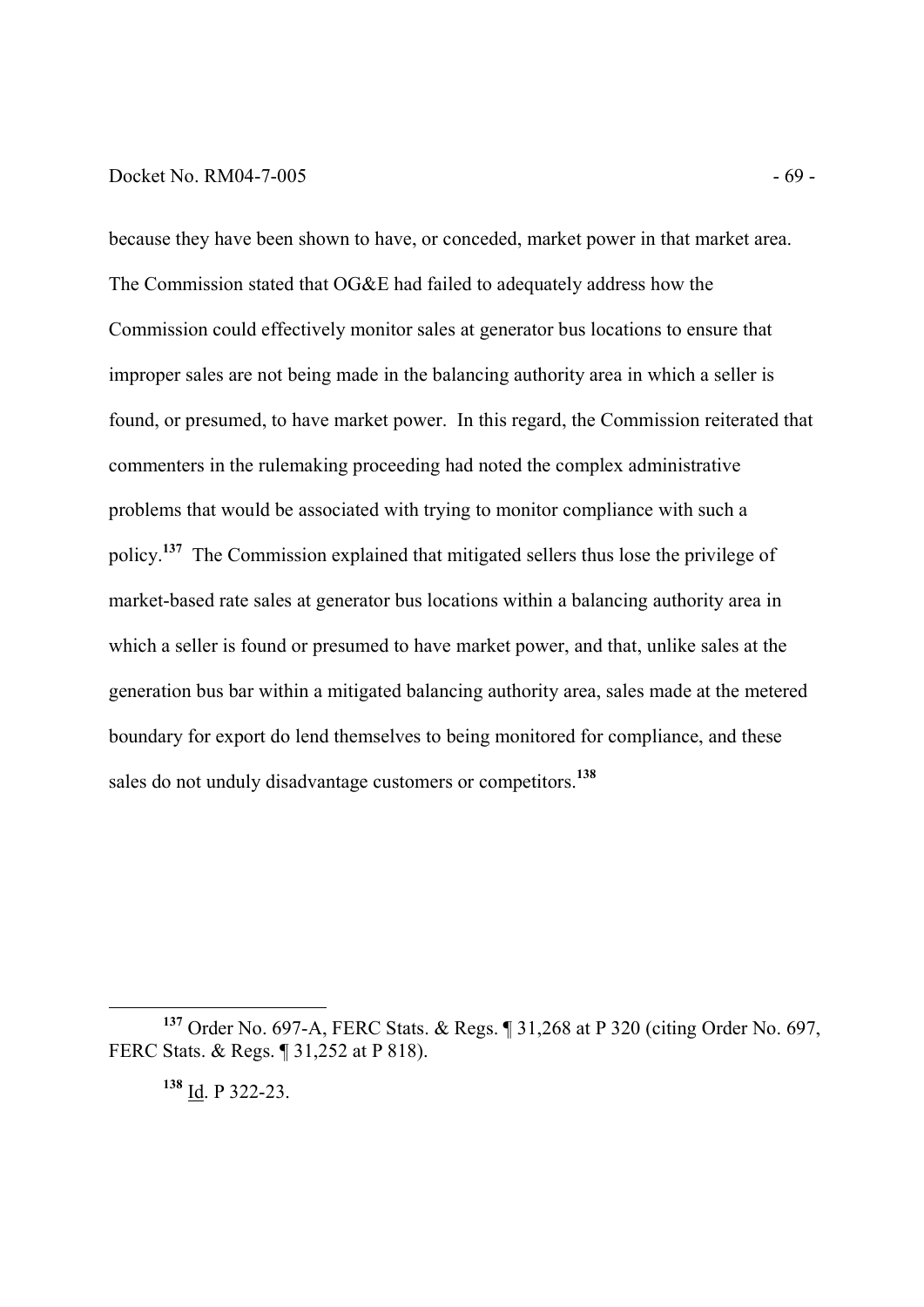# **E. Implementation Process**

# **1. Category 1 and 2 Sellers**

# **Background**

83. In Order No. 697, the Commission created a category of market-based rate sellers (Category 1 sellers) that are exempt from the requirement to automatically submit updated market power analyses. These Category 1 sellers include "wholesale power marketers and wholesale power producers that own or control 500 MW or less of generation in aggregate per region; that do not own, operate or control transmission facilities other than limited equipment necessary to connect individual generating facilities to the transmission grid (or have been granted waiver of the requirements of Order No. 888, FERC Stats. & Regs. ¶ 31,036); that are not affiliated with anyone that owns, operates or controls transmission facilities in the same region as the seller's generation assets; that are not affiliated with a franchised public utility in the same region as the seller's generation assets; and that do not raise other vertical market power issues."**<sup>139</sup>** Market power concerns for Category 1 sellers will be monitored through the change in status reporting requirement**<sup>140</sup>** and through ongoing monitoring by the Commission's Office of Enforcement. Category 2 sellers (all sellers that do not qualify

**<sup>139</sup>** 18 CFR 35.36(a)(2).

**<sup>140</sup>** See 18 CFR 35.42.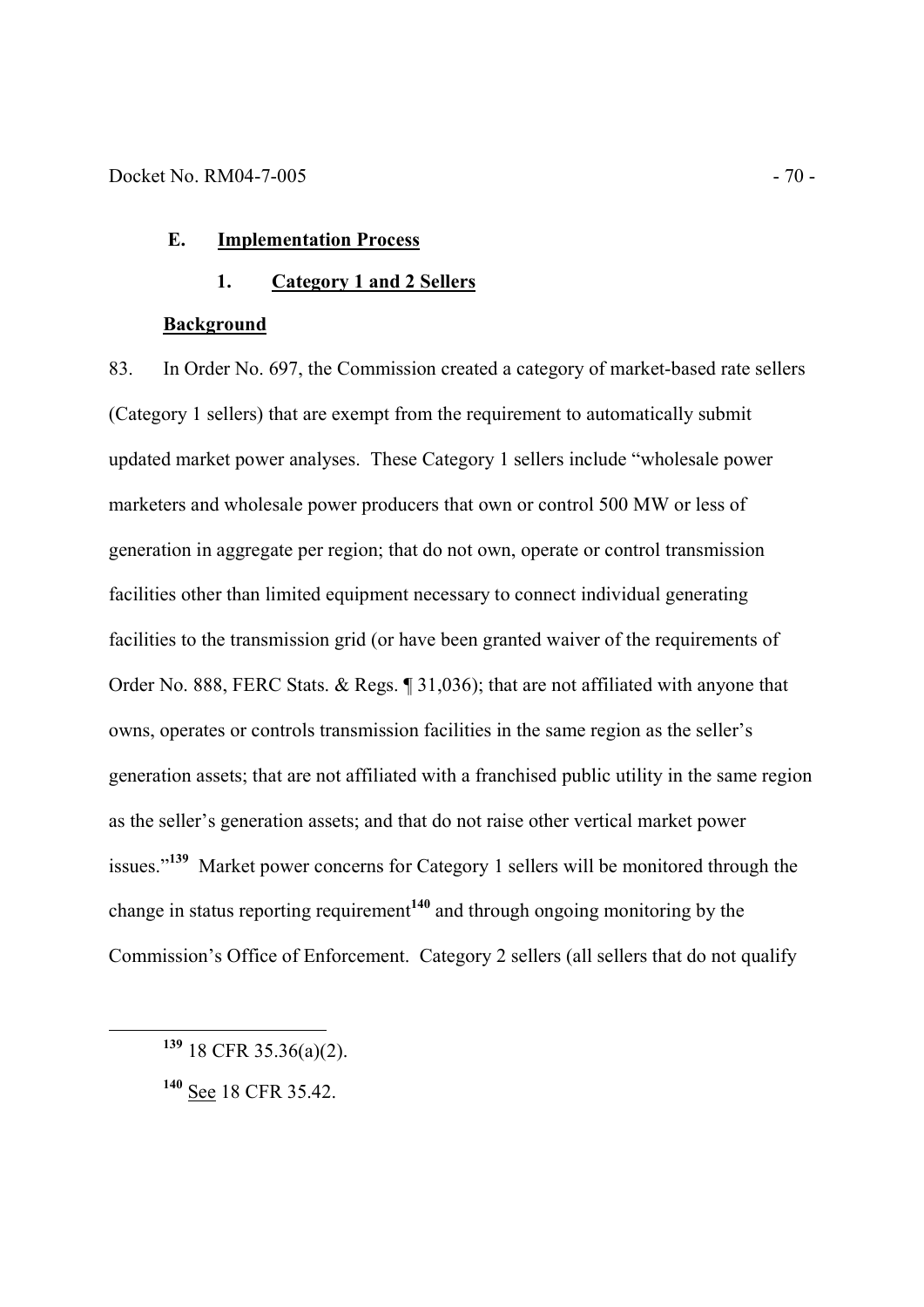for Category 1) are required to file regularly scheduled updated market power analyses in addition to change in status reports.

84. In addition, to ensure greater consistency in the data used to evaluate Category 2 sellers, the Commission modified the timing for the submission of updated market power analyses.**<sup>141</sup>** Order No. 697 requires analyses to be filed for each seller's region on a predetermined schedule, rotating by geographic region where two regions are reviewed each year, with the cycle repeating every three years.**<sup>142</sup>**

85. On rehearing in Order No. 697-A, the Commission upheld its determination to create a category of market-based rate sellers (Category 1 sellers) that are exempt from the requirement to automatically submit updated market power analyses and its decision to adopt a regional review. The Commission also clarified, consistent with its December 14 Clarification Order, that revised Appendix D to Order No. 697-A makes clear that transmission owners and their affiliates have earlier filing periods than the other entities required to file in each region.**<sup>143</sup>**

#### **Requests for Rehearing**

-

**<sup>141</sup>** Previously, updated market power analyses were submitted within three years of any order granting a seller market-based rate authority, and every three years thereafter.

**<sup>142</sup>** See Order No. 697, FERC Stats. & Regs. ¶ 31,252 at Appendix D. The regions include the Northeast, Southeast, Central, Southwest Power Pool, Southwest, and Northwest.

**<sup>143</sup>** Order No. 697-A, FERC Stats. & Regs. ¶ 31,268 at P 374 (citing December 14 Clarification Order, 121 FERC ¶ 61,260 at P 9).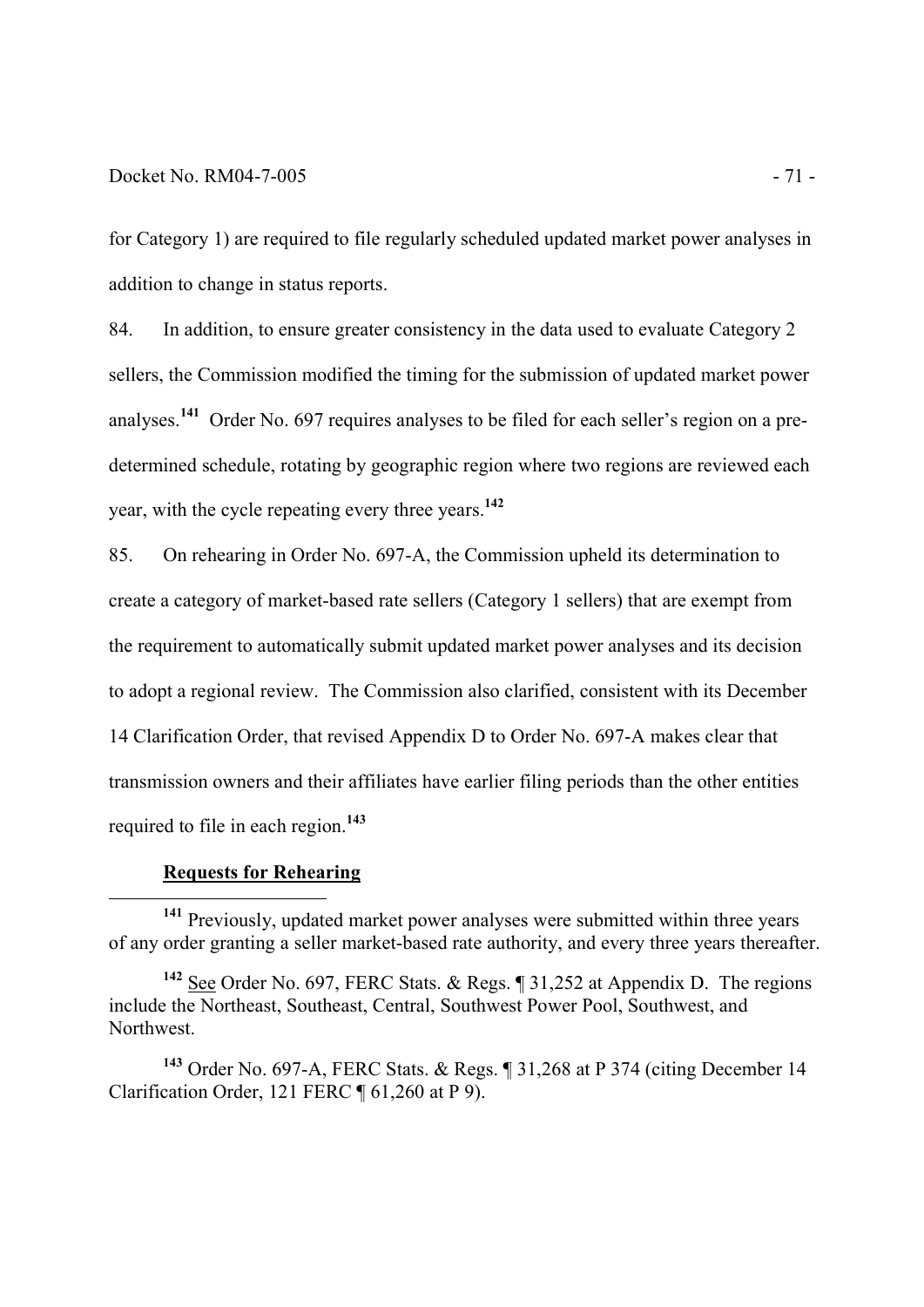### Docket No. RM04-7-005 - 72 -

86. Wisconsin Electric requests that the Commission clarify that Wisconsin Electric's triennial market power update filing is due when all Category 2 sellers other than transmission owners or their affiliates are obligated to make such filings. Wisconsin Electric states that it transferred ownership of its transmission facilities to American Transmission Company, LLC (American Transmission Company). Thus, it argues that it is not a transmission owner and is not affiliated with a transmission owner with marketbased rate authority, and therefore its next triennial filing would be due in June 2009.**<sup>144</sup>**

# **Commission Determination**

87. We will grant Wisconsin Electric's request, and clarify that because Wisconsin Electric has divested its transmission to American Transmission Company,**<sup>145</sup>** Wisconsin Electric falls within the category of all other Category 2 sellers in the Central region. Accordingly, Wisconsin Electric must submit its updated market power analysis at the Commission at the same time non-transmission owning utilities in the Central region file their updated market power analyses.**<sup>146</sup>**

# **2. Market-Based Rate Tariff Clarifications**

# **Background**

- **<sup>145</sup>** Wisconsin Electric Power Co., 90 FERC ¶ 61,346 (2000).
- **<sup>146</sup>** Order No. 697-A, FERC Stats. & Regs. ¶ 31,268 at Appendix D-2.

**<sup>144</sup>** Wisconsin Electric Rehearing Request at 7.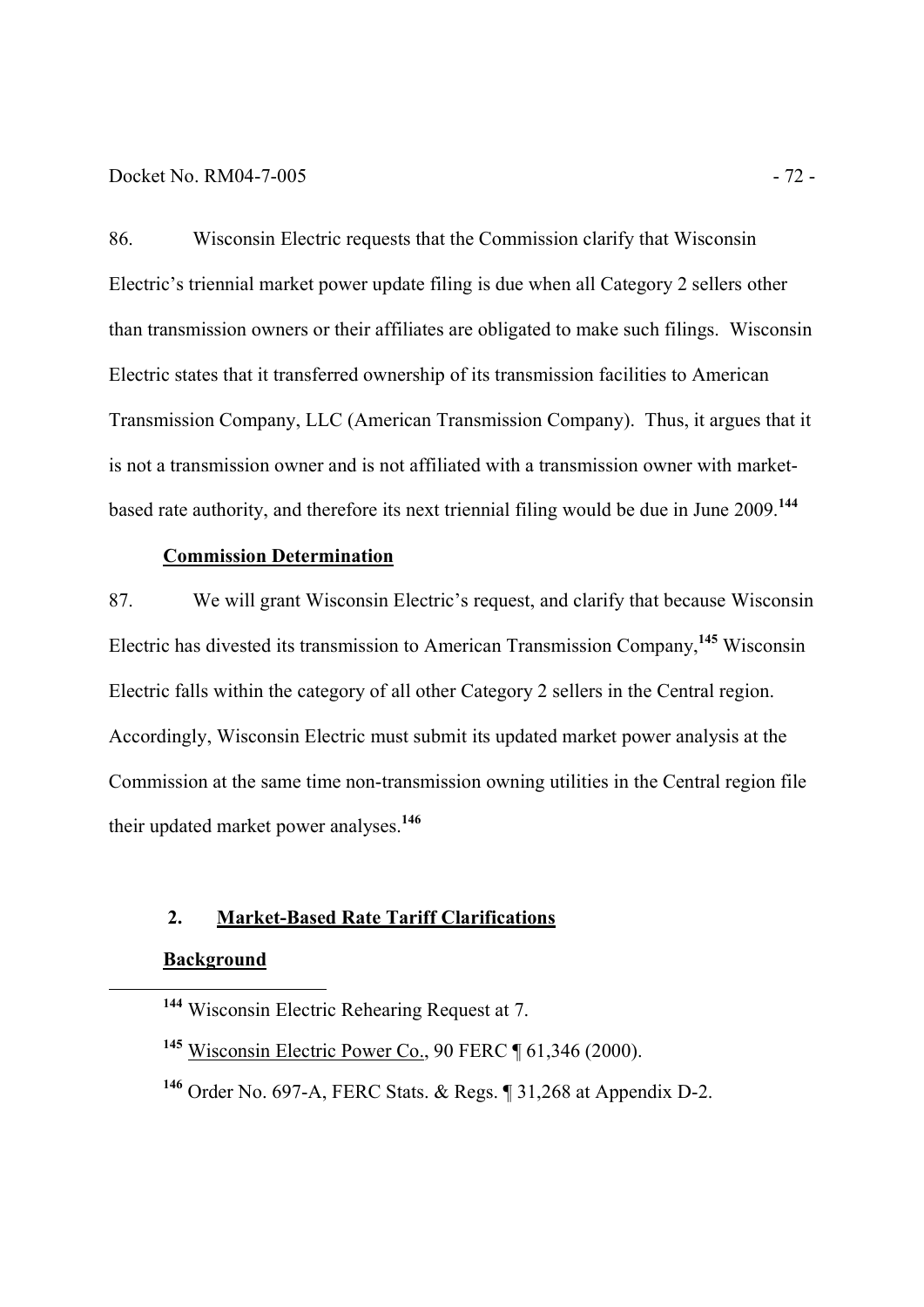88. In Appendix C of Order No. 697, the Commission provided certain standard tariff provisions that sellers must include in their market-based rate tariffs to the extent they are applicable based on the services provided by the seller. The Commission stated that it will post these provisions on its web site and update them as appropriate.<sup>147</sup> In Order No. 697-A, the Commission clarified that if a seller makes sales of ancillary services in certain RTO/ISOs, the seller must include the standard ancillary services provision(s) in its tariff, as applicable, without variation.**<sup>148</sup>**

# **Requests for Rehearing**

89. With respect to the standard applicable ancillary service tariff provision(s) set forth in Appendix C to Order No. 697-A, EEI states that Appendix C has not yet been updated to reflect that the Commission has approved the market power study performed by the Midwest ISO Independent Market Monitor. EEI encourages the Commission to add Midwest ISO to Appendix C, with an effective date matching the start of the market.**<sup>149</sup>**

#### **Commission Determination**

**<sup>147</sup>** Order, No. 697, FERC Stats. & Regs. ¶ 31,252 at P 918.

**<sup>148</sup>** Id. P 387 (citing Order No. 697, FERC Stats. & Regs. ¶ 31,252 at P 916-917; Appendix C (for a listing of the standard ancillary services provisions); Niagara Mohawk Power Corp., 121 FERC  $\P$  61,275, at P 14 & n.22 (2007) (directing seller to conform with Appendix C)).

**<sup>149</sup>** EEI Rehearing Request at 18.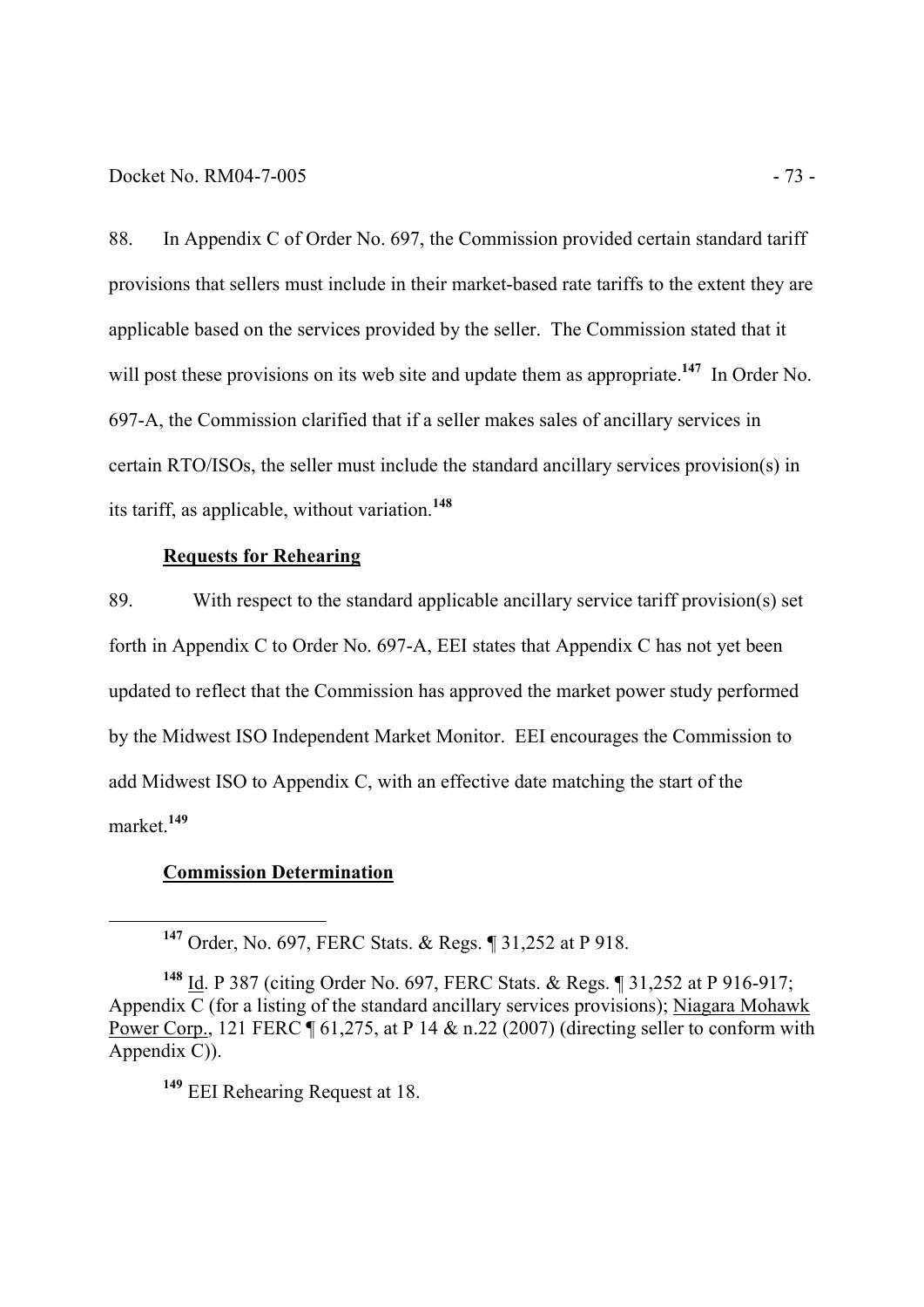## Docket No. RM04-7-005 - 74 -

90. The tariff provision for the Midwest ISO ancillary services market has been included in Appendix C and is available on the Commission's website.**<sup>150</sup>** The effective date of the tariff sheet with the required tariff provision for the Midwest ISO ancillary services market should match the start date of the Midwest ISO ancillary services market accepted by the Commission.

# **F. Clarifications of the Commission's Regulations**

91. In Order No. 697-A, the Commission found that based on its further consideration of the regulations, several provisions should be changed to provide additional clarity.**<sup>151</sup>**

# **Triggering Events for Change in Status Filings**

# **Background**

92. In Order No. 697, the Commission adopted a regulation requiring sellers to timely report to the Commission any change in status that would reflect a departure from the characteristics the Commission relied upon in granting market-based rate authority. In particular, § 35.42 specifies that a change in status includes, but is not limited to, "ownership or control of generation capacity that results in net increases of 100 MW or more."**<sup>152</sup>** 

**<sup>150</sup>** http://www.ferc.gov/industries/electric/gen-info/mbr.tariff.asp

**<sup>151</sup>** Order No. 697-A, FERC Stats. & Regs. ¶ 31,268 at P 527.

**<sup>152</sup>** Id. P 528.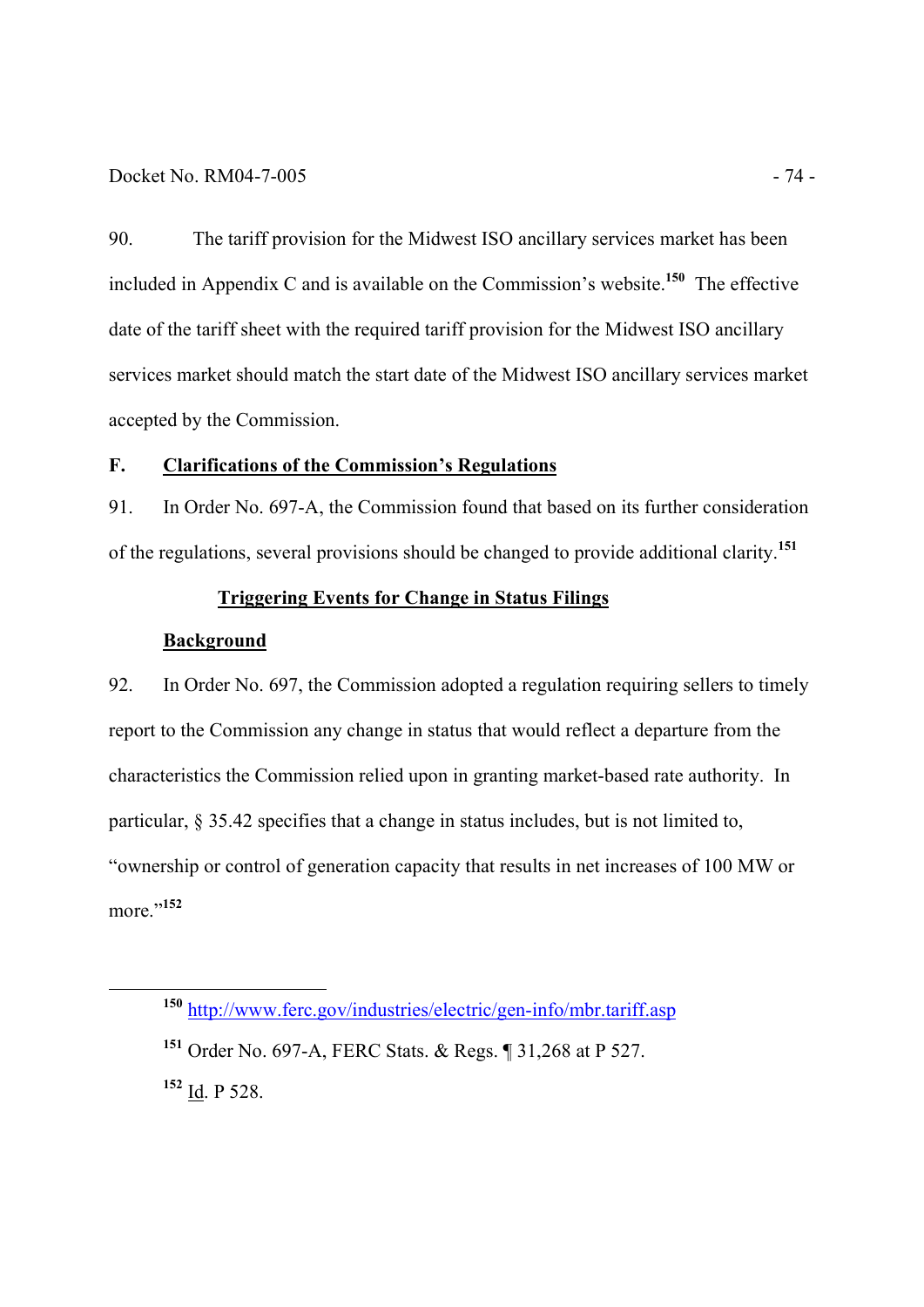#### Docket No. RM04-7-005 - 75 -

-

93. Upon further consideration, in Order No. 697-A, the Commission clarified that a change in status also includes long-term firm capacity purchases that result in net increases of 100 MW or more. The Commission explained that this is consistent with a seller's obligation to include long-term firm capacity purchases in determining uncommitted capacity, which is used in the indicative screens. **<sup>153</sup>** The Commission stated that revision to the regulation is appropriate because the Commission's April 14 Order, reaffirmed in Order No. 697, stated that uncommitted capacity is determined "by adding the total nameplate or seasonal capacity of generation owned or controlled through contract and firm purchases, less operating reserves, native load commitments and longterm firm sales."**<sup>154</sup>** Thus, the Commission explained that long-term firm capacity purchases that result in net increases of 100 MW or more are a "departure from the characteristics the Commission relied upon in granting market-based rate authority." Accordingly, the Commission revised  $\S 35.42(a)(1)$  so that a change in status includes, but is not limited to, "ownership or control of generation capacity and long-term firm purchases of generation capacity that result in net increases of 100 MW or more." The Commission stated that because sellers may not have been on notice that this was the Commission's intent, it will not hold any sellers responsible for failure to report such

**<sup>153</sup>** Id. P 530 (citing April 14 Order, 107 FERC ¶ 61,018 at P 95, 100).

**<sup>154</sup>** Id. (citing Order No. 697, FERC Stats. & Regs. ¶ 31,252 at P 38) (footnote omitted).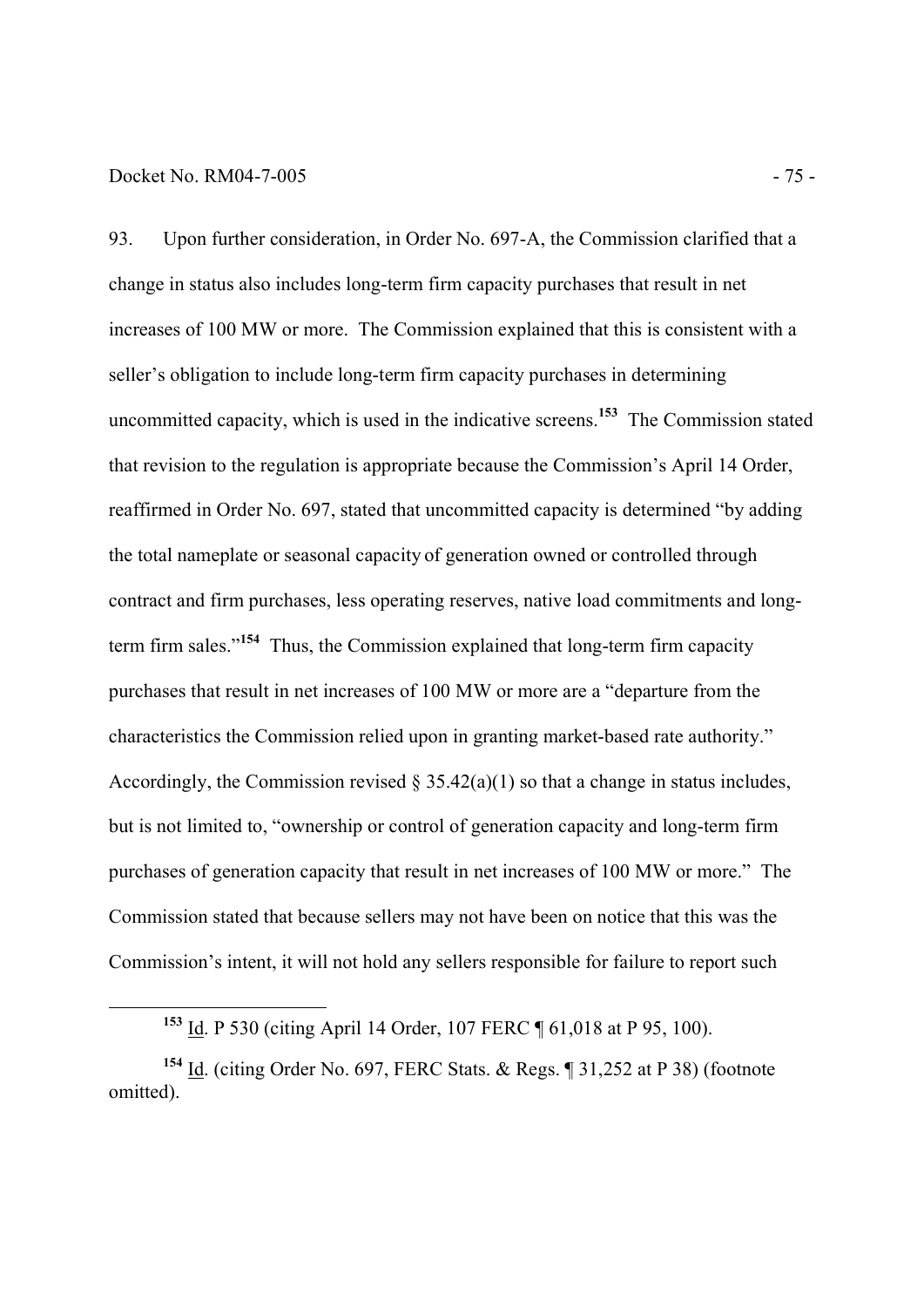### Docket No. RM04-7-005 - 76 -

changes in status prior to the effective date of this order, which will be 30 days after issuance in the Federal Register. **155**

#### **Requests for Rehearing**

94. EPSA requests that the Commission clarify Order No. 697-A's inclusion of long-term capacity purchases as a trigger for changes in status filings.

95. EPSA argues that although the Commission intended to provide additional clarity, the Commission's new reference to "long-term firm capacity purchases" is more confusing than illuminating. It argues that capacity purchases, which are distinct from energy purchases, are found primarily in RTOs/ISOs with forward capacity markets, and less frequently, in bilateral transactions with load serving entities that require additional capacity for planning purchases. EPSA asserts that the April 14 Order, on which the Commission relies, appears to be both broader in one respect than the new  $\S 35.42(a)(1)$ requirement, and narrower in another. First, according to EPSA, the relevant portion of the April 14 Order appears to address long-term energy and capacity transactions, both of which fall into the ambit of firm purchases of generation, while Order No. 697-A appears to focus solely on long-term firm capacity purchases. Second, EPSA argues that the April 14 Order appears to require the element of control in the calculation of uncommitted capacity, while the modification to  $\S 35.42(a)(1)$  promulgated in Order No.

**<sup>155</sup>** Id. P 531.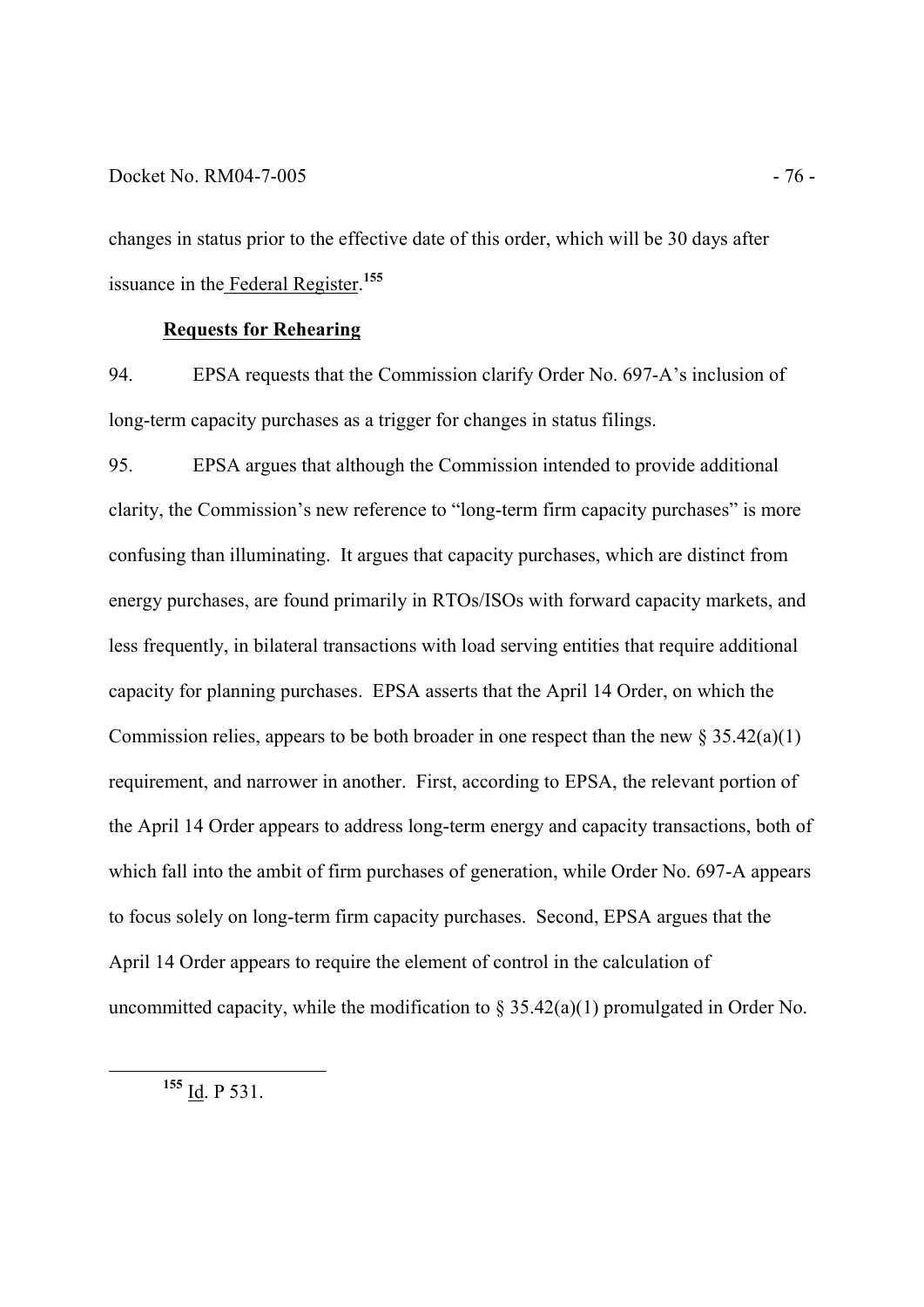-

697-A appears to place all "'long-term firm purchases of generation capacity'" into the calculation, regardless of control.**<sup>156</sup>**

96. EPSA argues that to the extent the Commission intended to include all longterm firm energy purchases in cumulating generation increases, or to include all longterm firm capacity and energy purchases regardless of control, this aspect of Order No. 697-A appears inconsistent with the Commission's prior orders. Specifically, EPSA asserts that in the Order No. 652 rehearing order, the Commission clarified that "'to the extent … a contract for a fixed quantity delivered energy does not confer control, it need not be reported [as a change in status].'"**<sup>157</sup>** EPSA also states that more recently, the Commission concluded that the sale of a firm liquidated damages (LD) energy product under the EEI Master Power Purchase and Sale Agreement "'would not reflect a departure from the characteristics the Commission relied upon in granting market-based rate authority and therefore would not necessitate the filing of a change in status report'" because the product "'by itself gives the purchaser only a right to receive energy and thus no rights that would allow the purchaser to control generation capacity.'"**<sup>158</sup>**

**<sup>156</sup>** ESPA Rehearing Request at 28 (citing Order No. 697-A, FERC Stats. & Regs. ¶ 31,268 at P 530-31).

**<sup>157</sup>** Id. at 29 (quoting Reporting Requirement for Changes in Status for Public Utilities with Market-Based Rate Authority, 111 FERC ¶ 61,413, at P 12 (2005) (rehearing of Order No. 652).

**<sup>158</sup>** Id. (quoting Integrys Energy Group, Inc., 123 FERC ¶ 61,034, at P 11 (2008) (continued)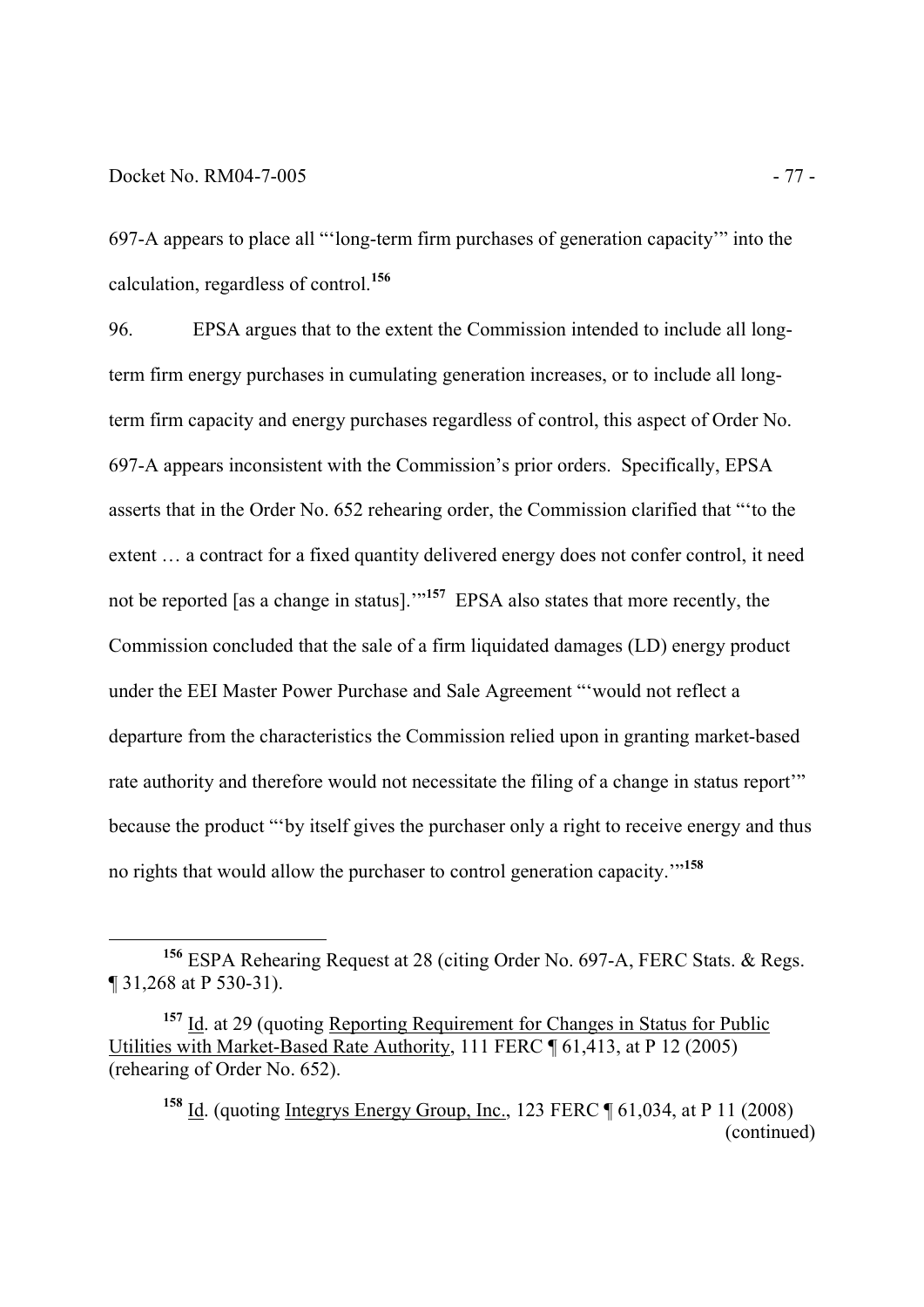#### Docket No. RM04-7-005 - 78 -

97. EPSA therefore requests guidance with respect to the following questions in order to facilitate full compliance with the Commission's change in status reporting regulations: (1) Does the change articulated in Order No. 697-A require sellers to include only long-term firm capacity purchases in their cumulative generation count for changein-status purposes, or are they to include long-term firm energy purchases as well? (2) If sellers are to include only long-term firm capacity purchases in their cumulative generation count, did the Commission intend this terminology to encompass transactions in addition to the traditional capacity purchases as outlined above? (3) If sellers are to include long-term firm energy purchases in their cumulative generation counts for change-in-status purchases, are they to include all long-term firm energy purchases or only those that confer some element of control, as implied by the Commission's April 14 Order, its order on rehearing of Order No. 652, and in the recent Integrys decision? and (4) If only contracts that confer control are to be included (whether capacity only, or energy and capacity), are entities with market-based rates permitted to exclude from their calculation those long-term firm energy contracts that contain either liquidated damage provisions or other provisions that permit the seller to retain a complete and unrestricted right to choose a generating resource or a monetized replacement resource?**<sup>159</sup>**

(Integrys)).

-

**<sup>159</sup>** Id. at 29-30.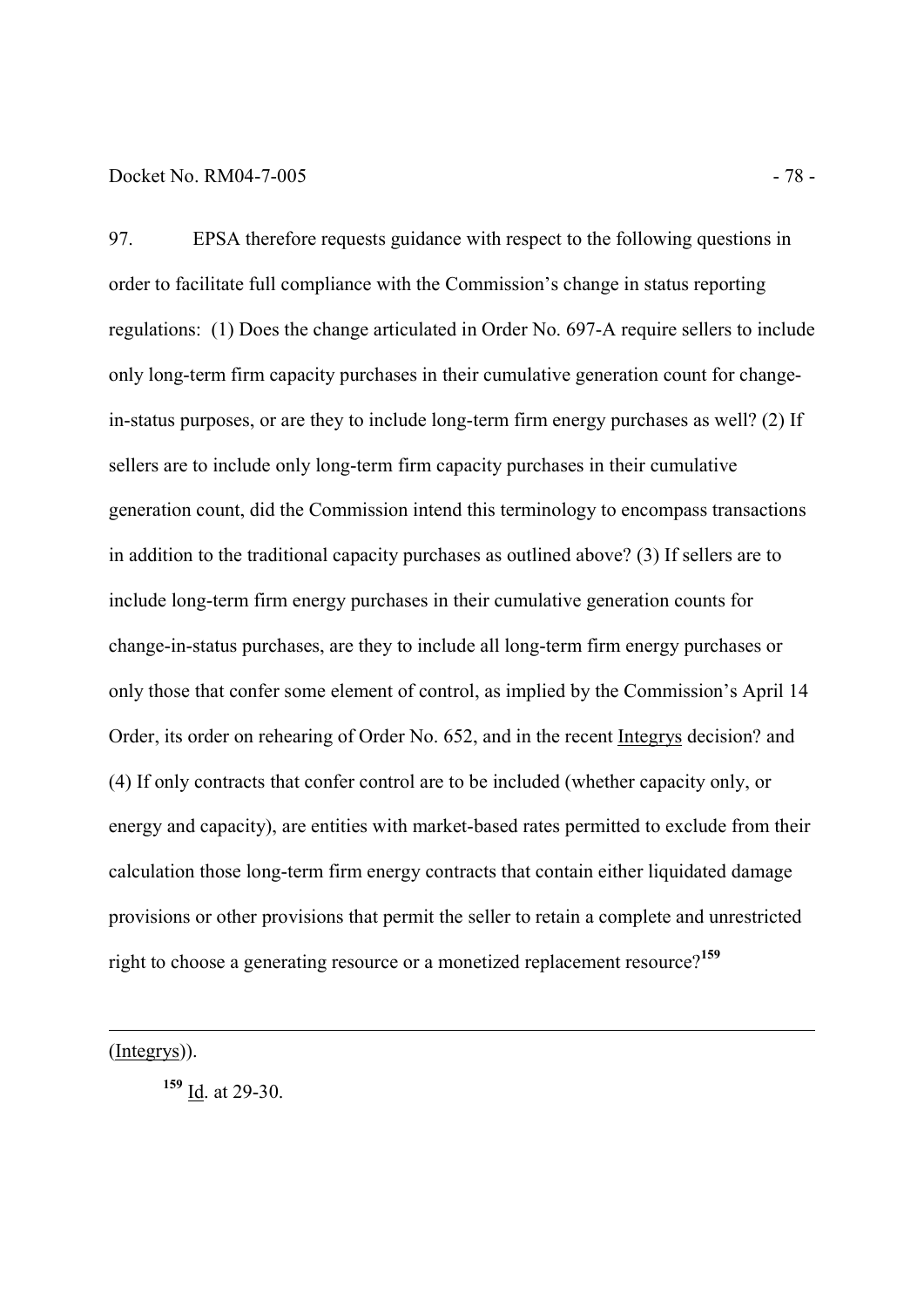#### Docket No. RM04-7-005 - 79 -

98. EPSA submits that how the Commission addresses these questions will not only impact change in status reporting, but will also have significant bearing on the data sellers assemble and analyze in their updated market power analyses to the extent "longterm firm purchases" and "long-term firm sales" (as listed on the Commission's standard screen format for the pivotal supplier analysis) are no longer limited to transactions which confer control, or alternatively are limited to capacity purchases and sales only.<sup>160</sup>

# **Commission Determination**

99. In response to the first question posed by EPSA regarding whether Order No. 697-A requires sellers to include long-term energy purchases in addition to long-term firm capacity purchases in their cumulative generation count for change-in-status purposes, we find that to the extent a contract for a fixed quantity of delivered energy does not confer control, it need not be reported.**<sup>161</sup>** Consistent with the Commission's determination in Integrys that the sale of a "Firm (LD)" product, as defined in the EEI Master Power Purchase & Sale Agreement, by itself gives the purchaser only a right to receive energy and thus no rights that would allow the purchaser to control generation

**<sup>160</sup>** Id. at 30.

**<sup>161</sup>** Integrys, 123 FERC ¶ 61,034 at P 11 (regarding energy only contracts in Reporting Requirement for Changes in Status for Public Utilities with Market-Based Rate Authority, 111 FERC ¶ 61,413, at P 12 (2005) (rehearing of Order No. 652) the Commission concluded that "'to the extent … a contract for a fixed quantity of delivered energy does not confer control, it need not be reported.'").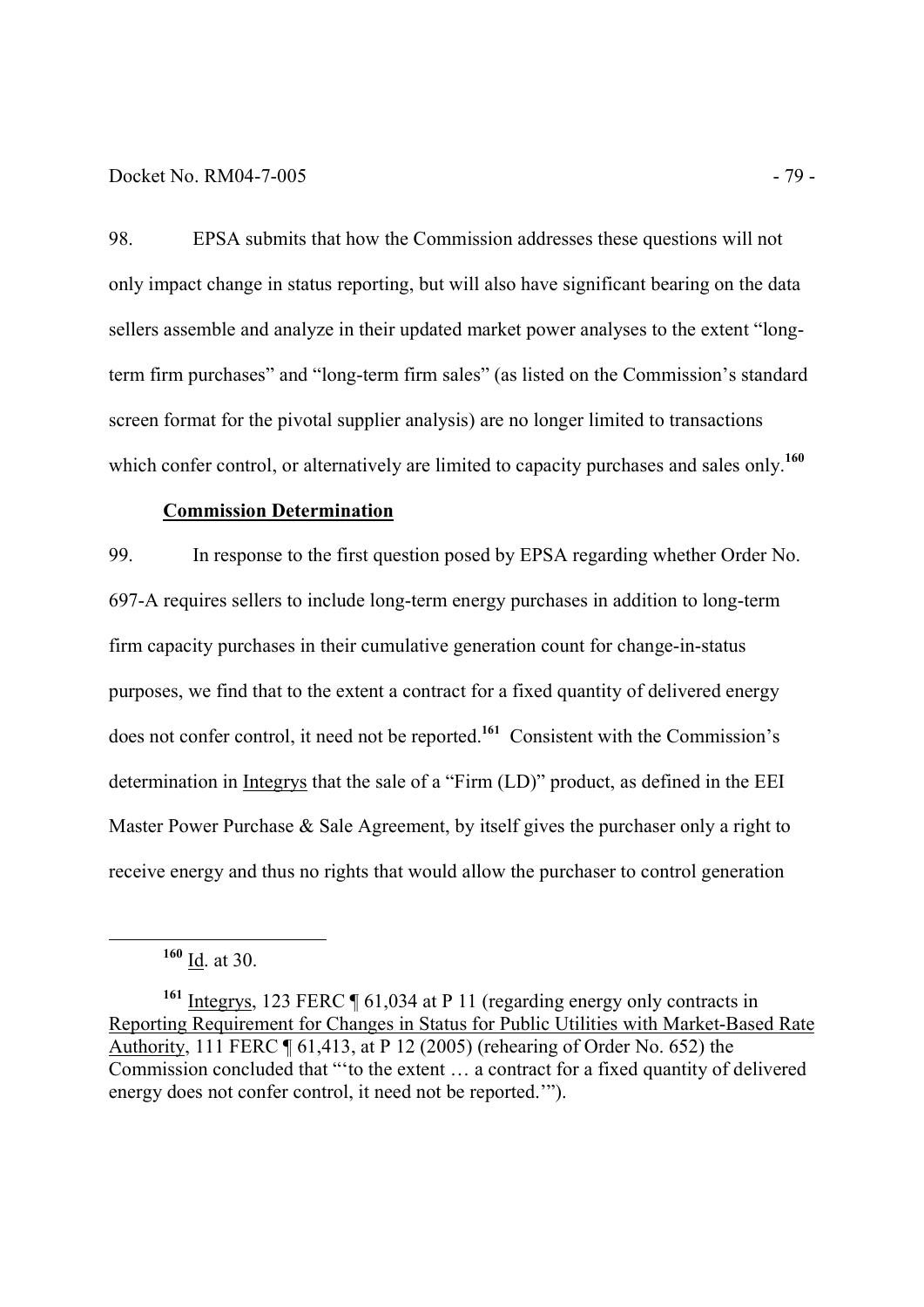## Docket No. RM04-7-005 - 80 -

capacity, we reiterate that the sale of the Firm (LD) product would not reflect a departure from the characteristics the Commission relied upon in granting market-based rate authority and therefore would not necessitate the filing of a change in status report.**<sup>162</sup>** We note that in reaching this determination, the Commission relied on the representations of Integrys Energy Group, Inc. that the purchaser under a Firm (LD) product has no ability to withhold energy from the market or otherwise use the product as part of a capacity withholding strategy.**<sup>163</sup>** For example, the Commission relied on the fact that the purchaser cannot force the seller to back down the output of any generator, and the fact that if the purchaser refuses to receive delivery, that refusal does not keep the power from entering the market because the seller has the right to resell the Firm (LD) product, as well as to receive damages from the purchaser. However, to the extent a long-term energy purchase would allow the purchaser to control generation capacity, it needs to be reported. A determination of whether a long-term firm energy purchase confers control over generation capacity to the purchaser must be based on a review of the totality of the circumstances on a fact-specific basis. Therefore, sellers who are uncertain as to whether they must include long-term energy purchases in their cumulative generation count because the facts and circumstances surrounding their long-term energy purchase(s)

**<sup>162</sup>** Id.

-

**<sup>163</sup>** Id. P 7.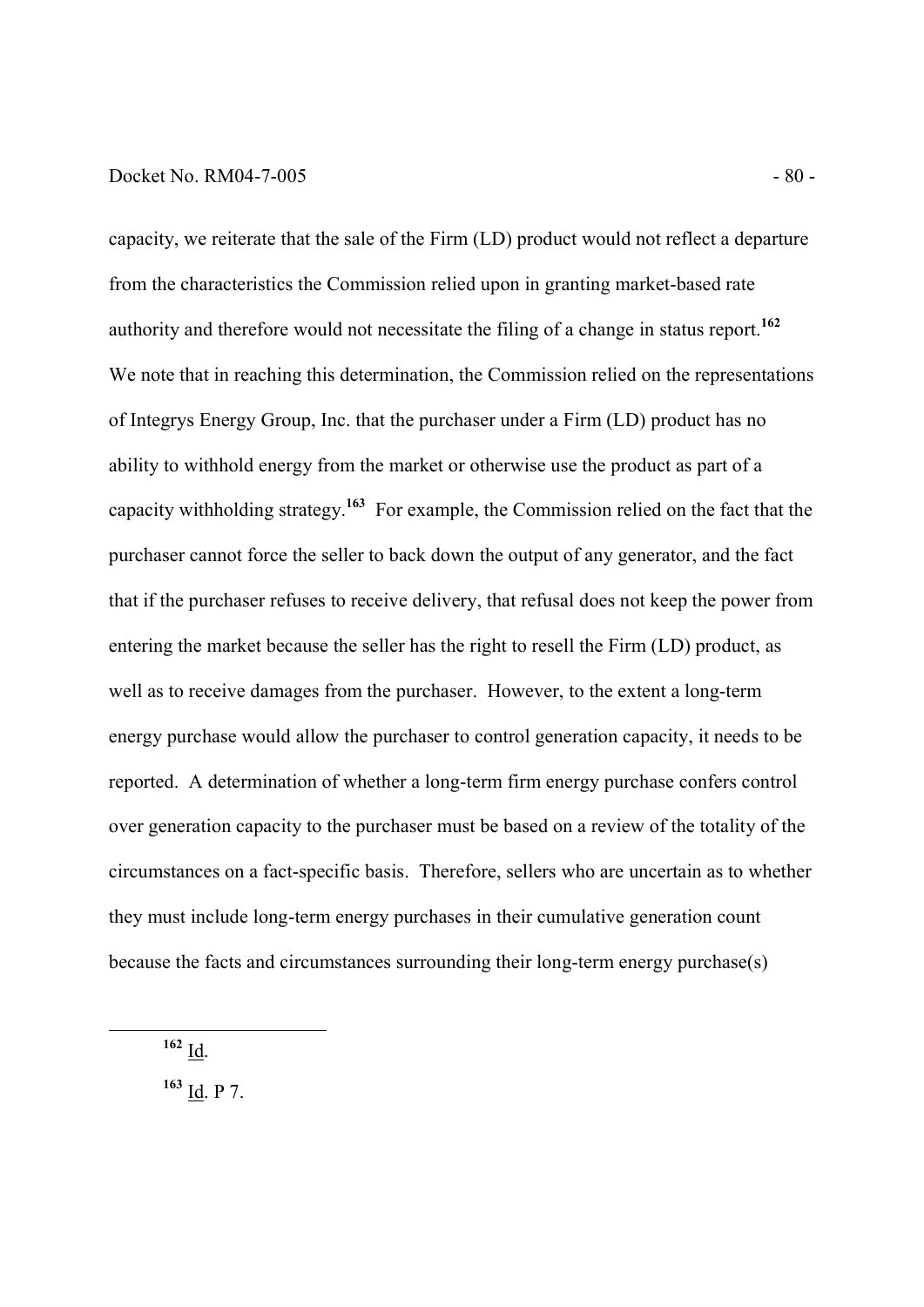# Docket No. RM04-7-005 - 81 -

differ from the facts relied on by the Commission in the Integrys order will need to obtain guidance from the Commission by making a filing at the Commission. Sellers will need to provide information on the facts, terms and circumstances concerning the long-term energy purchase(s) in their filing. The Commission will evaluate each such filing on a case-by-case basis and will make a determination based on those specific facts and circumstances.

100. With regard to EPSA's second question concerning whether sellers are to include only long-term firm capacity purchases in their cumulative generation count, and whether the Commission intended this terminology to encompass transactions in addition to traditional capacity purchases, we clarify that as the Commission explained in Integrys, where a purchase "does not result in a transfer of control of generation capacity to the purchaser" it does not have to be reported by the purchaser in a change in status report under the Commission's regulations.**<sup>164</sup>** However, we note that the Commission's finding in Integrys was limited to the facts described by the Integrys group, and was dependent on the specific terms and conditions for a Firm (LD) product, as defined by the EEI Master Power Purchase and Sale Agreement. Thus, as the Commission explained in Integrys, different or additional facts, terms, or conditions could change the

**<sup>164</sup>** See id.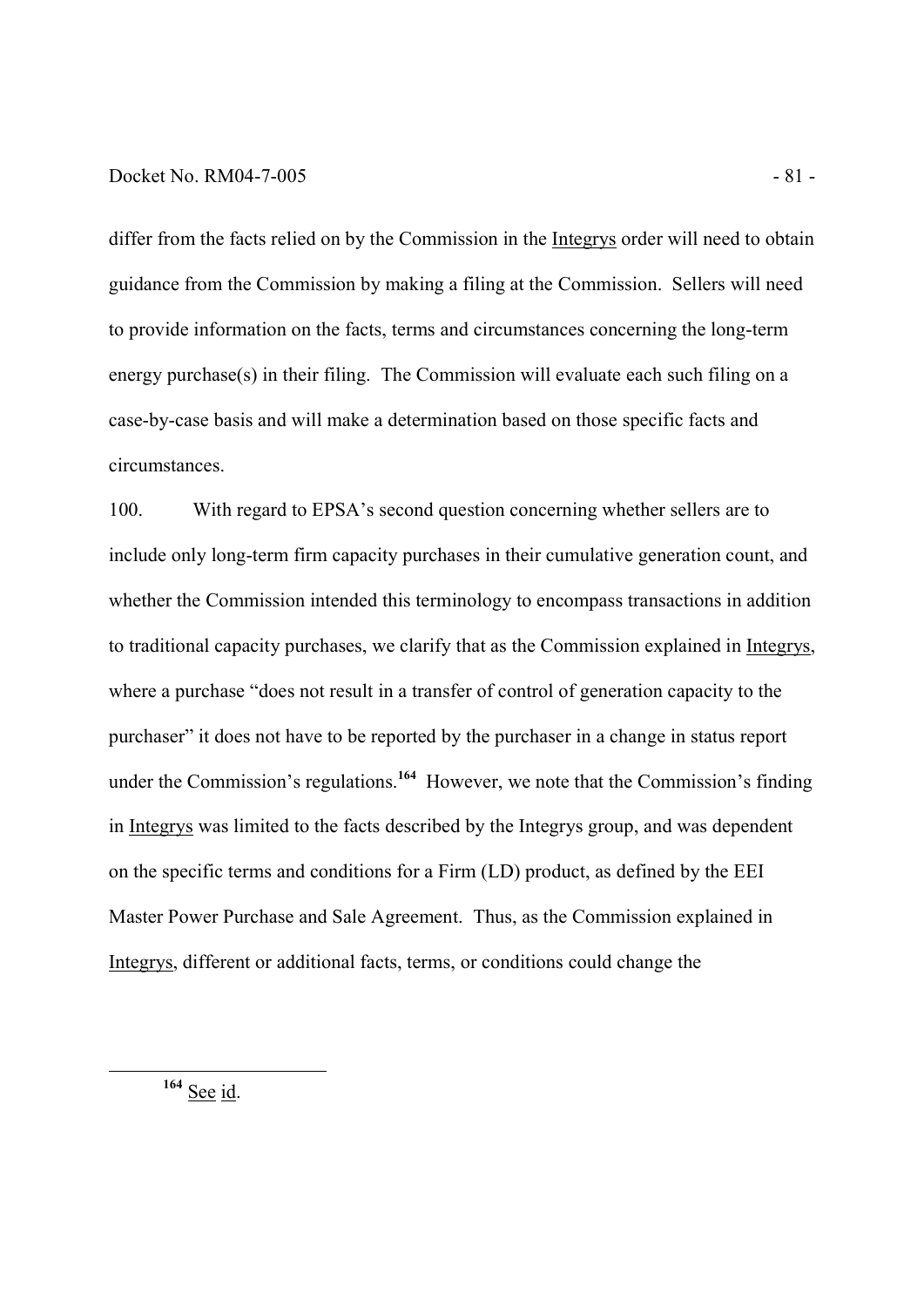## Docket No. RM04-7-005 - 82 -

Commission's analysis of whether other types of transactions transfer control of generation capacity to the purchaser.**<sup>165</sup>**

101. With regard to EPSA's third question (if sellers are to include long-term firm energy purchases in their cumulative generation counts for change in status purchases, are they to include all long-term firm energy purchases or only those that confer some element of control), we clarify that, as stated above, only long-term firm energy purchases that confer some element of control must be included in a seller's cumulative generation counts for change in status reports.**<sup>166</sup>** A long-term firm energy purchase by itself gives the purchaser only a right to receive energy and thus no rights that would allow the purchaser to control generation capacity.**<sup>167</sup>** As explained above, a determination of whether a long-term firm energy purchase confers control over generation capacity must be based on a review of the totality of the circumstances on a fact-specific basis.

102. EPSA's fourth question (if only contracts that confer control are to be included in their cumulative generation count (whether capacity only, or energy and capacity), are entities with market-based rates permitted to exclude from their calculation those long-

**<sup>165</sup>** Id.

**<sup>166</sup>** Id. (citing Reporting Requirement for Changes in Status for Public Utilities with Market-Based Rate Authority, 111 FERC ¶ 61,413 at P 12).

 $167 \underline{Id}$ .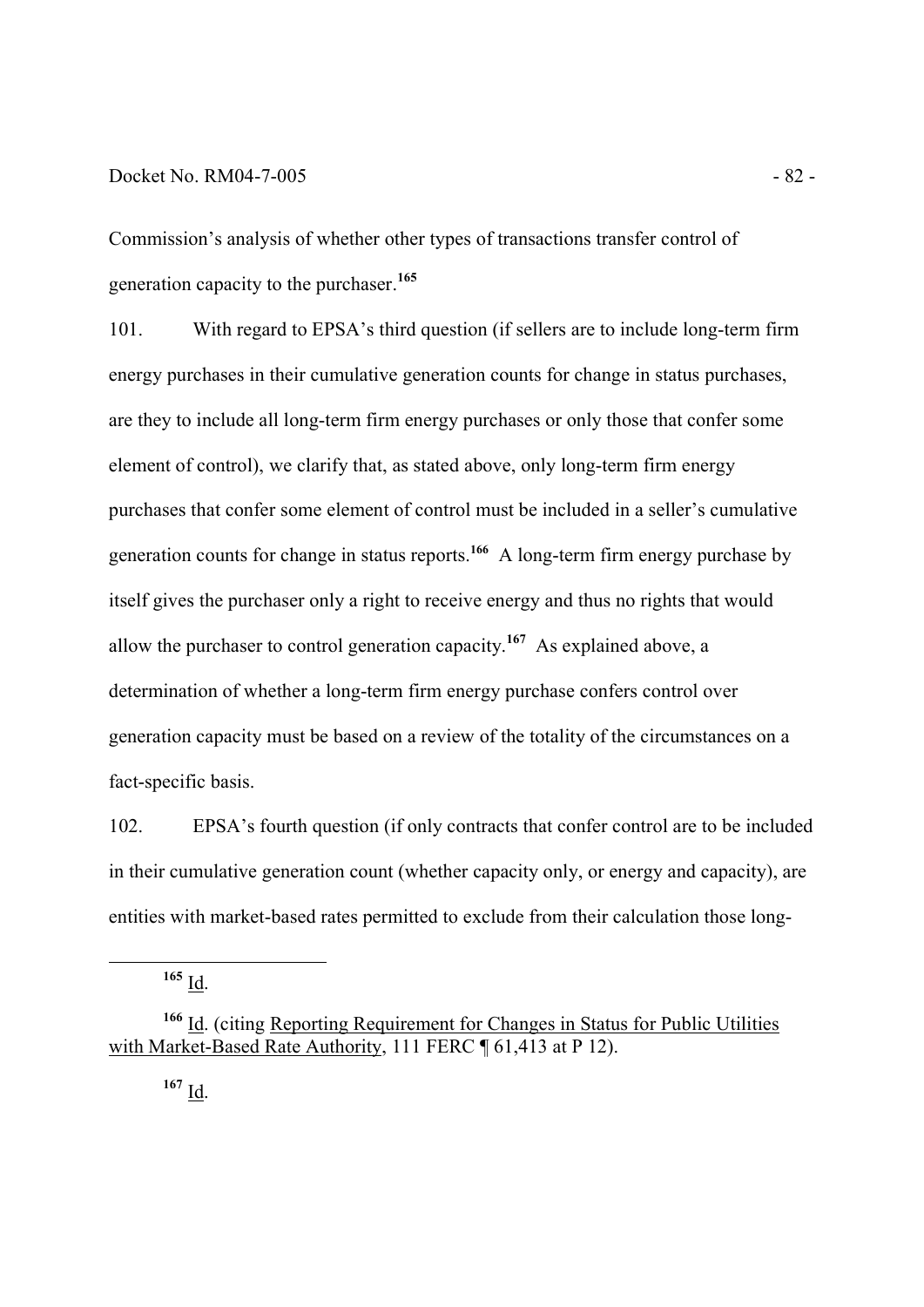# Docket No. RM04-7-005 - 83 -

term firm energy contracts that contain either liquidated damage provisions or other provisions that permit the seller to retain a complete and unrestricted right to choose a generating resource or a monetized replacement resource) requires a fact-specific determination. As the Commission explained in Integrys, different or additional facts, terms, or conditions could change the Commission's analysis. Thus, whether long-term firm energy contracts that contain either liquidated damage provisions or other provisions that permit the seller to retain a complete and unrestricted right to choose a generating resource result in a transfer control of generation capacity to the purchaser is an issue to be determined on a case-by-case basis.**<sup>168</sup>** We will not make a generic finding on whether contracts with such provisions are exempt from being included in a market-based rate seller's cumulative MW total for change in status reports.**<sup>169</sup>**

# **III. Information Collection Statement**

103. The Office of Management and Budget (OMB) regulations require that OMB approve certain information collection requirements imposed by an agency.**<sup>170</sup>** The Final

**<sup>170</sup>** 5 CFR 1320.11.

<sup>-</sup>**<sup>168</sup>** Id. Although EPSA also asked this question in connection with contractual provisions that permit the seller to retain a complete and unrestricted right to choose a "monetized replacement resource," EPSA does not define the term "monetized" replacement resource" in its rehearing request. As a result, we do not include that term in our response above.

**<sup>169</sup>** Reporting Requirement for Changes in Status for Public Utilities with Market-Based Rate Authority, 111 FERC ¶ 61,413, at P 12 (2005).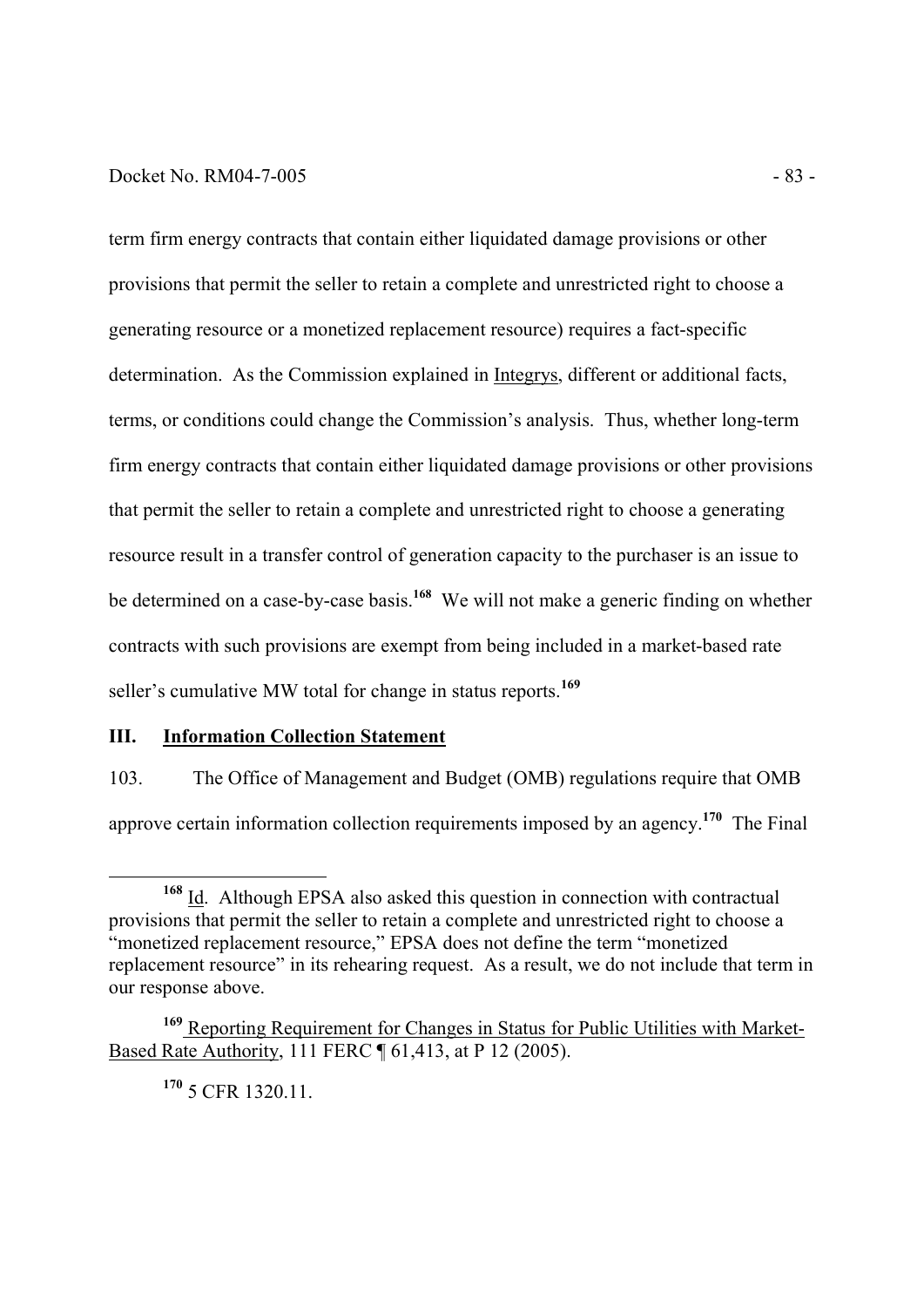#### Docket No. RM04-7-005 - 84 -

Rule's revisions to the information collection requirements for market-based rate sellers were approved under OMB Control Nos. 1902-0234. While this order clarifies aspects of the existing information collection requirements for the market-based rate program, it does not add to these requirements. Accordingly, a copy of this order will be sent to OMB for informational purposes only.

# **IV. Document Availability**

104. In addition to publishing the full text of this document in the Federal Register, the Commission provides all interested persons an opportunity to view and/or print the contents of this document via the Internet through FERC's Home Page (http://www.ferc.gov) and in FERC's Public Reference Room during normal business hours (8:30 a.m. to 5:00 p.m. Eastern time) at 888 First Street, N.E., Room 2A, Washington D.C. 20426.

105. From FERC's Home Page on the Internet, this information is available on eLibrary. The full text of this document is available on eLibrary in PDF and Microsoft Word format for viewing, printing, and/or downloading. To access this document in eLibrary, type the docket number excluding the last three digits of this document in the docket number field.

106. User assistance is available for eLibrary and the FERC's website during normal business hours from FERC Online Support at 202-502-6652 (toll free at 1-866- 208-3676) or email at ferconlinesupport@ferc.gov, or the Public Reference Room at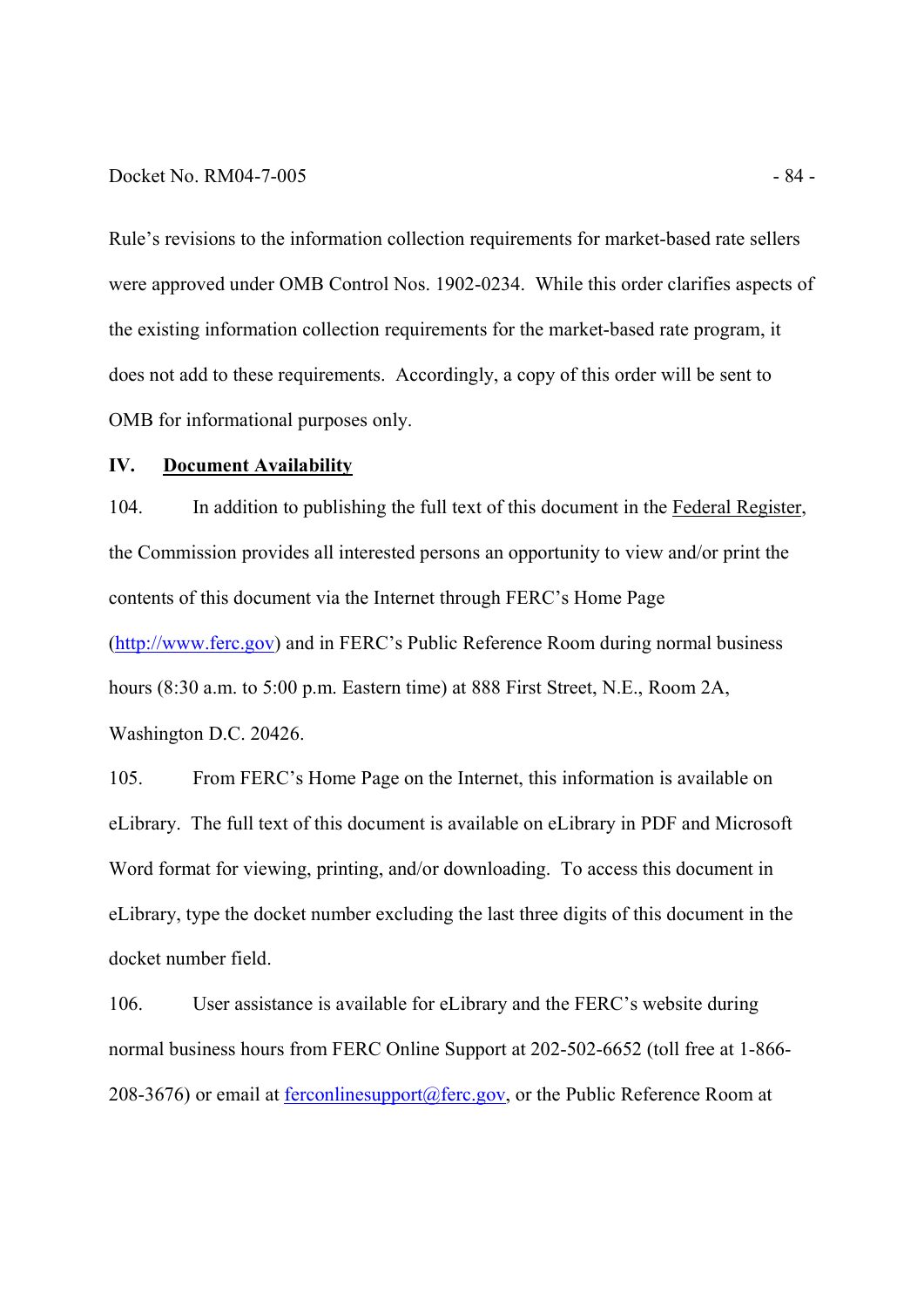(202) 502-8371, TTY (202)502-8659. E-mail the Public Reference Room at public.referenceroom@ferc.gov.

# **V. Effective Date**

107. Changes to Order No. 697-A adopted in this order on rehearing will become effective **[**insert date 30 days from publication in **FEDERAL REGISTER]**.

# List of subjects in 18 CFR Part 35

Electric power rates, Electric utilities, Reporting and recordkeeping requirements. By the Commission.

 $(S E A L)$ 

Nathaniel J. Davis, Sr., Deputy Secretary.

In consideration of the foregoing, the Commission amends part 35

Chapter I, Title 18, Code of Federal Regulations, as follows:

# **PART 35 – FILING OF RATE SCHEDULES AND TARIFFS**

1. The authority citation for part 35 continues to read as follows:

**Authority**: 16 U.S.C. 791a-825r, 2601-2645; 31 U.S.C. 9701; 42 U.S.C. 7101-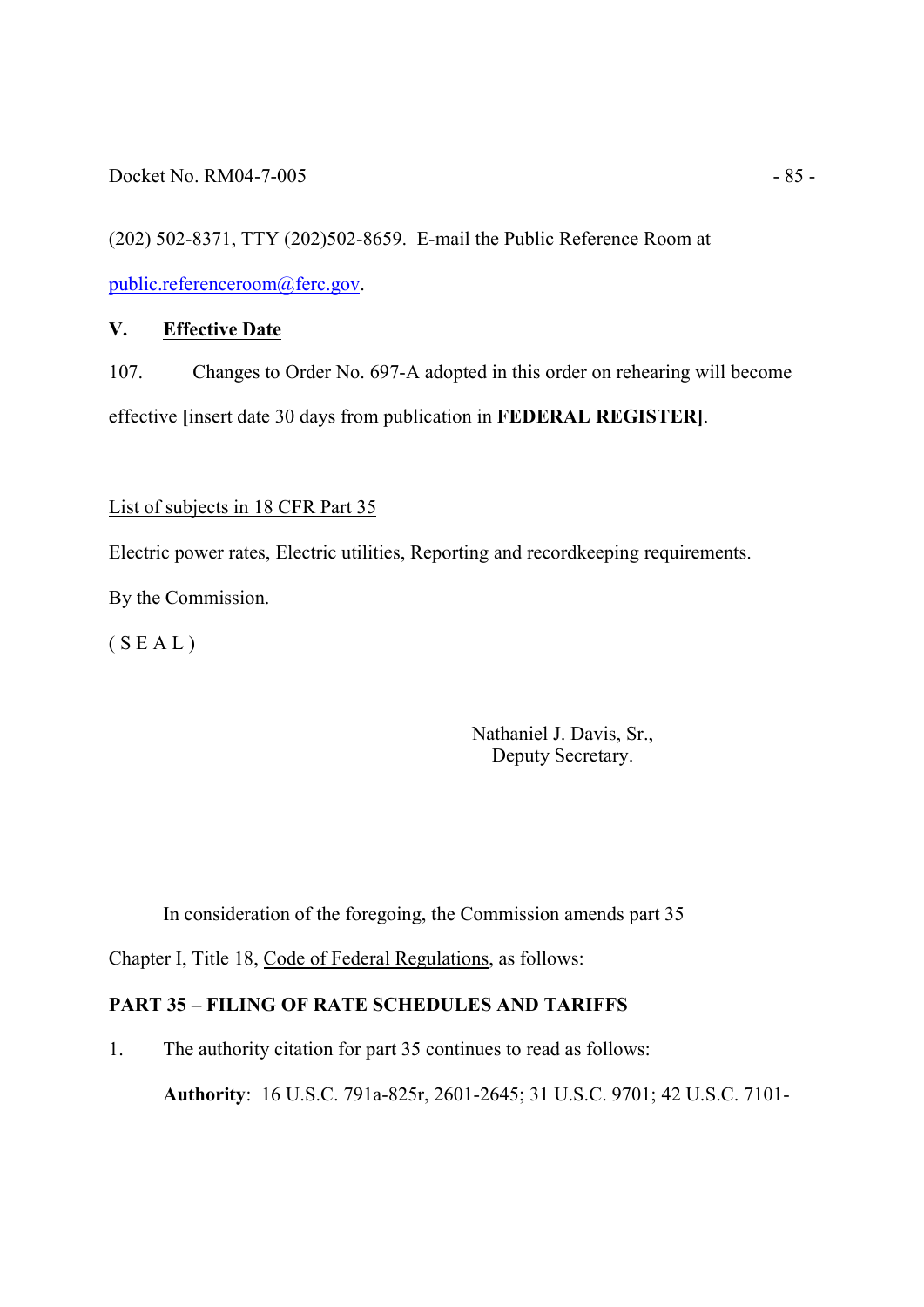#### Docket No. RM04-7-005 - 86 -

7352.

2. In § 35.36, paragraph (a)(9) is revised to read as follows:

## **§ 35.36 Generally.**

(a) \* \* \*

(9) Affiliate of a specified company means:

(i) Any person that directly or indirectly owns, controls, or holds with power to vote, 10 percent or more of the outstanding voting securities of the specified company;

(ii) Any company 10 percent or more of whose outstanding voting securities are owned, controlled, or held with power to vote, directly or indirectly, by the specified company;

 (iii) Any person or class of persons that the Commission determines, after appropriate notice and opportunity for hearing, to stand in such relation to the specified company that there is liable to be an absence of arm's-length bargaining in transactions between them as to make it necessary or appropriate in the public interest or for the protection of investors or consumers that the person be treated as an affiliate; and

(iv) Any person that is under common control with the specified company.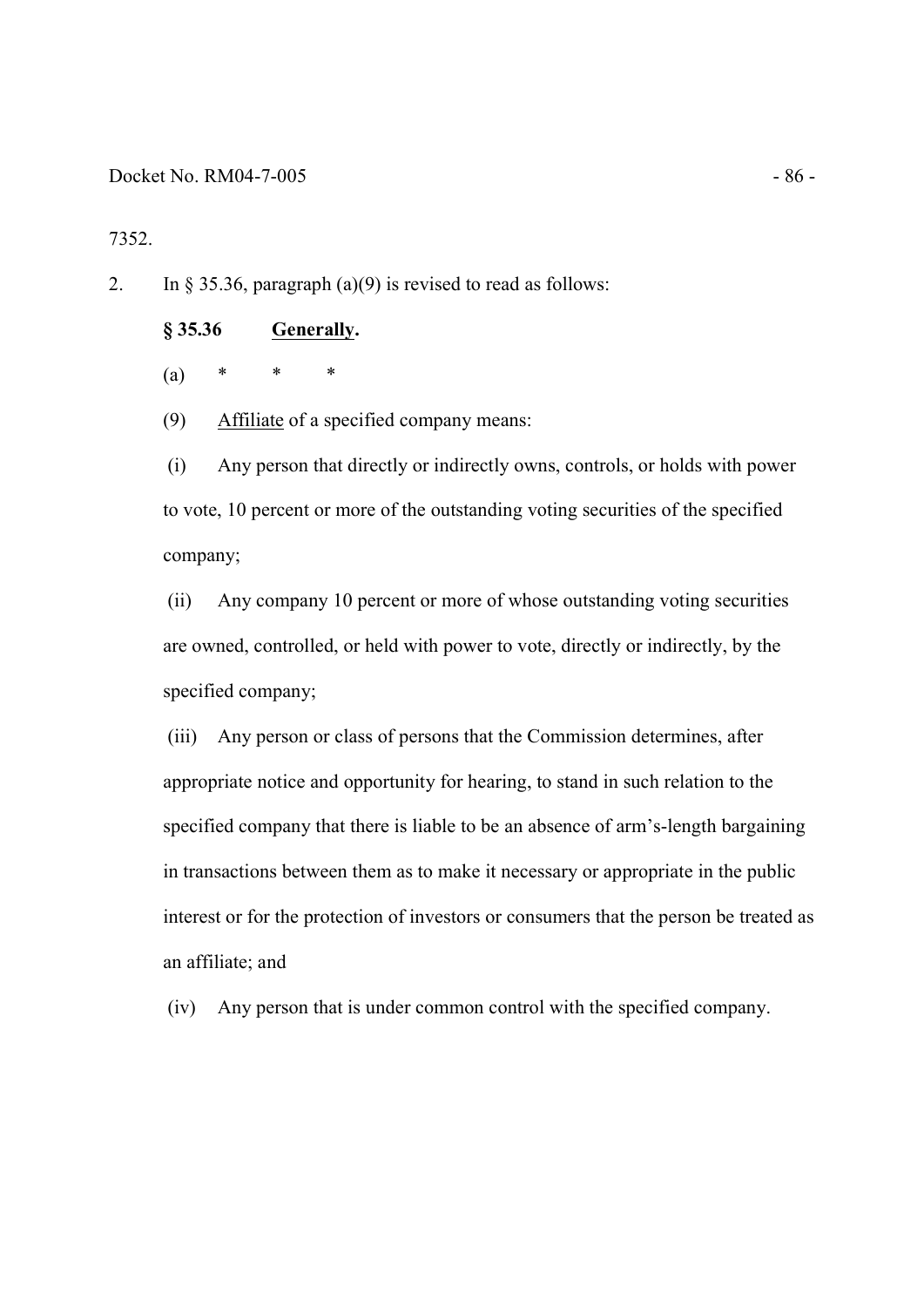(v) For purposes of paragraph (a)(9), owning, controlling or holding with power to vote, less than 10 percent of the outstanding voting securities of a specified company creates a rebuttable presumption of lack of control.

\* \* \* \* \*

3. In § 35.37, paragraph  $(e)(3)$  is revised to read as follows:

 **§ 35.37 Market power analysis required.**  (e) \* \* \*

(3) Physical coal supply sources and ownership or control over who may access transportation of coal supplies.

\* \* \* \* \*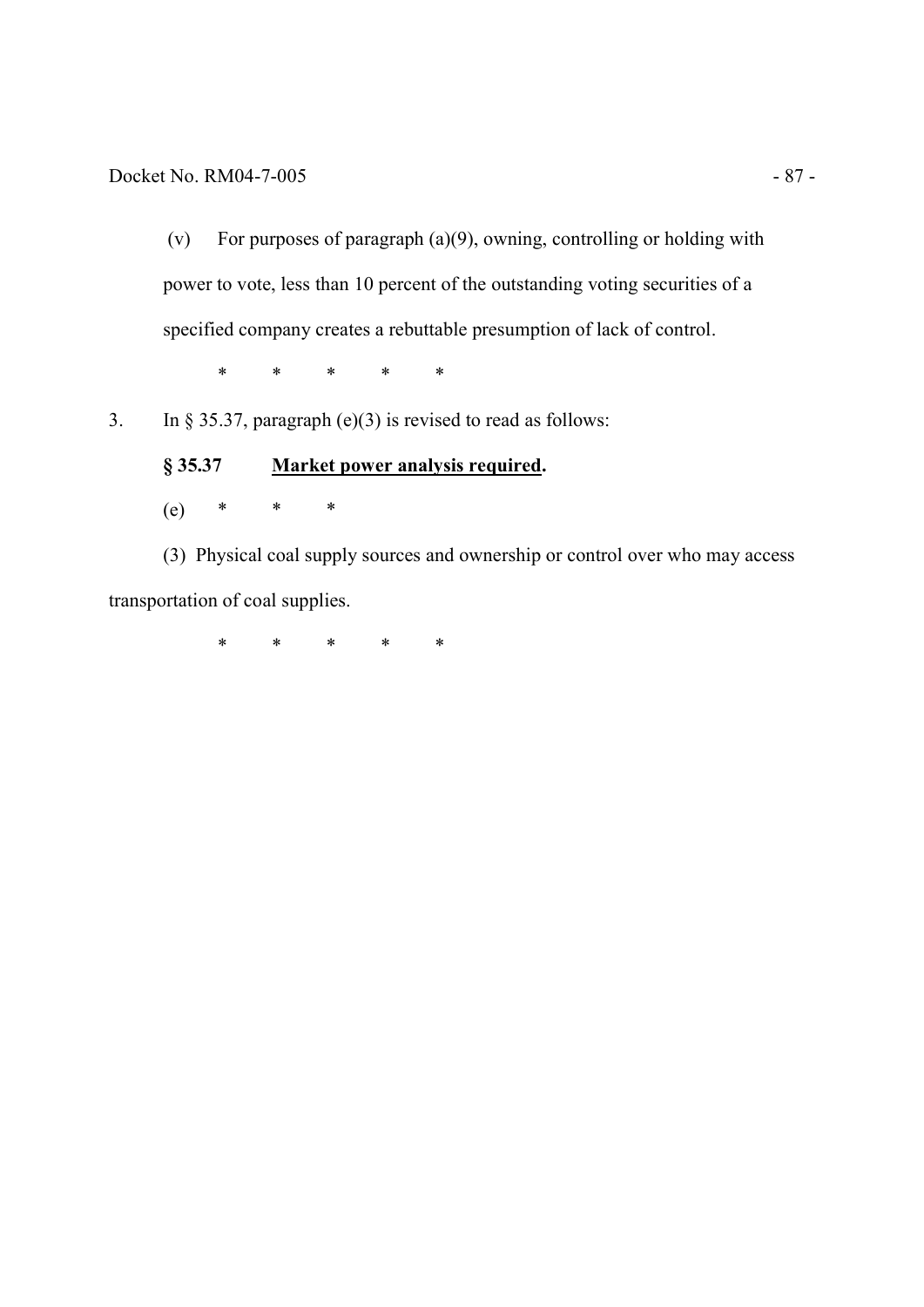# **Note: The following appendix will not be published in the Code of Federal Regulations.**

## **Appendix C to Order No. 697-A**

#### **Required Provisions of the Market-Based Rate Tariff**

#### Compliance with Commission Regulations

Seller shall comply with the provisions of 18 CFR Part 35, Subpart H, as applicable, and with any conditions the Commission imposes in its orders concerning seller's marketbased rate authority, including orders in which the Commission authorizes seller to engage in affiliate sales under this tariff or otherwise restricts or limits the seller's market-based rate authority. Failure to comply with the applicable provisions of 18 CFR Part 35, Subpart H, and with any orders of the Commission concerning seller's marketbased rate authority, will constitute a violation of this tariff.

Limitations and Exemptions Regarding Market-Based Rate Authority

**[Seller should list all limitations (including markets where seller does not have market-based rate authority) on its market-based rate authority and any exemptions from or waivers granted of Commission regulations and include relevant cites to Commission orders].** 

# Seller Category

Seller Category: Seller is a [insert Category 1 or Category 2] seller, as defined in 18 CFR 35.36(a).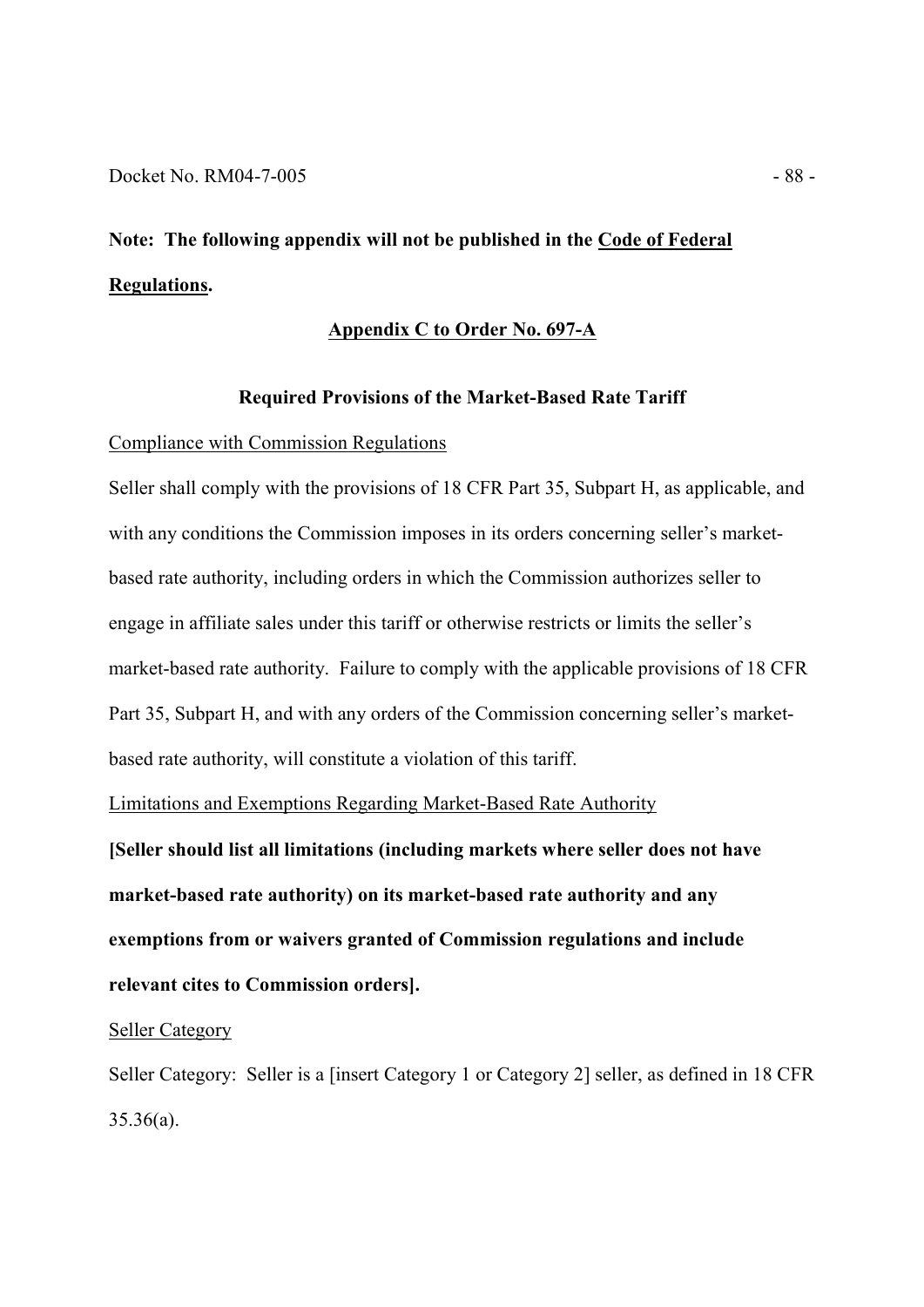## **Include All Of The Following Provisions That Are Applicable**

# Mitigated Sales

Sales of energy and capacity are permissible under this tariff in all balancing authority areas where the Seller has been granted market-based rate authority. Sales of energy and capacity under this tariff are also permissible at the metered boundary between the Seller's mitigated balancing authority area and a balancing authority area where the Seller has been granted market-based rate authority provided: (i) legal title of the power sold transfers at the metered boundary of the balancing authority area; (ii) if the Seller wants to sell at the metered boundary of a mitigated balancing authority area at marketbased rates, then neither it nor its affiliates can sell into that mitigated balancing authority area from the outside.. Seller must retain, for a period of five years from the date of the sale, all data and information related to the sale that demonstrates compliance with items (i) and (ii) above.

### Ancillary Services

#### RTO/ISO Specific – **Include All Services the Seller Is Offering**

PJM: Seller offers regulation and frequency response service, energy imbalance service, and operating reserve service (which includes spinning, 10-minute, and 30-minute reserves) for sale into the market administered by PJM Interconnection, L.L.C. ("PJM") and, where the PJM Open Access Transmission Tariff permits, the self-supply of these services to purchasers for a bilateral sale that is used to satisfy the ancillary services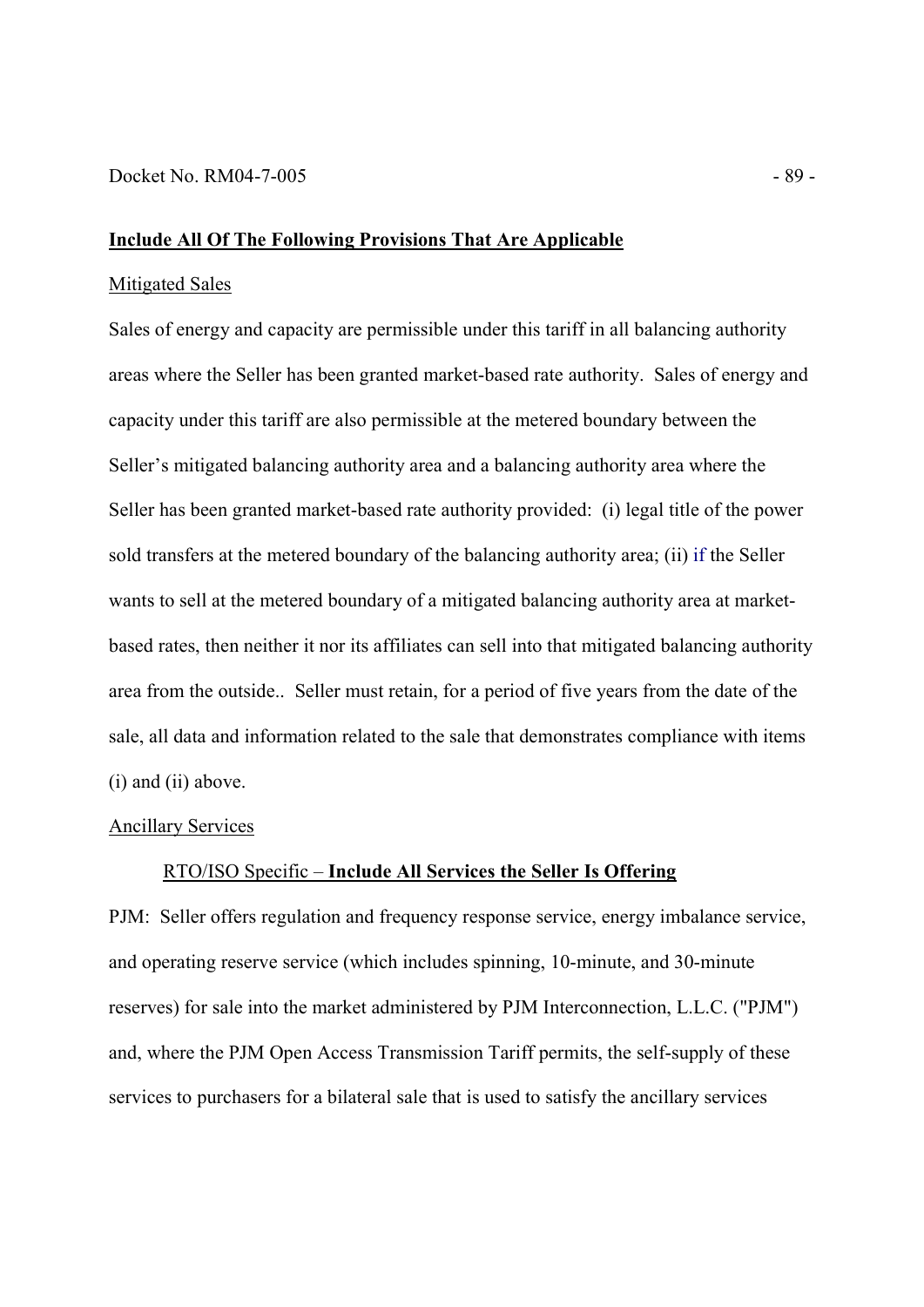## Docket No. RM04-7-005 - 90 -

requirements of the PJM Office of Interconnection.

New York: Seller offers regulation and frequency response service, and operating reserve service (which include 10-minute non-synchronous, 30-minute operating reserves, 10-minute spinning reserves, and 10-minute non-spinning reserves) for sale to purchasers in the market administered by the New York Independent System Operator, Inc. New England: Seller offers regulation and frequency response service (automatic generator control), operating reserve service (which includes 10-minute spinning reserve, 10-minute non-spinning reserve, and 30-minute operating reserve service) to purchasers within the markets administered by the ISO New England, Inc.

California: Seller offers regulation service, spinning reserve service, and non-spinning reserve service to the California Independent System Operator Corporation ("CAISO") and to others that are self-supplying ancillary services to the CAISO.

Midwest ISO: Seller offers regulation service and operating reserve service (which include a 10-minute spinning reserve and 10-minute supplemental reserve) for sale to the Midwest Independent Transmission System Operator, Inc. (Midwest ISO) and to others that are self-supplying ancillary services to Midwest ISO.

# Third Party Provider

Third-party ancillary services: Seller offers [include all of the following that the seller is offering: Regulation Service, Energy Imbalance Service, Spinning Reserves, and Supplemental Reserves]*.* Sales will not include the following: (1) sales to an RTO or an